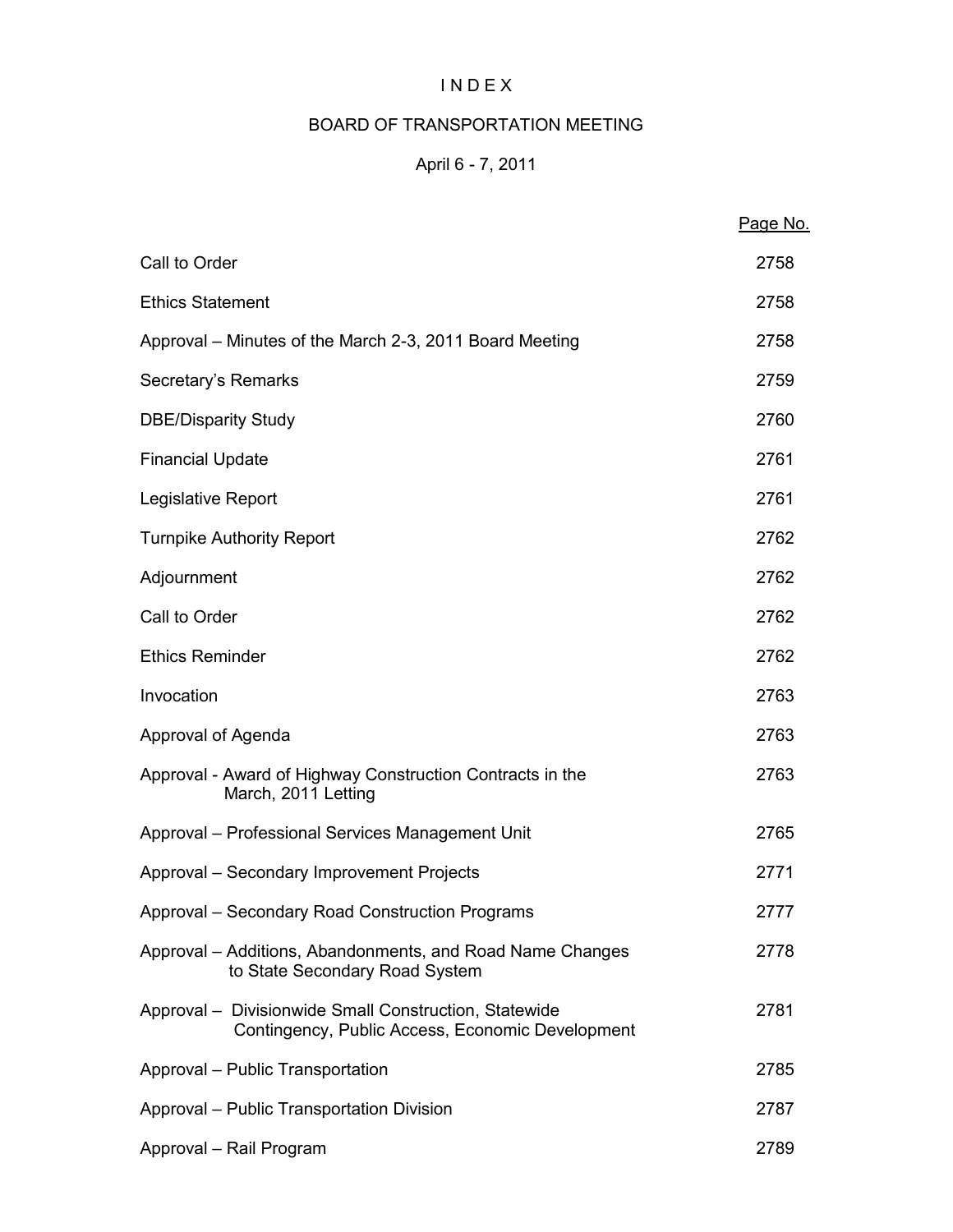| Approval – Specific State Funds for Construction Projects                             | 2791 |
|---------------------------------------------------------------------------------------|------|
| Approval - Specific North Carolina Trust Funds                                        | 2792 |
| Approval - Specific Spot Safety Improvement Projects                                  | 2794 |
| Approval - Funds for Specific Federal-Aid Projects                                    | 2801 |
| Approval - Revisions to the 2009-2015 STIP                                            | 2824 |
| Approval – Municipal and Special Agreements                                           | 2829 |
| Approval - Municipal Street System Changes                                            | 2849 |
| Approval - Preliminary Right of Way Plans                                             | 2853 |
| Approval – Final Right of Way Plans                                                   | 2855 |
| Approval – Revisions of Final Right of Way Plans                                      | 2857 |
| Approval – Conveyance of Surplus Highway Right of Way                                 | 2858 |
| <b>Approval – Permanent Utility Easement</b>                                          | 2859 |
| Approval - Acquisition of Structures Partially Outside the<br><b>Right of Way</b>     | 2859 |
| Approval – Advance Acquisition of Highway Right of Way                                | 2861 |
| Approval – Authorization to Condemn Right of Way for<br><b>Secondary Road Project</b> | 2862 |
| Approval - Madison County Comprehensive Transportation Plan                           | 2863 |
| Approval Robeson County Comprehensive Transportation Plan                             | 2863 |

# Additional Business

| <b>Committee Reports</b> | 2864 |
|--------------------------|------|
| Adjournment              | 2865 |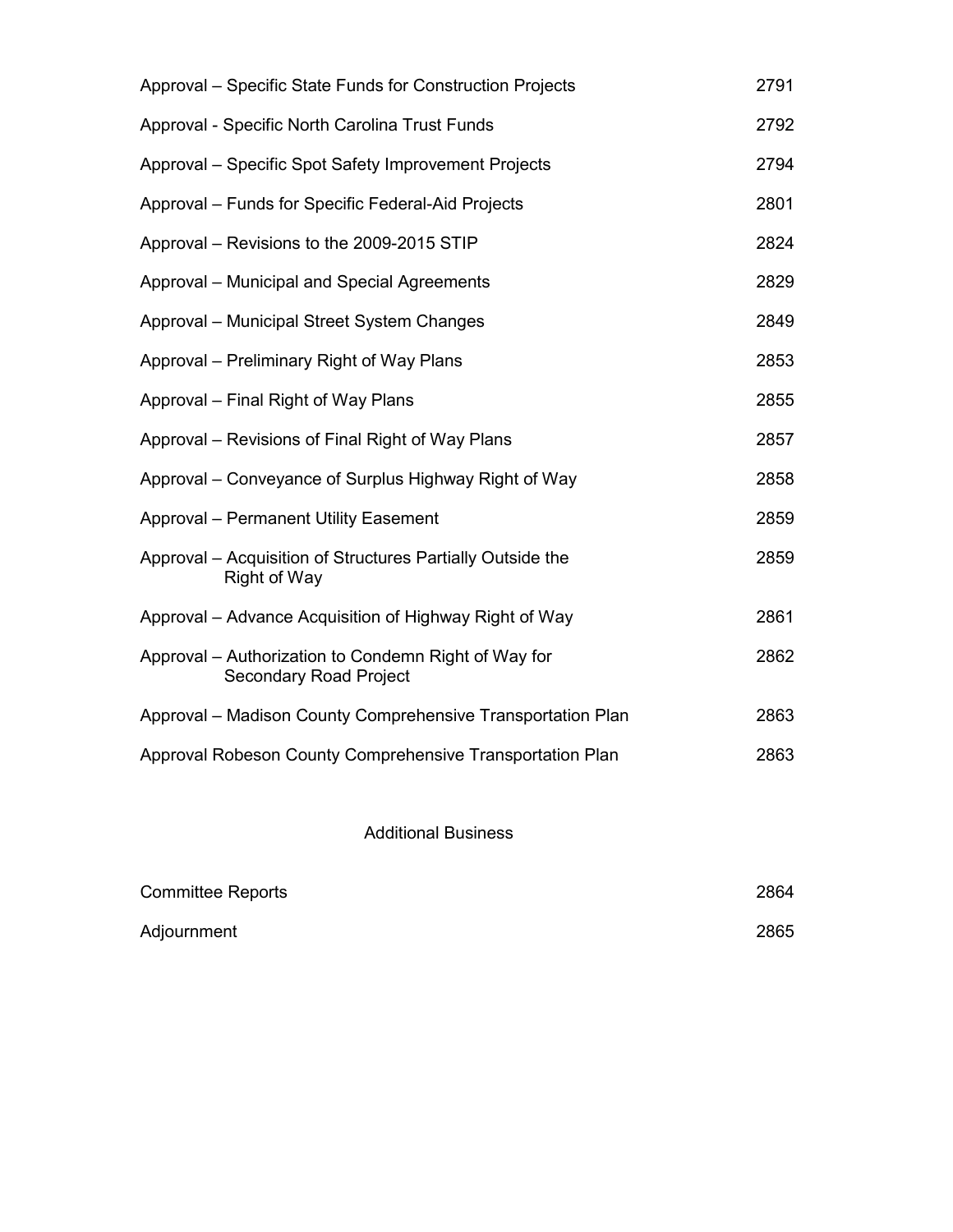# **Board of Transportation Meeting**

# **April 6 - 7, 2011**

### **Call to Order**

Chairman Collier called the meeting of the Board of Transportation to order at 1:04 p.m. Wednesday, April 6, 2011 in Raleigh, North Carolina with the following members present:

Overholt, McNairy, Alford, Watts, Ciccone, Fox, Wall, Burns, Womble, Perkins, Collett, Halsey, Proffitt and Burrell

Members Tulloss and Szlosberg-Landis were absent.

# **Ethics Statement**

Chairman Collier read the Ethics Statement advising any Board Member that may have

a conflict of interest or appearance of conflict to abstain from participation in that particular item

and to file the proper paper work with the Secretary to the Board.

# **Approval – Minutes of the March 2 - 3, 2011 Board Meeting**

The minutes of the March 2 - 3, 2011 Board of Transportation Meeting were unanimously approved upon a motion by Board Member Burrell, which was seconded by Board Member Proffitt.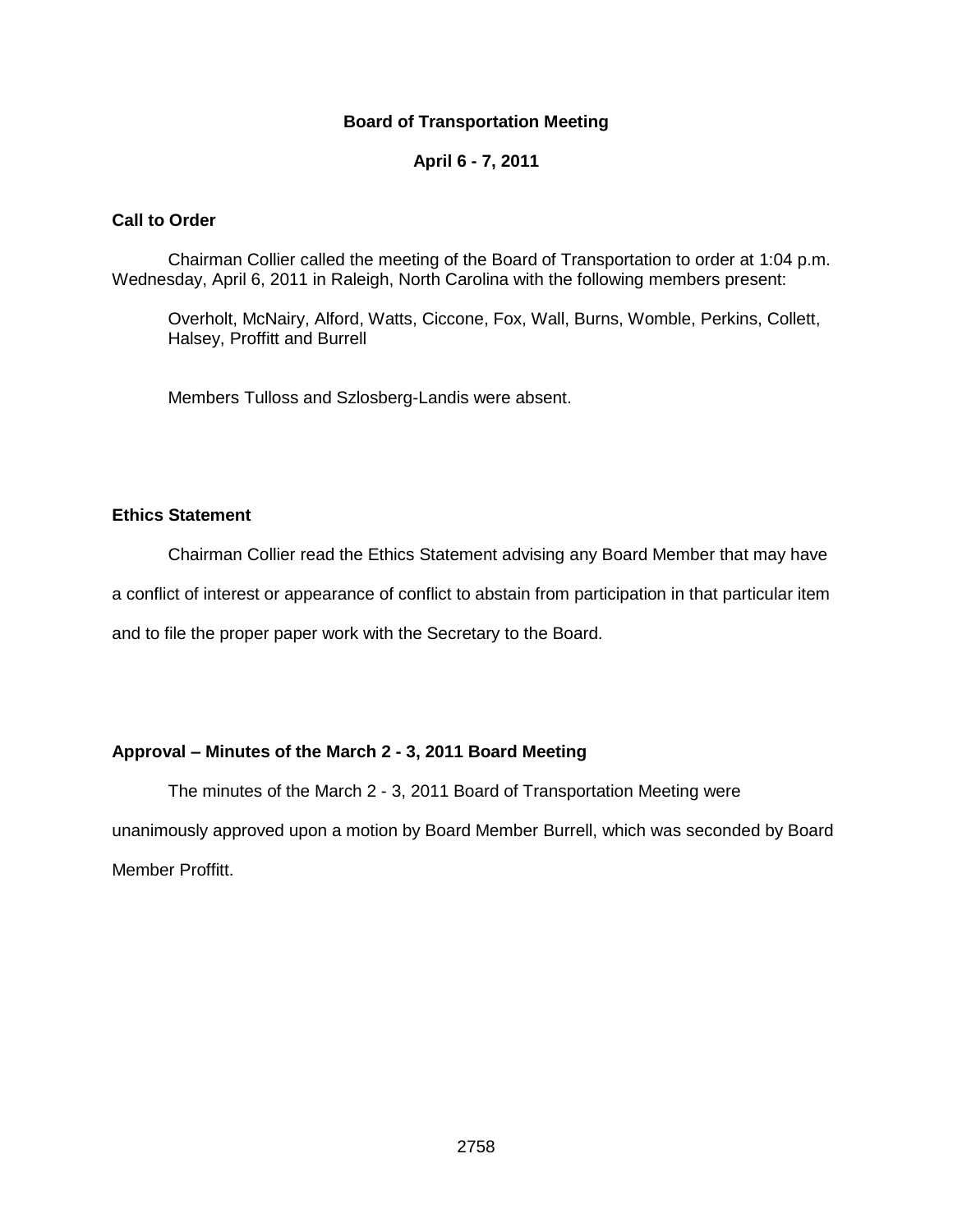#### **Secretary's Remarks**

Secretary Conti welcomed everyone to Raleigh and shared information regarding the Legislature. NCDOT has spent a lot of time with the General Assembly the last couple of months, educating them on every facet of transportation programs in the state. He stated we expect to see a budget from them in the coming weeks.

He shared information regarding the Federal Government. Congress has passed an extension of the Surface Transportation Program through September 30, 2011. However, this does not keep us out of the woods as far as annual appropriations for this year. We will continue to monitor this situation as far as the impact it will have on NCDOT.

Secretary Conti stated that there has been much debate regarding passenger rail. NCDOT has spent almost 10 months negotiating with Norfolk Southern, NC Railroad and the Federal Railroad Administration to reach an agreement. This agreement was signed on March 22, 2011. We will be awarding a number of engineering contracts in the coming weeks. An application was submitted for an additional \$624 million on April 4, 2011. Secretary Conti informed the Board that on March 11<sup>th</sup> the Federal Government made a notice of funds availability in the Federal Register. This makes the total pool about \$2.4 billion. The competition will be very tough. There are 25 states competing.

Another issue of great concern is the interest by the State Legislature in capping the gas tax. We have been working hard to inform the public of the disastrous consequences of the various proposals to cap the gas tax. It means a cutback of more than \$100 million a year in transportation projects over the next 10 years to save individuals approximately \$15 annually at the gas pump.

Secretary Conti shared information with the Board regarding some of our Turnpike projects that are facing new challenges on the legal front and in the media, especially in the Raleigh and Charlotte area. NCDOT's position is that these toll projects should reflect the

2759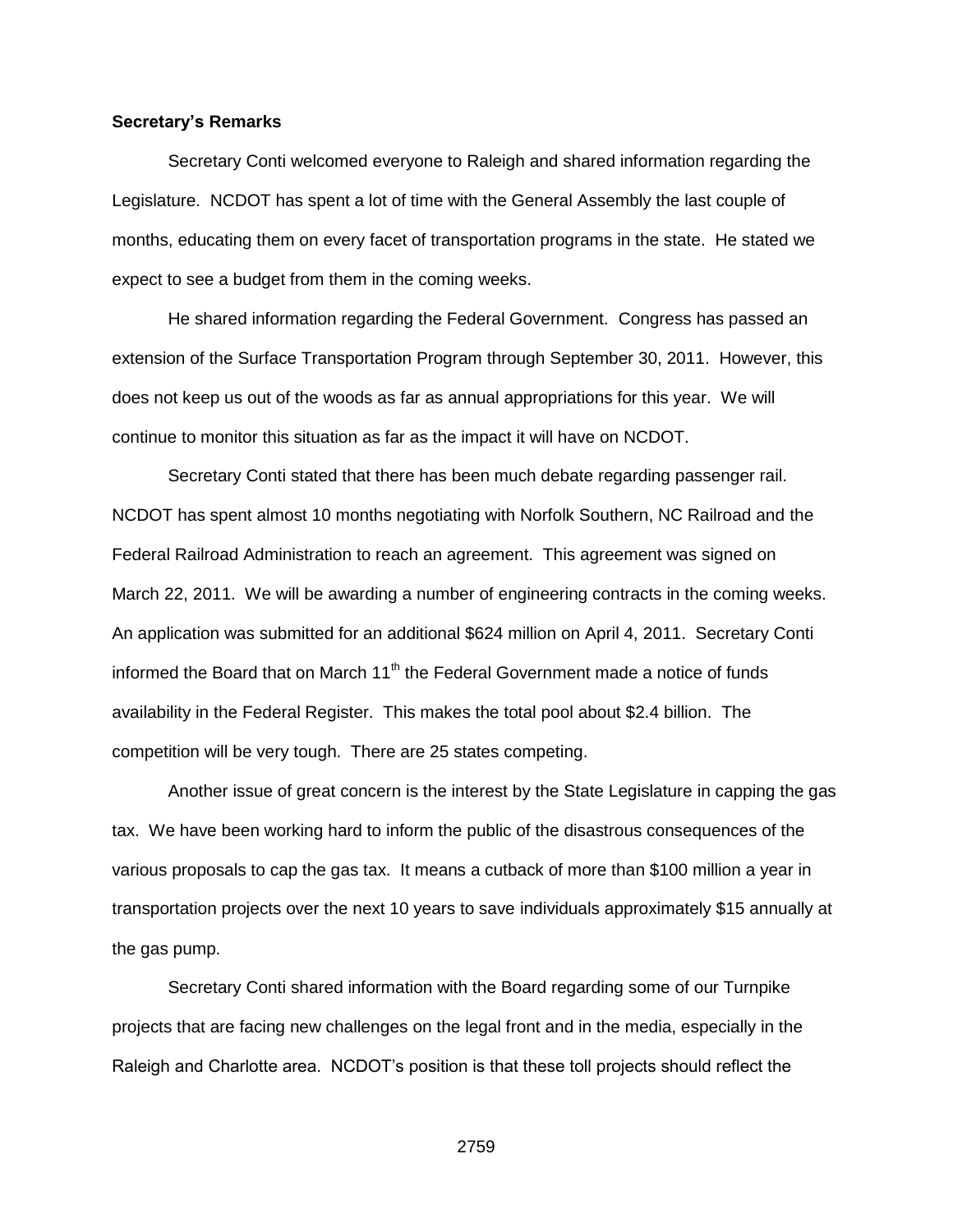transportation needs and desires of the local community, and we are looking to MPO's, local governments and community organizations to tell us where they want to go.

Secretary Conti stated that NCDOT helped fund an excellent public television program on the Blue Ridge Parkway, called "A Long and Winding Road". The documentary was shown during lunch in the Board Room. Secretary Conti stated if any Board Member would like a copy, we will work with our Communications Office in making it available.

#### **DBE Goals/Disparity Study**

Michael McKoy, presented information to the Board regarding the DBE goals. The Department has gone through the process of establishing goals for Federal Highway Administration and Federal Transit Administration projects. The goals for the years 2011– 2012 are 14.7% with 3.0% being from race neutral participation and 11.7% through race conscious (contract goals) participation. Mr. McKoy stated there has been a short fall in the past; however, in comparing the numbers we have had in the past couple of years, the participation is increasing. The Board will be asked for approval of the DBE goals set for years 2011-2012 at the May meeting.

Terry Canales, State Contractual Services Engineer, presented information to the Board regarding the removal of native americans and asian americans from the state MBE/WBE program. The 2009 Disparity Study identified native americans and asian americans that have been certified by the Department as being utilized over their capacity. Mrs. Canales stated the Department is working with the North Carolina Indian Economic Development Initiative, North Carolina Commission of Indian Affairs and the Governor's Office in setting up out-reach sessions in order to educate on this issue regarding the reasons for the decision as well as to inform about contracting opportunities with the Department and becoming certified.

2760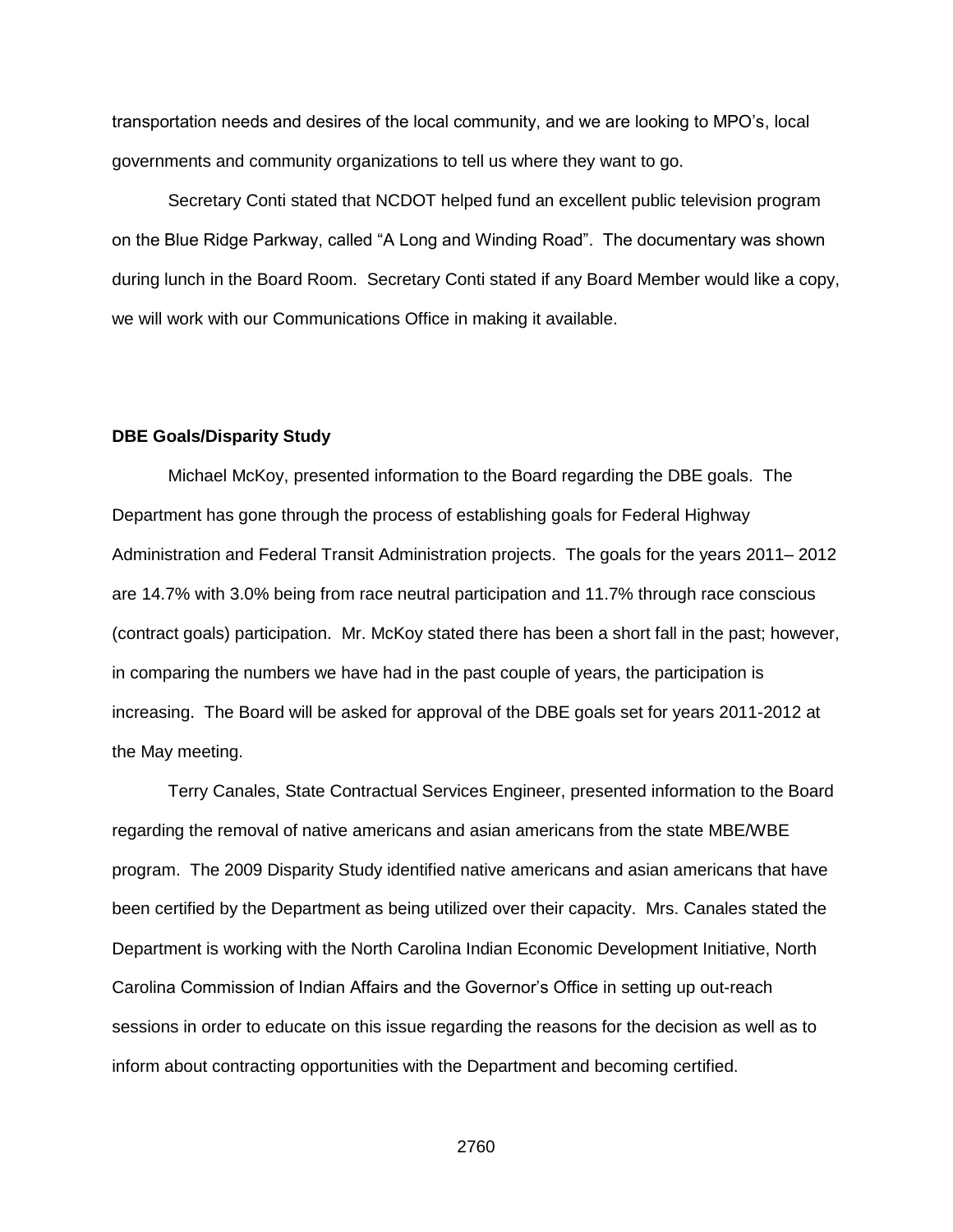#### **Financial Update**

Chief Financial Officer Mark Foster presented the Board with the current financial report. He stated the department is having a good year. Revenues are up 19% and expenditures up 17%. Relative to other states, we are in pretty good shape. Mr. Foster was asked a question regarding the capping of the gas tax. He explained that the 10 year work plan anticipated a modest amount of inflation recovery. They anticipated the gas tax would rise from the current rate of 32.5 cent today to 35 cents per gallon. At this rate, if the gas tax is capped, NCDOT would not receive \$1.2 billion to do the economic projects that are in the work plan. The last lime the gas tax was capped, NCDOT lost about \$525 million in cash resources.

#### **Legislative Report**

Beau Memory, Legislative Liaison, presented information to the Board regarding the legislative session. Mr. Memory stated the appropriations process is different than we have dealt with in the past. The House and Senate Transportation Appropriations Subcommittees are meeting together and developing a budget through a joint process. We are hoping to see budget discussions items come out very soon. As we understand it, they are looking for some type of consensus.

A few issues the department is following are the High Speed Rail, Gas Tax Cap and Outdoor Advertising.

2761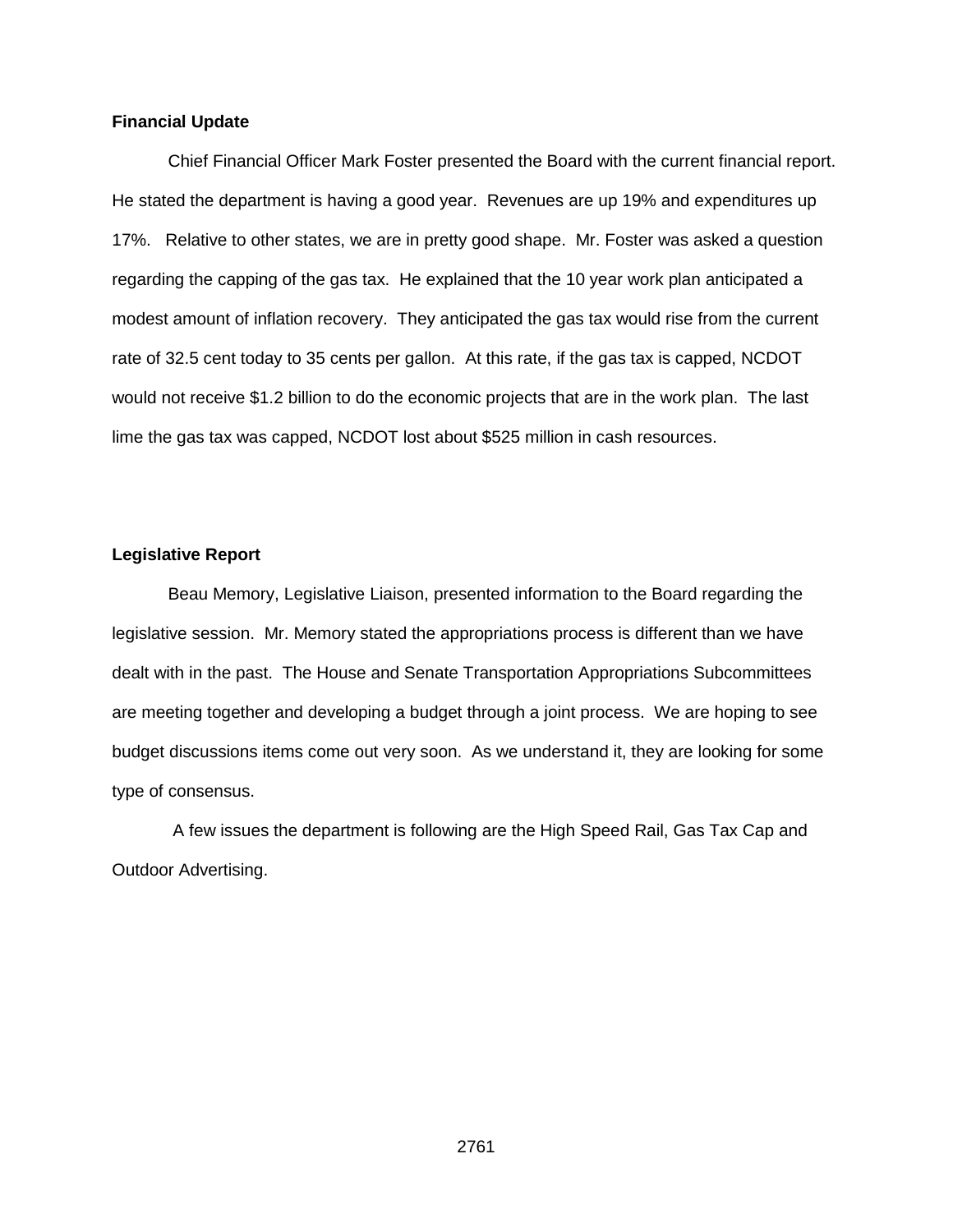### **Turnpike Authority Report**

David Joyner, Executive Director, presented information to the Board on the progress of the Turnpike projects. The current projects are Triangle Expressway, Garden Parkway, Monroe Connector/Bypass, Mid-Currituck Bridge, Triangle Expressway Southeast Extension and the Cape Fear Skyway. Mr. Joyner shared the proposed 2011 toll rates for the Triangle Expressway. He explained the advantage of the NC Quick Pass. He also shared information regarding the new customer service center they hope to have in operation very soon.

# **Adjournment**

The meeting was adjourned at 2:30 p.m. until Thursday, April 7, 2011 at 10:00 a.m.

# **Call to Order**

Chairman Collier called the meeting of the Board of Transportation to order at 10:04 a.m. Thursday, March 3, 2011 in Raleigh, North Carolina with the following members present:

Overholt, McNairy, Watts, Ciccone, Fox, Wall, Burns, Womble, Collett, Halsey, Proffitt and Burrell

Members absent were: Alford, Tulloss, Perkins and Szlosberg-Landis.

# **Ethics Reminder**

Chairman Collier reminded the Board of the Ethics Statement that was read on

Wednesday advising any Board Member that may have a conflict of interest or appearance of

conflict to abstain from participation in that particular item and to file the proper paper work with

the Secretary to the Board.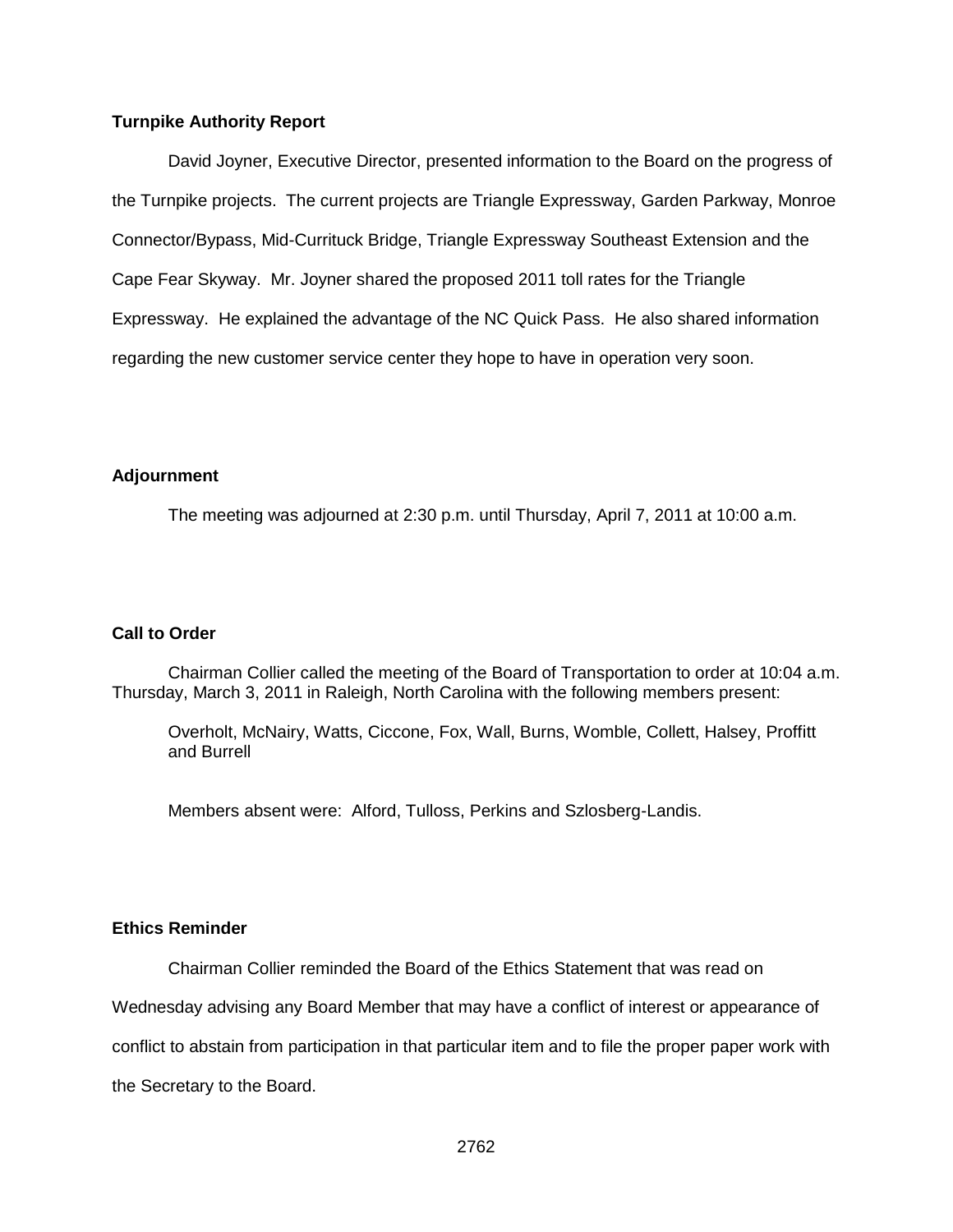# **Invocation**

The invocation was offered by Board Member McNairy.

# **Approval of Agenda**

A motion was made by Board Member Wall, seconded by Board Member Fox, to approve the agenda items and handouts, excluding agenda items C,D,E,H and L, as they are consent items and require no Board action.

# **Approval – Award of Highway Construction Contracts in the March, 2011 Letting**

Projects were awarded by the Secretary to the low bidder on all Projects except Project

C202586, in Nash County. Once an issue has been resolved, the staff will make a

recommendation to the Secretary.

Award of all contracts covering the use of Federal-aid highway funds is subject to concurrence by the Federal Highway Administration.

Board Member Overholt abstained from voting on Project R-2510C in Beaufort Co.

| <b>Project</b>                                                          | <b>Contract Awarded To</b>                    | <b>Amount</b>   |
|-------------------------------------------------------------------------|-----------------------------------------------|-----------------|
| C <sub>202720</sub><br>1CR.10701.3,<br>1CR.10701.4<br><b>PASQUOTANK</b> | RPC CONTRACTING INC.<br>KITTY HAWK, NC        | \$1,124,640.10  |
| C <sub>202615</sub><br>35489.3.1<br><b>HERTFORD</b><br>R-2583           | S. T. WOOTEN CORPORATION<br><b>WILSON, NC</b> | \$29,701,041.15 |
| C <sub>202376</sub><br>33693.3.1<br><b>BEAUFORT</b><br>B-4417           | S. T. WOOTEN CORPORATION<br><b>WILSON, NC</b> | \$1,347,492.16  |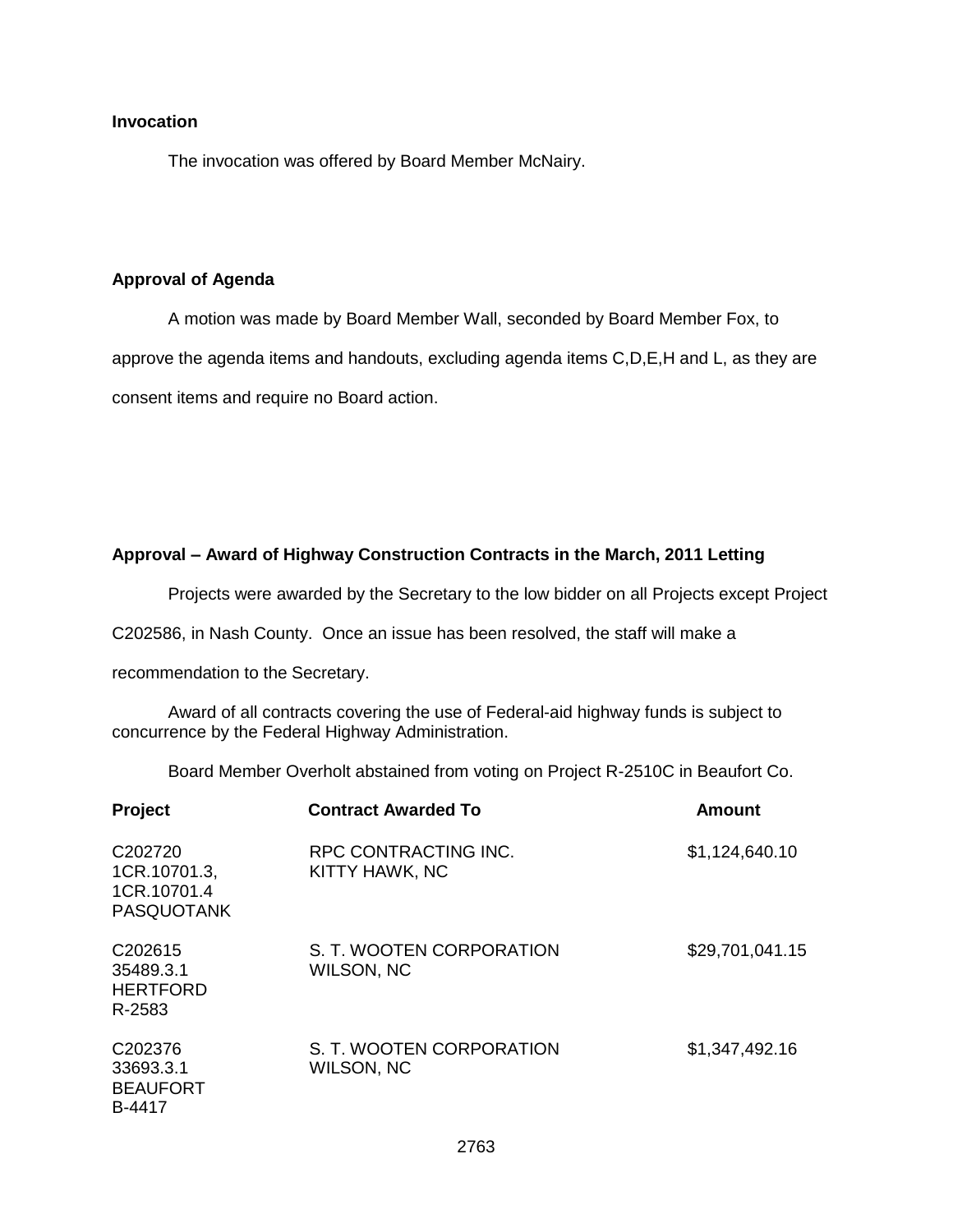| C <sub>202242</sub><br>34440.3.6<br><b>BEAUFORT</b><br>R-2510C                                                                                                                                                                                                                                                                                                                | BARNHILL CONTRACTING COMPANY<br>TARBORO, NC | \$21,157,653.04 |
|-------------------------------------------------------------------------------------------------------------------------------------------------------------------------------------------------------------------------------------------------------------------------------------------------------------------------------------------------------------------------------|---------------------------------------------|-----------------|
| C202668<br>45353.3.6<br>ALAMANCE,<br>CASWELL,<br>ROCKINGHAM,<br>ORANGE, GUILFORD<br><b>BD-5107E</b>                                                                                                                                                                                                                                                                           | R. E. BURNS & SONS CO., INC.                | \$4,788,000.00  |
| C202718<br>10C.090120,<br>10CR.10901.23,<br>10CR.10901.24,<br>10CR.10901.25,<br>10CR.20901.58,<br>10CR.20901.59,<br>10CR.20901.60,<br>10CR.20901.61,<br>10CR.20901.62,<br>10CR.20901.63,<br>10CR.20901.64,<br>10CR.20901.65,<br>10CR.20901.66<br><b>UNION</b>                                                                                                                 | BOGGS PAVING, INC.<br>MONROE, NC            | \$5,492,774.71  |
| C202721<br>10CR.10841.25,<br>10CR.10841.26,<br>10CR.10841.27,<br>10CR.10841.28,<br>10CR.10841.29,<br>10CR.10841.30,<br>10CR.10841.31,<br>10CR.10841.32,<br>10CR.10841.33,<br>10CR.20841.18,<br>10CR.20841.27,<br>10CR.20841.28,<br>10CR.20841.29,<br>10CR.20841.30,<br>10CR.20841.31,<br>10CR.20841.32,<br>10CR.20841.33,<br>10CR.20841.34,<br>10CR.20841.35<br><b>STANLY</b> | J. T. RUSSELL & SONS, INC.<br>ALBEMARLE, NC | \$4,515,129.12  |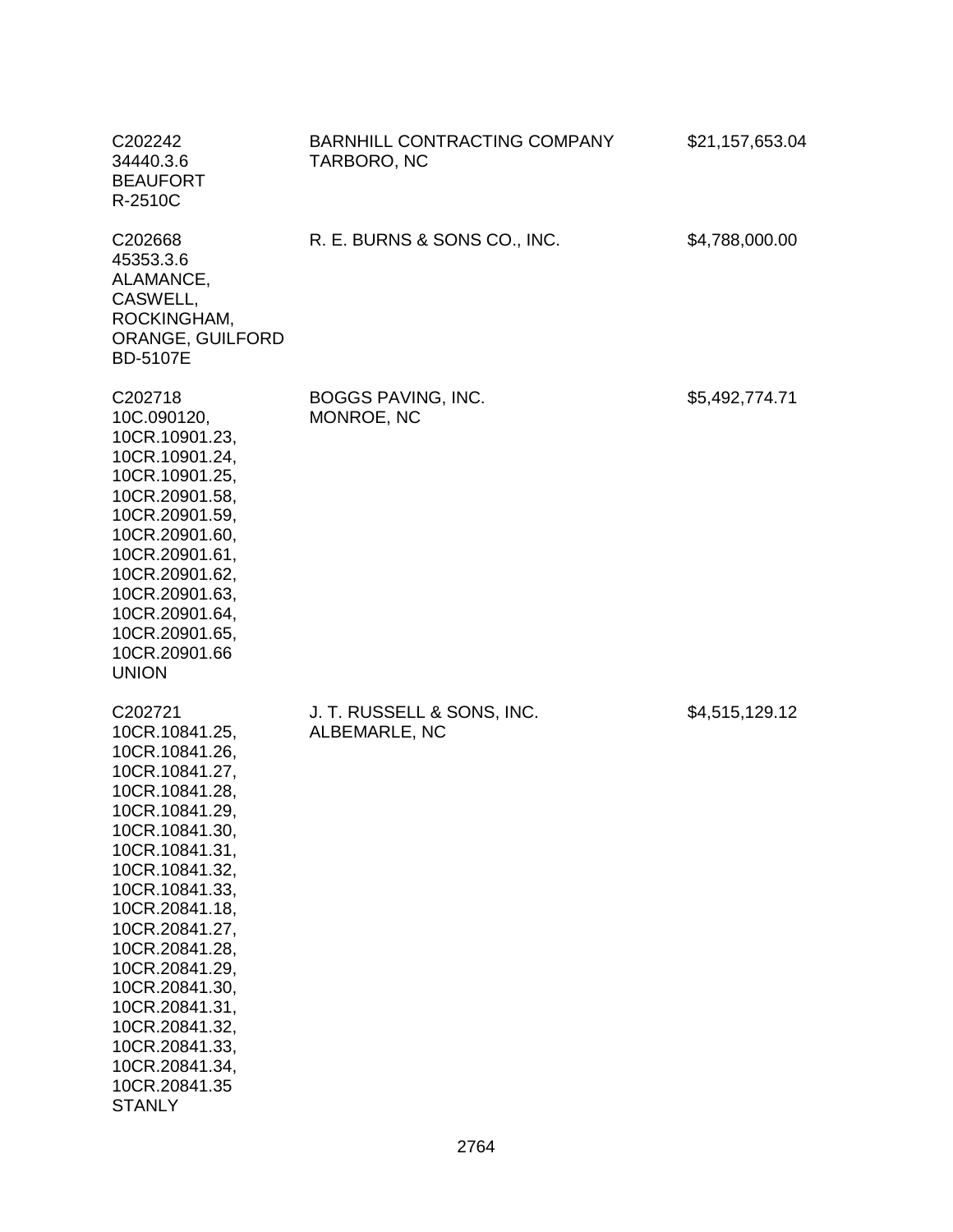| C202715<br>11CR.10061.18,<br>11CR.10951.18,<br>11CR.20061.18,<br>11CR.20951.18<br>AVERY, WATAUGA | MAYMEAD, INC.<br><b>MOUNTAIN CITY, TN</b>   | \$2,509,080.08 |
|--------------------------------------------------------------------------------------------------|---------------------------------------------|----------------|
| C <sub>202719</sub><br>12CR.10491.10,<br>12CR.20491.11<br><b>IREDELL</b>                         | J. T. RUSSELL & SONS, INC.<br>ALBEMARLE, NC | \$3,841,370.88 |
| C <sub>202432</sub><br>33778.3.1<br><b>MACON</b><br>B-4574                                       | DANE CONSTRUCTION, INC.<br>MOORSEVILLE, NC  | \$574,544.88   |

# **Approval – Professional Services Management Unit**

The Board concurred with the staff recommendations and delegated authority to the

Secretary to award the following contracts. Award of contracts is subject to approval by the

Advisory Budget Commission pursuant to G.S. 136-28(f).

#### **Project Development & Environmental Analysis - Project Planning Group**

After careful evaluation of the workload and schedules of the work that can be accomplished by our staff, it was determined necessary to employ private firms to prepare planning documents for the project listed below for our Department to obligate available funds. Our staff was authorized to proceed with the actions required to employ private engineering firms in accordance with the policies and procedures adopted by the Board on May 7, 2009. This is for information only.

#### **DIVISION 5**

| (1) | Project:                            | 38984.1.1 (U-2823) Wake County<br>US 70 (Glenwood Avenue) from west of SR 1664<br>(Duraleigh Road) to west of SR 1876 (Triangle Drive)<br>in Raleigh |             |
|-----|-------------------------------------|------------------------------------------------------------------------------------------------------------------------------------------------------|-------------|
|     | Scope of Work:                      | Preparation of environmental documents and<br>preliminary designs                                                                                    |             |
|     | <b>Estimated Construction Cost:</b> | \$38,600,000.00                                                                                                                                      |             |
|     | Firm:                               | Arcadis G&M of North Carolina, Inc. Raleigh, NC                                                                                                      |             |
|     | Maximum Engineering Fee:            | \$1,000,000.00                                                                                                                                       |             |
|     | <b>SPSF Utilization:</b>            | Sungate Design Group, PA<br>5%                                                                                                                       | \$50,000.00 |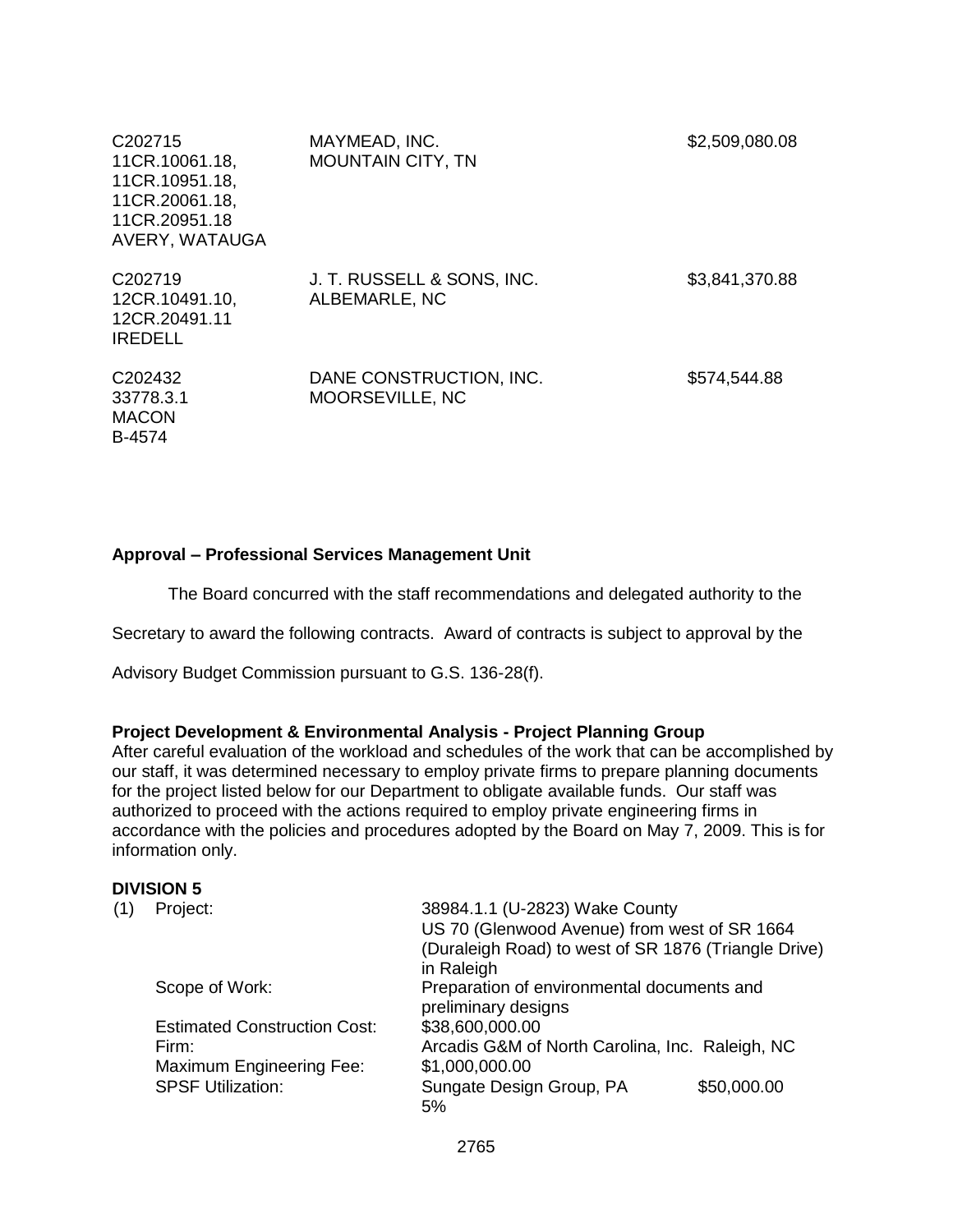# **Transportation Planning**

The following is a supplemental contract to a previous contract approved by the Board with the same engineering firm. This supplemental contract was necessary due to approved additional work that was unknown at the inception and is required of the firm to complete the project. Our staff has completed the actions in accordance with the policies and procedures adopted by the Board on May 7, 2009. This is for information only.

# **STATEWIDE**

| (2) | Project:                         | 46285.1                                              |             |
|-----|----------------------------------|------------------------------------------------------|-------------|
|     | Scope of Work:                   | <b>Statewide Transportation Plan</b>                 |             |
|     | Firm:                            | Post, Buckley, Schuh and Jernigan, Inc., Raleigh, NC |             |
|     | <b>Original Engineering Fee:</b> | \$977,385.79                                         |             |
|     | <b>Supplemental Fee:</b>         | \$263,415.84                                         |             |
|     | Supplemental Work:               | Public Involvement                                   |             |
|     | <b>SPSF Utilization:</b>         | Springboard Eydo<br>25%                              | \$65,853.96 |

# **Highway Design - Geotechnical Engineering**

The following are supplemental contracts to previous contracts approved by the Board with the same engineering firms. These supplemental contracts were necessary due to approved additional work that was unknown at the inception and is required of the firms to complete the projects. Our staff has completed the actions in accordance with the policies and procedures adopted by the Board on May 7, 2009. These are for information only.

#### **STATEWIDE**

| (3) | Firm:                            | Schnabel Engineering South, PA, Greensboro, NC       |
|-----|----------------------------------|------------------------------------------------------|
|     | <b>Original Engineering Fee:</b> | \$500,000.00                                         |
|     | Previous Supplementals:          | \$150,000.00                                         |
|     | Supplemental Fee:                | \$800,000.00                                         |
|     | <b>SPSF Utilization:</b>         | $0\%$                                                |
| (4) | Firm:                            | Mactec Engineering and Consulting, Inc., Raleigh, NC |
|     | <b>Original Engineering Fee:</b> | \$450,000.00                                         |
|     | Previous Supplementals:          | \$350,000.00                                         |
|     | Supplemental Fee:                | \$150,000.00                                         |
|     | <b>SPSF Utilization:</b>         | 0%                                                   |

After careful evaluation of the workload and schedules of the work that can be accomplished by our staff, it was determined necessary to employ private firms for Geotechnical/ Geo-environmental Services on an as needed basis for various federal-aid and state funded projects to support the Geotechnical Unit. These contracts will expire two years after the date of execution or after the contract amount has been depleted, whichever occurs first. Our staff has completed the actions for employing private firms in accordance with the policies and procedures adopted by the Board on May 7, 2009. These are for information only.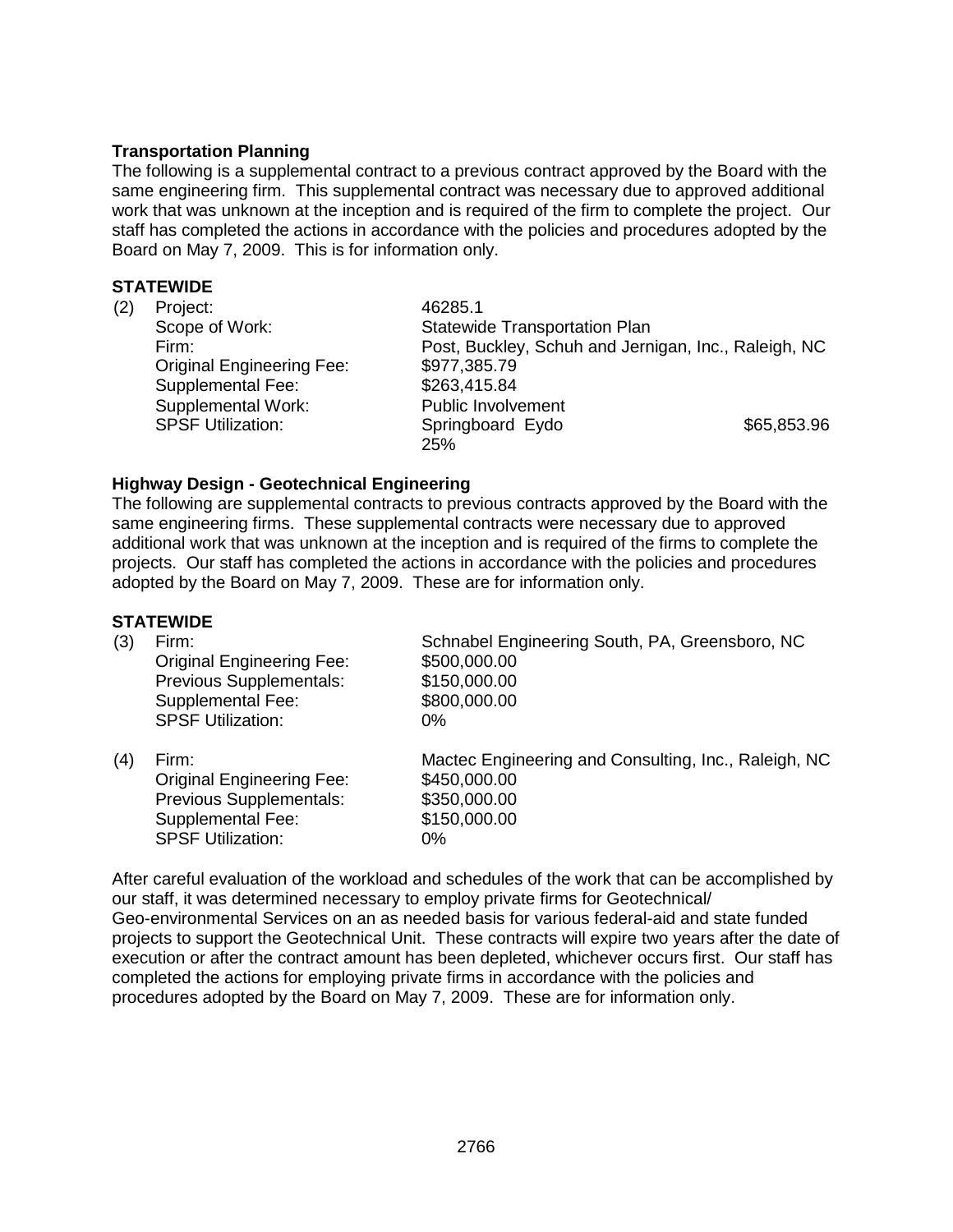# **STATEWIDE**<br>(5) Firm:

AECOM Technical Services of North Carolina, Inc., Raleigh, NC Maximum Engineering Fee: \$400,000.00 SPSF Utilization: Pyramid Environmental Engineering \$40,000.00 10% (6) Firm: Applied Foundation Testing, Raleigh, NC Maximum Engineering Fee: \$200,000.00 SPSF Utilization: 100% (7) Firm: AMEC North Carolina, Inc., Greensboro, NC Maximum Engineering Fee: \$400,000.00 SPSF Utilization: 0% (8) Firm: ATC Associates Inc., Raleigh, NC Maximum Engineering Fee: \$400,000.00 SPSF Utilization: 100% (9) Firm: Catlin Engineers and Scientists, Wilmington, NC Maximum Engineering Fee: \$1,000,000.00 SPSF Utilization: 100% (10) Firm: Florence & Hutcheson Consulting Engineers, Raleigh, NC Maximum Engineering Fee: \$600,000.00<br>SPSF/DBE Utilization: <br>A1 Consulting A1 Consulting Group, Inc. \$60,000.00 10% (11) Firm: Froehling & Robertson Inc., Raleigh, NC Maximum Engineering Fee: \$600,000.00 SPSF Utilization: 0% (12) Firm: GEL Engineering of NC Inc., Research Triangle Park, NC Maximum Engineering Fee: \$400,000.00 SPSF/DBE Utilization: MA Engineering Consultants, Inc. \$20,000.00 5% (13) Firm: Hart & Hickman, PC, Charlotte, NC Maximum Engineering Fee: \$400,000.00 SPSF Utilization: 0% (14) Firm: Kleinfelder Southeast, Inc., Greensboro, NC Maximum Engineering Fee: \$400,000.00 SPSF Utilization: 0% (15) Firm: Mactec Engineering and Consulting, Inc., Raleigh, NC Maximum Engineering Fee: \$1,000,000.00 SPSF Utilization: 0%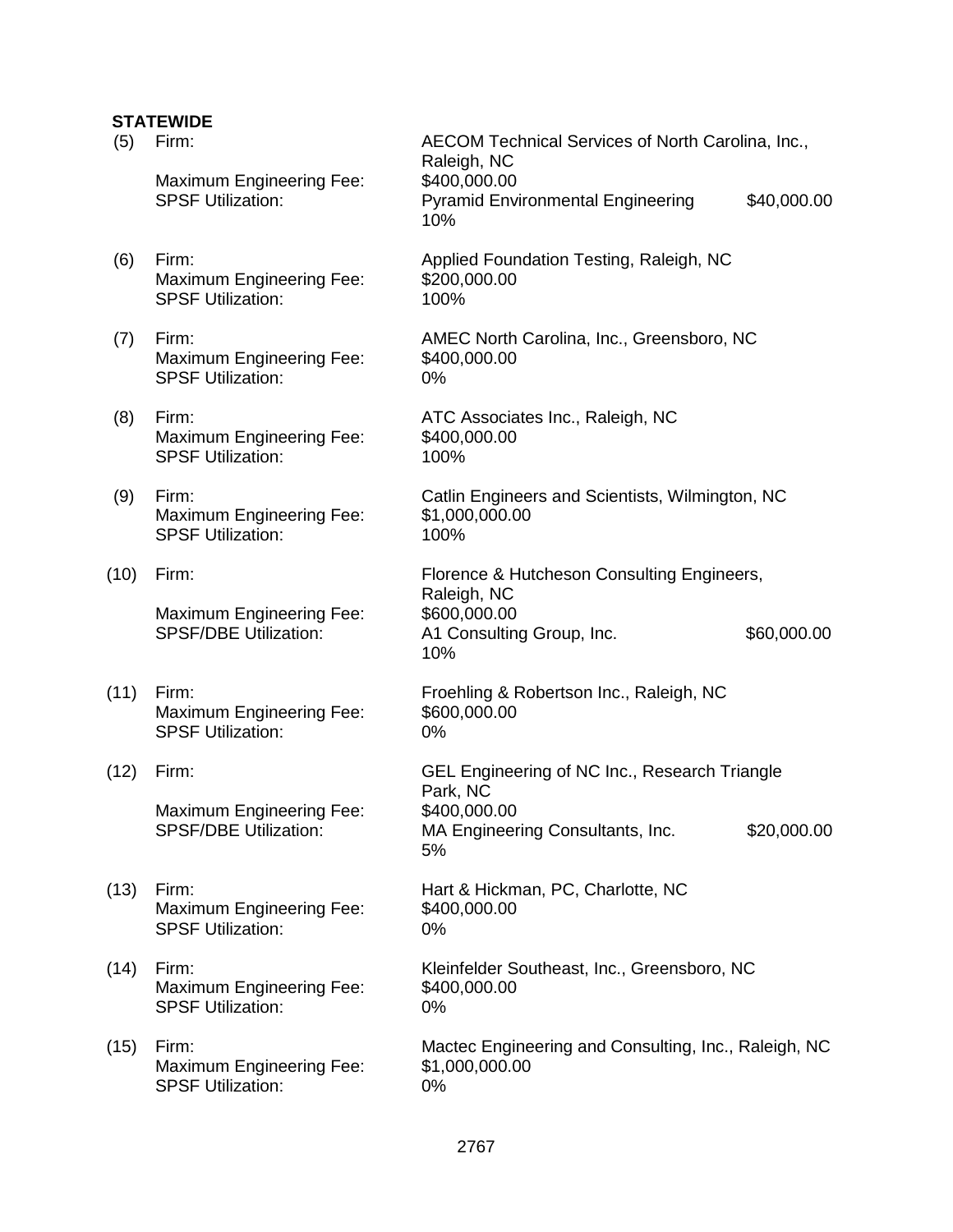| (16) | Firm:<br><b>Maximum Engineering Fee:</b><br><b>SPSF Utilization:</b>         | Pyramid Environmental & Engineering, PC,<br>Greensboro, NC<br>\$400,000.00<br>100% |             |
|------|------------------------------------------------------------------------------|------------------------------------------------------------------------------------|-------------|
| (17) | Firm:<br><b>Maximum Engineering Fee:</b><br><b>SPSF Utilization:</b>         | S&ME, Inc., Raleigh, NC<br>\$1,000,000.00<br>$0\%$                                 |             |
| (18) | Firm:                                                                        | Schnabel Engineering South, PC, Greensboro, NC                                     |             |
|      | <b>Maximum Engineering Fee:</b><br><b>SPSF Utilization:</b>                  | \$400,000.00<br>Allied Associates, PA                                              | \$12,000.00 |
|      |                                                                              | 3%<br><b>Subtec Explorations, PLLC</b><br>3%                                       | \$12,000.00 |
| (19) | Firm:<br><b>Maximum Engineering Fee:</b><br><b>SPSF/DBE/WBE Utilization:</b> | Solutions-IES Inc., Raleigh, NC<br>\$400,000.00<br>100%                            |             |
| (20) | Firm:<br><b>Maximum Engineering Fee:</b><br><b>SPSF Utilization:</b>         | Summit Consulting, Hillsborough, NC<br>\$500,000.00<br>100%                        |             |
| (21) | Firm:<br><b>Maximum Engineering Fee:</b><br><b>SPSF/DBE/WBE Utilization:</b> | Terracon Consultants, Inc., Raleigh, NC<br>\$600,000.00<br>CH Engineering, PLLC    | \$30,000.00 |
|      | <b>SPSF Utilization:</b>                                                     | 5%<br><b>Subtec Explorations, PLLC</b>                                             | \$30,000.00 |
|      | <b>SPSF Utilization:</b>                                                     | 5%<br>Geotechnologies, Inc.<br>5%                                                  | \$30,000.00 |
| (22) | Firm:<br><b>Maximum Engineering Fee:</b><br><b>SPSF Utilization:</b>         | URS Corporation-North Carolina, Morrisville, NC<br>\$400,000.00<br>0%              |             |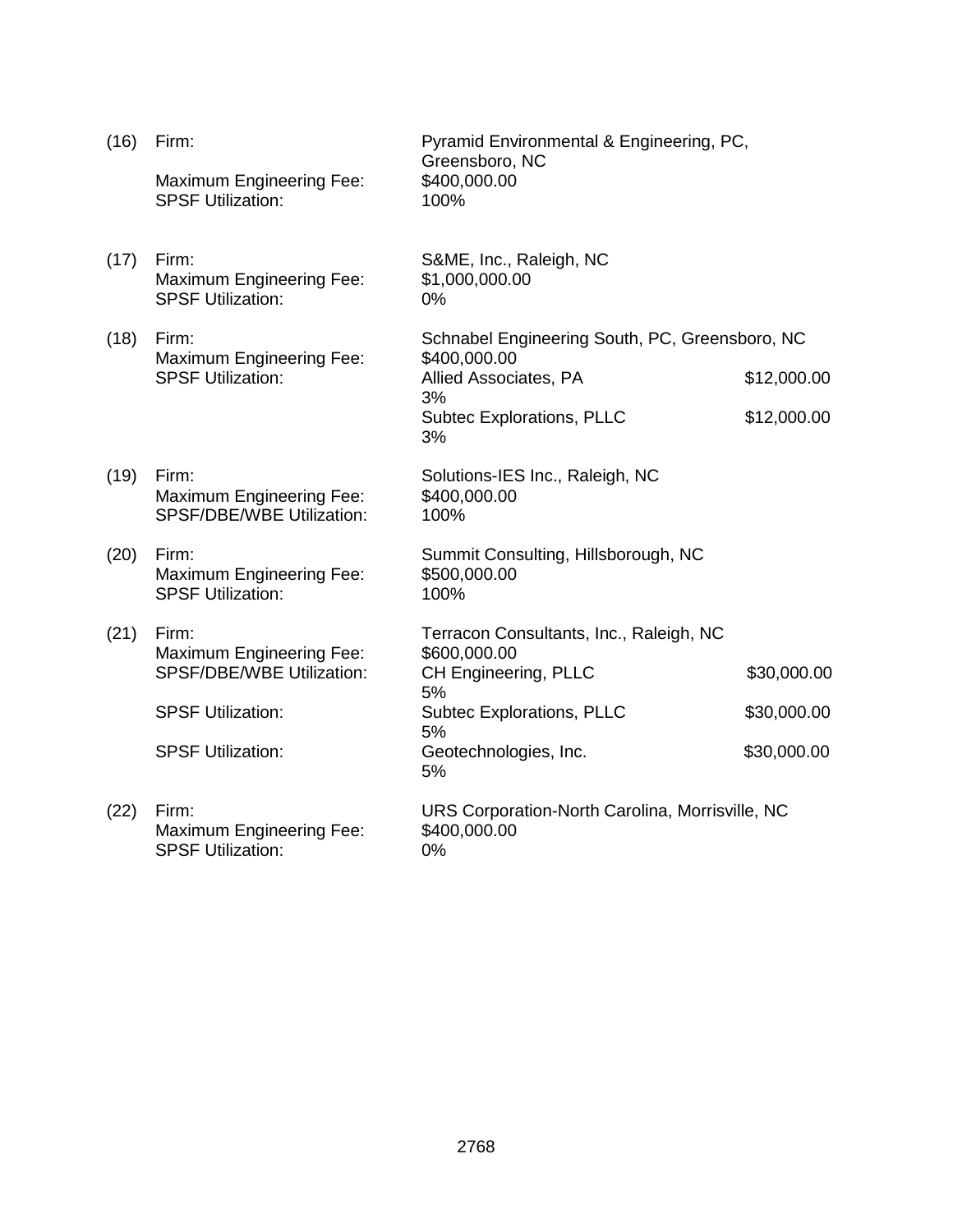# **Highway Design - Roadway Design**

The following is a supplemental contract to a previous contract approved by the Board with the same engineering firm. This supplemental contract was necessary due to approved additional work that was unknown at the inception and is required of the firm to complete the project. Our staff has completed the actions in accordance with the policies and procedures adopted by the Board on May 7, 2009. This is for information only.

### **DIVISION 12**

| (23) | Project:                            | 34192.1.2 (I-3819A) Iredell County<br>I-40/I-77 Interchange including I-40 from west of<br>SR 2003 (Radio Road) to SR 2158 (Old Mocksville<br>Road) & I-77 from south of SR 2321 (East Broad<br>Street) to south of SR 2171 (Jane Sower Road) in<br><b>Statesville</b> |
|------|-------------------------------------|------------------------------------------------------------------------------------------------------------------------------------------------------------------------------------------------------------------------------------------------------------------------|
|      | Scope of Work:                      | Roadway and Hydraulic Design and Traffic Control<br><b>Plans</b>                                                                                                                                                                                                       |
|      | <b>Estimated Construction Cost:</b> | \$90,100,000.00                                                                                                                                                                                                                                                        |
|      | Firm:                               | Florence & Hutcheson, Inc., Raleigh, NC                                                                                                                                                                                                                                |
|      | <b>Original Engineering Fee:</b>    | \$2,078,172.19                                                                                                                                                                                                                                                         |
|      | <b>Previous Supplemental Fees:</b>  | 942,741.10<br>\$                                                                                                                                                                                                                                                       |
|      | <b>Supplemental Fee:</b>            | \$<br>46,675.15                                                                                                                                                                                                                                                        |
|      | <b>Supplemental Work:</b>           | Revise roadway and hydraulic design and traffic<br>control plans to revise the I-40 and US 21 diamond<br>interchange to a diverging diamond interchange                                                                                                                |
|      | <b>SPSF Utilization:</b>            | 0%                                                                                                                                                                                                                                                                     |

### **Technical Services - Transportation Program Management**

The Secretary awarded a design-build contract in January 2011 for the replacement of 2 Low Impact Bridges in Bladen County, 6 in Columbus County, and 2 in Robeson County. In accordance with the policies and procedures adopted by the Board on May 7, 2009, a designbuild team who was not awarded the project can request payment of a stipend to recover part of the expense of preparation of their proposal. We have received a request for payment of the stipend to the following firms. These are for information only.

#### **DIVISION 6**

| (24) | Project:<br>Firm:<br><b>Stipend Amount:</b><br><b>SPSF Utilization:</b> | 45352.1.4 (BD-5106D) Bladen, Columbus and Robeson Counties<br>Balfour Beatty Infrastructure Inc., Wilmington, NC<br>\$35,000.00<br>$0\%$ |
|------|-------------------------------------------------------------------------|------------------------------------------------------------------------------------------------------------------------------------------|
| (25) | Project:<br>Firm:<br><b>Stipend Amount:</b><br><b>SPSF Utilization:</b> | 45352.1.4 (BD-5106D) Bladen, Columbus and Robeson Counties<br>Carolina Bridge Company Inc., Orangeburg, SC<br>\$35,000.00<br>$0\%$       |
| (26) | Project:<br>Firm:<br><b>Stipend Amount:</b><br><b>SPSF Utilization:</b> | 45352.1.4 (BD-5106D) Bladen, Columbus and Robeson Counties<br>United Infrastructure Group, North Charleston, SC<br>\$35,000.00<br>0%     |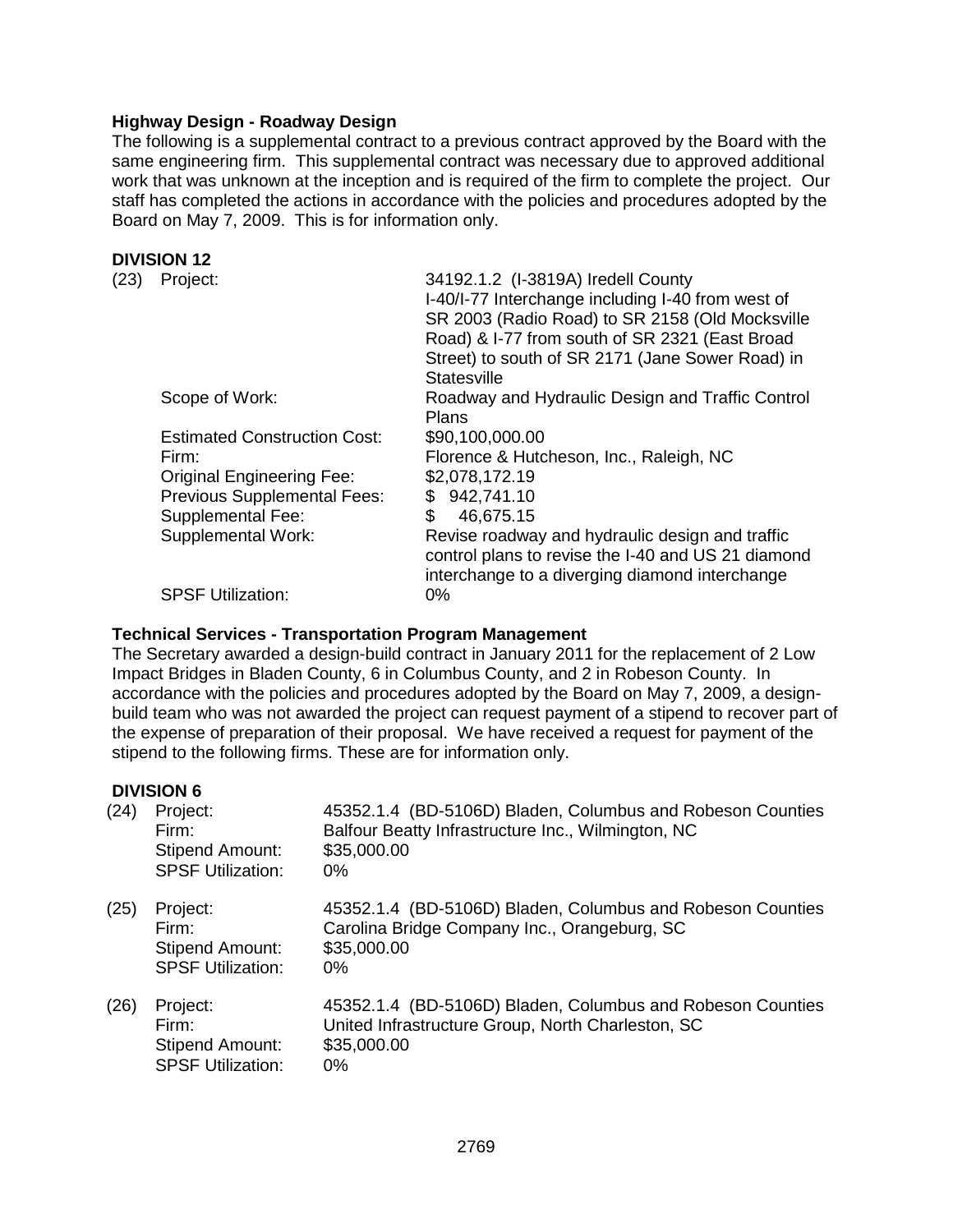The Secretary awarded a design-build contract in February 2011 for the reconstruction of I-85 from north of NC 150 to just north of I-85 Business. In accordance with the policies and procedures adopted by the Board on May 7, 2009, a design-build team who was not awarded the project can request payment of a stipend to recover part of the expense of preparation of their proposal. We have received a request for payment of the stipend to the following firms. These are for information only.

# **DIVISION 9**

| (27) | Project:<br>Firm:<br><b>Stipend Amount:</b><br><b>SPSF Utilization:</b> | 34156.1.1 (I-2304AD) Davidson County<br>Blythe Construction, Inc., Charlotte, NC<br>\$75,000.00<br>$0\%$  |
|------|-------------------------------------------------------------------------|-----------------------------------------------------------------------------------------------------------|
| (28) | Project:<br>Firm:<br><b>Stipend Amount:</b><br><b>SPSF Utilization:</b> | 34156.1.1 (I-2304AD) Davidson County<br>Flatiron-Lane, Charlotte, NC<br>\$75,000.00<br>0%                 |
| (29) | Project:<br>Firm:<br><b>Stipend Amount:</b><br><b>SPSF Utilization:</b> | 34156.1.1 (I-2304AD) Davidson County<br>Barnhill Contracting Company, Tarboro, NC<br>\$75,000.00<br>$0\%$ |

# **Operations - Field Support - Right of Way**

After careful evaluation of the workload and schedules of the work that can be accomplished by our staff, it was determined necessary to employ a private firm to perform right of way activities for the project listed below for our Department to obligate available funds. Our staff was authorized to proceed with the actions required to employ a private firm in accordance with the policies and procedures adopted by the Board on May 7, 2009. This is for information only.

# **DIVISIONS 3 & 6**

| Project:                                             | 34416.2.3 (R-2303B) Cumberland-Sampson Counties<br>NC 24 from SR 1853 (John Nunnery Road) in Cumberland |
|------------------------------------------------------|---------------------------------------------------------------------------------------------------------|
|                                                      | County to SR 1404 (Dowdy Road) in Sampson County                                                        |
| Scope of Work:                                       | Right of way acquisition, appraisals, negotiations and<br>relocation assistance                         |
| Firm:                                                | Professional Property Services, Inc., Mooresville, NC                                                   |
| Maximum Engineering Fee:<br><b>SPSF Utilization:</b> | \$611,250.00<br>0%                                                                                      |
|                                                      |                                                                                                         |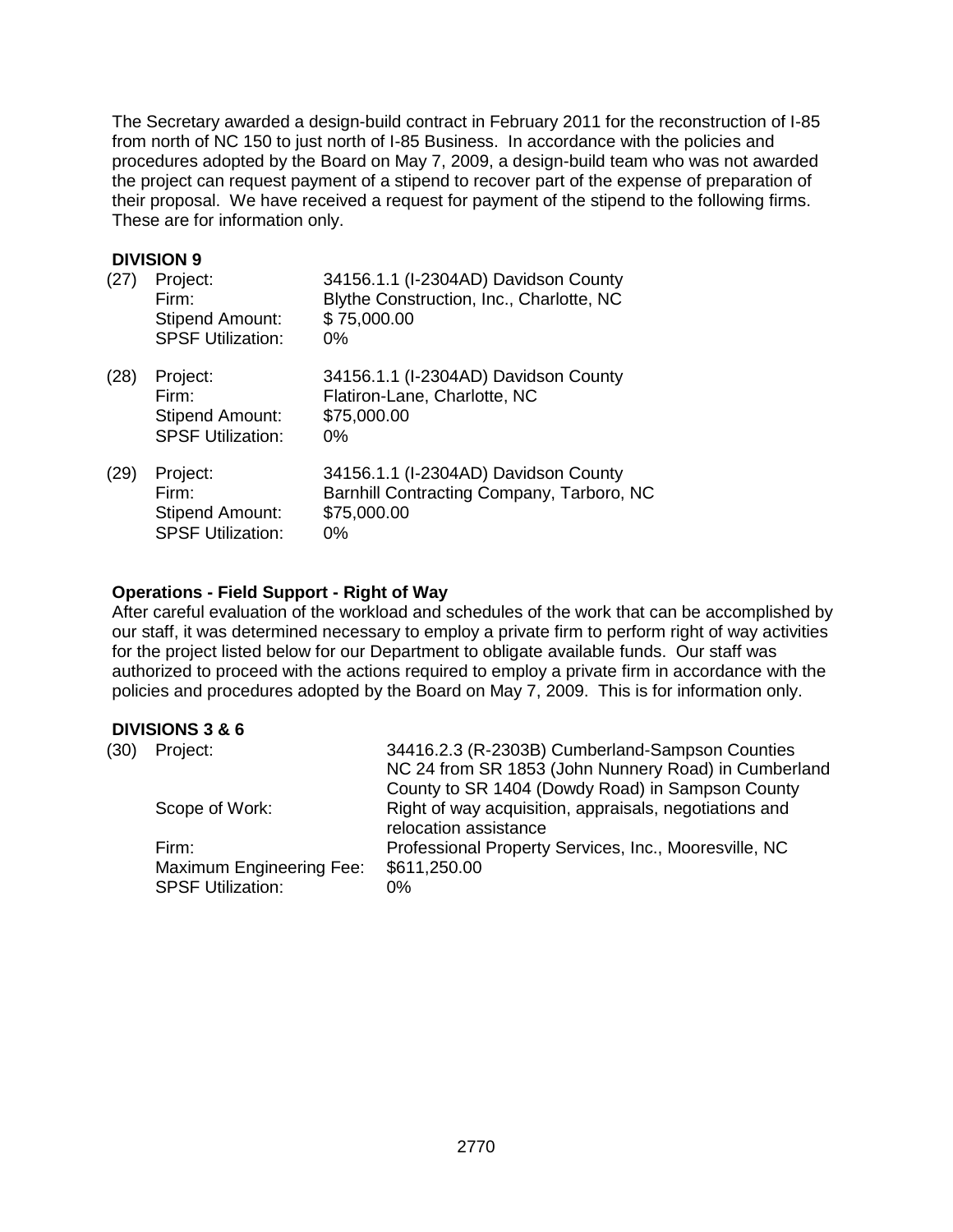# **Approval – Secondary Road Improvement Projects**

The Board concurred with the staff recommendations and delegated authority to the

Secretary to award the following:

| <b>Highway Fund</b><br>County | SR No.                                 | Length<br>(Miles) | <b>Description</b>                                                                                                 | <b>Amount</b> |
|-------------------------------|----------------------------------------|-------------------|--------------------------------------------------------------------------------------------------------------------|---------------|
| Johnston<br>Div. 4            | SR 1706<br>Loop Road                   |                   | Widen and overlay existing pavement to<br>create 24 ft wide roadway with 2 ft<br>paved shoulders.<br>WBS 4C.051123 | \$200,000.00  |
| Davie<br>Div. 9               | SR 1625<br>Bowden Rd.                  | 0.19              | G,B,P from NC 801 to Dead End.<br><b>Partial Funding</b><br>WBS 9C.030056                                          | \$1,000.00    |
| Davie<br>Div. 9               | SR 1161<br>Steelmen Rd.                | 0.22              | G, B, P from US 64 to Dead End.<br><b>Partial Funding</b><br>WBS 9C.030057                                         | \$1,000.00    |
| Davie<br>Div. 9               | SR 1804<br>Rag Road                    | 0.28              | G,B,P from SR 1801 to Dead End.<br><b>Partial Funding</b><br>WBS 9C.030058                                         | \$1,000.00    |
| Davie<br>Div. 9               | SR 1809<br><b>Barnes Road</b>          | 0.20              | G,B,P from SR 1808 to Dead End.<br><b>Partial Funding</b><br>WBS 9C.030059                                         | \$1,000.00    |
| Davie<br>Div. 9               | SR 1426<br><b>Blevins Road</b>         | 0.74              | G, B, P from EP to SR 1425.<br><b>Partial Funding</b><br>WBS 9C.030060                                             | \$1,000.00    |
| Davie<br>Div. 9               | SR 1360<br><b>Tall Timbers</b><br>Road | 0.47              | G, B, P from SR 1313 Dead End.<br><b>Partial Funding</b><br>WBS 9C.030061                                          | \$1,000.00    |
| Rowan<br>Div. 9               | SR 1536<br>J. Bost Road                | 0.40              | G, D, B, P from SR 1535 to EOM.<br>WBS 9C.080108                                                                   | \$175,000.00  |
| Rowan<br>Div. 9               | SR 1757<br>Cook Road                   | 0.50              | G, D, B, P from SR 1756 to Iredell county<br>line.<br>WBS 9C.080109                                                | \$200,000.00  |
| Mecklenburg<br>Div. 10        | SR 2140<br>Stumptown<br>Road           | 1.18              | Paved road improvements from Hugh<br>McAuley to US 21.<br>WBS 10C.060052                                           | \$366,136.82  |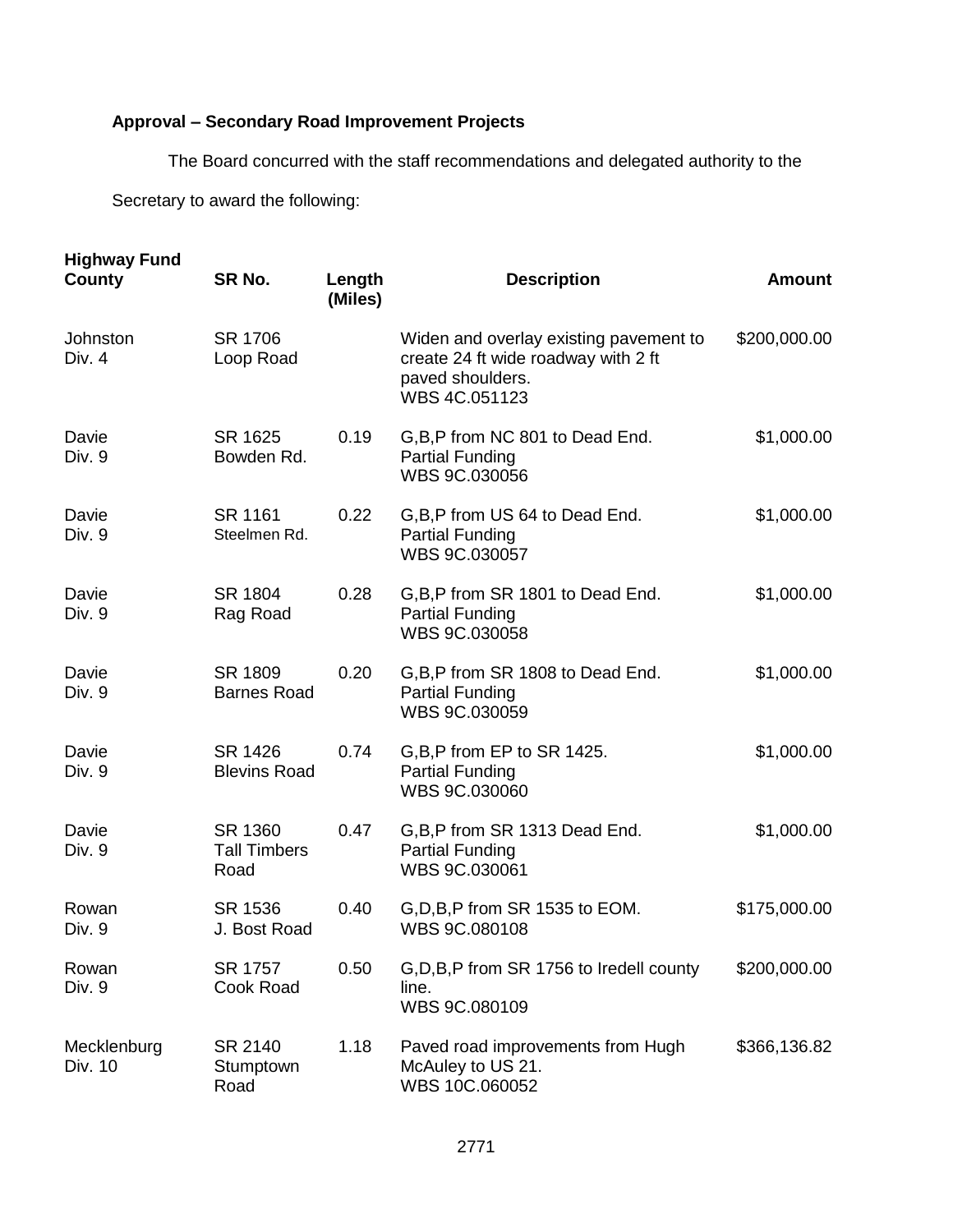| Union<br>Div. 10            | SR 1631<br>McIntyre<br>Road           | 4.0  | Reclamation from SR 1632 (Lawyers<br>Rd) to SR 1758 (Austin Chaney Rd).<br>WBS 10C.090122                                                     | \$636,980.92 |
|-----------------------------|---------------------------------------|------|-----------------------------------------------------------------------------------------------------------------------------------------------|--------------|
| Alleghany<br><b>Div. 11</b> | Various                               |      | Spot stabilization, paved road<br>improvements.<br><b>Increase Funds</b><br>WBS 11C.003011                                                    | \$150,000.00 |
| Alleghany<br><b>Div. 11</b> | Various                               |      | Countywide PE surveys, plans and right<br>of way signatures.<br><b>Increase Funds</b><br>WBS 11C.003013                                       | \$250,000.00 |
| Wilkes<br>Div. 11           | Various                               |      | Countywide Surveys, Right of Way<br>Signatures and preliminary engineering<br>& other improvements<br><b>Increase Funds</b><br>WBS 11C.097028 | \$350,000.00 |
| Iredell<br>Div. 12          | SR 1311<br><b>Rankin Hill</b><br>Road | 0.72 | G, D, B, P from SR 1378 (Judas Road) to<br>existing pavement.<br>WBS 12C.049109                                                               | \$200,000.00 |
| Cherokee<br>Div. 14         | SR 1528<br>Arrowood<br>Road           | 0.61 | PE, G, D, B, P, EC from NC 141 to End of<br>System.<br>WBS 14C.020098                                                                         | \$183,000.00 |
| Swain<br>Div. 14            | SR 1101<br><b>Hewitts Road</b>        | 1.0  | Recondition subgrade and resurface<br>from US 19 to EOS.<br><b>Increase Funds</b><br>WBS 14C.087054                                           | \$345,537.00 |

| <b>Highway Trust Fund</b><br>County | SR No.                                 | Length<br>(Miles) | <b>Description</b>                                                   | <b>Amount</b> |
|-------------------------------------|----------------------------------------|-------------------|----------------------------------------------------------------------|---------------|
| Wayne<br>Div. 4                     | SR 1128<br><b>Burton Road</b>          | 0.70              | Construct and Pave from SR 1127 to<br>Dead End.<br>WBS 4C.096069     | \$250,000.00  |
| Forsyth<br>Div. 9                   | SR 2012<br>Old White<br>Road           | 0.03              | G, B, P from US158 to US 158<br>Partial Funding.<br>WBS 9C.034087    | \$1,000.00    |
| Forsyth<br>Div. 9                   | SR 1922<br>Sherri-Lynn<br><b>Drive</b> | 0.01              | G, B, P from NC 66 to Dead End.<br>Partial Funding.<br>WBS 9C.034088 | \$1,000.00    |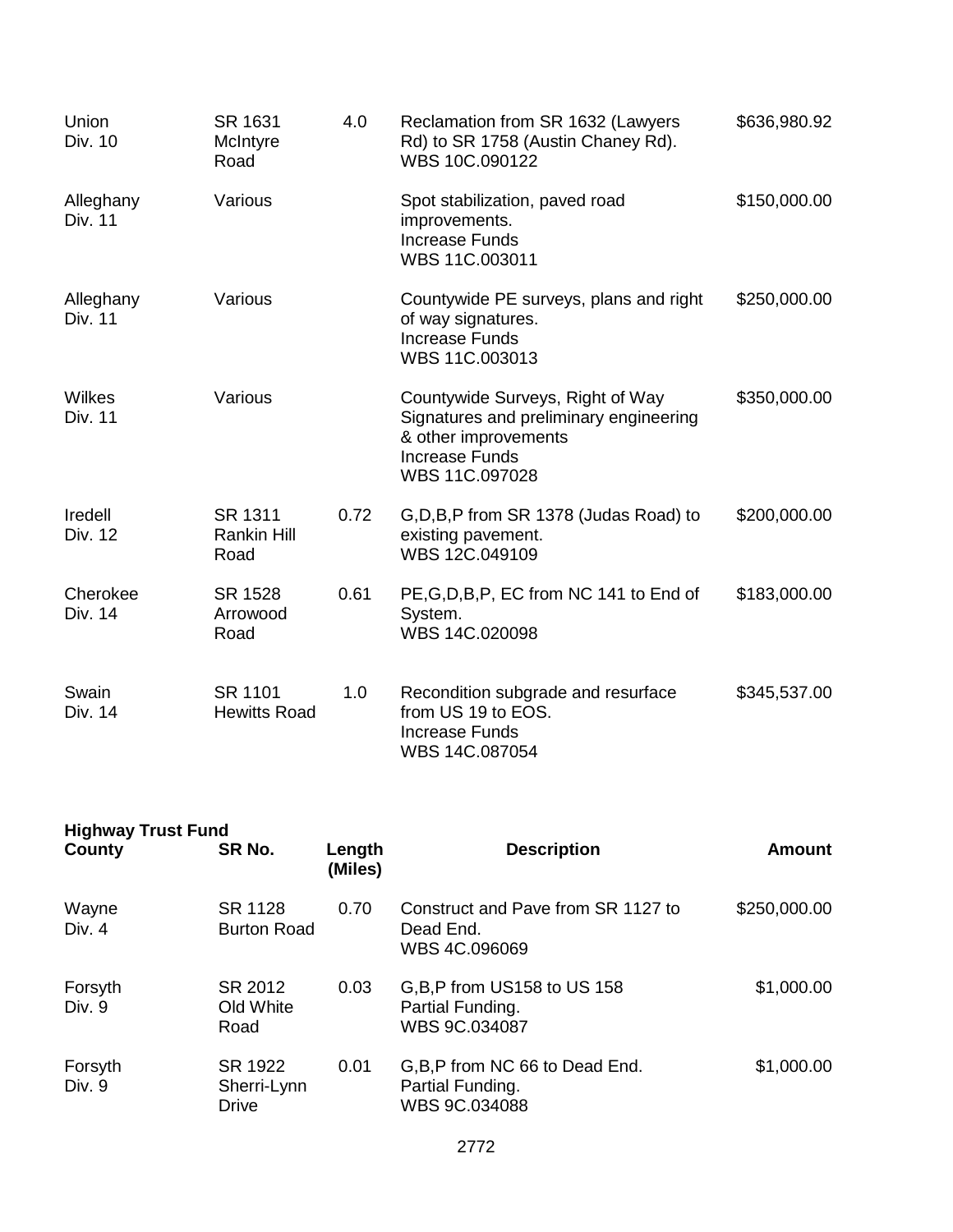| Forsyth<br>Div. 9       | SR 2095<br>Emorywood<br>Road                   | 0.29 | G, B, P from EOP to Dead End.<br>Partial Funding.<br>WBS 9C.034089                            | \$1,000.00   |
|-------------------------|------------------------------------------------|------|-----------------------------------------------------------------------------------------------|--------------|
| Forsyth<br>Div. 9       | SR 1933<br><b>WE Flynt</b><br>Farm Road        | 0.23 | G, B, P from SR 1946 to Dead End.<br>Partial Funding.<br>WBS 9C.034090                        | \$1,000.00   |
| Forsyth<br>Div. 9       | SR 2977<br>Woodward<br>Road                    | 0.37 | G, B, P from SR 1120 to Dead End.<br>Partial Funding.<br>WBS 9C.034091                        | \$1,000.00   |
| Forsyth<br>Div. 9       | SR 2392<br>Amber Lane                          | 0.17 | G, B, P from US 311 to Dead End.<br>Partial Funding.<br>WBS 9C.034092                         | \$1,000.00   |
| <b>Stokes</b><br>Div. 9 | SR 1465<br>Palmer<br>Road                      | 1.4  | G, B, P from SR 1471 to SR 1464.<br><b>Partial Funding</b><br>WBS 9C.085109                   | \$1,000.00   |
| <b>Stokes</b><br>Div. 9 | SR 1916<br>Coon Joyce<br>Road                  | 0.82 | G, B, P from SR 1917 to Dead End.<br><b>Partial Funding</b><br>WBS 9C.085110                  | \$1,000.00   |
| <b>Stokes</b><br>Div. 9 | SR 1752<br><b>Heath Road</b>                   | 0.23 | G,B,P from SR 1694 to Dead End.<br><b>Partial Funding</b><br>WBS 9C.085111                    | \$1,000.00   |
| Anson<br>Div. 10        | SR 1439<br>Lanier Road                         | 1.86 | Reclaim and asphalt surface treatment<br>from NC 742 to SR 1438 (Kiker Rd).<br>WBS 10C.004055 | \$409,408.00 |
| Mecklenburg<br>Div. 10  | SR 2140<br>Stumptown<br>Road                   | 1.18 | Paved road improvements from Hugh<br>McAuley to US 21.<br>WBS 10C.060052                      | \$183,863.18 |
| Union<br>Div. 10        | SR 1631<br>McIntyre<br>Road                    | 4.0  | Reclamation from SR 1632 (Lawyers<br>Rd) to SR 1758 (Austin Chaney Rd).<br>WBS 10C.090122     | \$170,613.08 |
| Alleghany<br>Div. 11    | Various                                        |      | Spot stabilization, paved road<br>improvements.<br><b>Increase Funds</b><br>WBS 11C.003001    | \$150,000.00 |
| Wilkes<br>Div. 11       | <b>SR 1365A</b><br><b>Phillips Gap</b><br>Road | 0.60 | G, D, B & P from SR 1300 to SR 1364.<br>WBS 11C.097153                                        | \$400,000.00 |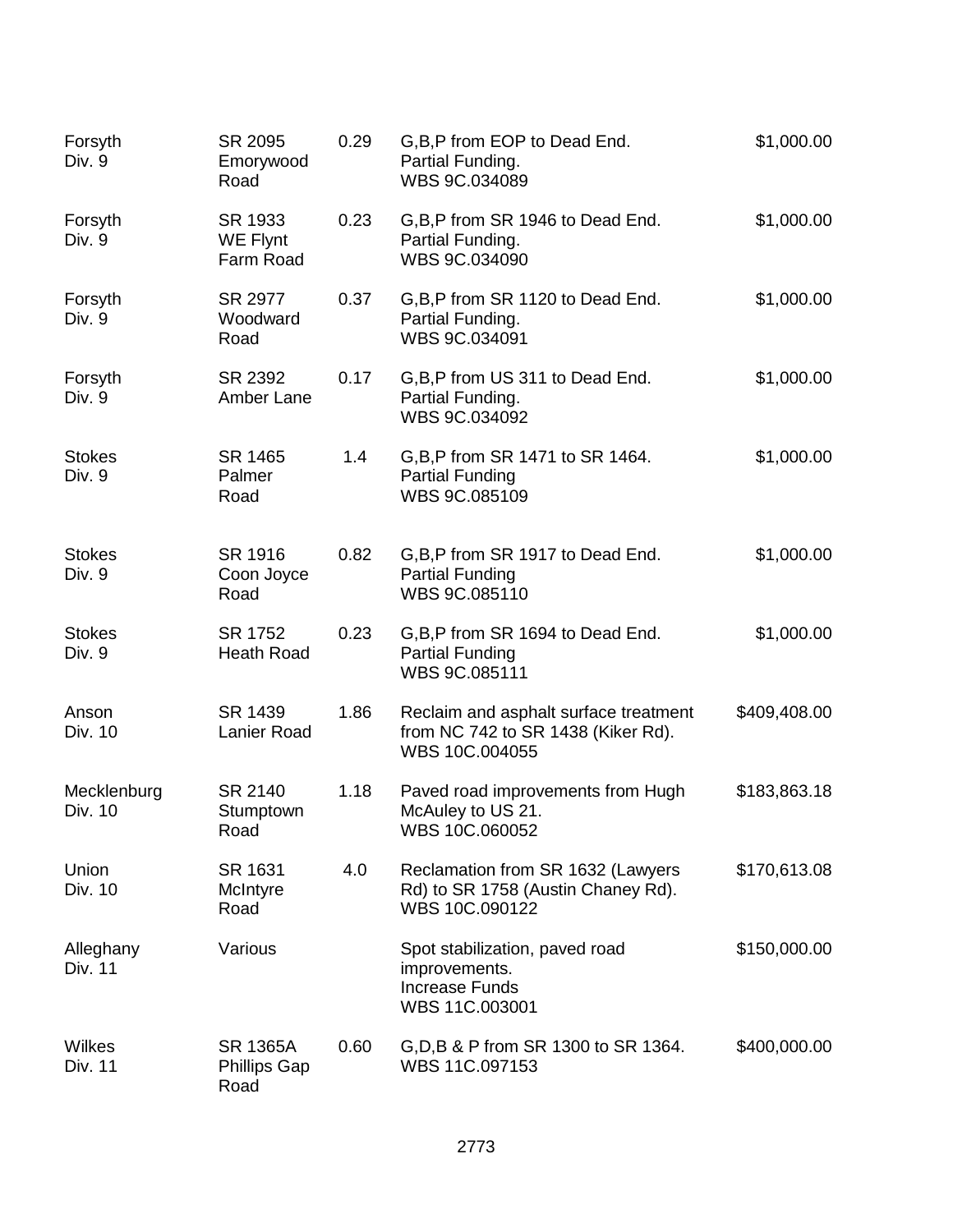| Wilkes<br>Div. 11 | SR 1235<br><b>Triple Cove</b><br>Road | 0.60 | G, D, B & P from SR 1179 to dead end.<br>WBS 11C.097154                                | \$400,000.00 |
|-------------------|---------------------------------------|------|----------------------------------------------------------------------------------------|--------------|
| Swain<br>Div. 14  | SR 1309<br>Lower<br>Alarka<br>Road    | 3.5  | Paved road improvement from SR 1304<br>to SR 1311.<br>Increase Funds<br>WBS 14C.087063 | \$215,000.00 |

# **Closings**

| <b>Division</b> | County      | <b>WBS Element</b> | <b>Road Name/ Number</b>                         | <b>Amount</b> |
|-----------------|-------------|--------------------|--------------------------------------------------|---------------|
| 10              | Anson       | 10C.004038         | SR 1240<br><b>Mineral Springs Church</b><br>Road | \$19,735.27   |
| 10              | Anson       | 10C.004043         | SR 1429<br><b>Cameron Briley</b>                 | \$20,667.31   |
| 10              | Mecklenburg | 10C.060046         | SR 1510<br>Here At Last Lane                     | \$60,280.18   |
| 10              | Stanly      | 10C.084055         | SR 2038<br>Stogner-Little Road                   | \$12,166.47   |
| 11              | Wilkes      | 11C.097108         | SR 2418<br>Mt. Sinai Road                        | \$376,722.62  |

# **Deletions**

| County              | SR No.                         | Length<br>(Miles) | <b>Description</b>                                                                     | Amount       |
|---------------------|--------------------------------|-------------------|----------------------------------------------------------------------------------------|--------------|
| Edgecombe<br>Div. 4 | SR 1206<br>Joyner Farm<br>Road | 0.40              | GDBP and EC from SR 1006 to<br>Dead End.<br>Unavailable right of way.<br>WBS 4C.033031 | \$125,000.00 |
| Halifax<br>Div. 4   | SR 1134<br>Gregory<br>Road     | 0.4               | GDBP from NC 561 to NC 561.<br>Unavailable right of way.<br>WBS 4C.042055              | \$80,000.00  |
| Halifax<br>Div. 4   | SR 1674<br>Sorrie Road         | 0.5               | GDBP from SR 1615 to Dead End.<br>Unavailable right of way.<br>WBS 4C.042057           | \$100,000.00 |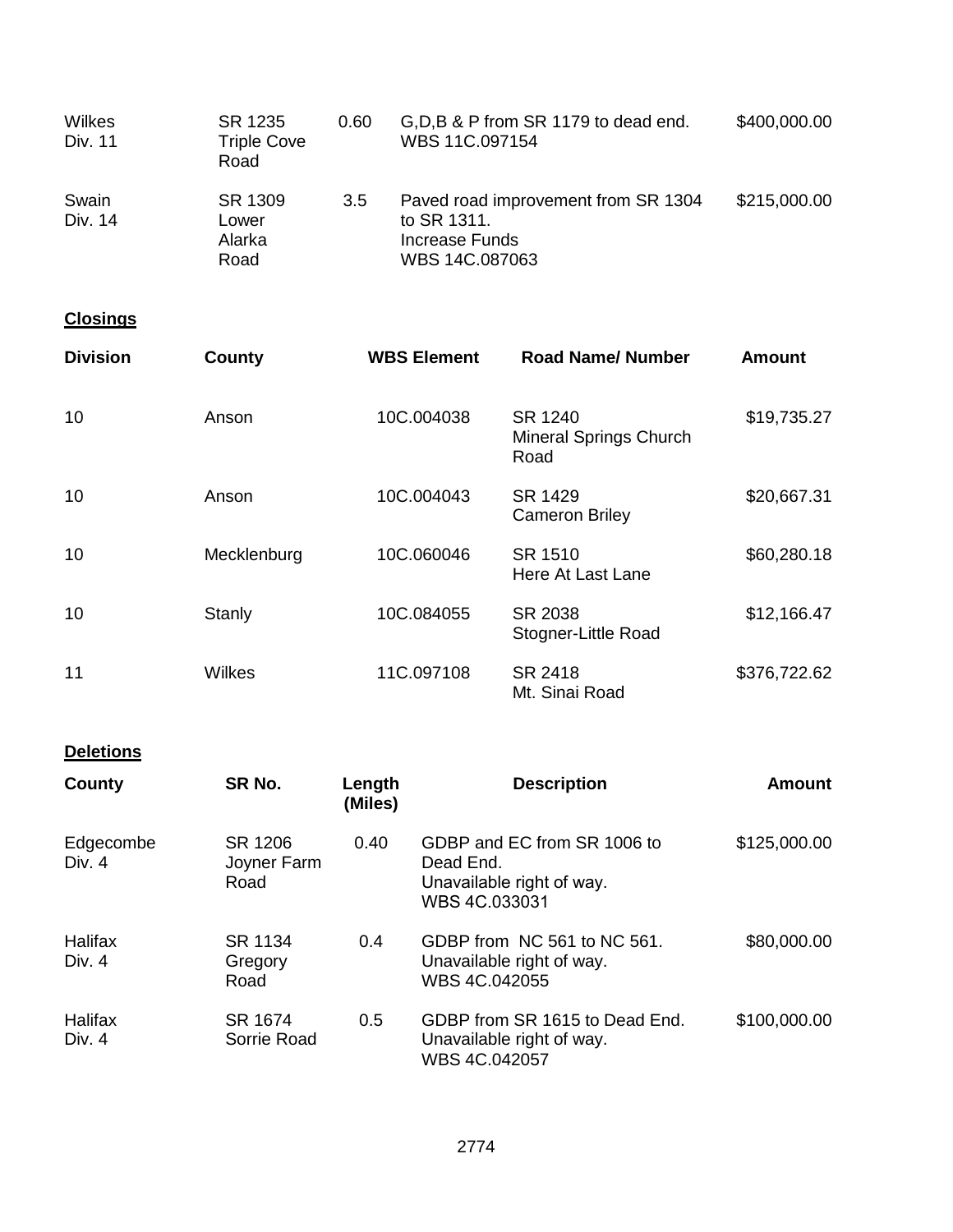| Johnston<br>Div. 4 | SR 1533<br>Mt. Pleasant<br>Road                  |      | Realign SR 1533 at NC 50 and<br>construct turn lanes on SR 1533.<br>Unavailable right of way.<br>WBS 4C.051096                    | \$85,000.00    |
|--------------------|--------------------------------------------------|------|-----------------------------------------------------------------------------------------------------------------------------------|----------------|
| Johnston<br>Div. 4 | SR 1517<br><b>Sanders</b><br>Road                |      | Widen & overlay, construct turn<br>lanes on SR 1517 at NC 50.<br>Unavailable right of way.<br>WBS 4C.051100                       | \$300,000.00   |
| Wayne<br>Div. 4    | SR 1107<br>Manley<br>Grove<br><b>Church Road</b> |      | GDBE - Replace pipe and replace<br>with aluminum arch pipes with<br>headwalls.<br>Funded through another source.<br>WBS 4C.096066 | \$90,000.00    |
| Wilson<br>Div. 4   | SR 1001<br>Lamm Road                             |      | Construct turn lane on SR 1001<br>(Lamm Rd.) for Wilson Corporate<br>Park.<br>Funded through another source.<br>WBS 4C.098030     | \$125,000.00   |
| Vance<br>Div. 5    | SR 1517<br>Vaughan<br>Road                       | 0.30 | GDBP from SR 1513 to dead end.<br>Unavailable Right of Way.<br>WBS 5C.091027                                                      | \$110,000.00   |
| Wake<br>Div. 5     | SR 1909<br>Purnell Rd.<br>SR 1010<br>Ten-Ten Rd. |      | Widen and resurface.<br>Funded through another source.<br>WBS 5C.092128                                                           | \$1,900,000.00 |
| Wake<br>Div. 5     | SR 2323<br>Weathers<br>Road                      | 0.70 | GDBP from SR 2322 to end of<br>maintenance.<br>Unavailable right of way.<br>WBS 5C.092123                                         | \$253,547.24   |
| Wake<br>Div. 5     | SR 1167<br><b>Bonsal Road</b>                    | 0.42 | GDBP from SR 1011 to SR 1136.<br>Unavailable right of way.<br>WBS 5C.092106                                                       | \$156,540.00   |
| Anson<br>Div. 10   | <b>SR 1224</b><br><b>Austin Road</b>             | 1.25 | GDBP and EC from SR 1220 to<br>Dead End.<br>Unavailable right of way.<br>WBS 10C.004028                                           | \$337,802.64   |
| Anson<br>Div. 10   | SR 1451<br>Threadgill<br>Road                    | 0.31 | GDBP and erosion control from<br>SR 1445 to SR 1444.<br>Unavailable right of way.<br>WBS 10C.004030                               | \$84,087.89    |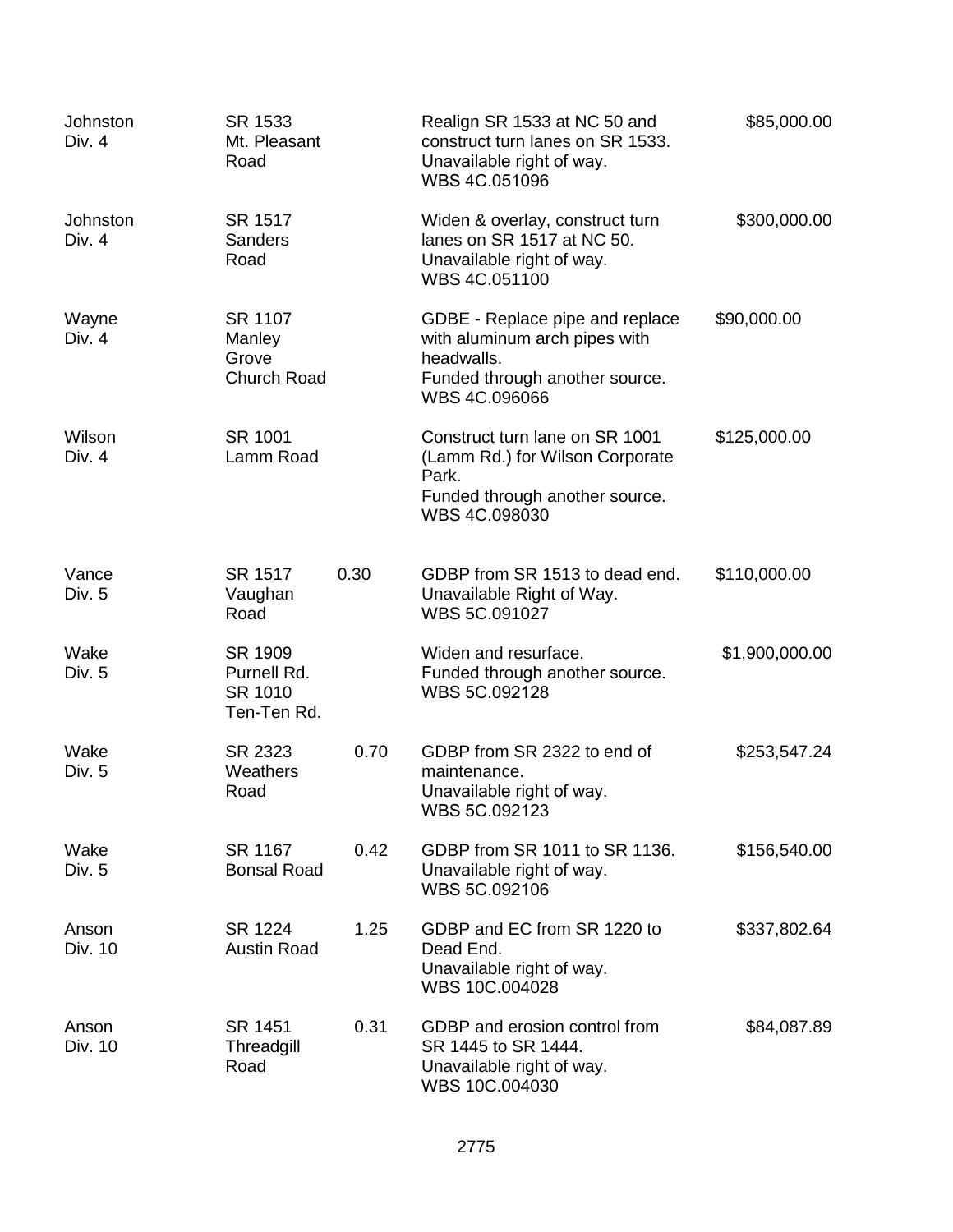| Anson<br>Div. 10            | SR 1702<br><b>McCalister</b><br>Farm          | 1.84 | GDBP and erosion control from SR<br>1703 to SR 1700.<br>Unavailable right of way.<br>WBS 10C.004041                                  | \$387,770.62   |
|-----------------------------|-----------------------------------------------|------|--------------------------------------------------------------------------------------------------------------------------------------|----------------|
| Anson<br>Div. 10            | SR 1148<br>Hildreth<br>Road                   | 0.05 | From SR 1142 to SME.<br>Section of road not on State<br>maintenance system.<br>WBS 10C.004049                                        | \$72,616.00    |
| Cabarrus<br>Div. 10         | SR 2613<br>Pickens<br>Road                    | 0.70 | GDBP and erosion control from<br>SR 2611 to end of maintenance.<br>Unavailable right of way.<br>WBS 10C.013033                       | \$416,612.99   |
| Cabarrus<br>Div. 10         | SR 1172<br><b>Stafford</b><br>Road            | 0.40 | GDBP and erosion control from SR<br>1139 (Rocky River Road) to end of<br>maintenance.<br>Unavailable right of way.<br>WBS 10C.013039 | \$190,150.00   |
| <b>Stanly</b><br>Div. 10    | SR 1979<br><b>Bridgeport</b><br>Road          | 0.63 | GDBP from SR 1968 to SR 1221.<br>Unavailable right of way.<br>WBS 10C.084039                                                         | \$207,043.79   |
| Union<br>Div. 10            | SR 1176<br>Elizabethan<br>Road                | 0.15 | GDBP and erosion control from<br>NC 75 and SR 1315.<br>Unavailable right of way.<br>WBS 10C.090081                                   | \$44,613.13    |
| Union<br>Div. 10            | SR 1120<br>H.B. Starnes<br>Road               |      | GDBP from SR 1212 to end of<br>maintenance.<br>Unavailable right of way.<br>WBS 10C.090113                                           | \$91,620.42    |
| Alleghany<br><b>Div. 11</b> | SR 1150<br>Hoppers<br>Road                    | 0.42 | GDBP from NC 18 to end of<br>maintenance.<br>Unavailable right of way.<br>WBS 11C.003037                                             | \$140,000.00   |
| Ashe<br>Div. 11             | <b>SR 1549B</b><br>Garvey<br><b>Bridge Rd</b> | 1.20 | GDBP from SR 1560 to SR 1560.<br>Unavailable right of way.<br>WBS 11C.005133                                                         | \$1,098,496.32 |
| Ashe<br>Div. 11             | SR 1357<br><b>Stidhams</b><br>Road            | 1.0  | GDBP from SR 1356 to SR 1358.<br>Unavailable right of way.<br>WBS 11C.005105                                                         | \$649,692.04   |
| Ashe<br>Div. 11             | SR 1358<br>Little Windfall<br>Road            | 1.6  | GDBP from SR 1353 East.<br>Unavailable right of way.<br>WBS 11C.005121                                                               | \$999,486.72   |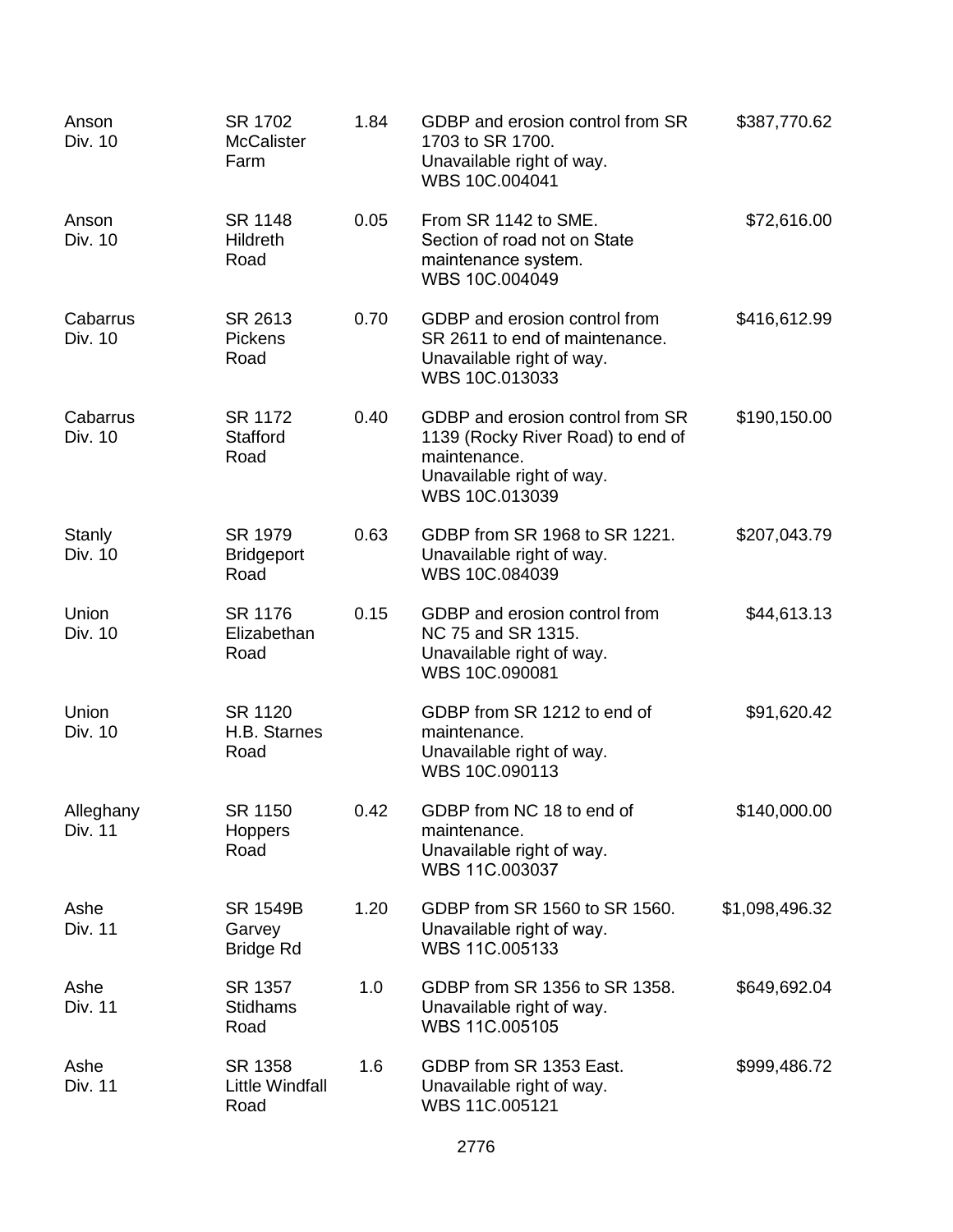| Haywood<br>Div. 14 | SR 1258<br>Overlook<br>Drive         | 0.5  | GDBP and erosion control from<br>SR 1260 to EOP.<br><b>Budget limitations.</b><br>WBS 14C.044155                                                                    | \$277.89     |
|--------------------|--------------------------------------|------|---------------------------------------------------------------------------------------------------------------------------------------------------------------------|--------------|
| Jackson<br>Div. 14 | SR 1468<br><b>Guy Sutton</b><br>Road | 0.24 | GDBP from SR 1536 to SR 1537.<br>Unavailable right of way.<br>WBS 14C.050134                                                                                        | \$438.58     |
| Jackson<br>Div. 14 | SR 1135<br><b>Shook Cove</b><br>Road | 1.35 | Widen 2' strengthen and overlay<br>from 1.0 mile from NC 107<br>(pavement change) to EOP.<br><b>Budget limitations.</b><br>WBS 14C.050140                           | \$369,950.56 |
| Polk<br>Div. 14    | SR 1145<br><b>Laurel Drive</b>       | 0.4  | Laurel Drive from NCL Saluda to SR<br>1181: Replace pipes, widen,<br>strengthen pavement and asphalt<br>resurfacing.<br>Unavailable right of way.<br>WBS 14C.075064 | \$142,999.43 |

# **Approval – Secondary Road Construction Programs**

Pursuant to the recommendation of the Secondary Roads Office, the Board concurred with the staff recommendations and delegated authority to the Secretary to approve Secondary Road Construction Programs for the following counties:

# **Total Amount Programmed**

| <b>Division 2</b>                   |                |
|-------------------------------------|----------------|
| FY 2010-11                          |                |
| <b>Greene County</b>                | \$832,852.00   |
| Jones County                        | \$553,600.00   |
| <b>Lenoir County</b>                | \$1,405,669.00 |
| $\blacksquare$<br><b>Division 6</b> |                |
| FY 2010-11                          |                |
| <b>Bladen County</b>                | \$1,322,043.83 |

| <b>Bladen County</b>   | \$1,322,043.83 |
|------------------------|----------------|
| <b>Columbus County</b> | \$2,194,107.07 |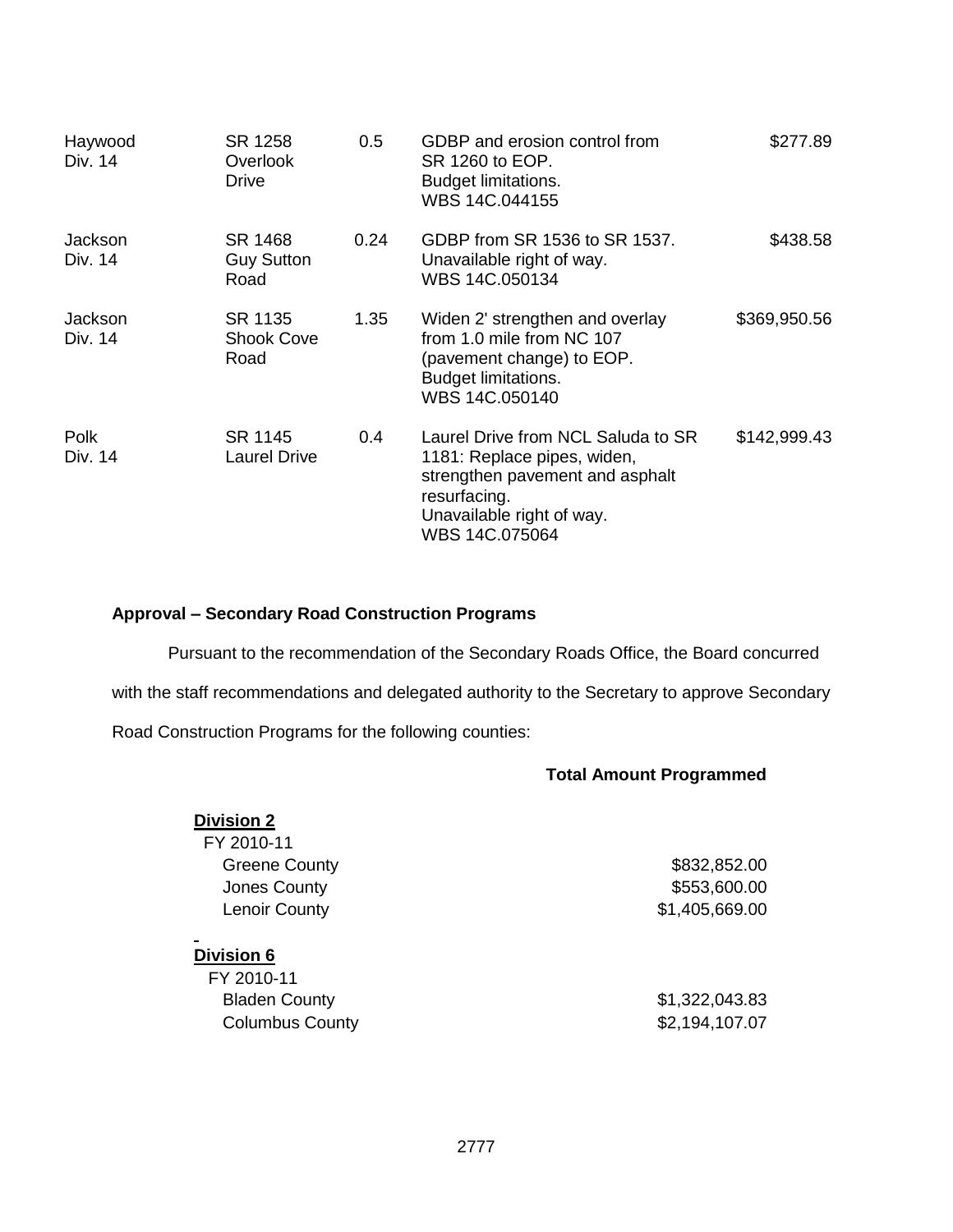| <b>Division 14</b><br>FY 2010     |                                       |
|-----------------------------------|---------------------------------------|
| <b>Clay County</b>                | \$64,354.00                           |
| <b>Graham County</b>              | \$113,676.00                          |
| FY 2011<br><b>Graham County</b>   | \$318,415.00                          |
| FY 2011<br><b>Cherokee County</b> | Revised Program - No change in Amount |
| TOTAL                             | \$6,804,716.90                        |

A copy of this agenda item is made a part of the record of this meeting and filed as an addendum to Minute Book 27.

# **Approval – Additions, Abandonments, and Road Name Changes to State Secondary Road System**

A motion was made by Board Member Wall, which was seconded by Board Member

Fox, to approve the following proposed additions and abandonments to the State Secondary

Road System:

# **Road Additions:**

| County            | Pet. No. | Length<br>(Miles)            | <b>Description</b>                                                                                            | Date of<br><b>Report</b> |
|-------------------|----------|------------------------------|---------------------------------------------------------------------------------------------------------------|--------------------------|
| <b>Division 1</b> |          |                              |                                                                                                               |                          |
| Pasquotank        | 49690    | 0.43<br>0.06<br>0.07<br>0.22 | <b>Peartree East Subdivision</b><br>TerriLynn Way<br>Julia Court<br><b>Martha Drive</b><br><b>Edith Drive</b> | 2/18/11                  |
| Perquimans        | 49691    | 0.29<br>0.12<br>0.14         | <b>Cameron Village Subdivision</b><br><b>Justin Avenue</b><br><b>Taylor Court</b><br><b>Christian Court</b>   | 1/24/11                  |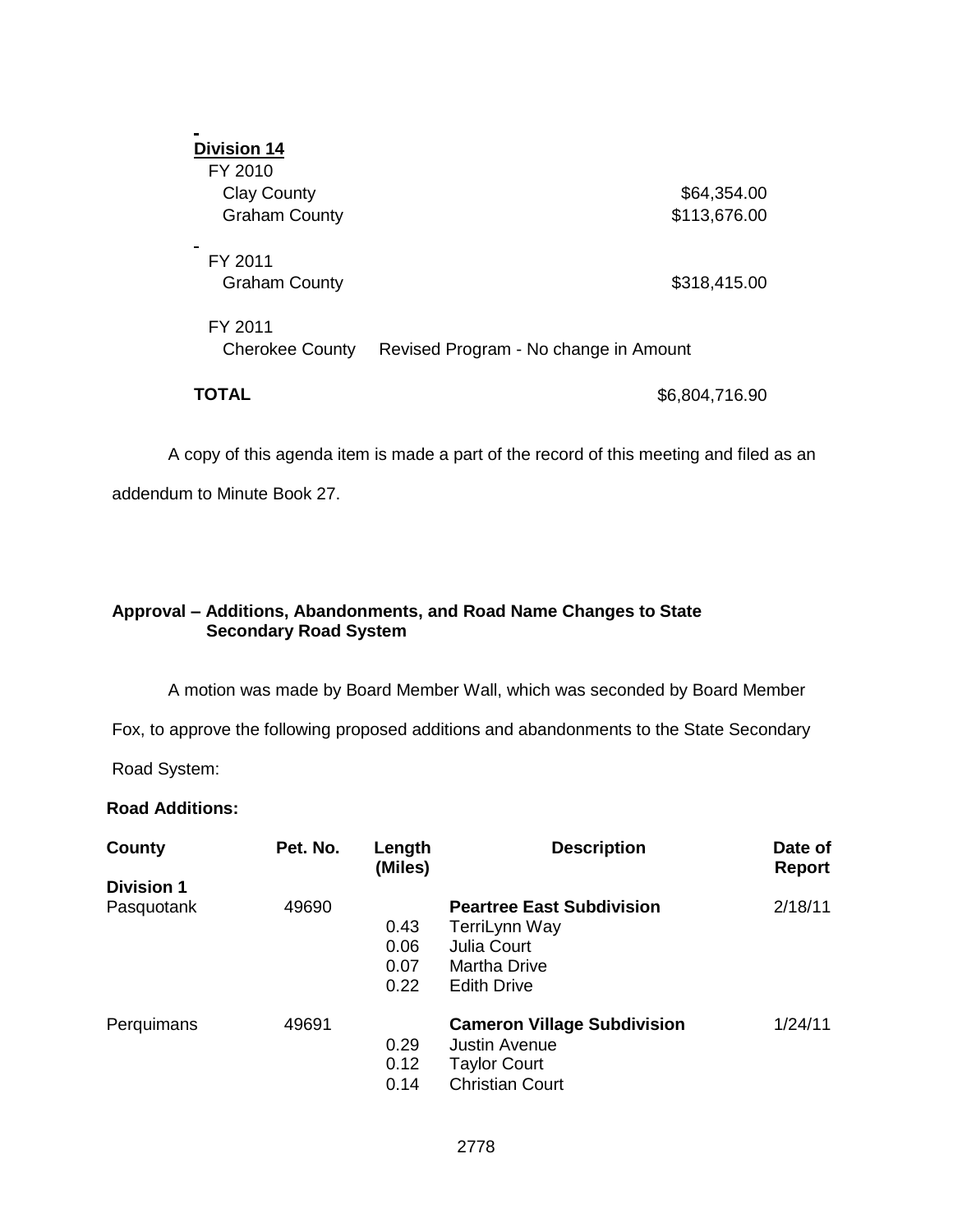| <b>Division 3</b><br>Onslow        | 49692 | 0.31<br>0.05                         | <b>Rockford Forest Subdivision</b><br>Laredo Drive<br><b>Brett Court</b>                                                                                | 2/22/11  |
|------------------------------------|-------|--------------------------------------|---------------------------------------------------------------------------------------------------------------------------------------------------------|----------|
| Onslow                             | 49693 | 0.09                                 | <b>Turtle Creek Subdivision</b><br><b>Turtle Creek Court</b>                                                                                            | 2/21/11  |
| Onslow                             | 49694 | 0.36<br>0.01                         | <b>Briarneck Landing Subdivision</b><br>Briar Hollow Drive, SR 2042 Ext.<br><b>Sawbriar Court</b>                                                       | 2/14/11  |
| Onslow                             | 49695 | 0.25                                 | <b>Carolina Country Estates</b><br><b>Subdivision</b><br>Carolina Drive, SR 1794 Ext.                                                                   | 3/5/11   |
| Pender                             | 49696 | 0.03                                 | Test Farm Road, SR 1308 Ext.                                                                                                                            | 2/14/11  |
| <b>Division 6</b><br><b>Bladen</b> | 49697 | 0.17                                 | Executive Drive, SR 1804 Ext.                                                                                                                           | 2/22/11  |
| <b>Bladen</b>                      | 49698 | 0.17                                 | Vineyard Drive, SR 1802 Ext.                                                                                                                            | 2/22/11  |
| <b>Bladen</b>                      | 49699 | 0.30                                 | <b>Lakewood Acres Subdivision</b><br><b>Sholar Road</b>                                                                                                 | 1/3/11   |
| <b>Bladen</b>                      | 49700 | 0.42                                 | <b>Aviation Drive</b>                                                                                                                                   | 2/22/11  |
| Columbus                           | 49701 | 0.10                                 | <b>Pecan Orchard Subdivision</b><br>Cape Fear Drive, SR 1591 Ext.                                                                                       | 2/22/11  |
| Harnett                            | 49702 | 0.18<br>0.15<br>0.07<br>0.07         | <b>Village at Lexington Subdivision</b><br>Scranton Court, SR 2467 Ext.<br><b>Boston Harbor</b><br>Abigail Way<br><b>British Lane</b>                   | 2/10/11  |
| <b>Division 6</b><br>Harnett       | 49703 | 0.40<br>0.19<br>0.26<br>0.07<br>0.13 | <b>The Summit Subdivision</b><br><b>Timberline Drive</b><br><b>Silverthorne Drive</b><br><b>Castlerock Drive</b><br>Copper Loop<br><b>Boulder Drive</b> | 2/21/11  |
| <b>Division 7</b><br>Alamance      | 49704 | 0.40<br>0.32                         | <b>Cliffs of the Haw Subdivision</b><br>Creek Point Road, SR 2605 Ext.<br><b>Cliff View Drive</b>                                                       | 11/22/10 |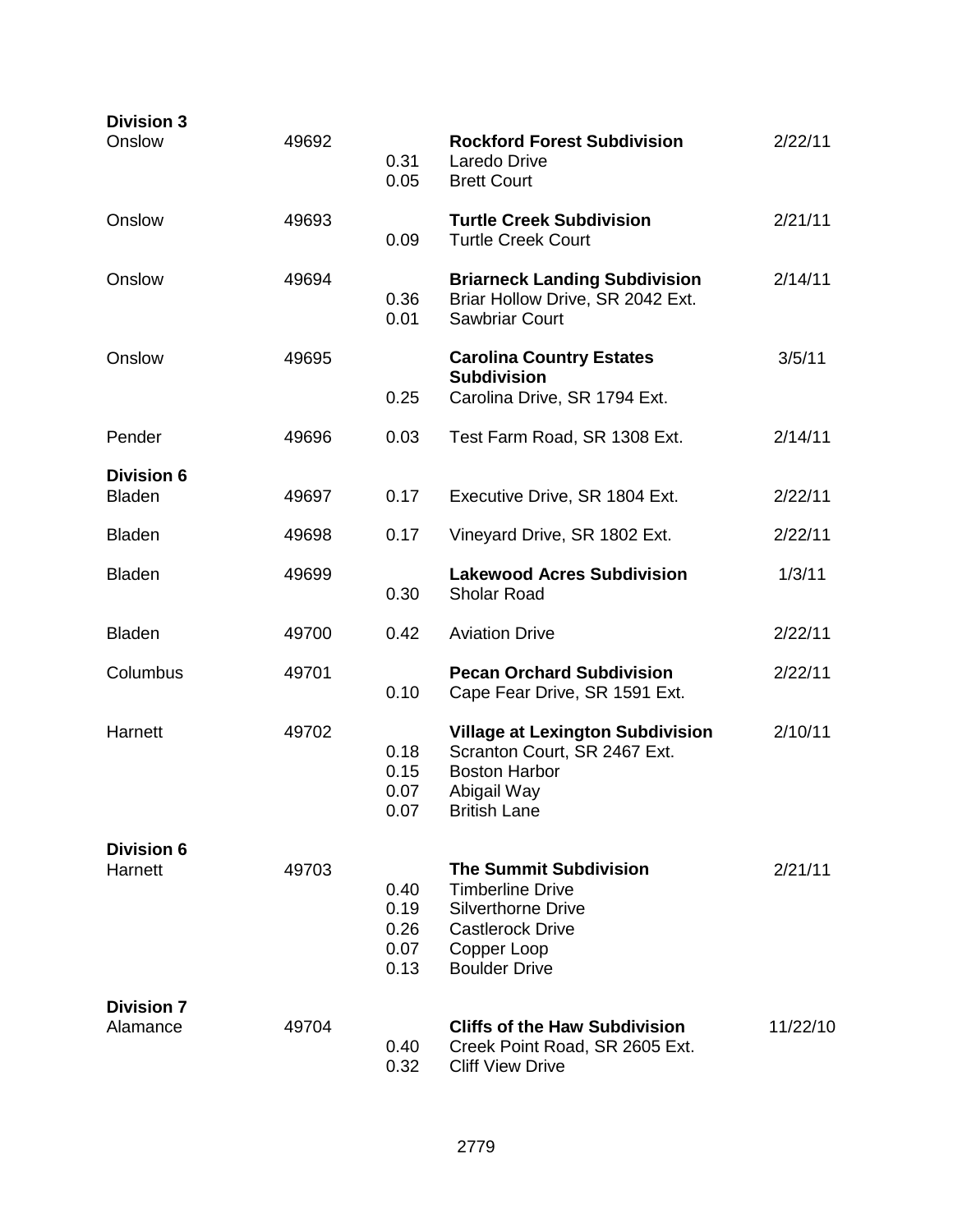| Orange                          | 49705 | 0.22                         | <b>Beechridge Subdivision</b><br><b>Beechridge Court</b>                                                                        | 10/29/10 |
|---------------------------------|-------|------------------------------|---------------------------------------------------------------------------------------------------------------------------------|----------|
| Orange                          | 49706 | 0.29<br>0.10                 | <b>Meadow Ridge Subdivision</b><br>Spring House Lane<br><b>Woodlot Ridge</b>                                                    | 10/01/10 |
| Orange                          | 49707 | 0.15<br>0.11                 | <b>Cedar Pointe Subdivision</b><br><b>Cedar Pointe Drive</b><br>Sam Miller Drive                                                | 9/28/10  |
| Rockingham                      | 49708 | 0.29                         | <b>Sitting Rock Farm Subdivision</b><br><b>Sitting Rock Drive</b>                                                               | 12/2/10  |
| Rockingham                      | 49709 | 0.07                         | <b>Hunters Ridge Subdivision</b><br><b>Mountain Laurel Trail</b>                                                                | 10/13/10 |
| <b>Division 8</b><br>Chatham    | 49710 | 0.11<br>0.76                 | <b>Monterrane Subdivision</b><br><b>Avalant Drive</b><br><b>Vallee Drive</b>                                                    | 2/7/11   |
| Moore                           | 49711 | 0.11<br>0.36<br>0.06<br>0.19 | <b>Sinclair Subdivision</b><br><b>Islay Drive</b><br>Prince Henry Way<br><b>Kircaldy-Entrance Street</b><br>Rosslyn Chapel Lane | 1/4/11   |
| <b>Division 9</b><br>Davidson   | 49712 | 0.32                         | <b>Kennedy Farms Subdivision</b><br><b>Christine Lane</b>                                                                       | 8/12/09  |
| <b>Division 12</b><br>Cleveland | 49713 | 0.09<br>0.32                 | <b>Gold Run Subdivision</b><br>Persimmon Creek Road, SR 2622 Ext.<br><b>Lucky Strike Drive</b>                                  | 11/3/10  |
| Iredell                         | 49714 | 0.20<br>0.06                 | <b>The Orchard Subdivision</b><br><b>Orchard Farm Lane</b><br><b>Flowering Cherry Lane</b>                                      | 7/28/10  |
| Iredell                         | 49715 | 0.30                         | <b>Autumn Grove Subdivision</b><br><b>Clear Springs Road</b>                                                                    | 6/21/10  |
| Lincoln                         | 49716 | 0.12                         | Old NC 150, SR 2098 Ext                                                                                                         | 11/5/10  |
| Lincoln                         | 49717 | 0.60                         | Service Road                                                                                                                    | 11/5/10  |
| Lincoln                         | 49718 | 0.10                         | Service Road #2                                                                                                                 | 11/5/10  |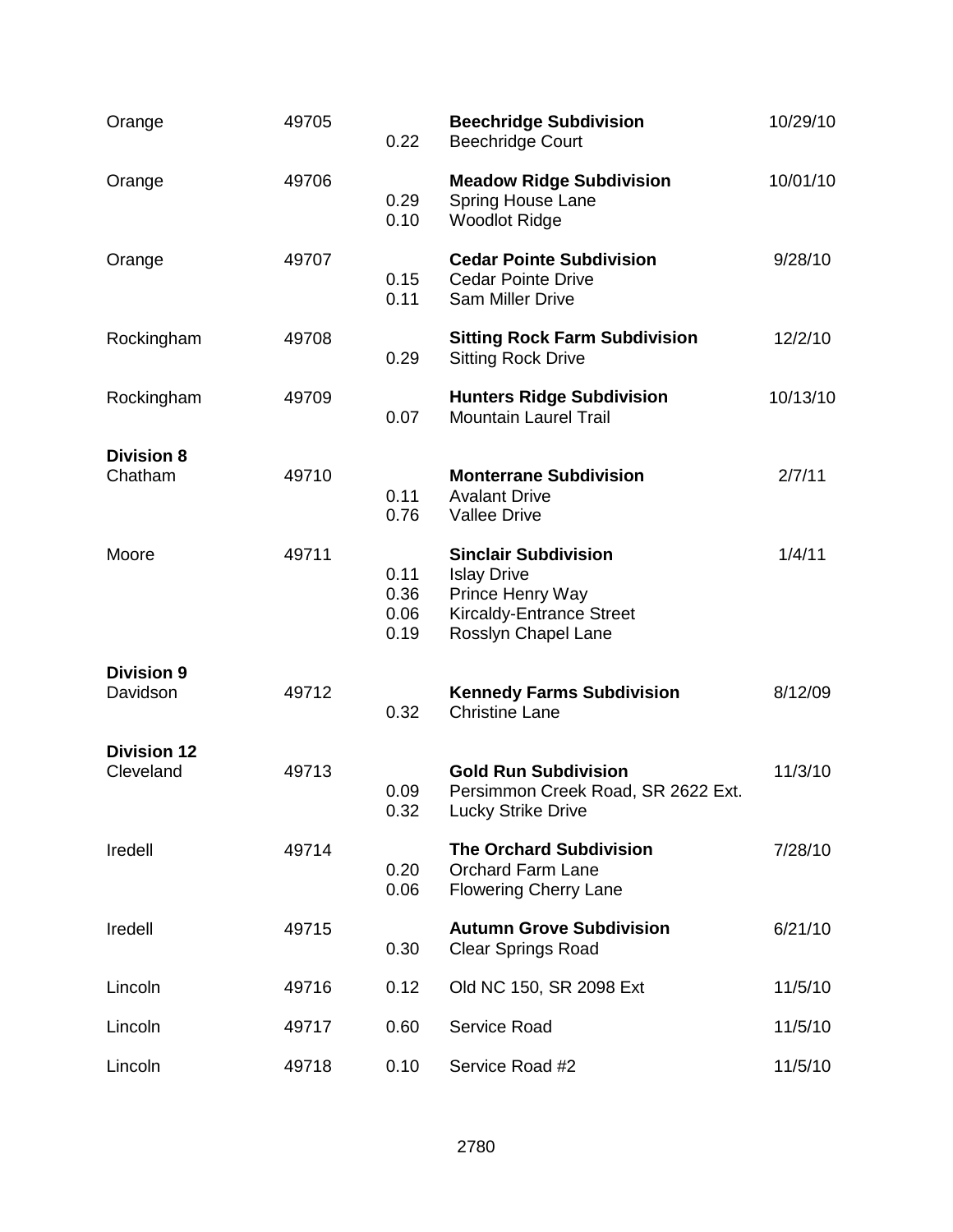## **Mileage Correction:**

Division 6 – Bladen County, SR 1799, Elizabethtown Industrial Park was added via petition # 38105 for 0.50 miles. The correct mileage should be 0.55 miles.

# **Road Abandonments:**

| County                        | Pet. No. | Length<br>(Miles) | <b>Description</b>                              | Date of<br><b>Report</b> |
|-------------------------------|----------|-------------------|-------------------------------------------------|--------------------------|
| <b>Division 5</b><br>Wake     | 49719    | 0.78              | Portion of SR 2011<br>Dunn Road                 | 2/14/11                  |
| <b>Division 12</b><br>Lincoln | 49720    | 0.06              | Portion of SR 1191<br><b>Ernest Houser Road</b> | 2/7/11                   |

# **Approval – Divisionwide Small Construction, Statewide Contingency, Public Access, Economic Development**

The Board concurred with the staff recommendations and delegated authority to the

Secretary to award the following:

| County                | <b>Description</b>                                                                                                                                                                         | <b>Type</b>                           | <b>Amount</b>              |
|-----------------------|--------------------------------------------------------------------------------------------------------------------------------------------------------------------------------------------|---------------------------------------|----------------------------|
| Craven<br>Div. 2      | New Bern - WBS 34034.3.1 was established<br>(6/06) for streetscaping of George Street at<br>Tryon Palace historic site.<br>Increase funds and close.                                       | Small<br>Construction<br><b>TOTAL</b> | \$44,337.02<br>\$44,337.02 |
| Jones<br>Div. 2       | WBS 41372 was established (2/07) for<br>reclamation of SR 1004 (Island Creek Road)<br>from Pollocksville town limits to Craven County<br>line, a distance of 6.9 miles.<br>Increase Funds. | Contingency<br><b>TOTAL</b>           | \$86,257.98<br>\$86,257.98 |
| New Hanover<br>Div. 3 | Wilmington - westbound right turn lane on<br>US 76 (Oleander Drive) onto Hawthorne Drive<br>(non-system).<br><b>WBS 43234</b>                                                              | Small<br>Construction<br><b>TOTAL</b> | \$70,000.00<br>\$70,000.00 |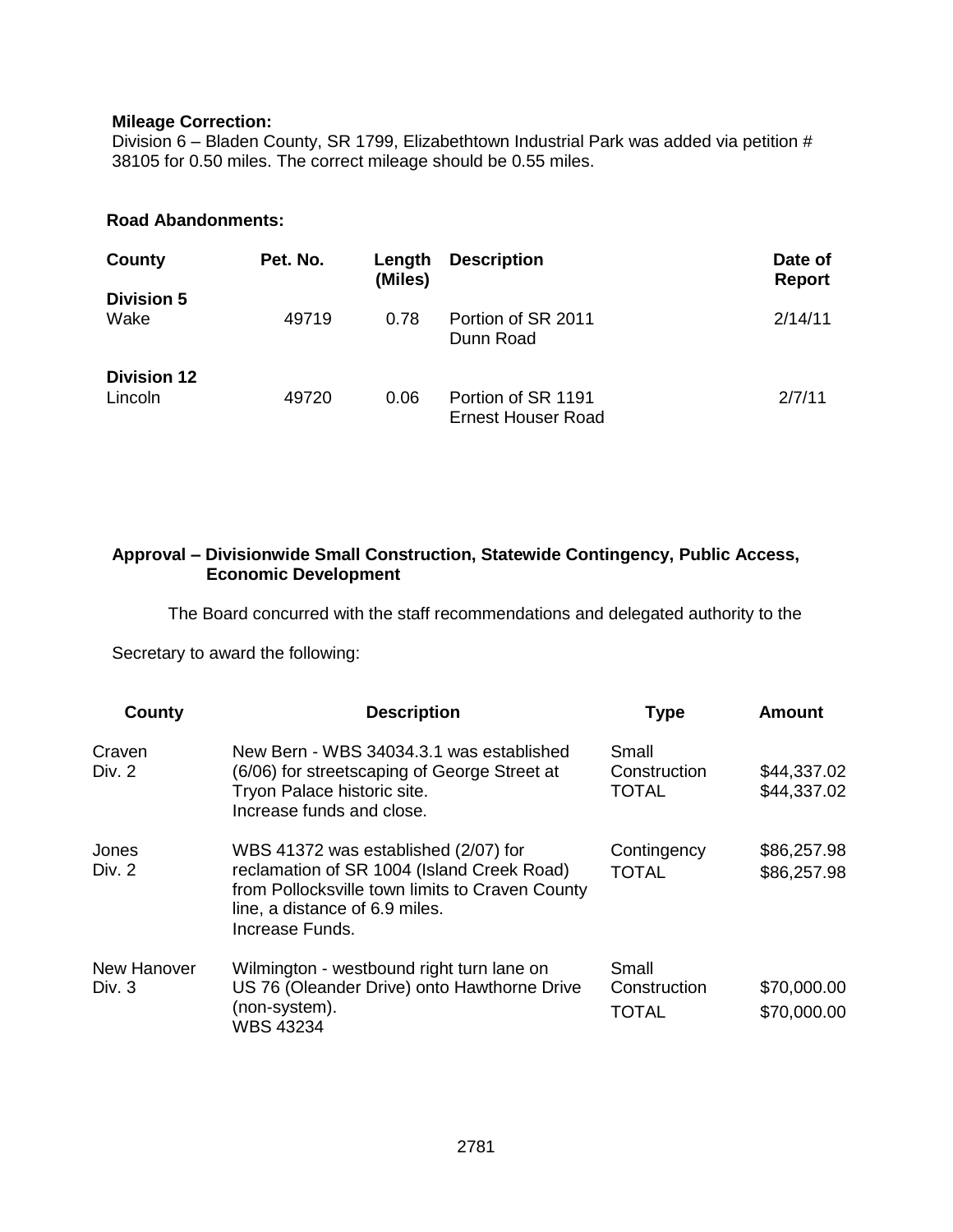| Onslow<br>Div. 3  | Swansboro - Mill and resurface a bridge<br>approach on NC 24 on the westbound lanes.<br>Scope of the project will include remove and<br>replace sidewalk and curb and gutter, as<br>necessary, to restore proper grade.<br><b>WBS 43232</b>                                      | Small<br>Construction<br><b>TOTAL</b> | \$50,000.00<br>\$50,000.00   |
|-------------------|----------------------------------------------------------------------------------------------------------------------------------------------------------------------------------------------------------------------------------------------------------------------------------|---------------------------------------|------------------------------|
| Onslow<br>Div. 3  | Jacksonville - install new 36" pipe under NC 24<br>near Western Blvd. to supplement the existing<br>drainage system.<br><b>WBS 43210</b>                                                                                                                                         | Small<br>Construction<br><b>TOTAL</b> | \$95,000.00<br>\$95,000.00   |
| Onslow<br>Div. 3  | Jacksonville - Install pipe liner on the existing<br>drainage system at 5 locations under NC 53<br>(Western Blvd). The pipes to be lined are<br>located between University Drive (non-system)<br>and Enterprise Drive (non-system).<br><b>WBS 43236</b>                          | Small<br>Construction<br><b>TOTAL</b> | \$110,000.00<br>\$110,000.00 |
| Onslow<br>Div. 3  | Jacksonville - replace the existing 30" crossline<br>pipe under the entrance to Tarawa Terrace 2<br>(Camp Lejeune) with a new 48" corrugated<br>plastic pipe located just south of the<br>intersection of NC 24 (Lejeune Blvd.) and<br>NC 53 (Western Blvd).<br><b>WBS 43240</b> | Small<br>Construction<br><b>TOTAL</b> | \$50,000.00<br>\$50,000.00   |
| Pender<br>Div. 3  | Install a right turn lane with 100' of full storage<br>on SR 1632 (Rocky Point Elementary School<br>Road) at the intersection with US 117.<br><b>WBS 43231</b>                                                                                                                   | Small<br>Construction<br><b>TOTAL</b> | \$40,000.00<br>\$40,000.00   |
| Sampson<br>Div. 3 | Widen and resurface SR 1246 (Butler Island<br>Road) from NC 242 to the Cumberland County<br>line.<br>Contract Resurfacing - \$299,000<br><b>WBS 43233</b>                                                                                                                        | Small<br>Construction<br><b>TOTAL</b> | \$250,000.00<br>\$250,000.00 |
| Sampson<br>Div. 3 | Clinton - Widen, drainage, curb and gutter, turn<br>lanes and resurfacing on SR 1232 (Railroad<br>Street), east of US 701 Business.<br><b>WBS 43235</b>                                                                                                                          | Small<br>Construction<br><b>TOTAL</b> | \$80,000.00<br>\$80,000.00   |
| Sampson<br>Div. 3 | Autryville - Drainage and curb and gutter along<br>NC 24 for approximately 1,120 feet in the<br>downtown area.<br><b>WBS 43237</b>                                                                                                                                               | Small<br>Construction<br><b>TOTAL</b> | \$130,000.00<br>\$130,000.00 |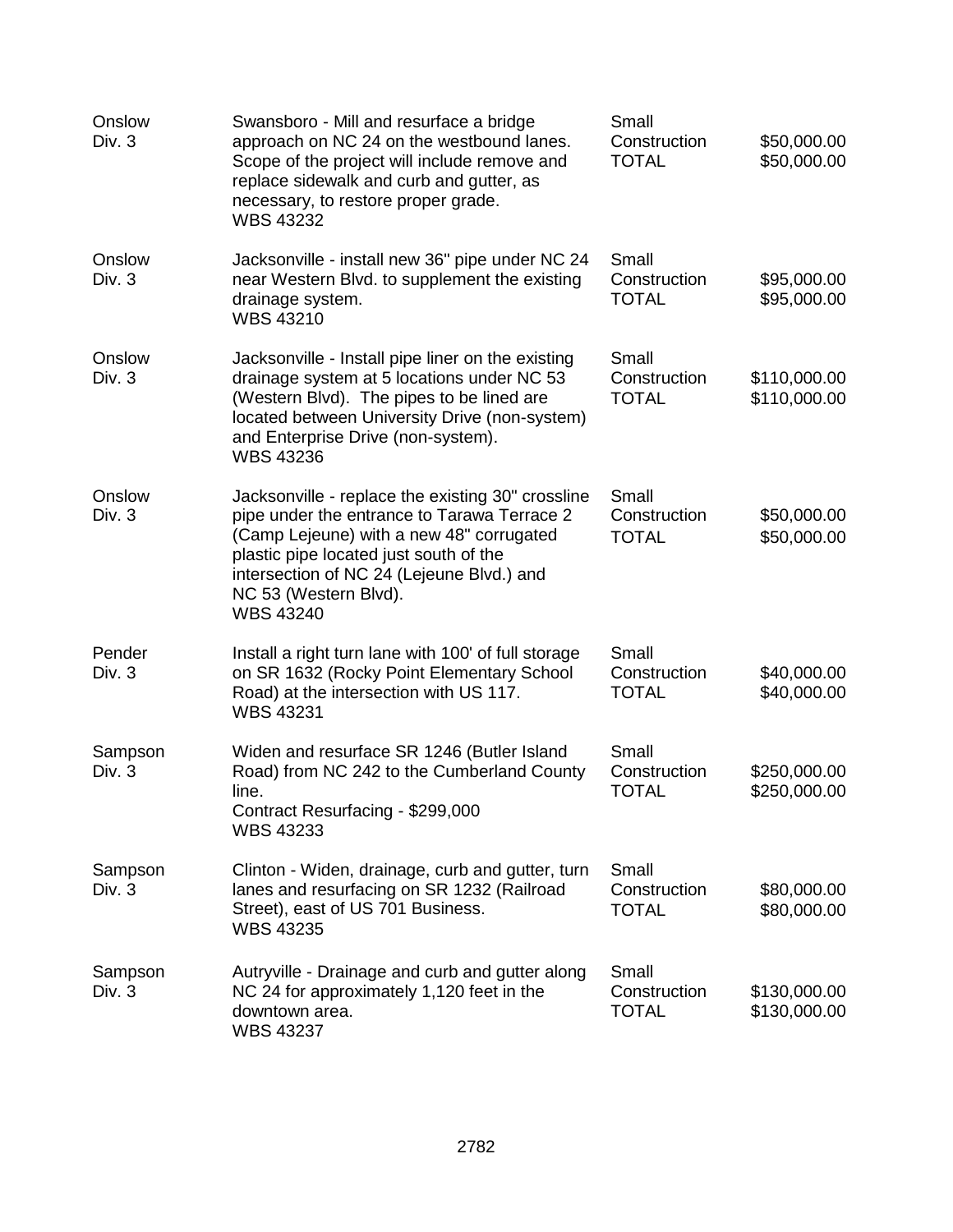| Columbus<br>Div. 6         | Replace box culvert on US 701 0.3 miles south<br>of SR 1314 toward Tabor City.<br><b>WBS 43226</b>                                                                                                                                | Small<br>Construction<br><b>TOTAL</b> | \$125,000.00<br>\$125,000.00 |
|----------------------------|-----------------------------------------------------------------------------------------------------------------------------------------------------------------------------------------------------------------------------------|---------------------------------------|------------------------------|
| Robeson<br>Div. 6          | Rowland - Improve radius at US 15-501 and<br><b>NC 130.</b><br><b>WBS 43224</b>                                                                                                                                                   | Small<br>Construction<br><b>TOTAL</b> | \$75,000.00<br>\$75,000.00   |
| Guilford<br>Div. 7         | High Point - Install a traffic signal at the<br>intersection of SR 1536 (Penny Road) and<br>Samet Drive.<br><b>WBS 43222</b>                                                                                                      | Small<br>Construction<br><b>TOTAL</b> | \$100,000.00<br>\$100,000.00 |
| Rockingham<br>Div. 7       | Eden - Upgrade signal cabinets at five<br>locations along SR 1604 (Washington Street).<br><b>WBS 43215</b>                                                                                                                        | Small<br>Construction<br><b>TOTAL</b> | \$120,000.00<br>\$120,000.00 |
| Forsyth<br>Div. 9          | Kernersville - Drainage improvements SR 4309<br>(West Mountain St.) between Cherry and Main.<br>Town: \$7,000<br><b>WBS 43221</b>                                                                                                 | Small<br>Construction<br><b>TOTAL</b> | \$29,000.00<br>\$29,000.00   |
| Rowan<br>Div. 9            | Repair and strengthen SR 1624 (Wood Mill<br>Road) to accommodate industrial traffic.<br><b>WBS 43228</b>                                                                                                                          | Small<br>Construction<br><b>TOTAL</b> | \$115,000.00<br>\$115,000.00 |
| Cabarrus                   | Concord – WBS 43071 established (9/10) to                                                                                                                                                                                         | Contingency                           | \$183,000.00                 |
| Div. 10                    | Install traffic signal at SR 1429 (International<br>Dr) and Enterprise Drive. Increase scope to<br>include extension of existing LTL and construct<br>RTL on SR 1429 at Enterprise Drive.<br><b>Increase Funds</b>                | <b>TOTAL</b>                          | \$183,000.00                 |
| Union<br>Div. 10           | Monroe - Milling, overlay, concrete island<br>removal and placement, pavement markings<br>and signal changes to create second turn lane<br>on NB SR 1223 (Dickerson Blvd) at US 74.<br><b>WBS 43213</b>                           | Small<br>Construction<br><b>TOTAL</b> | \$72,000.00<br>\$72,000.00   |
| Caldwell<br><b>Div. 11</b> | Sawmills - Curb and gutter and storm drainage<br>improvements along US 321A.<br>Town: \$156,000.00<br><b>WBS 43214</b>                                                                                                            | Small<br>Construction<br><b>TOTAL</b> | \$150,000.00<br>\$150,000.00 |
| <b>Buncombe</b><br>Div. 13 | Swannanoa – WBS 42062 was established to<br>relocate rail crossing and add right turn<br>deceleration lane, including drainage, modify<br>traffic signal for expansion of Ingles'<br>Warehouse on US 70.<br><b>Increase Funds</b> | Contingency<br><b>TOTAL</b>           | \$75,000.00<br>\$75,000.00   |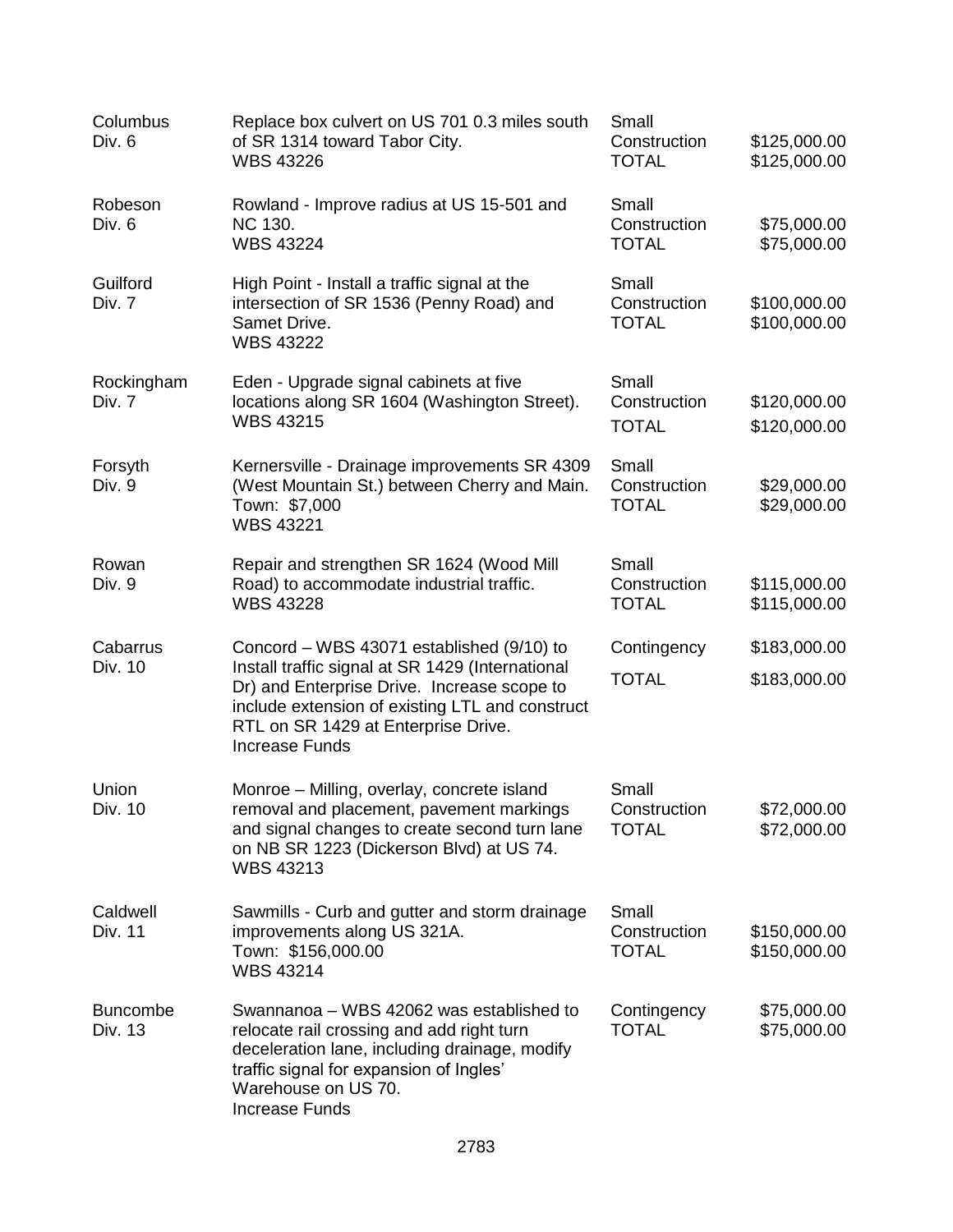| Cherokee<br>Div. 14 | Construct concrete curb and gutter and<br>drainage improvements adjacent to SR 1535 to<br>facilitate a sidewalk to improve pedestrian<br>access to Peachtree Elementary School.<br>Other Funding: \$66,000<br><b>WBS 43155</b> | Small<br>Construction<br><b>TOTAL</b> | \$10,000.00<br>\$10,000.00 |
|---------------------|--------------------------------------------------------------------------------------------------------------------------------------------------------------------------------------------------------------------------------|---------------------------------------|----------------------------|
| Jackson<br>Div. 14  | Improve sight distance at intersection of SR<br>1367 (Butte Rd.) and SR 1551 (no name).<br><b>WBS 43216</b>                                                                                                                    | Small<br>Construction<br>TOTAL        | \$30,000.00<br>\$30,000.00 |

# **Deletions**

Craven County, Division 2 – Bridgeton – WBS 41322 was established (12/06) to establish planning and PE funds for identifying improvements which would re-establish the city street block pattern which was dissected by the old US 17 and Neuse River bridge project. Reduce funds and delete; project cancelled.

Craven County, Division 2 – Cove City – WBS 39456 was established (2/05) to widen and extend SR 1256 (Main Street) from the end of existing curb and gutter to SR 1257 (Jones Street). Utility project was constructed by Town within DOT project limits. Delete; project not to be built at this time.

Greene County, Division 2 – Hookerton – WBS 40797 was established (9/06) to install curb and gutter from the end of current B-4127 replacement project o NC 123. Delete; funded through another source.

Lenoir County, Division 2 – WBS 42506 was established (12/08) to construct a 3-lane section of US 258 from SR 1342 (Will Baker Road) north for 0.33 miles to the city of Kinston's Public Service Complex. Delete; project cancelled.

Duplin County, Division 3 – WBS 39815 was established (2/05) to install 5' sidewalk and wheel chair ramps along US 117 in Rose Hill from Ridge Street to Charity Road. Reduce funds; funded through another source.

New Hanover County, Division 3 – WBS 39268 was established (3/05) to restore original Wilmington International Airport (ILM) to serve as a Welcome Center for SE North Carolina. Delete due to site found to be unsuitable.

Durham County, Division 5 – WBS 30645 was established (6/02) for pedestrian improvements at NC 54/NC 751 and SR 1116 (Garrett Rd.) intersections. Funded through another source.

Wake County, Division 5 – WBS 41451 was established (3/08) to widen, install curb and gutter, and construct sidewalks along 900 feet of road frontage on SR 3014 (Morrisville Carpenter Road) between SR 1613 (Davis Drive) and NC 54. Funded through another source.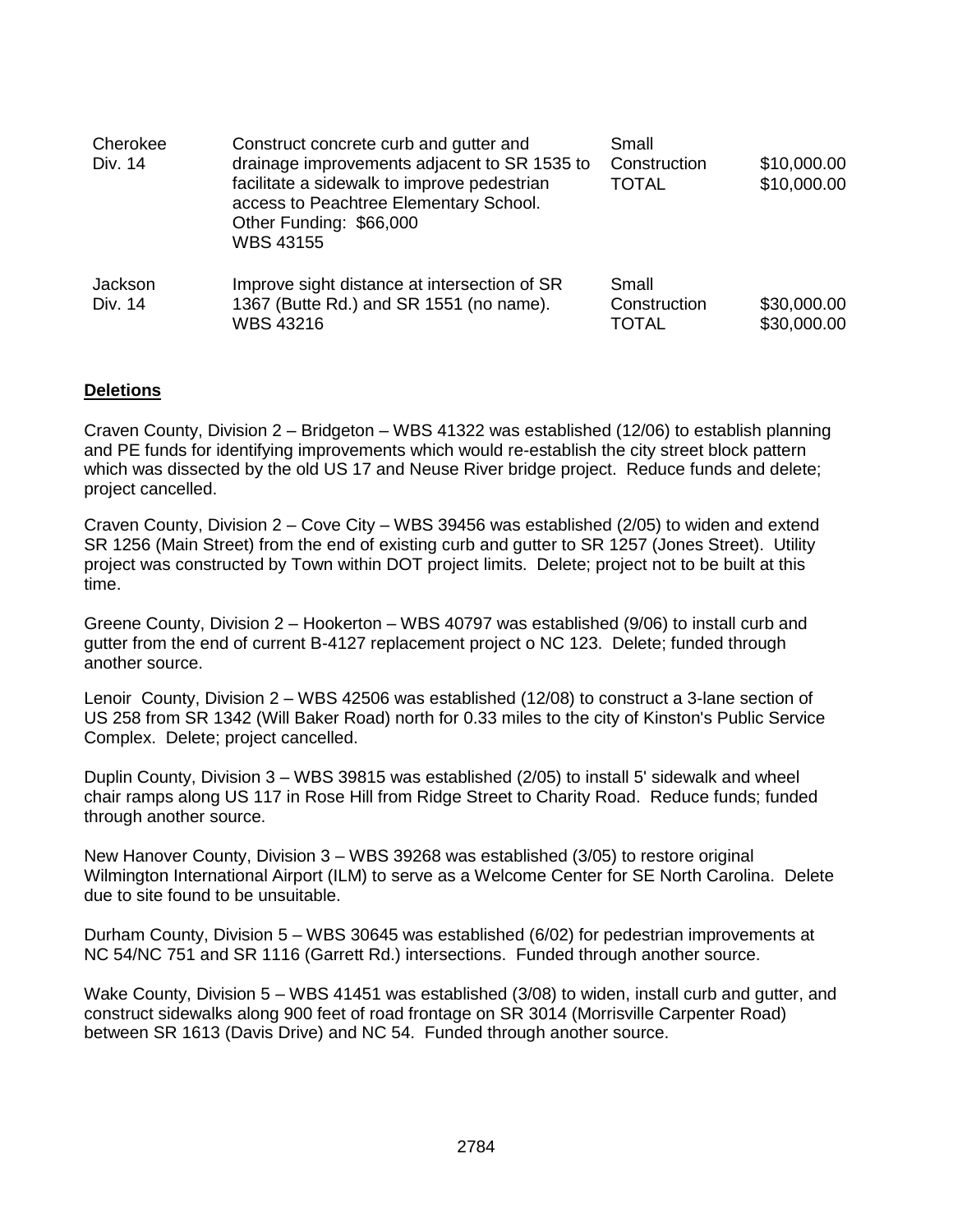| Summary: | <b>Number of Projects</b><br><b>Number of Divisions</b>               | 23<br>9                      |
|----------|-----------------------------------------------------------------------|------------------------------|
|          | <b>Small Construction Commitment</b><br><b>Contingency Commitment</b> | \$1,745,337.02<br>344,257.98 |
|          | TOTAL                                                                 | \$2,089,595.00               |

# **Approval – Public Transportation**

A motion was made by Board Member Wall, which was seconded by Board Member

Fox, to approve the following:

# **SECTION 5310**

# **Elderly Individuals and Individuals with Disabilities Program**

The goal of the Section 5310 Program is to enhance coordination of federally assisted programs and services in order to ensure elderly persons and persons with disabilities have the same right as all people to utilize public transportation facilities and services. The specific objective of Section 5310 is to provide transportation services that meet the special needs of elderly persons and persons with disabilities for whom mass transportation services are unavailable, insufficient or inappropriate.

The Public Transportation Division, through the Section 5310 Program, provides grants to nonprofit corporations and associations, public bodies approved by the state to coordinate services for elderly persons and persons with disabilities, or public bodies which certify to the Governor that no nonprofit corporation or association is readily available in an area to provide the service.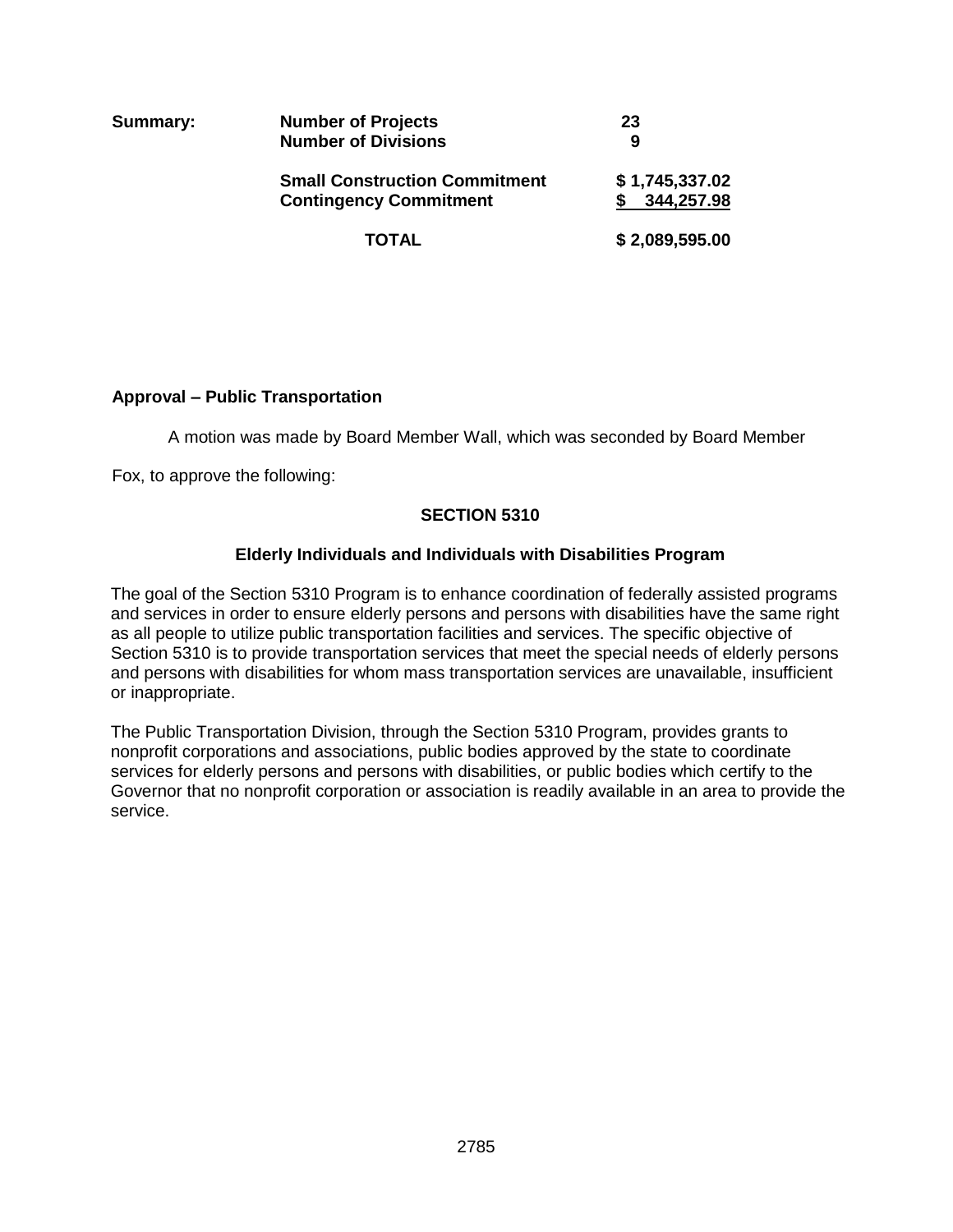# **Division 6**

Project No. **Senior Care Connections,** a non-profit agency located in 11-ED-906 Robeson County, will provide new weekend transit services elderly and disabled persons for work related trips and for shopping/personal needs as identified in the Locally Coordinated Plan for Robeson County. The agency anticipates providing approximately 21,000 passenger trips and will complement the existing service provided by Southeast Area Transit System (SEATS). The grant will also be used to support a mobility manager position and to purchase and maintain two vans.

**Capital** \$217,731 Total \$174,184 Federal \$21,773 State \$21,774 Local

# **Rural Capital Program**

#### **Division 8**

Project No. **Chatham Transit Network** (transit system operating in 11-SC-050 Chatham County) is requesting capital funds for two expansion lift-equipped vehicles. In February, the system began providing services to Chatham County Council on Aging for transportation of their clients to congregate meal sites. The service has added over 1,000 rides per month and their current vehicle fleet cannot accommodate the increased volume of ridership. The additional vehicles will provide the capacity required to provide the service. \$88,000 Total \$79,200 State \$8,800 Local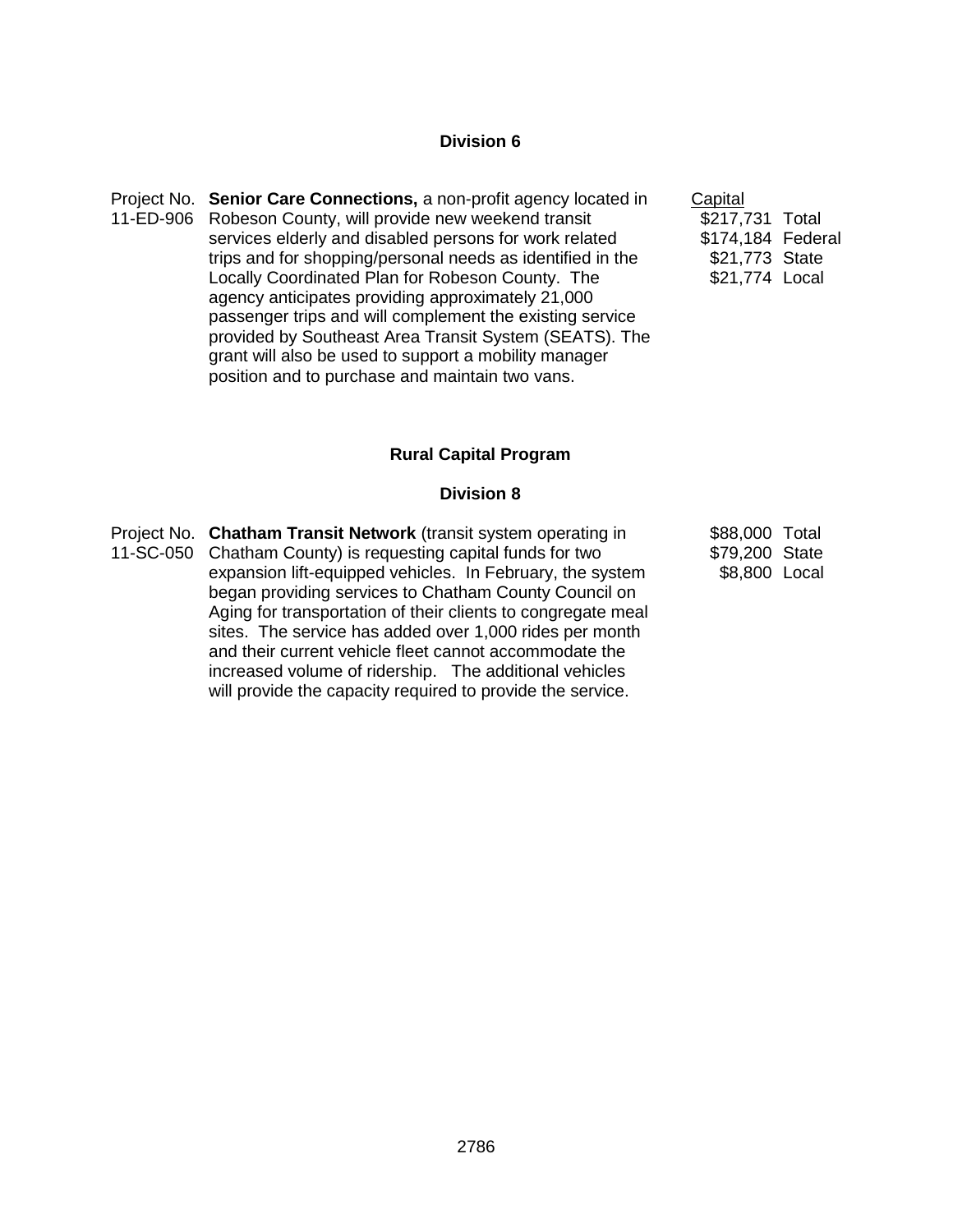# **Urban Bus and Facilities Program**

#### **Division 6**

Project No. The **City of Fayetteville** received approval for a Federal 11-09-469 Transit Administration Urbanized Area Formula Program (Section 5307) capital and planning grant. The grant provides funding for the purchase of three diesel-hybrid 35 foot replacement buses, three replacement light transit vehicles, retrofitting five buses with vehicle cooling systems, completing improvements to the maintenance facility, repairing the facility parking lot and bus lanes, and purchasing para-transit scheduling software. The grant also provides planning funds to incorporate safety and security in transit planning, public involvement efforts, planning for elderly and disabled specialized service, and development of the Transportation Improvement Program. \$3,017,847 Total \$2,474,128 Federal \$261,884 State \$281,835 Local

The city is requesting an 8% state match for the three buses and three light transit vehicles and a 10% state match for the remaining capital and for planning activities. The effective date for reimbursement of eligible project costs is July 1, 2010, to coincide with the period of performance authorized by the Federal Transit Administration.

| Item I -1 Summary | 3 Projects | <b>Federal Funds Administered</b> |           |
|-------------------|------------|-----------------------------------|-----------|
|                   |            | By NCDOT:                         | \$174,184 |
|                   |            | State:                            | \$362,857 |
|                   |            |                                   |           |

#### **Approval – Public Transportation Division**

A motion was made by Board Member Wall, which was seconded by Board Member

Fox, to approve the following:

| STIP#   | DIV | <b>COUNTY</b> | <b>MUNICIPALITY</b><br>/ SYSTEM                                                                                                                                                                                                                                                                                                                             | <b>DESCRIPTION</b>                          | funds      | <b>FY11</b><br>(\$000) | <b>FY12</b><br>$($ \$000) |
|---------|-----|---------------|-------------------------------------------------------------------------------------------------------------------------------------------------------------------------------------------------------------------------------------------------------------------------------------------------------------------------------------------------------------|---------------------------------------------|------------|------------------------|---------------------------|
| TD-5263 | 13  | Buncombe      | Asheville<br>Transit                                                                                                                                                                                                                                                                                                                                        | <b>Transit oriented Bicycle</b><br>facility | <b>FUZ</b> | \$145                  |                           |
|         |     |               |                                                                                                                                                                                                                                                                                                                                                             |                                             |            | \$8                    |                           |
|         |     |               | $\mathcal{L}$ $\mathcal{L}$ $\mathcal{L}$ $\mathcal{L}$ $\mathcal{L}$ $\mathcal{L}$ $\mathcal{L}$ $\mathcal{L}$ $\mathcal{L}$ $\mathcal{L}$ $\mathcal{L}$ $\mathcal{L}$ $\mathcal{L}$ $\mathcal{L}$ $\mathcal{L}$ $\mathcal{L}$ $\mathcal{L}$ $\mathcal{L}$ $\mathcal{L}$ $\mathcal{L}$ $\mathcal{L}$ $\mathcal{L}$ $\mathcal{L}$ $\mathcal{L}$ $\mathcal{$ |                                             |            |                        |                           |

#### **PUBLIC TRANSPORTATION PROGRAM STIP ADDITIONS**

*French Broad River MPO MTIP modification approved on 2/17/2011*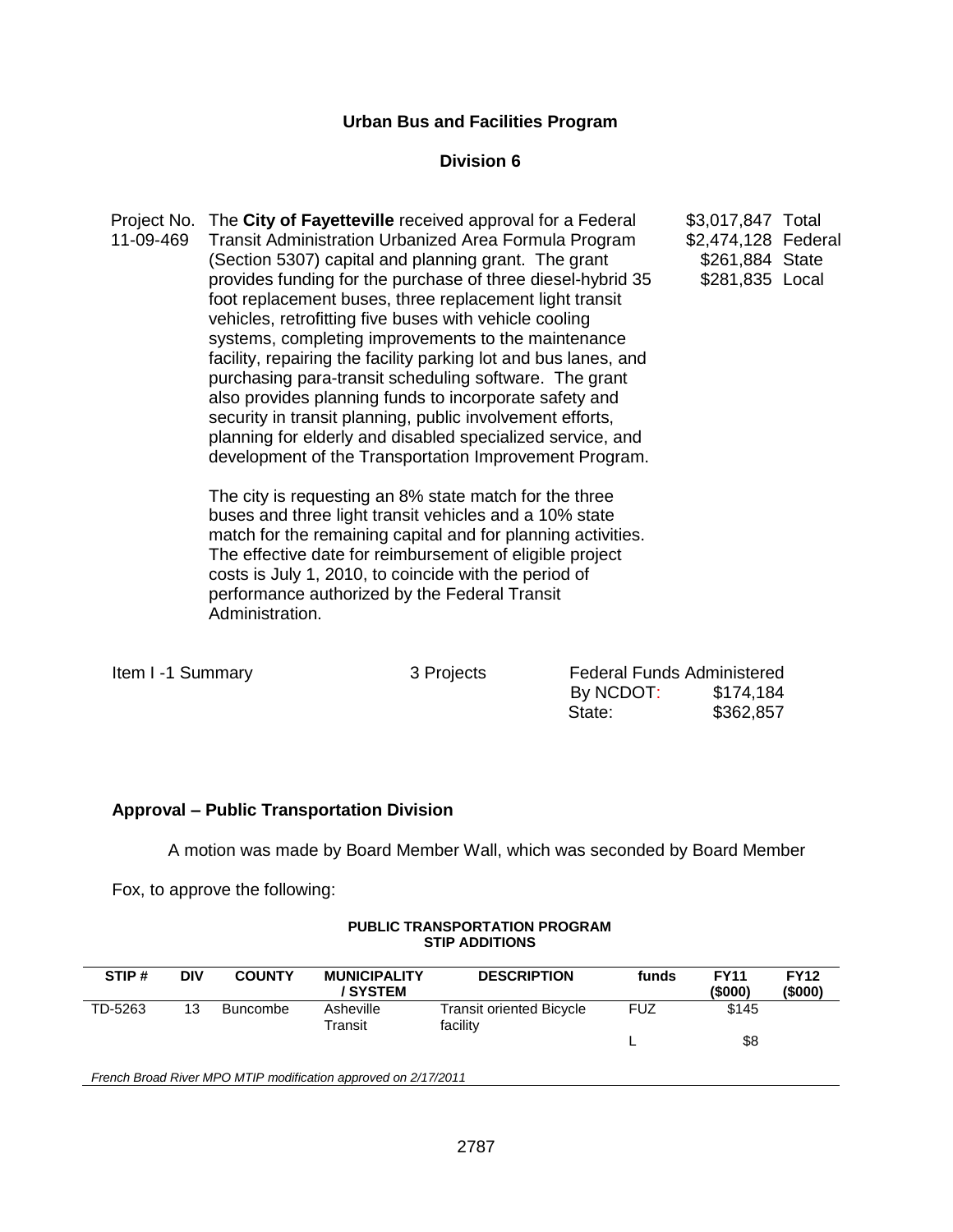| PUBLIC TRANSPORTATION PROGRAM |
|-------------------------------|
| <b>STIP MODIFICATIONS</b>     |

| STIP#    | <b>DIV</b>     | <b>COUNTY</b>                               | <b>MUNICIPALITY</b><br>/SYSTEM              | <b>DESCRIPTION</b>                                                                 | funds             | <b>FY11</b><br>(\$000) | <b>FY12</b><br>(\$000) |
|----------|----------------|---------------------------------------------|---------------------------------------------|------------------------------------------------------------------------------------|-------------------|------------------------|------------------------|
| TA-4973  | $\overline{7}$ | Alamance                                    | Piedmont                                    | Expansion Bus - Elon Area                                                          | <b>FBUS</b>       | \$276                  |                        |
|          |                |                                             | Authority for<br>Regional<br>Transportation |                                                                                    | <b>STAT</b>       | \$34                   |                        |
|          |                |                                             |                                             |                                                                                    |                   | \$34                   |                        |
| TD-4703B | 10             | Meckenburg-<br>Union                        | <b>Charlotte Area</b><br>Transit            | Routine Capital - Fuel<br>Tank Upgrade - Davidson<br>Road Facility (U-5210)        | STP               | \$1,500                |                        |
|          |                |                                             |                                             |                                                                                    | L                 | \$375                  |                        |
| TE-5103  | 10             | Meckenburg-<br>Union                        | Charlotte Area<br><b>Transit</b>            | Fixed Guideway - Charlotte<br>Streetcar - plans, design,<br>acquisition, construct | $\overline{F}$ NS | $\sqrt{$24,990}$       |                        |
|          |                |                                             |                                             |                                                                                    | L                 | \$12,000               |                        |
|          |                | Meckenburg-Union MPO MTIP 3/16/2011         |                                             |                                                                                    |                   |                        |                        |
| TA-4773  |                | Greenville<br>Area MPO                      | Greenville Area<br>Transit                  | <b>Expansion Bus</b>                                                               | <b>FBUS</b>       | \$805                  |                        |
|          |                |                                             |                                             |                                                                                    | <b>STAT</b>       | \$101                  |                        |
|          |                |                                             |                                             |                                                                                    |                   | \$101                  |                        |
| TA-4773  |                | Greenville<br>Area MPO                      | Greenville Area<br><b>Transit</b>           | Facility - Intermodal Center                                                       | <b>FBUS</b>       | \$805                  |                        |
|          |                |                                             |                                             |                                                                                    | <b>STAT</b>       | \$101                  |                        |
|          |                | Greenville Area MPO MTIP 3/17/2011          |                                             |                                                                                    |                   | \$101                  |                        |
| TA-4767B |                | Greensboro<br>Area MPO                      | Greensboro<br>Area Transit                  | Replacement - paratransit<br>vehicles                                              | <b>STPDA</b>      | \$740                  |                        |
|          |                |                                             |                                             |                                                                                    | <b>STAT</b>       | \$71                   |                        |
|          |                |                                             |                                             |                                                                                    | L                 | \$80                   |                        |
|          |                | Greensboro Area MPO MTIP 2/24/2011 approved |                                             |                                                                                    |                   |                        |                        |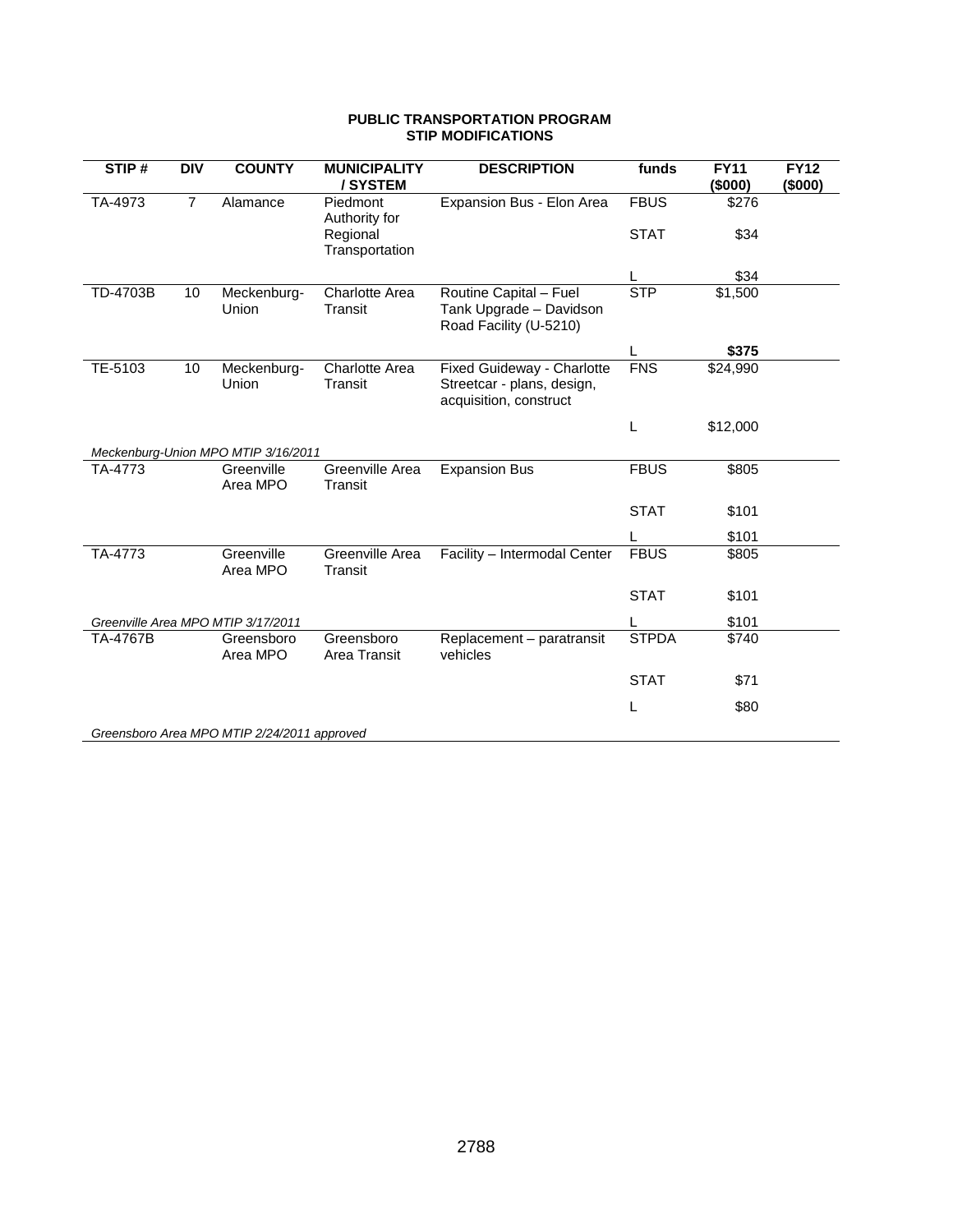# **Approval – Rail Program**

A motion was made by Board Member Wall, which was seconded by Board Member

Fox, to approve the following:

| <b>Town/County</b><br><b>Division</b>      | <b>Project Description</b>                                                                                                                                                                                                                                                                                                                                                                                                                               | <b>Estimated</b><br><b>Cost</b> |
|--------------------------------------------|----------------------------------------------------------------------------------------------------------------------------------------------------------------------------------------------------------------------------------------------------------------------------------------------------------------------------------------------------------------------------------------------------------------------------------------------------------|---------------------------------|
| 1. Wake County<br>Division 5               | Approval is requested to enter into an agreement with<br>Amtrak for the installation and lease of a Quik-Trak automated<br>ticket machine (ATM) for the Cary passenger rail station. The<br>one-time installation cost and the monthly maintenance and<br>support cost for the first year will be 100% funded with American<br>Recovery and Reinvestment Act funds and will meet all ARRA<br>requirements through the Federal Railroad Administration.   | \$30,000                        |
|                                            | In 2008, automated ticket machines were installed at the intercity<br>passenger stations in Selma, Burlington, High Point, Salisbury,<br>Kannapolis and Hamlet. During 2007, Amtrak installed ATMs at<br>Rocky Mount, Wilson, Fayetteville, Greensboro, Charlotte, Raleigh<br>and Durham as a component of the national system.<br>WBS 49999.3.STR2                                                                                                      |                                 |
| 2. Wake County<br>Division 5               | Approval is requested to enter into a construction agreement<br>with CSX Transportation for flagging needed for the Cary Depot<br>Expansion project. The total estimated cost of the project is \$30,000<br>and will be 100% funded by American Recovery and Reinvestment<br>Act funds. WBS 49999.3.STR2                                                                                                                                                 | \$30,000                        |
| 3. Gaston County<br>Division 12<br>Y-4812W | Approval is requested to enter into an agreement with CSX<br>Transportation and the Town of Mount Holly for the closure of<br>the at-grade railroad crossing at Crossover Street (Crossing<br>No. 631 817G, Milepost SF 342.12). As mitigation, the Department<br>will construct curb and gutters along the south side of E. Charlotte<br>Avenue and the north side of E. Central Avenue.                                                                | \$15,000                        |
|                                            | The Department will perform all work not on railroad right of way.<br>CSX will perform all work within their right of way. CSX shall<br>reimburse the Department a lump sum payment of \$4,000 toward<br>the cost of the crossing removal, barricades, signage, curb and<br>gutter and landscaping. The Town, CSX, and the Department<br>agree to the permanent and perpetual closure of the crossing<br>and shall not petition to re-open the crossing. |                                 |

The following recommendations are for short line track and bridge rehabilitation and construction projects. Totaling \$1,984,810, the projects will be funded under the 2011 Short Line Infrastructure Assistance Program (SIAP), as authorized by the General Assembly.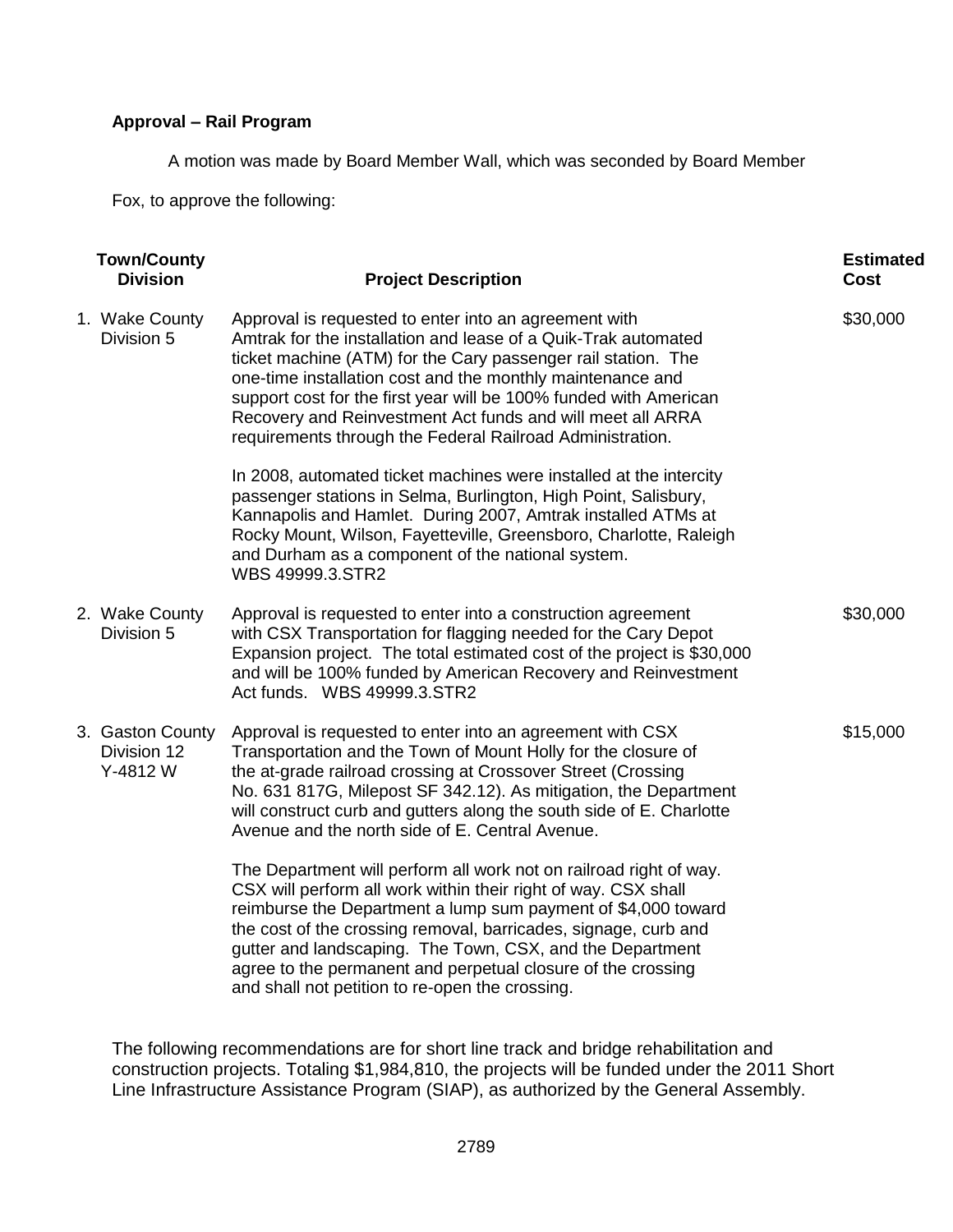The railroads shall prepare required plans and specifications, acquire any necessary rights of way and/or construction easements, and administer the rehabilitation or construction contracts. The railroads shall assume all liability and maintenance responsibility for the improvements during and upon completion of the projects. Funding is subject to satisfactory completion of the project in accordance with the grant agreement. Board approval is requested to establish funding and to execute an agreement with each award recipient. Applications have been solicited from all of the state's short lines, and the following recommendations are made in accord with program and policy objectives.

| 4. | Chesapeake &<br>Albemarle Railroad<br>(CA)<br>Chowan,<br>Perquimans,<br>Pasquotank,<br>Camden, Currituck<br>Counties<br>Division 1 | The project will fund improvements to the CA corridor to<br>improve infrastructure health, safety and operating efficiency.<br>The Department shall participate in 50% of actual project<br>costs not to exceed \$399,912. WBS 43241                                                                    | \$399,912 |
|----|------------------------------------------------------------------------------------------------------------------------------------|---------------------------------------------------------------------------------------------------------------------------------------------------------------------------------------------------------------------------------------------------------------------------------------------------------|-----------|
| 5. | Carolina Coastal<br>Railway (CLNA)<br>Washington,<br>Beaufort, Pitt,<br>Wilson, Nash,<br><b>Wake Counties</b><br>Divisions 1,2,4,5 | The project will fund improvements to the CLNA rail corridors<br>to improve infrastructure health, safety and operating<br>efficiency. The Department shall participate in 50% of actual<br>project costs not to exceed \$474,050. WBS 43242                                                            | \$474,050 |
| 6. | Wilmington<br><b>Terminal Railroad</b><br>(WTR)<br>New Hanover Co.<br>Division 3                                                   | The project will fund improvement of WTR tracks to improve<br>infrastructure health, safety and operating efficiency. The<br>Department shall participate in 50% of actual project costs<br>not to exceed \$36,000. WBS 43243                                                                           | \$36,000  |
| 7. | Aberdeen &<br><b>Rockfish Railroad</b><br>(AR)<br><b>Hoke County</b><br>Division 8                                                 | The project will fund upgrade of the AR rail corridor to<br>improve infrastructure health, safety, operating efficiency,<br>and service to the Hoke County Regional Industrial Park. The<br>Department shall participate in 50% of actual project costs<br>not to exceed \$305,700.<br><b>WBS 43244</b> | \$305,700 |
| 8. | <b>Atlantic &amp; Western</b><br>Railway (ATW)<br>Lee County<br>Division 8                                                         | The project will fund upgrade of the ATW rail corridor to<br>improve infrastructure health, safety and operating efficiency.<br>The Department shall participate in 50% of actual project<br>costs not to exceed \$24,345. WBS 43245                                                                    | \$24,345  |
| 9. | Aberdeen Carolina<br>and Western<br>Railway (ACWR)<br>Montgomery<br>County<br>Division 8                                           | The project will fund upgrade of the ACWR rail corridor to<br>improve infrastructure health, safety and operating efficiency.<br>The Department shall participate in 50% of actual project<br>costs not to exceed \$524,240. WBS 43246                                                                  | \$524,240 |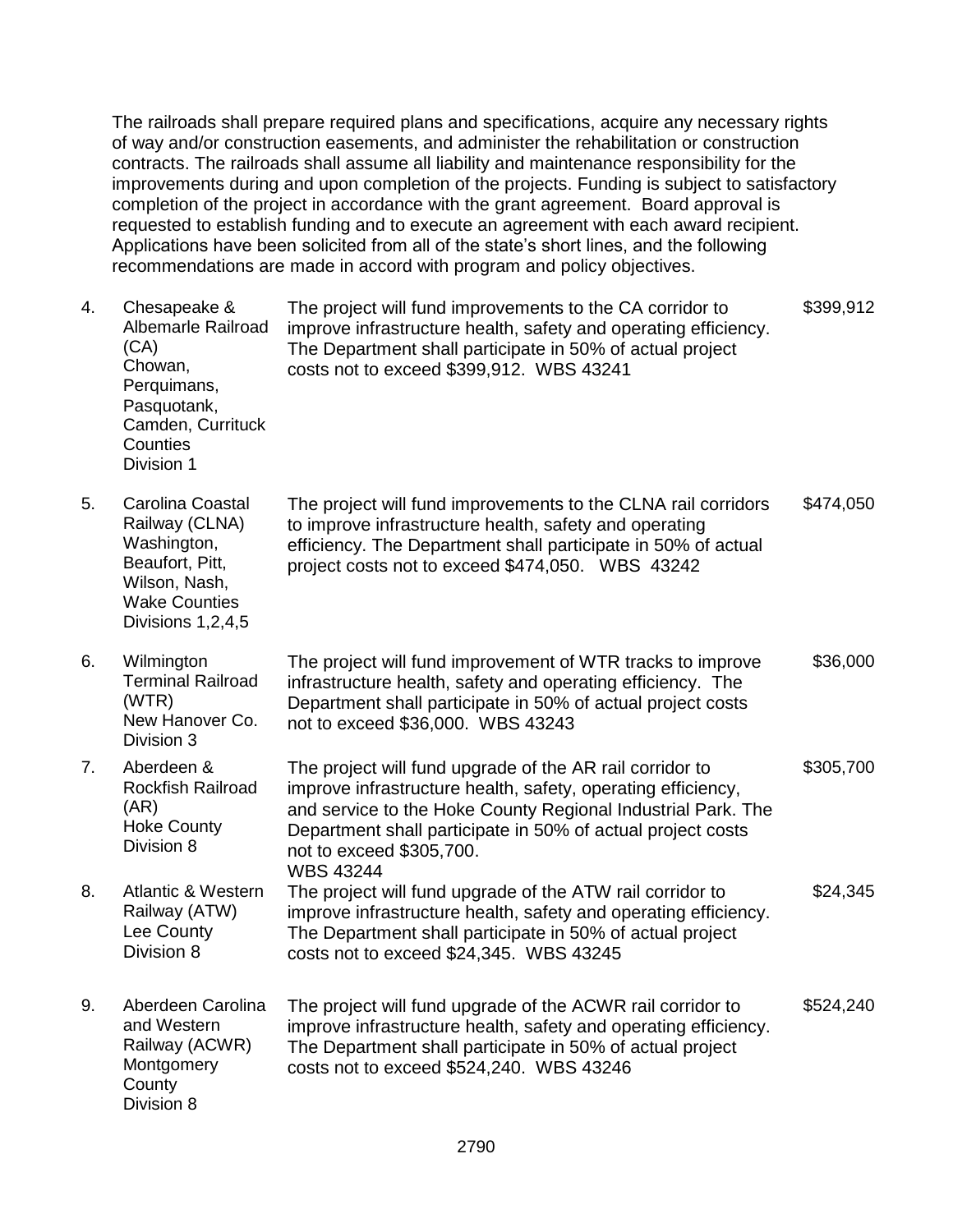| 10. | <b>Caldwell County</b><br>Railroad (CWCY)<br>Catawba and<br><b>Caldwell Counties</b><br>Divisions 11,12         | The project will fund repairs and bridge inspections on the<br>CWCY to improve railroad condition and capacity. The<br>Department shall participate in 50% of actual project costs<br>not to exceed \$45,000.<br><b>WBS 43247</b> | \$45,000  |
|-----|-----------------------------------------------------------------------------------------------------------------|-----------------------------------------------------------------------------------------------------------------------------------------------------------------------------------------------------------------------------------|-----------|
| 11. | Alexander Railroad<br>(ARC)<br><b>Iredell County</b><br>Division 12                                             | The project will fund upgrade of ARC track to improve<br>railroad infrastructure health, safety and operating efficiency.<br>The Department shall participate in 50% of actual project<br>costs not to exceed \$40,000. WBS 43248 | \$40,000  |
| 12. | <b>Great Smoky</b><br><b>Mountains</b><br>Railway (GSMR)<br>Jackson and<br><b>Swain Counties</b><br>Division 14 | The project will fund repairs to GSMR track to improve<br>railroad safety. The Department shall participate in 50% of<br>actual project costs not to exceed \$135,563. WBS 43249                                                  | \$135,563 |

# **Approval – Specific State Funds for Construction Projects**

A motion was made by Board Member Wall, which was seconded by Board Member

Fox, to approve the following:

| Town/<br>County<br><b>Division</b> | <b>Project</b><br><b>Description</b>                                                                                                                                                                  | <b>Estimated</b><br>Cost |
|------------------------------------|-------------------------------------------------------------------------------------------------------------------------------------------------------------------------------------------------------|--------------------------|
| Dare Co.<br>Div. 1<br>R-3116J      | Project WBS 34525.3.7<br>Dredging and ramp repairs at the Emergency Ferry Dock near<br>Stumpy Point. \$1,100,077.00 has previously been approved for<br>construction. Additional funds are requested. | \$75,000.00              |
| Hyde Co.<br>Div. 1<br>F-5004       | Project WBS 41150.1.1<br>Ocracoke Gantry, repair and replace. Initial funds are requested<br>for preliminary engineering.                                                                             | \$25,000.00              |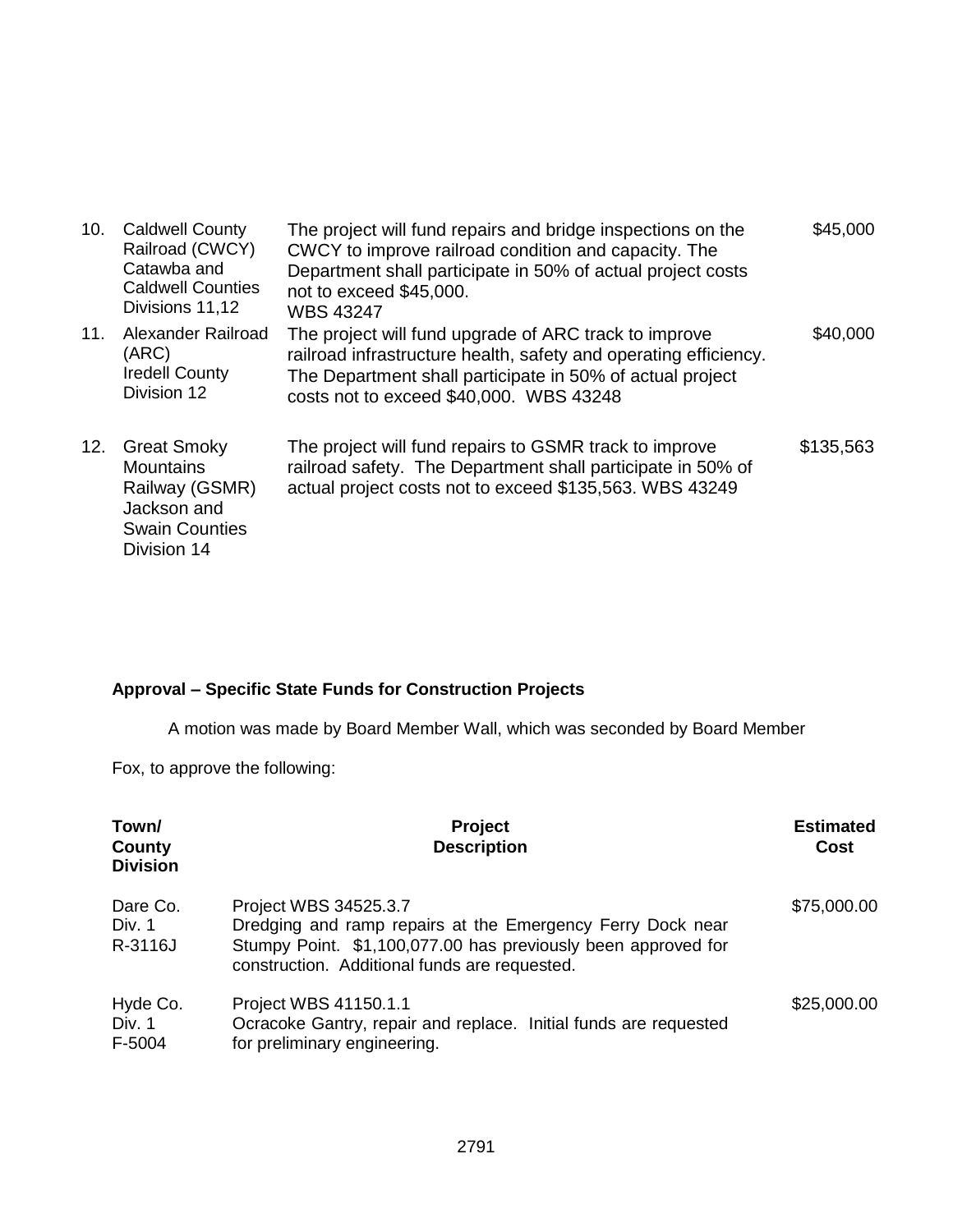| Hyde Co.<br>Div. 1<br>F-5005               | Project WBS 41151.1.1<br>Ocracoke South Dock Gantry, repair and replace. Initial funds<br>are requested for preliminary engineering.                                                                                                                                                       | \$37,500.00  |
|--------------------------------------------|--------------------------------------------------------------------------------------------------------------------------------------------------------------------------------------------------------------------------------------------------------------------------------------------|--------------|
| Craven Co.<br>Div. 2<br>R-4463             | Project WBS 35601.1.1<br>NC 43 Connector from NC 43 - 55 to US 17. \$2,464,250.00 has<br>previously been approved for preliminary engineering. Additional<br>funds are requested.                                                                                                          | \$350,000.00 |
| Lenoir Co.<br>Div. 2<br>R-2001C            | Project WBS 34366.3.4<br>NC 11 from SR 1152 (Hardy Bridge Road / Smith Grady Road) to<br>NC 55 at Jacksons Store, 6.20 miles. \$11,932,259.00 has<br>previously been approved for construction.<br>Additional<br>construction funds are requested to complete a construction<br>agreement. | \$127,587.03 |
| Durham /<br>Durham Co.<br>Div. 5<br>U-4009 | Project WBS 35010.3.2<br>SR 1126 (Service Road) parallel to US 15-501, 0.30 mile. Initial<br>funds are needed for landscaping. Combined with U-4012.                                                                                                                                       | \$15,623.00  |

| <b>ITEM J SUMMARY</b> | <b>6 PROJECTS</b> | \$630,710.03 |
|-----------------------|-------------------|--------------|
|                       |                   |              |

## **Approval – Specific North Carolina Trust Funds – Intrastate System**

A motion was made by Board Member Wall, which was seconded by Board Member

Fox, to approve the following:

Board Member Proffitt abstained from voting on Project R-2519A in Yancey County.

#### **Trust Funds - Intrastate System**

| Town/<br>County<br><b>Division</b> | <b>Project</b><br><b>Description</b>                                                                                                                                                                                                                                                | <b>Estimated</b><br>Cost |
|------------------------------------|-------------------------------------------------------------------------------------------------------------------------------------------------------------------------------------------------------------------------------------------------------------------------------------|--------------------------|
| Johnston Co.<br>Div. 4<br>R-2552AB | Project WBS 34459.2.4<br>US 70 (Clayton Bypass) from east of SR 1525 (Cornwallis<br>Road) to east of NC 42. \$6,810,039.00 has previously been<br>approved for preliminary engineering. Funds need to be<br>decreased (\$564,470.73) as project is complete. WBS will be<br>closed. | $-$564,470.73$           |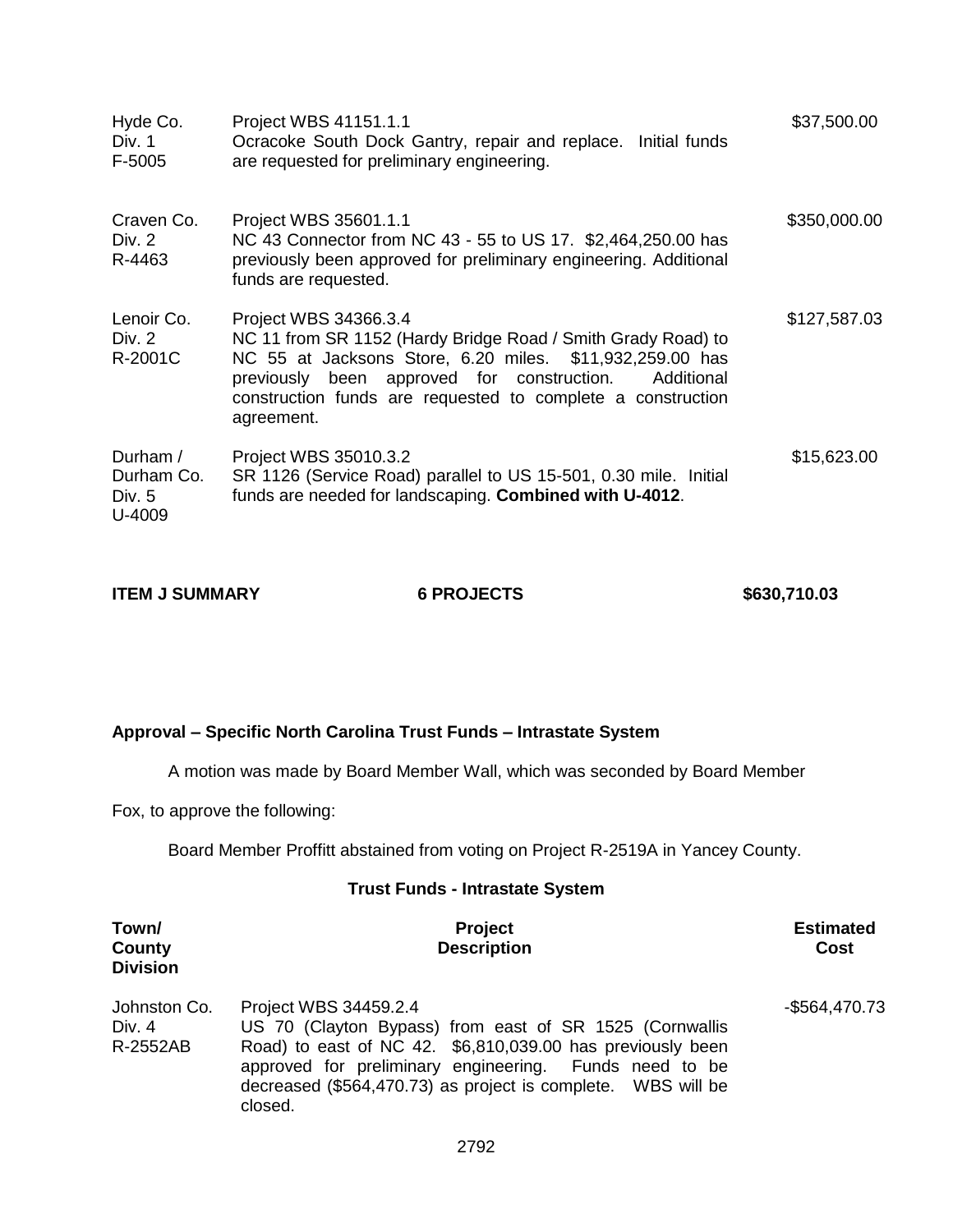| Guilford Co.<br>Div. 7<br>R-2413B                              | Project WBS 34429.2.3<br>(Property of Summerfield Properties, LLC). | NC 68 Connector / US 220 from SR 2127 (Brook Bank Road) to<br>Haw River. \$1,905,158.00 has previously been approved for<br>appraisal and acquisition of specific parcels. Additional funds<br>are requested for advanced acquisition of Specific Parcel 928                                                                                                                                                                               | \$1,718,920.00  |
|----------------------------------------------------------------|---------------------------------------------------------------------|--------------------------------------------------------------------------------------------------------------------------------------------------------------------------------------------------------------------------------------------------------------------------------------------------------------------------------------------------------------------------------------------------------------------------------------------|-----------------|
| Yancey Co.<br>Div. 13<br>R-2519A                               | Project WBS 35609.3.1<br>SFY14.                                     | US 19 east from SR 1336 (Jacks Creek Road) to NC 80 in<br>Yancey County. Initial funds are requested for Construction<br>based on the latest estimate from the 12-Month Tentative<br>Letting List published March 10, 2011. This is a Cash Flow<br>project with \$14,025,000.00 in SFY11, \$14,025,000.00 in<br>SFY12, \$14,025,000.00 in SFY13 and \$14,025,000.00 in                                                                     | \$56,100,000.00 |
| Wake-<br>Johnston Cos.<br>Divs. 4, 5<br>R-2552AA               | Project WBS 34459.3.4<br>$-$2,469,220.67$<br>be closed.             | US 70 from the I-40 / US 70 (Clayton Bypass) interchange to<br>east of SR 1525 (Cornwallis Road), 0.90 mile. \$143,816,269.00<br>has previously been approved for construction. Funds need to<br>be decreased (\$2,469,220.97) as project is complete. WBS will                                                                                                                                                                            |                 |
| TRUST FUND INTRASTATE SUMMARY<br>4 PROJECTS<br>\$54,785,228.60 |                                                                     |                                                                                                                                                                                                                                                                                                                                                                                                                                            |                 |
|                                                                |                                                                     | <b>Trust Funds - Urban Loops</b>                                                                                                                                                                                                                                                                                                                                                                                                           |                 |
| Forsyth Co.<br>Div. 9<br>R-2247EA                              | Project WBS 34409.2.22                                              | Winston-Salem Northern Beltway from NC 67 to south of US 52.<br>Initial funds are needed for appraisal of specific parcel 915.                                                                                                                                                                                                                                                                                                             | \$25,000.00     |
| Winston-Salem /<br>Forsyth Co.<br>Div. 9<br>U-2579AB           | Project WBS 34839.2.4                                               | Winston-Salem Northern Beltway Eastern Section (Future I-74)<br>from I-40 to I-40 Business / US 421. \$20,712,613.00 has<br>previously been approved for appraisal and advanced<br>acquisition of specific parcels. Additional funds are requested<br>for advanced acquisition of Specific Parcel 866 (Property of<br>Carol L. Stock) for \$220,420.00 and Specific Parcel 870<br>(Property of Mr. and Mrs. Kevin Adams) for \$157,339.00. | \$377,759.00    |
| Winston-Salem /<br>Forsyth Co.<br>Div. 9<br>U-2579B            | Project WBS 34839.2.5<br>and Michal DeMatte).                       | Winston-Salem Northern Beltway Eastern Section (Future I-74)<br>from I-40 Business / US 421 to US 158. \$8,012,107.00 has<br>previously been approved for appraisal and advanced<br>acquisition of specific parcels. Additional funds are needed for<br>advanced acquisition of Specific Parcel 997 (Property of David                                                                                                                     | \$300,522.00    |
| TRUST FUND URBAN LOOP                                          |                                                                     | 3 PROJECTS                                                                                                                                                                                                                                                                                                                                                                                                                                 | \$703,281.00    |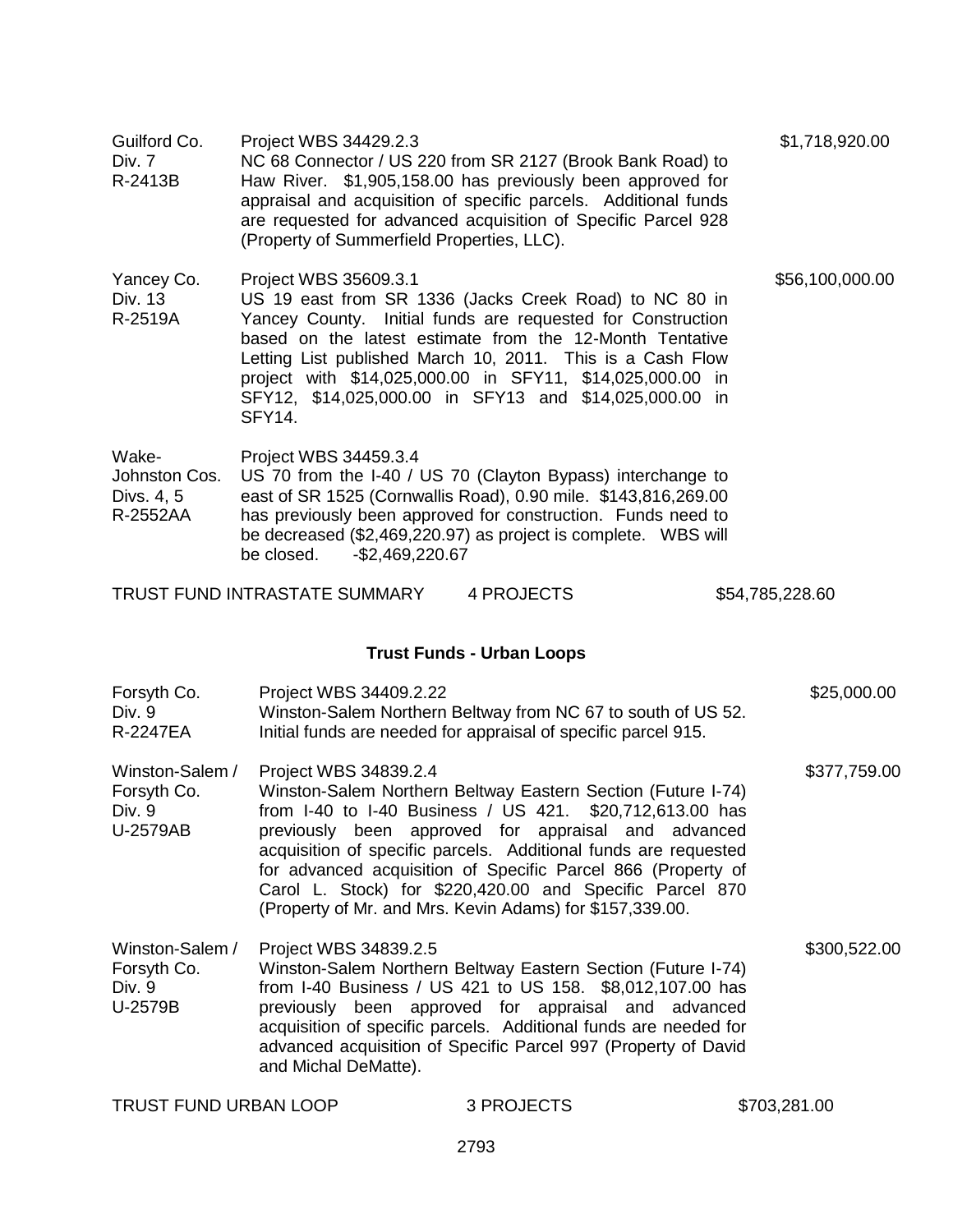#### **SUMMARY OF TRUST AND BOND FUNDS 7 PROJECTS \$55,488,509.60**

#### **Approval – Specific Spot Safety Improvement Projects**

The Board concurred with the staff recommendations and delegated authority to the

Secretary to award the following:

| Town/<br>County<br><b>Division</b>                       | Project<br><b>Description</b>                                                                                                                                                                                                                        | <b>Estimated</b><br>Cost |
|----------------------------------------------------------|------------------------------------------------------------------------------------------------------------------------------------------------------------------------------------------------------------------------------------------------------|--------------------------|
| Gates Co.<br>Div. 1<br>SS-4901Z                          | Project WBS 43176.3.1<br>US 158 at SR 1002 (Acorn Hill Road). Initial construction funds<br>are needed for painted delineation island installation.<br>01-11-0583C                                                                                   | \$7,500.00               |
| Martin Co.<br>Div. 1<br>SS-4901Y                         | Project WBS 43194.3.1<br>NC 11 - 42 at NC 903. Initial construction funds are needed for<br>"Vehicle Entering" sign and pavement marking installations.<br>01-10-7824C                                                                               | \$8,000.00               |
| Carteret Co.<br><b>Div. 2</b><br><b>SS-4902AJ</b>        | Project WBS 43191.3.1<br>NC 58 at SR 1259 (Taylor Notion Road). Initial construction<br>funds are needed for channelization improvements.<br>File 02-07-213C                                                                                         | \$15,000.00              |
| Bayboro /<br>Pamlico Co.<br>Div. $2$<br><b>SS-4902AL</b> | Project WBS 43185.3.1<br>Bridge 24 on NC 304, 0.25 mile north of NC 55. Initial<br>construction funds are needed for guardrail installation.<br>File 02-10-10134C                                                                                    | \$7,500.00               |
| Greenville /<br>Pitt Co.<br>Div. 2<br><b>SS-4902AK</b>   | Project WBS 43177.3.1<br>SR 1467 (Stantonsburg Road) at SR 1203 (Allen Road). Initial<br>construction funds are needed for turn lane construction, traffic<br>signal revisions, and pavement marking revisions.<br>File 02-09-0762C                  | \$135,000.00             |
| Greenville / Pitt<br>Co.<br>Div. 2<br><b>SS-4902AK</b>   | Project WBS 43177.2.1<br>SR 1467 (Stantonsburg Road) at SR 1203 (Allen Road).<br>Initial right of way and utilities funds are needed for turn lane<br>construction, traffic signal revisions, and pavement marking<br>revisions.<br>File 02-09-0762R | \$30,000.00              |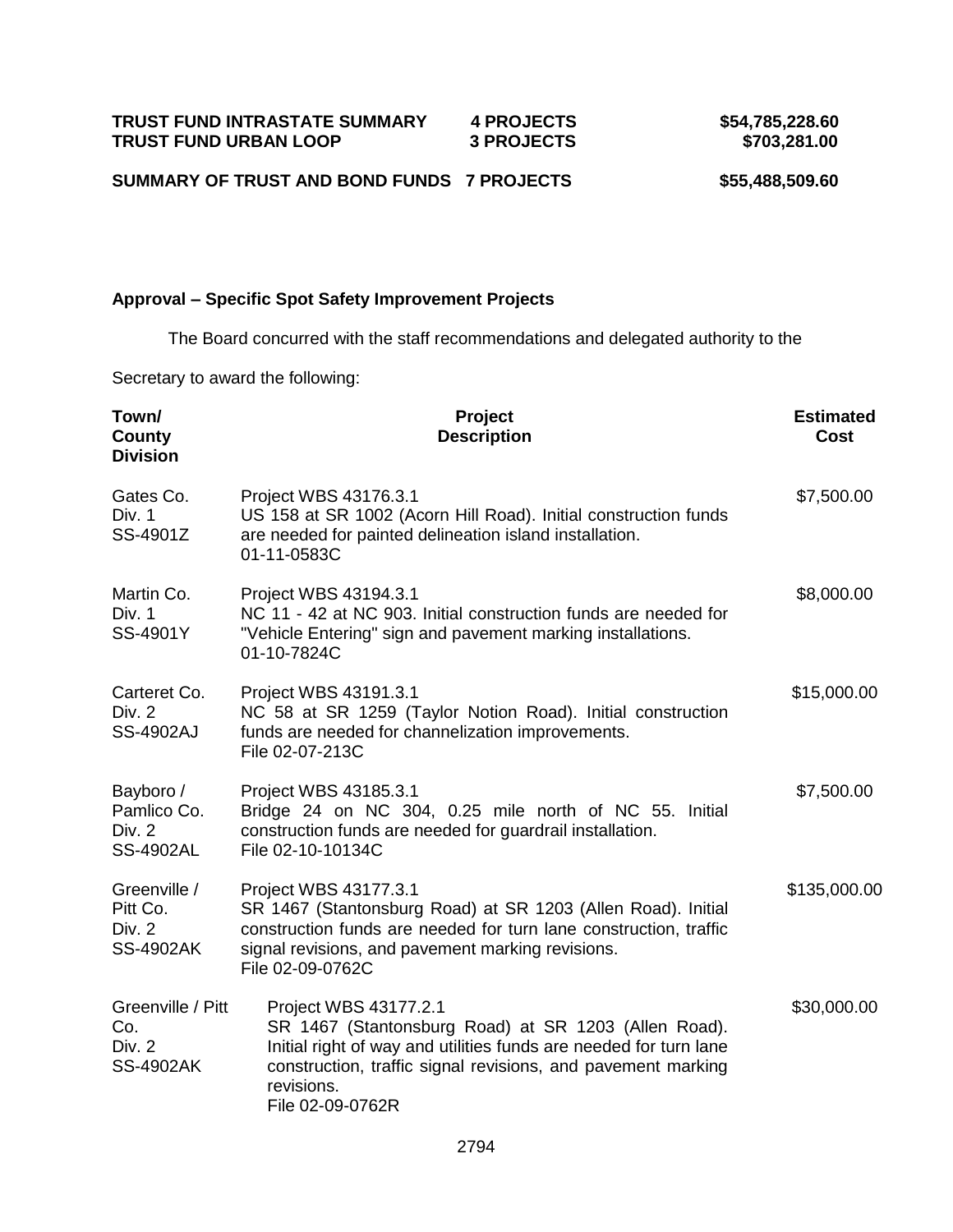| Pitt Co.<br>Div. 2<br>SS-4902AM                    | Project WBS 43201.3.1<br>SR 1755 (Galloway Crossroads Road) at SR 1760 (Mobley's<br>Bridge Road). Initial construction funds are needed for<br>intersection improvements.<br>File 02-09-206C                                                                                                                                                                                                             | \$45,000.00  |
|----------------------------------------------------|----------------------------------------------------------------------------------------------------------------------------------------------------------------------------------------------------------------------------------------------------------------------------------------------------------------------------------------------------------------------------------------------------------|--------------|
| New Hanover Co.<br>Div. 3<br><b>SS-4903AK</b>      | Project WBS 43206.3.1<br>SR 1276 (Cathay Road) between US 421 and SR 1100<br>(River Road). Initial construction funds are needed for<br>widening and shoulder installation.<br>File 03-10-209C                                                                                                                                                                                                           | \$197,940.00 |
| New Hanover Co.<br>Div. 3<br>SS-4903AL             | Project WBS 43202.3.1<br>SR 1175 (Kerr Avenue) between south of Infantry to<br>SR 1327 (Gordon Road). Initial construction funds are<br>needed for widening and shoulder installation.<br>File 03-10-2207C                                                                                                                                                                                               | \$161,830.00 |
| Jacksonville /<br>Onslow Co.<br>Div. 3<br>SS-4903V | Project WBS 42418.2<br>SR 1470 (Western Boulevard) and Circuit Lane. \$1,000.00<br>in right of way and utilities funds have previously been<br>approved for offset left turn lanes installation and traffic<br>signal revisions. Project is being built with other funds.<br>Delete project and reduce funds.<br>File 03-07-227-2                                                                        | $-$1,000.00$ |
| Onslow Co.<br>Div. $3$<br>SS-4903Z                 | Project WBS 42464.2.1<br>NC 24 and SR 1744 (Hubert Boulevard) / SR 1587<br>(Waterfront Road) near Swansboro. \$1,000.00 in right of way<br>and utilities funds have been previously approved for<br>superstreet installation. Due to a substantial increase in the<br>construction cost, the project will be deleted and built with<br>other funds. Delete project and reduce funds.<br>File 03-08-207-2 | $-$1,000.00$ |
| Halifax Co.<br>Div. $4$<br><b>SS-4904AR</b>        | Project WBS 43178.2.1<br>NC 125 at SR 1683 (American Legion Road). Initial right of way<br>and utilities funds are needed for turn lane construction.<br>File 04-10-9740R                                                                                                                                                                                                                                | \$21,000.00  |
| Halifax Co.<br>Div. 4<br><b>SS-4904AR</b>          | Project WBS 43178.3.1<br>NC 125 at SR 1683 (American Legion Road). Initial construction<br>funds are needed for turn lane construction.<br>File 04-10-9740C                                                                                                                                                                                                                                              | \$154,000.00 |
| Johnston Co.<br>Div. 4<br>SS-4904AS                | Project WBS 43172.3.1<br>US 70 Business at SR 1501 (Swift Creek Road). Initial<br>construction funds are needed for "Be Prepared to Stop" sign<br>installation.<br>File 04-11-0409C                                                                                                                                                                                                                      | \$40,000.00  |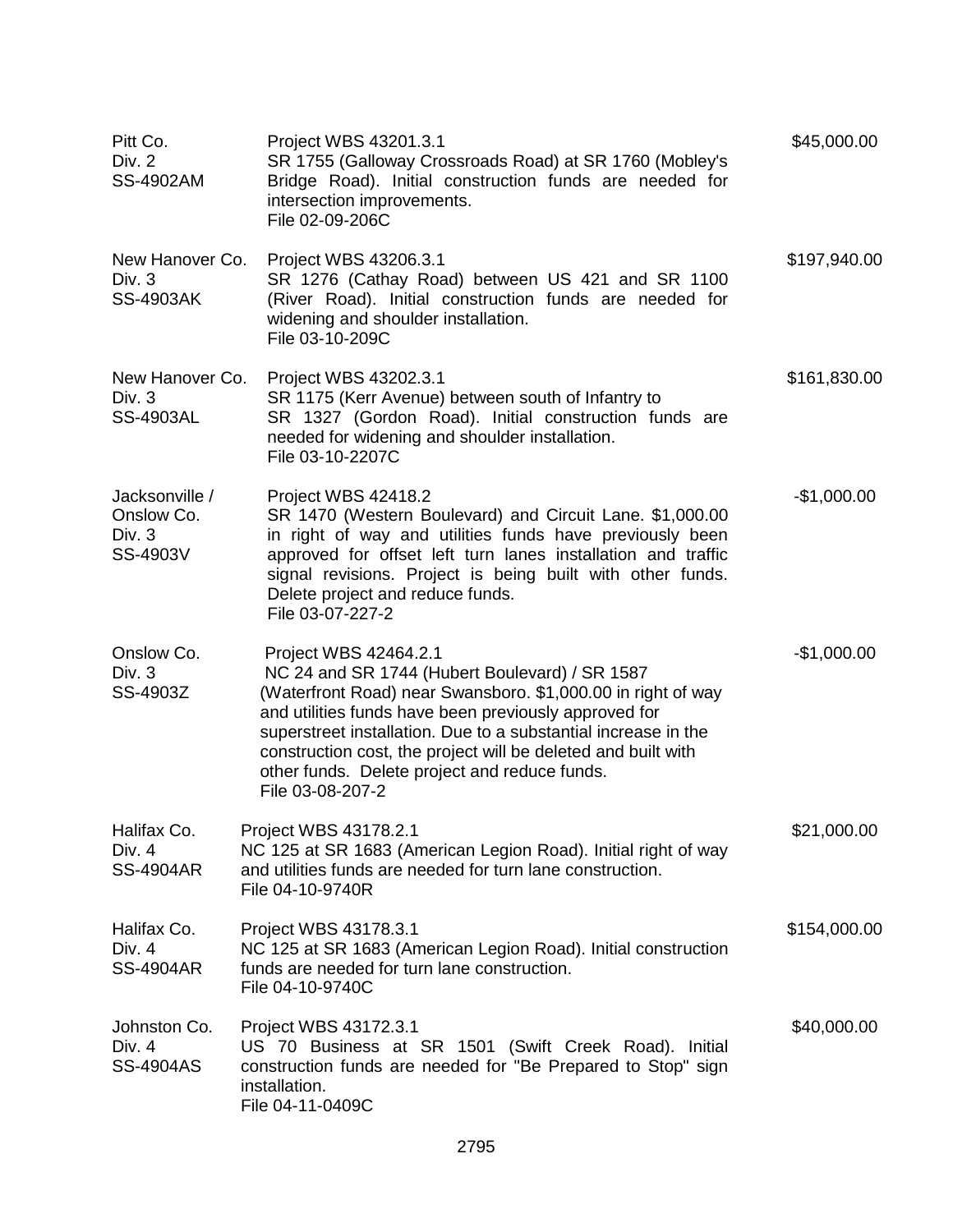| Rocky Mount /<br>Nash Co.<br>Div. $4$<br><b>SS-4904AA</b>      | Project WBS 42195.2<br>NC 43 / 48 (Benvenue Road) at Thorpe Road. \$3,000.00 in right<br>of way and utilities funds have previously been approved for<br>traffic signal installation and concrete island construction.<br>Project to be built with other funds. Delete project and reduce<br>funds.<br>File 04-07-209-2 | $-$3,000.00$ |
|----------------------------------------------------------------|-------------------------------------------------------------------------------------------------------------------------------------------------------------------------------------------------------------------------------------------------------------------------------------------------------------------------|--------------|
| Wayne Co.<br>Div. $4$<br><b>SS-4904AT</b>                      | Project WBS 43203.3.1<br>SR 1744 (Indian Springs Road) from NC 55 to west of SR<br>1941 (Northeast Church Road). Initial construction funds are<br>needed for warning sign revisions.<br>File 04-10-5726C                                                                                                               | \$7,500.00   |
| Raleigh /<br>Wake Co.<br>Div. 5<br>SS-4905AZ                   | Project WBS 43195.3.1<br>US 70 - 401 / NC 50 / SR 1513 (McDowell Street) Exit Ramp<br>at SR 1012 (Western Boulevard / Martin Luther King, Jr.<br>Parkway). Initial construction funds are needed for guardrail<br>installation.<br>File 05-07-211C                                                                      | \$52,500.00  |
| Whiteville /<br>Columbus Co.<br>Div. 6<br><b>SS-4906AU</b>     | Project WBS 43207.3.1<br>US 701 at Smith Street and US 701 at Washington Avenue.<br>Initial construction funds are needed for crossover closure<br>and left turn lane extension.<br>File 06-10-10314C                                                                                                                   | \$75,000.00  |
| Fayetteville /<br>Cumberland Co.<br>Div. 6<br><b>SS-4906AR</b> | Project WBS 43173.3.1<br>SR 1007 (Owen Drive / All American) at Walter Reed / Owen<br>Drive Extension. Initial construction funds are needed for<br>traffic signal revisions.<br>File 06-10-10312C                                                                                                                      | \$25,500.00  |
| Harnett Co.<br>Div. 6<br><b>SS-4906AS</b>                      | Project WBS 43199.3.1<br>SR 1006 (Old Stage Road) at SR 1505 (Pearidge Road).<br>Initial construction funds are needed for All-Way Stop<br>installation.<br>File 06-10-10039C                                                                                                                                           | \$8,500.00   |
| Robeson Co.<br>Div. 6<br><b>SS-4906AT</b>                      | Project WBS 43192.3.1<br>NC 71 from SR 1752 (Rennert Road) to NC 20. Initial<br>construction funds are needed for bituminous surface treatment<br>and pavement marking installation.<br>File 06-10-10121C                                                                                                               | \$120,000.00 |
| Alamance Co.<br>Div. 7<br><b>SS-4907AF</b>                     | Project WBS 43186.3.1<br>NC 87 and SR 1005 (Greensboro - Chapel Hill Road) near<br>Graham. Initial construction funds are needed for traffic signal<br>installation.<br>File 07-10-234C                                                                                                                                 | \$45,000.00  |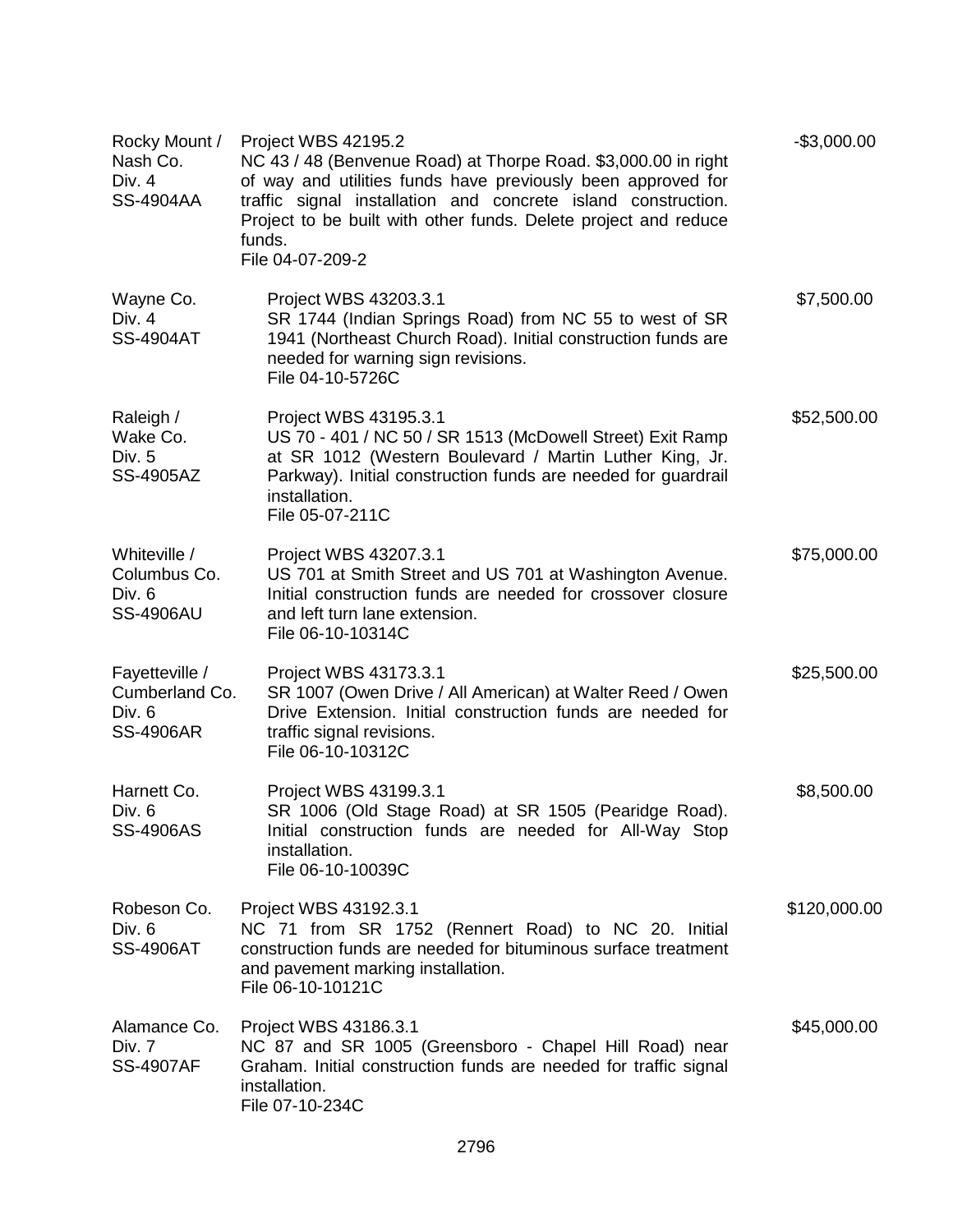| Alamance Co.<br>Div. 7<br><b>SS-4907AF</b>                    | Project WBS 43186.2.1<br>NC 87 and SR 1005 (Greensboro - Chapel Hill Road) near<br>Graham. Initial right of way and utilities funds are needed for<br>traffic signal installation.<br>File 07-10-234R                                                                                                     | \$10,000.00     |
|---------------------------------------------------------------|-----------------------------------------------------------------------------------------------------------------------------------------------------------------------------------------------------------------------------------------------------------------------------------------------------------|-----------------|
| Orange Co.<br>Div. 7<br><b>SS-4907AG</b>                      | Project WBS 43190.3.1<br>US 70 Business/Alternate at SR 1709 (Lawrence Road) near<br>Hillsborough. Initial construction funds are needed for widening<br>and All-Way Stop installation.<br>File 07-09-1320C                                                                                               | \$24,000.00     |
| Orange Co.<br>Div. 7<br><b>SS-4907AG</b>                      | Project WBS 43190.2.1<br>US 70 Business/Alternate at SR 1709 (Lawrence Road) near<br>Hillsborough. Initial right of way and utilities funds are needed<br>for widening and All-Way Stop installation.<br>File 07-09-1320R                                                                                 | \$1,000.00      |
| Archdale /<br>Randolph Co.<br>Div. 8<br>SS-4908L              | Project WBS 41997.3<br>US 311 (Main Street) at the I-85 northbound and southbound<br>ramps. \$50,000.00 in construction funds have previously been<br>approved for traffic signal installations. Project will be built with<br>other funds. Delete project and reduce funds.<br>File 08-07-209-1          | $-$ \$50,000.00 |
| Davidson-<br>Davie Cos.<br>Div. 9<br><b>SS-4909AF</b>         | Project WBS 43183.3.1<br>US 64 east of Mocksville from Deer Run Road in Davie County<br>to SR 1615 (Happy Hill Road) in Davidson County. Initial<br>construction funds are needed for rumble strips and snow<br>plowable marker installation.<br>File 09-10-980C                                          | \$250,000.00    |
| Kannapolis/<br>Cabarrus Co.<br>Div. 10<br>SS-4910AM           | Project WBS 43184.3.1<br>NC 3 (Dale Earnhardt Boulevard) between US 29 and Sharon<br>Street / Pennsylvania Avenue in Kannapolis. Initial construction<br>funds are needed for median curbing installation.<br>File 10-09-223C                                                                             | \$27,000.00     |
| Charlotte /<br>Mecklenburg Co.<br>Div. 10<br><b>SS-4910AG</b> | Project WBS 42952.2.1<br>SR 2483 (Reames Road) and Metromont Industrial Boulevard.<br>\$20,000.00 in right of way and utilities funds have previously<br>been approved for intersection realignment. Additional are<br>needed due to an increase in right of way and utilities costs.<br>File 10-09-230-1 | \$65,000.00     |
| Mecklenburg Co.<br>Div. 10<br><b>SS-4910AL</b>                | Project WBS 43197.3.1<br>SR 2805 (Harrisburg Road) and SR 5047 (Cambridge<br>Commons Drive) near Harrisburg. Initial construction funds are<br>needed for roundabout installation.<br>File 10-10-016C                                                                                                     | \$185,000.00    |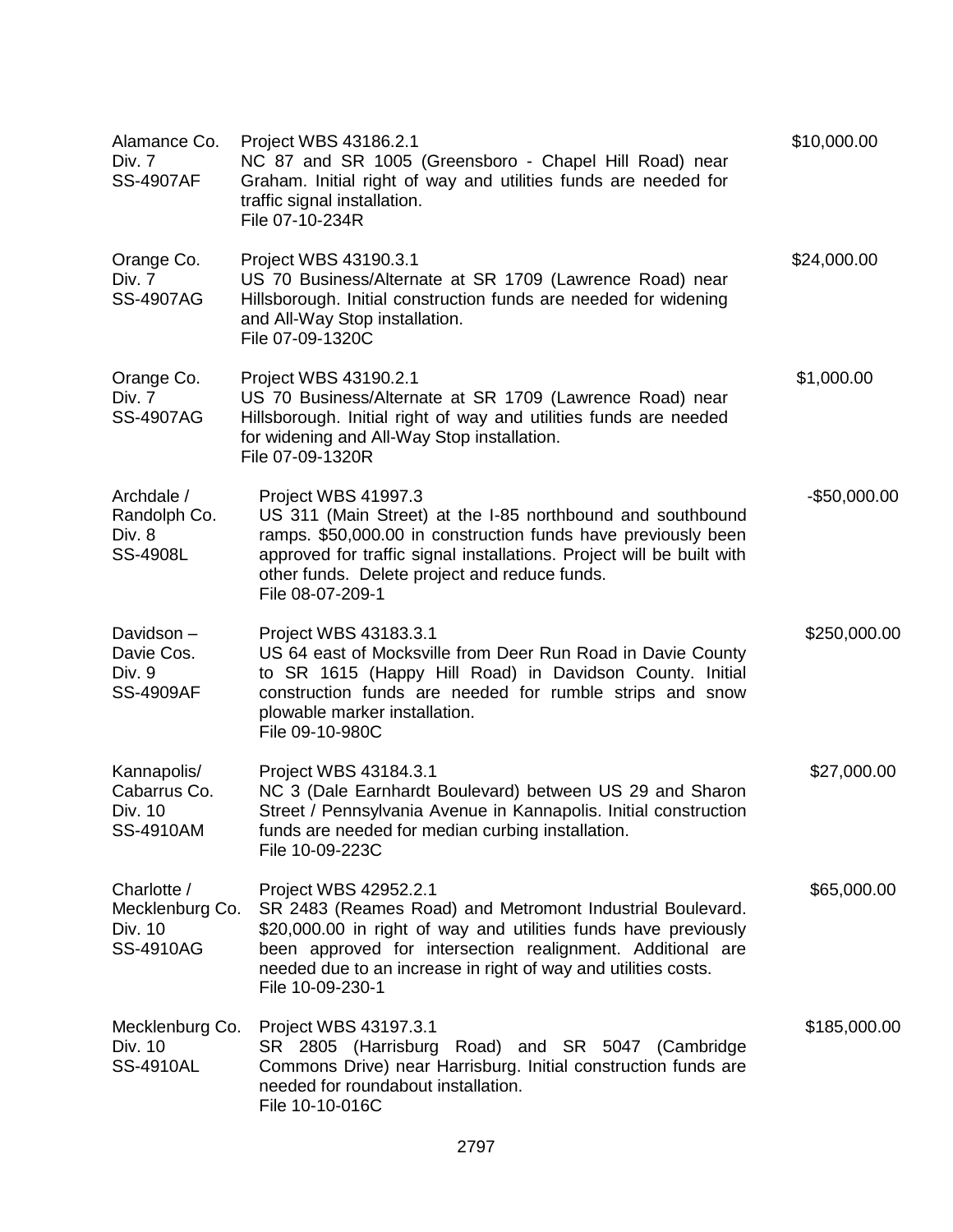| Mecklenburg Co.<br>Div. 10<br><b>SS-4910AL</b>         | Project WBS 43197.2.1<br>SR 2805 (Harrisburg Road) and SR 5047 (Cambridge<br>Commons Drive) near Harrisburg. Initial right of way and utilities<br>funds are needed for roundabout installation.<br>File 10-10-016R                     | \$40,000.00 |
|--------------------------------------------------------|-----------------------------------------------------------------------------------------------------------------------------------------------------------------------------------------------------------------------------------------|-------------|
| Union Co.<br>Div. 10<br>SS-4910AN                      | Project WBS 43196.3.1<br>NC 218 and SR 1525 (Mill Grove Road). Initial construction<br>funds are needed for flasher revisions.<br>File 10-09-231C                                                                                       | \$26,500.00 |
| Union Co.<br>Div. 10<br>SS-4910AN                      | Project WBS 43196.2.1<br>NC 218 and SR 1525 (Mill Grove Road). Initial right of way and<br>utilities funds are needed for flasher revisions.<br>File 10-09-231R                                                                         | \$10,000.00 |
| Gamewell /<br>Caldwell Co.<br>Div. 11<br>SS-4911T      | Project WBS 43179.3.1<br>Bridge 77 on SR 1143 (Rocky Road) approximately 0.15 mile<br>south of US 64. Initial construction funds are needed for<br>guardrail installation.<br>File 11-11-200C                                           | \$18,250.00 |
| Hickory/<br>Catawba Co.<br>Div. 12<br><b>SS-4912AB</b> | Project WBS 43198.3.1<br>NC 127 at SR 1400 (Cloninger Mill Road) / SR 1351 (Kool Park<br>Road). Initial construction funds are needed for traffic signal<br>revisions.<br>File 12-11-203C                                               | \$10,000.00 |
| Cleveland Co.<br>Div. 12<br>SS-4912AA                  | Project WBS 43187.3.1<br>SR 2263 (Margrace Road) at SR 2487 (Dixon School Road).<br>Initial construction funds are needed for actuated flashing<br>beacon installation.<br>File 12-11-206C                                              | \$30,000.00 |
| Cleveland Co.<br>Div. 12<br>SS-4912AA                  | Project WBS 43187.2.1<br>SR 2263 (Margrace Road) at SR 2487 (Dixon School Road).<br>Initial right of way and utilities funds are needed for actuated<br>flashing beacon installation.<br>File 12-11-206R                                | \$5,000.00  |
| Gaston Co.<br>Div. 12<br><b>SS-4912AC</b>              | Project WBS 43175.2.1<br>SR 2439 (Lowell Bethesda Road) in the vicinity of Carrie<br>Elizabeth Road. Initial right of way and utilities funds are needed<br>for superelevation improvements and guardrail revisions.<br>File 12-11-201R | \$5,000.00  |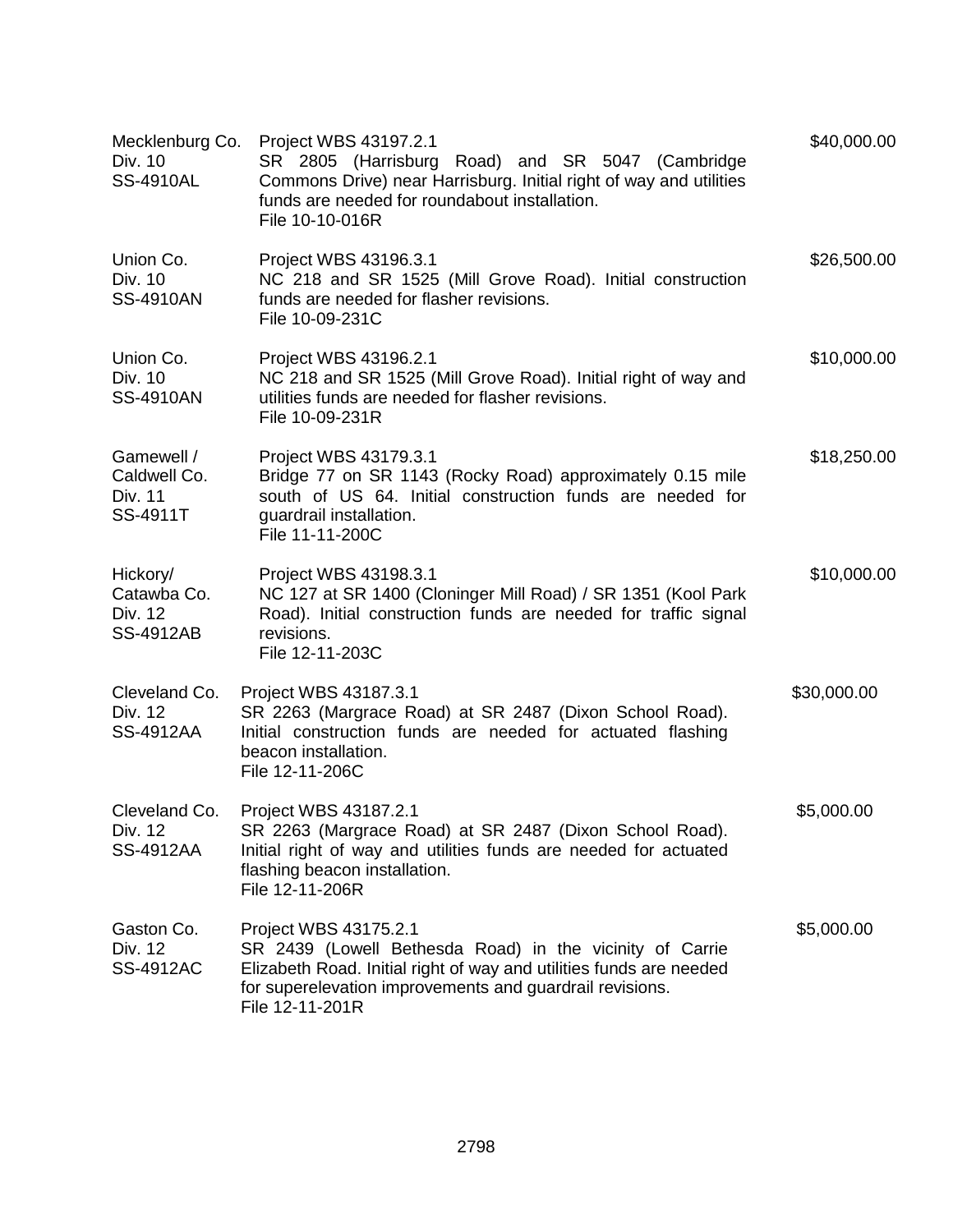| Gaston Co.<br>Div. 12<br><b>SS-4912AC</b>                              | Project WBS 43175.3.1<br>SR 2439 (Lowell Bethesda Road) in the vicinity of Carrie<br>Elizabeth Road. Initial construction funds are needed for<br>superelevation improvements and guardrail revisions.<br>File 12-11-201C | \$110,000.00 |
|------------------------------------------------------------------------|---------------------------------------------------------------------------------------------------------------------------------------------------------------------------------------------------------------------------|--------------|
| Gastonia/<br>Gaston Co.<br>Div. 12<br><b>SS-4912AE</b>                 | Project WBS 43204.3.1<br>US 321 Northbound at 2nd Avenue. Initial construction funds<br>are needed for traffic signal revisions.<br>File 12-10-202C                                                                       | \$10,000.00  |
| Rutherford College/<br>Burke Co.<br>Div. 13<br>SS-4913AJ               | Project WBS 43205.2.1<br>I-40 Westbound Ramps at SR 1001 (Malcolm Boulevard) in<br>Rutherford College. Initial right of way and utilities funds are<br>needed for traffic signal installation.<br>File 13-10-207R         | \$2,500.00   |
| <b>Rutherford College/</b><br>Burke Co.<br>Div. 13<br><b>SS-4913AJ</b> | Project WBS 43205.3.1<br>I-40 Westbound Ramps at SR 1001 (Malcolm Boulevard) in<br>Rutherford College. Initial construction funds are needed for<br>traffic signal installation.<br>File 13-10-207C                       | \$120,000.00 |
| Cherokee Co.<br>Div. 14<br><b>SS-4914AK</b>                            | Project WBS 43180.3.1<br>US 129 from the Georgia State Line to US 64. Initial<br>construction funds are needed for guardrail installation.<br>File 14-10-208C                                                             | \$245,000.00 |
| Cherokee Co.<br>Div. 14<br>SS-4914AO                                   | Project WBS 43174.3.1<br>US 74 at SR 1388 (Beaver Creek Road). Initial construction<br>funds are needed for "Signal Ahead" sign installation.<br>File 14-11-202C                                                          | \$15,000.00  |
| Cherokee Co.<br>Div. 14<br><b>SS-4914AO</b>                            | Project WBS 43174.2.1<br>US 74 at SR 1388 (Beaver Creek Road). Initial right of way<br>and utilities funds are needed for "Signal Ahead" sign<br>installation.<br>File 14-11-202R                                         | \$1,000.00   |
| Haywood Co.<br>Div. 14<br><b>SS-4914AM</b>                             | Project WBS 43189.3.1<br>US 276 from SR 1102 (Mountain View) to SR 1105 (Old NC<br>110). Initial construction funds are needed for guardrail<br>installation.<br>File 14-09-203C                                          | \$130,000.00 |
| Mills River /<br>Henderson Co.<br>Div. 14<br>SS-4914AN                 | Project WBS 43193.3.1<br>NC 191 near SR 1350 (Mount Gilead) and SR 1351 (Butler<br>Bridge). Initial construction funds are needed for sight distance<br>improvements.<br>File 14-11-204C                                  | \$235,000.00 |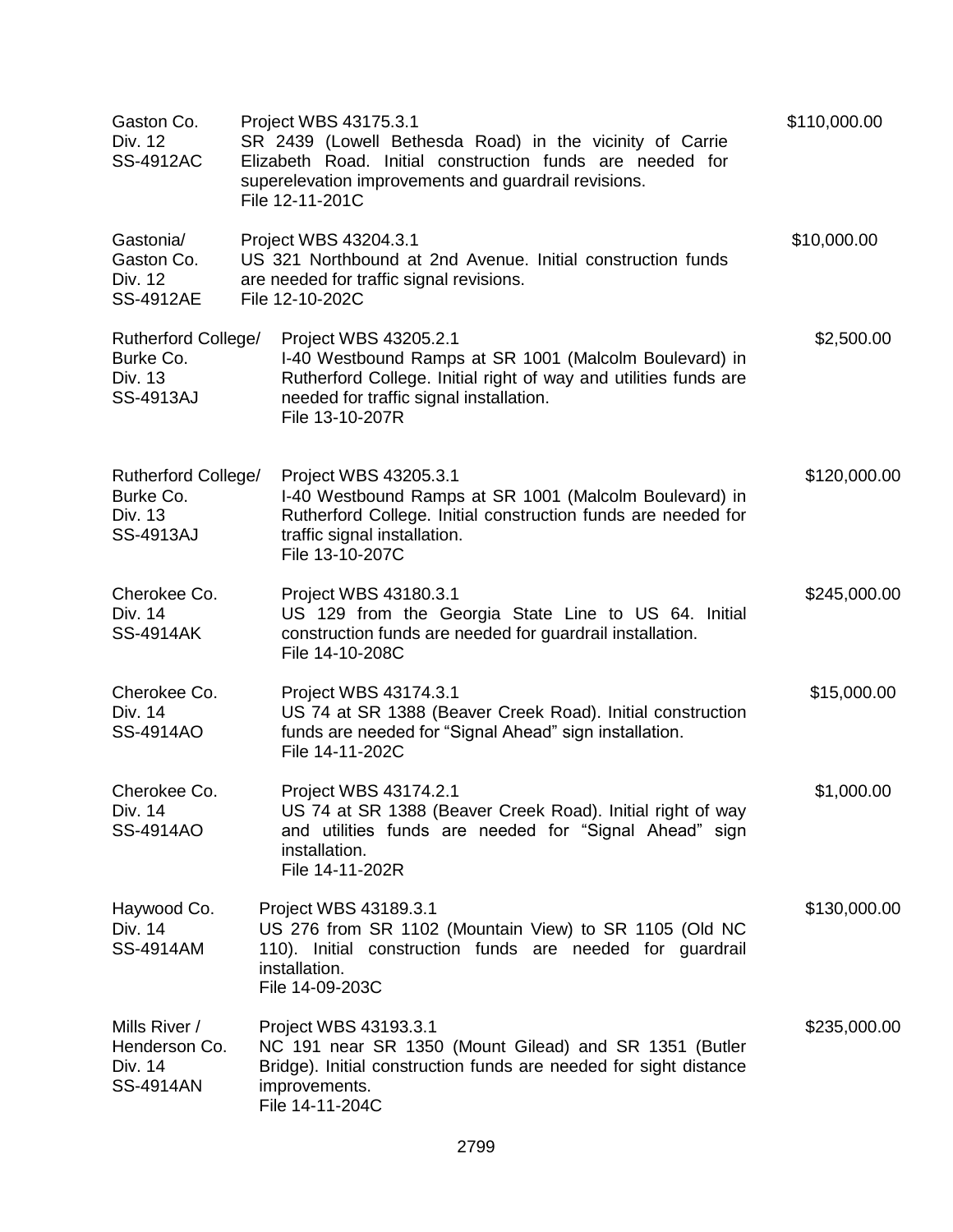| Mills River /<br>Henderson Co.<br>Div. 14<br><b>SS-4914AN</b> | Project WBS 43193.2.1<br>NC 191 near SR 1350 (Mount Gilead) and SR 1351 (Butler<br>Bridge). Initial right of way and utilities funds are needed for<br>sight distance improvements.<br>File 14-11-204R                                              | \$5,000.00  |
|---------------------------------------------------------------|-----------------------------------------------------------------------------------------------------------------------------------------------------------------------------------------------------------------------------------------------------|-------------|
| Jackson Co.<br>Div. 14<br><b>SS-4914AL</b>                    | Project WBS 43188.3.1<br>NC 107 from SR 1345 (River Road) to south of SR 1330 (North<br>Country Club Drive/Forest Hills Road) near Sylva. Initial<br>construction funds are needed for rumble strips installation.<br>File 14-10-214C               | \$69,000.00 |
| Jackson Co.<br>Div. 14<br><b>SS-4914AL</b>                    | Project WBS 43188.2.1<br>NC 107 from SR 1345 (River Road) to south of SR 1330 (North<br>Country Club Drive/Forest Hills Road) near Sylva. Initial right of<br>way and utilities funds are needed for rumble strips installation.<br>File 14-10-214R | \$1,000.00  |
| Jackson Co.<br>Div. 14<br><b>SS-4914AP</b>                    | Project WBS 43200.3.1<br>US 441 in the vicinity of SR 1543 (Shoal Creek Church). Initial<br>construction funds are needed for centerline rumble stripes<br>installation.<br>File 14-08-212C                                                         | \$10,000.00 |

**ITEM L SUMMARY 51 PROJECTS** \$2,762,020.00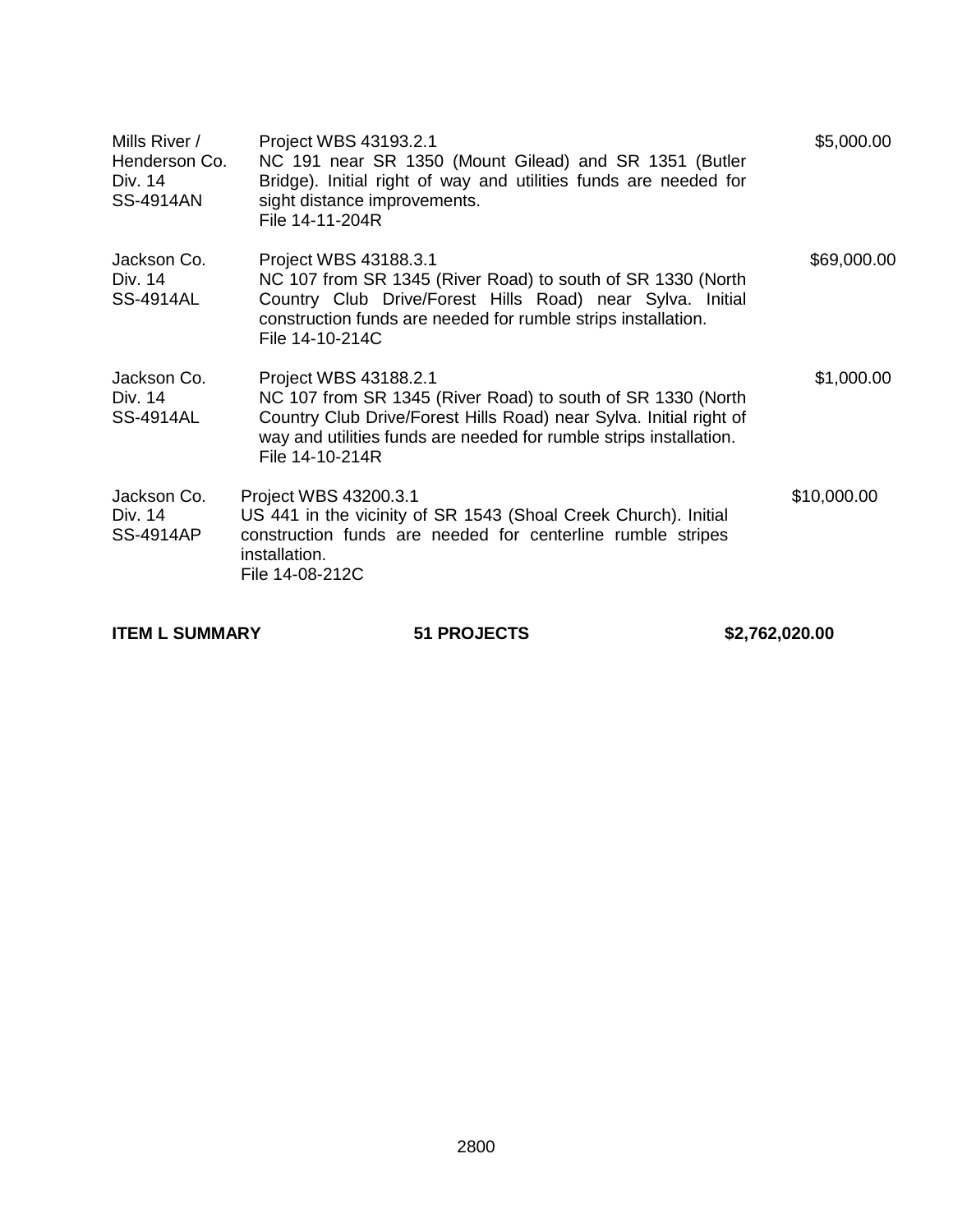#### **Approval – Funds for Specific Federal-Aid Projects**

A motion was made by Board Member Wall, which was seconded by Board Member

Fox, to approve the following:

Board Member Collett abstained from voting on Project U-4703 in Wake County. Board Member Watts abstained from voting on Project W-5110 in Durham County.

#### **Division 1**

#### **National Highway**

| Town/<br>County                                      | Project<br><b>Description</b>                                                                                                                                                                                                                                                                                                                                                                                                                                                                                                                                                                                                         | <b>Estimated</b><br>Cost                                                  |
|------------------------------------------------------|---------------------------------------------------------------------------------------------------------------------------------------------------------------------------------------------------------------------------------------------------------------------------------------------------------------------------------------------------------------------------------------------------------------------------------------------------------------------------------------------------------------------------------------------------------------------------------------------------------------------------------------|---------------------------------------------------------------------------|
| Hertford Co.<br>R-5311                               | WBS 45449.1.1, NHF-0013(37)<br>US 13/NC 11 from the NC 11/561 Intersection near Ahoskie to<br>US 13/158/NC 45 Intersection near Winton. Funds are needed<br>for preliminary engineering for Planning and Environmental<br>Studies.                                                                                                                                                                                                                                                                                                                                                                                                    | \$200,000.00<br>Cost<br>\$160,000.00<br>Fed.<br>\$40,000.00 State         |
|                                                      | <b>Bridge</b>                                                                                                                                                                                                                                                                                                                                                                                                                                                                                                                                                                                                                         |                                                                           |
| Bertie/<br>Chowan/<br>Martin Cos.<br><b>BD-5101E</b> | WBS 45347.3.6, BRZ-1500(8)<br>Low-Impact Bridge Replacement; Design-Build Project.<br>Bridge #46 over Roquist Creek on SR 1500, Bridge #66 over<br>a branch of Roquist Creek on SR 1500, Bridge #74 over a creek<br>on SR 1518, Bridge #83 over a branch of Whiteoak Swamp on<br>SR 1349 and Bridge #145 over a branch of Whiteoak Swamp on<br>SR 1343 in Bertie County; Bridge #19 over a canal on SR 1316<br>in Chowan County; and Bridge #156 over Ready Branch on<br>SR 1117 in Martin County. Funds are needed for construction<br>based on the estimate from the 12-Month Tentative Letting List<br>published February 9, 2011. | \$4,400,000.00<br>Cost<br>\$3,520,000.00<br>Fed.<br>\$880,000.00 State    |
| Dare Co.<br>B-2500                                   | WBS 32635.1.4, BRNHF-0012(48)<br>Replace Bridge #11 over the Oregon Inlet on NC 12. Funds are<br>needed for preliminary engineering for engineering and design<br>activities necessary to advance the Design-Build Contract and<br>obtain the necessary permits.                                                                                                                                                                                                                                                                                                                                                                      | \$12,000,000.00<br>Cost<br>\$9,600,000.00<br>Fed.<br>\$2,400,000.00 State |
| Dare Co.<br><b>B-5014A</b>                           | WBS 41470.3.1, BRNHS-0012(34)<br>Repair Bridge #11 (Bonner Bridge) over the Oregon Inlet on<br>NC 12, 0.111 mile. \$1,490,000.00 has previously been<br>approved for construction. Additional funds are needed for<br>structural steel repair and painting.                                                                                                                                                                                                                                                                                                                                                                           | \$985,000.00<br>Cost<br>\$788,000.00<br>Fed.<br>\$197,000.00 State        |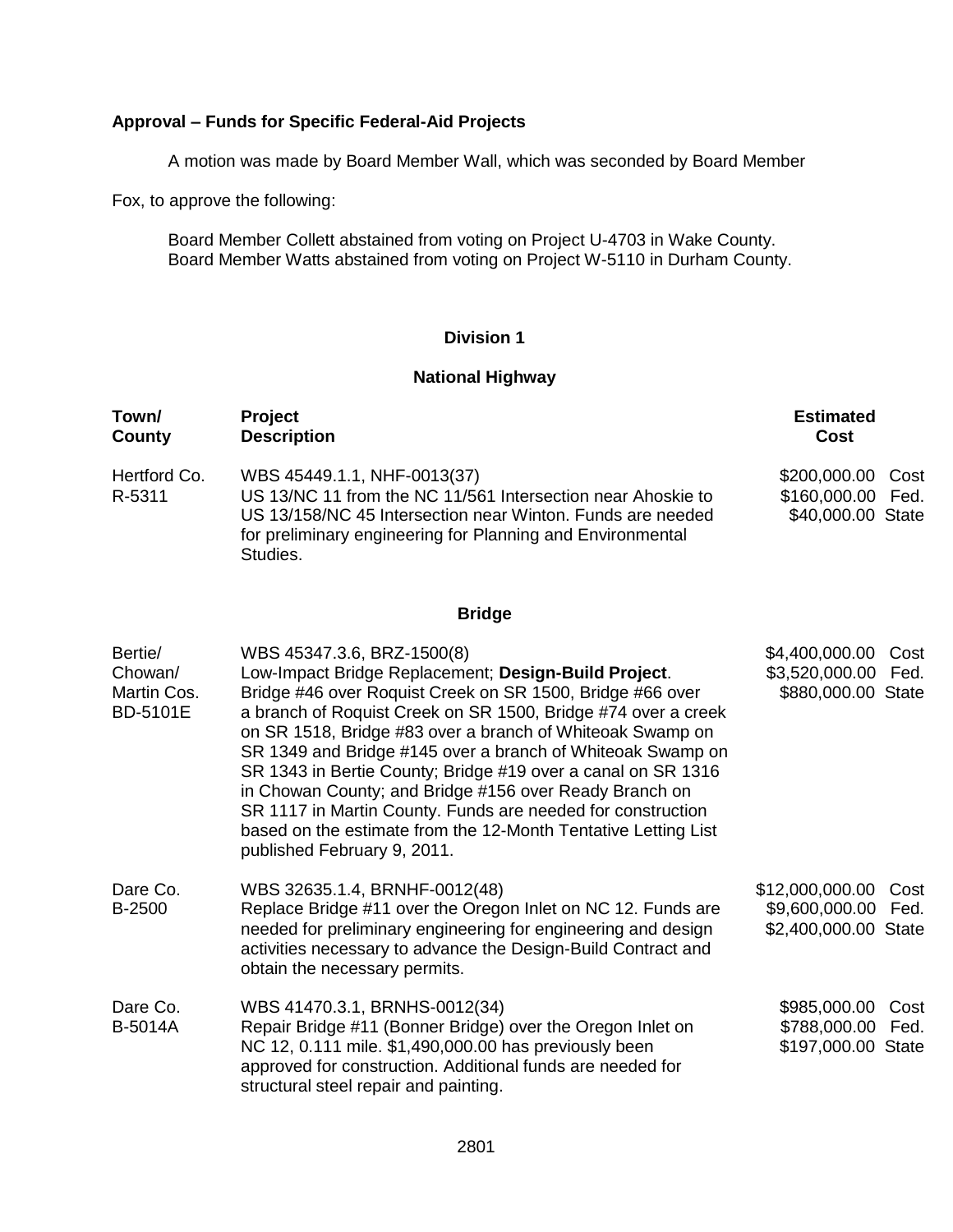| Dare Co.<br><b>B-5014BA</b>           | WBS 41470.3.3, BRNHS-0012(50)<br>Bridge #11 over the Oregon Inlet on NC 12. Funds are needed<br>For dredging activities by the Corps of Engineers prior to<br>construction.         | \$1,500,000.00 Cost<br>\$1,200,000.00 Fed.<br>\$300,000.00 State |              |
|---------------------------------------|-------------------------------------------------------------------------------------------------------------------------------------------------------------------------------------|------------------------------------------------------------------|--------------|
| <b>Divisionwide</b><br>BD-5101        | WBS 45347.1.BD1, BRSTP-000S(660)<br>Pre-Screening for Prioritizing/Selecting Low-Impact Bridge<br>Replacement Candidates. Funds are needed for preliminary<br>engineering.          | \$200,000.00 Cost<br>\$160,000.00 Fed.<br>\$40,000.00 State      |              |
| Hyde Co.<br><b>BP-5300P</b>           | WBS 45438.3.14, BRNHS-000S(658)<br>Bridge Preservation Program. Bridge #20 over the Intercoastal<br>Waterway on US 264. Funds are needed for construction for<br>deck preservation. | \$1,190,000.00 Cost<br>\$952,000.00<br>\$238,000.00 State        | Fed.         |
| Northampton<br>Co.<br><b>BD-5101G</b> | WBS 45347.1.8, BRSTP-1209(6)<br>Replace Bridge #60 over Beaver Pond Creek on SR 1209.<br>Funds are needed for preliminary engineering.                                              | \$50,000.00 Cost<br>\$40,000.00 Fed.<br>\$10,000.00 State        |              |
|                                       | <b>Safety</b>                                                                                                                                                                       |                                                                  |              |
| Gates Co.<br>SS-4901Z                 | WBS 43176.1.1, STP-0158(53)<br>US 158 at SR 1002 (Acorn Hill Road South). Funds are needed<br>for preliminary engineering.                                                          | \$2,500.00 Cost<br>\$2,250.00 Fed.<br>\$250.00 State             |              |
| Martin Co.<br>SS-4901Y                | WBS 43194.1.1, STP-0011(22)<br>NC 11/42 at NC 903. Funds are needed for preliminary<br>engineering.                                                                                 | \$5,000.00 Cost<br>\$4,500.00 Fed.<br>\$500.00 State             |              |
|                                       | <b>Ferry Boat Development</b>                                                                                                                                                       |                                                                  |              |
| Dare Co.<br>F-5308                    | WBS 45448.3.1, FBD-000S(659)<br>State Shipyard Platen Extension. Funds are needed for<br>construction for a concrete platen.                                                        | \$1,800,000.00 Cost<br>\$1,440,000.00 Fed.<br>\$360,000.00 State |              |
| Hyde Co.<br>F-5307                    | WBS 45447.3.1, FBD-0012(49)<br>NC 12-45. M/V Pamlico and M/V Silver Lake. Funds are needed<br>for construction to overhaul two sound class vessels on the M/V<br>Hyde Route.        | \$1,200,000.00<br>\$960,000.00<br>\$240,000.00 State             | Cost<br>Fed. |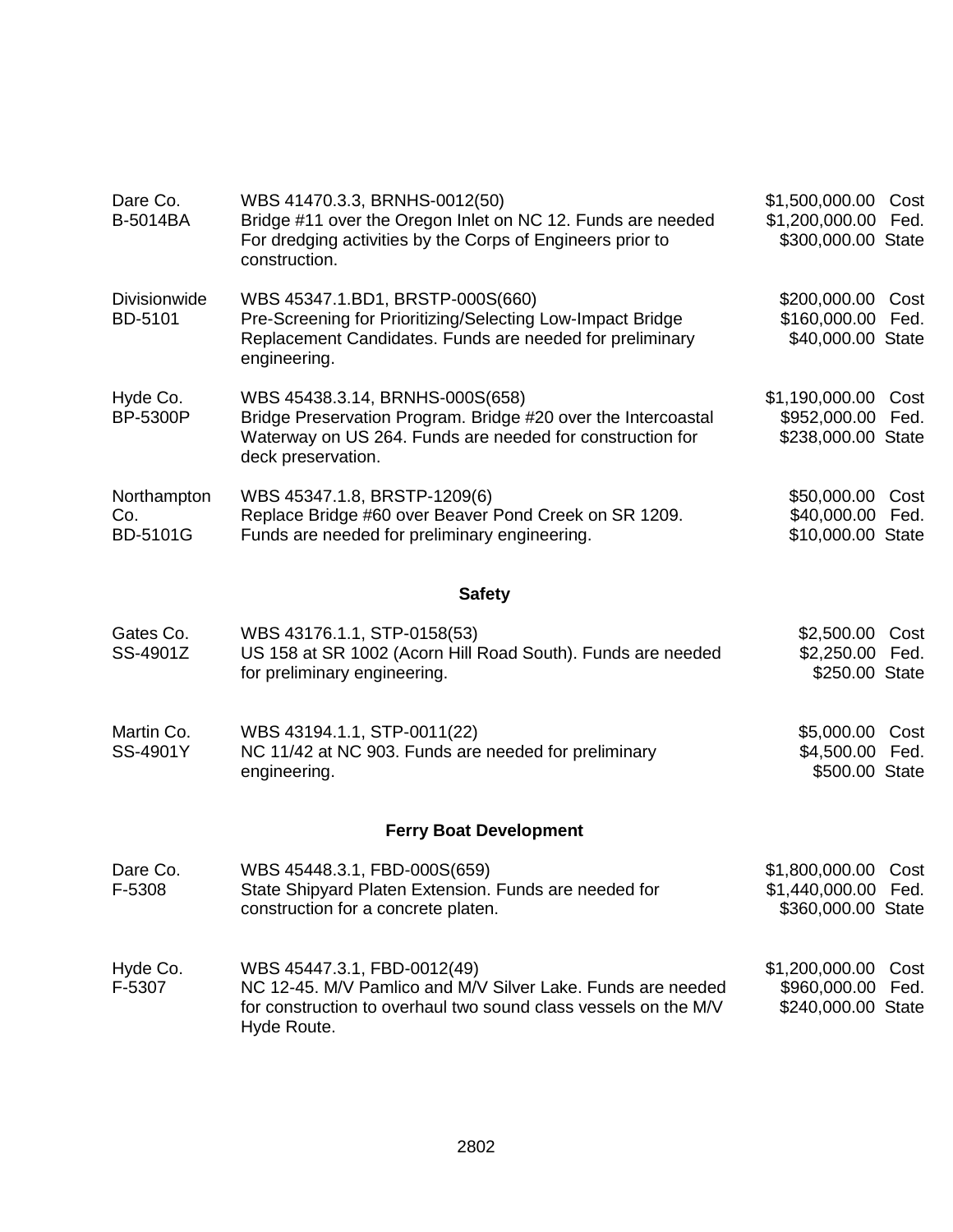| Beaufort Co.<br>B-5201           | WBS 45299.2.1, BRSTP-0099(8)<br>Replace Bridge #33 over a canal on NC 99. Funds are needed<br>for right of way and utilities.                                              | \$70,000.00 Cost<br>\$56,000.00 Fed.<br>\$14,000.00 State   |      |
|----------------------------------|----------------------------------------------------------------------------------------------------------------------------------------------------------------------------|-------------------------------------------------------------|------|
| Divisionwide<br>BD-5102          | WBS 45348.1.BD1, BRSTP-000S(661)<br>Pre-Screening for Prioritizing/Selecting Low-Impact Bridge<br>Replacement Candidates. Funds are needed for preliminary<br>engineering. | \$200,000.00<br>\$160,000.00 Fed.<br>\$40,000.00 State      | Cost |
| Lenoir Co.<br><b>BP-5300C</b>    | WBS 45438.3.3, BRNHS-000S(676)<br>Bridge Preservation Program. Funds are needed for<br>construction for painting of Bridges #76 and #77 over<br>Contenenea Creek on NC 11. | \$488,750.00 Cost<br>\$391,000.00 Fed.<br>\$97,750.00 State |      |
| Pamlico Co.<br>B-5129A           | WBS 42287.1.2, BRZ-0304(4)<br>Replace Bridge #24 over the North Prong of Bay River on<br>NC 304. Funds are needed for preliminary engineering.                             | \$100,000.00 Cost<br>\$80,000.00 Fed.<br>\$20,000.00 State  |      |
|                                  | <b>Safety</b>                                                                                                                                                              |                                                             |      |
| Carteret Co.<br><b>SS-4902AJ</b> | WBS 43191.1.1, STP-0058(15)<br>NC 58 at SR 1259 (Taylor Notion Road). Funds are needed for<br>preliminary engineering.                                                     | \$5,000.00 Cost<br>\$4,500.00 Fed.<br>\$500.00 State        |      |
| Pamlico Co.<br><b>SS-4902AL</b>  | WBS 43185.1.1, STP-0304(5)<br>Bridge #24 on NC 304. Funds are needed for preliminary<br>engineering.                                                                       | \$2,500.00 Cost<br>\$2,250.00 Fed.<br>\$250.00 State        |      |
| Pitt Co.<br><b>SS-4902AK</b>     | WBS 43177.1.1, STP-1467(3)<br>SR 1467 (Stantonsburg Road) at SR 1203 (Allen Road). Funds<br>are needed for preliminary engineering.                                        | \$15,000.00 Cost<br>\$13,500.00 Fed.<br>\$1,500.00 State    |      |
| Pitt Co.<br>SS-4902AM            | WBS 43201.1.1, STP-1755(5)<br>SR 1755 (Galloway Crossroads Road) at SR 1760 (Mobley's<br>Bridge Road). Funds are needed for preliminary engineering.                       | \$2,500.00 Cost<br>\$2,250.00 Fed.<br>\$250.00 State        |      |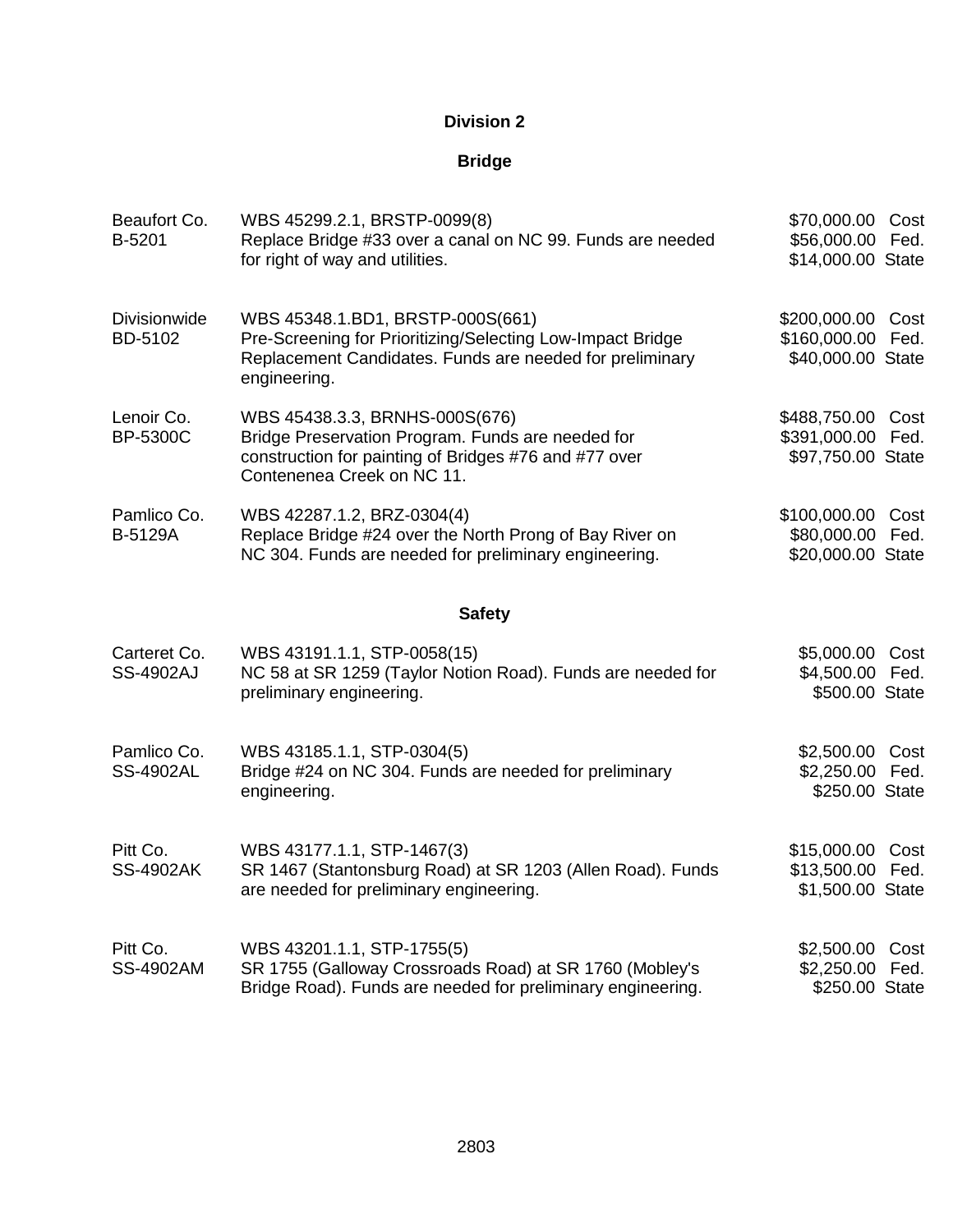| Greenville/         | WBS 40325.3.33, STP-0220(35)                                                                                                                                                                                                                                                                                       | \$815,000.00 Cost |  |
|---------------------|--------------------------------------------------------------------------------------------------------------------------------------------------------------------------------------------------------------------------------------------------------------------------------------------------------------------|-------------------|--|
| Pitt Co.<br>Y-4802I | Greenville Traffic Separation Study Implementation. Funds are<br>needed for construction for the design and installation/upgrade<br>of grade crossing automatic warning devices, crossing surface<br>widening improvements and installation of railroad pre-empted<br>traffic signals on municipal system streets. | \$815,000.00 Fed. |  |
|                     |                                                                                                                                                                                                                                                                                                                    |                   |  |

## **Division 3**

| <b>Divisionwide</b><br>BD-5103         | WBS 45349.1.BD1, BRSTP-000S(662)<br>Pre-Screening for Prioritizing/Selecting Low-Impact Bridge<br>Replacement Candidates. Funds are needed for preliminary<br>engineering. | \$200,000.00<br>\$160,000.00<br>\$40,000.00 State  | Cost<br>Fed. |
|----------------------------------------|----------------------------------------------------------------------------------------------------------------------------------------------------------------------------|----------------------------------------------------|--------------|
| Sampson Co.<br><b>BD-5103F</b>         | WBS 45349.2.6, BRZ-1740(3)<br>Replace Bridge #231 over Six Runs Creek on SR 1740. Funds<br>are needed for right of way and utilities.                                      | \$50,000.00<br>\$40,000.00<br>\$10,000.00 State    | Cost<br>Fed. |
| Sampson Co.<br>BD-5103J                | WBS 45349.2.10, BRSTP-1703(4)<br>Replace Bridge #177 over Great Coharie Creek on SR 1703.<br>Funds are needed for right of way and utilities.                              | \$10,000.00<br>\$8,000.00 Fed.<br>\$2,000.00 State | Cost         |
|                                        | <b>Safety</b>                                                                                                                                                              |                                                    |              |
| New Hanover<br>Co.<br><b>SS-4903AK</b> | WBS 43206.1.1, STP-1276(2)<br>SR 1276 (Cathay Road) between US 421 and SR 1100 (River<br>Road). Funds are needed for preliminary engineering.                              | \$10,000.00<br>\$9,000.00<br>\$1,000.00 State      | Cost<br>Fed. |
| New Hanover<br>Co.<br><b>SS-4903AL</b> | WBS 43202.1.1, STP-1175(13)<br>SR 1175 (Kerr Avenue) between south of Infantry to SR 1327<br>(Gordon Road). Funds are needed for preliminary engineering.                  | \$10,000.00<br>\$9,000.00<br>\$1,000.00 State      | Cost<br>Fed. |
|                                        | <b>Division 4</b>                                                                                                                                                          |                                                    |              |
|                                        | <b>Bridge</b>                                                                                                                                                              |                                                    |              |
| <b>Divisionwide</b><br><b>BD-5104</b>  | WBS 45350.1.BD1, BRSTP-000S(663)<br>Pre-Screening for Prioritizing/Selecting Low-Impact Bridge<br>Replacement Candidates. Funds are needed for preliminary<br>engineering. | \$200,000.00<br>\$160,000.00<br>\$40,000.00 State  | Cost<br>Fed. |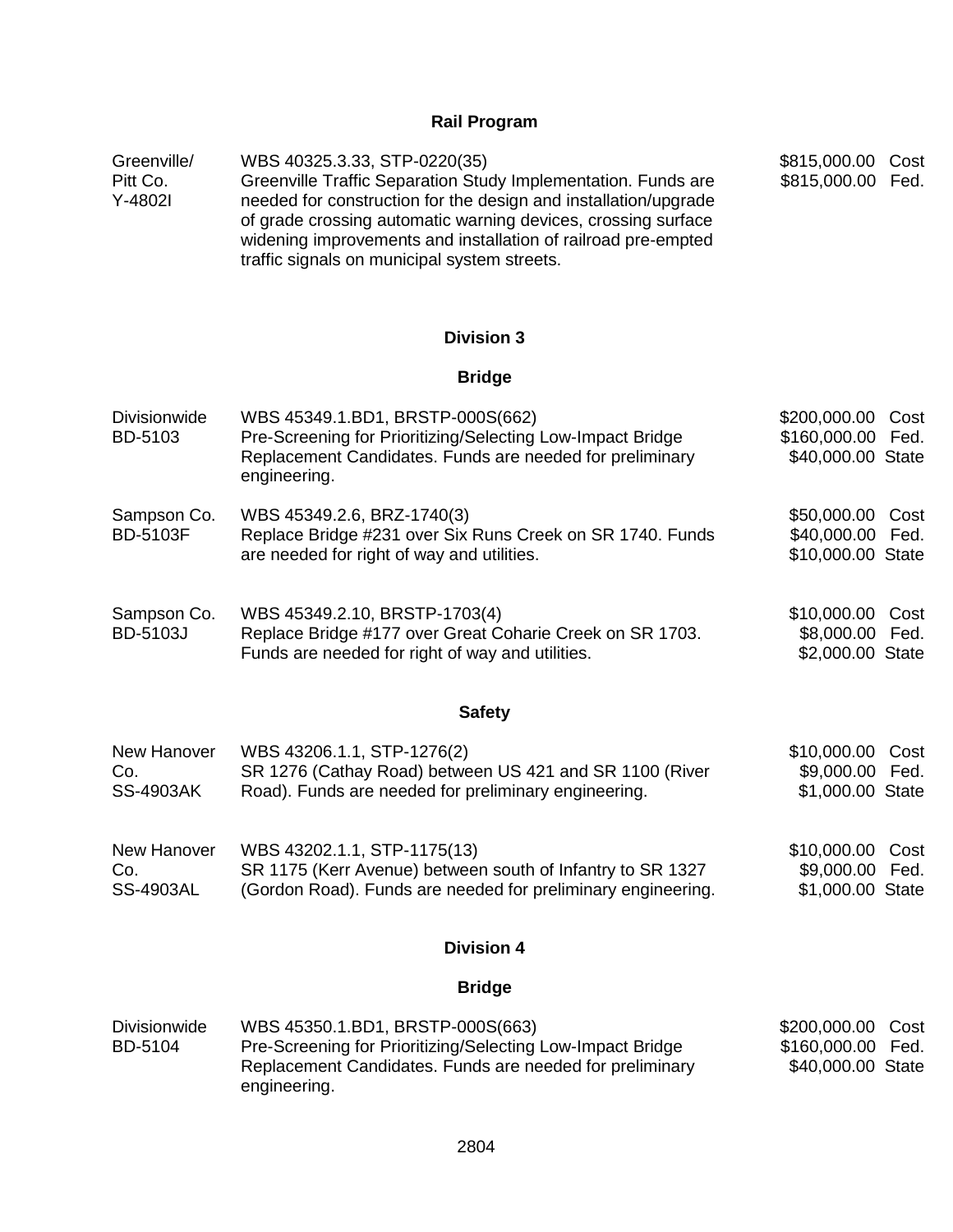# **Safety**

| Halifax Co.<br><b>SS-4904AR</b>       | WBS 43178.1.1, STP-0125(4)<br>NC 125 at SR 1683 (American Legion Road). Funds are needed<br>for preliminary engineering.                                                                                                                                                                                                                                                                                      | \$10,000.00 Cost<br>\$9,000.00 Fed.<br>\$1,000.00 State    |              |
|---------------------------------------|---------------------------------------------------------------------------------------------------------------------------------------------------------------------------------------------------------------------------------------------------------------------------------------------------------------------------------------------------------------------------------------------------------------|------------------------------------------------------------|--------------|
| Johnston Co.<br><b>SS-4904AS</b>      | WBS 43172.1.1, STP-0070(151)<br>US 70 Business at SR 1501 (Swift Creek Road). Funds are<br>needed for preliminary engineering.                                                                                                                                                                                                                                                                                | \$5,000.00<br>\$4,500.00<br>\$500.00 State                 | Cost<br>Fed. |
| Wayne Co.<br><b>SS-4904AT</b>         | WBS 43203.1.1, STP-1744(2)<br>SR 1744 (Indian Springs Road) from NC 55 to west of SR 1941<br>(Northeast Church Road). Funds are needed for preliminary<br>engineering.                                                                                                                                                                                                                                        | \$2,500.00 Cost<br>\$2,250.00 Fed.<br>\$250.00 State       |              |
|                                       | <b>Rail Program</b>                                                                                                                                                                                                                                                                                                                                                                                           |                                                            |              |
| Nash Co.<br>Y-4804A                   | WBS 40325.3.6, STP-0431(22)<br>Rocky Mount Traffic Separation Study. \$2,594,120.00 has<br>previously been approved for construction. Additional funds<br>are needed based on the latest estimate for the proposed<br>crossing closure at the intersection of Clark Street and the<br>CSX Transportation Tracks; Crossing #629 774R.                                                                          | \$422,300.00<br>\$422,300.00 Fed.                          | Cost         |
|                                       | <b>Division 5</b>                                                                                                                                                                                                                                                                                                                                                                                             |                                                            |              |
|                                       | <b>Interstate Maintenance</b>                                                                                                                                                                                                                                                                                                                                                                                 |                                                            |              |
| Durham/<br>Granville Cos.<br>$I-5145$ | WBS 47023.3.1, IMS-085-4(118)178<br>I-85 from north of US 70 in Durham County to north of NC 56 in<br>Granville County, 12.600 miles. Funds are needed for<br>construction based on the estimate from the 12-Month Tentative<br>Letting List published February 9, 2011.                                                                                                                                      | \$8,500,000.00<br>\$7,650,000.00<br>\$850,000.00 State     | Cost<br>Fed. |
|                                       | <b>Surface Transportation</b>                                                                                                                                                                                                                                                                                                                                                                                 |                                                            |              |
| Wake/<br>Durham Cos.<br>R-2906C       | WBS 34514.3.5, STP-0055(48)<br>NC 55 from north of NC 540 in Wake County to SR 1121<br>(Cornwallis Road) in Durham, 6.020 miles. Funds are needed<br>for construction for landscaping.                                                                                                                                                                                                                        | \$233,788.00<br>\$187,030.00<br>\$46,758.00 State          | Cost<br>Fed. |
| Wake Co.<br>R-2814B                   | WBS 34506.3.GV2, STP-0401(214)<br>US 401 (Rolesville Bypass) from SR 2225 (Louisburg Road) to<br>NC 96, 5.820 miles. Funds are needed for construction based<br>on the estimate from the 12-Month Tentative Letting List<br>published February 9, 2011. This is a GARVEE BOND project<br>with \$2,871,000.00 of Federal Funds in FFY11 through FFY22,<br>and \$8,725,000.00 of State matching funds in FFY11. | \$43,177,000.00<br>\$34,452,000.00<br>\$8,725,000.00 State | Cost<br>Fed. |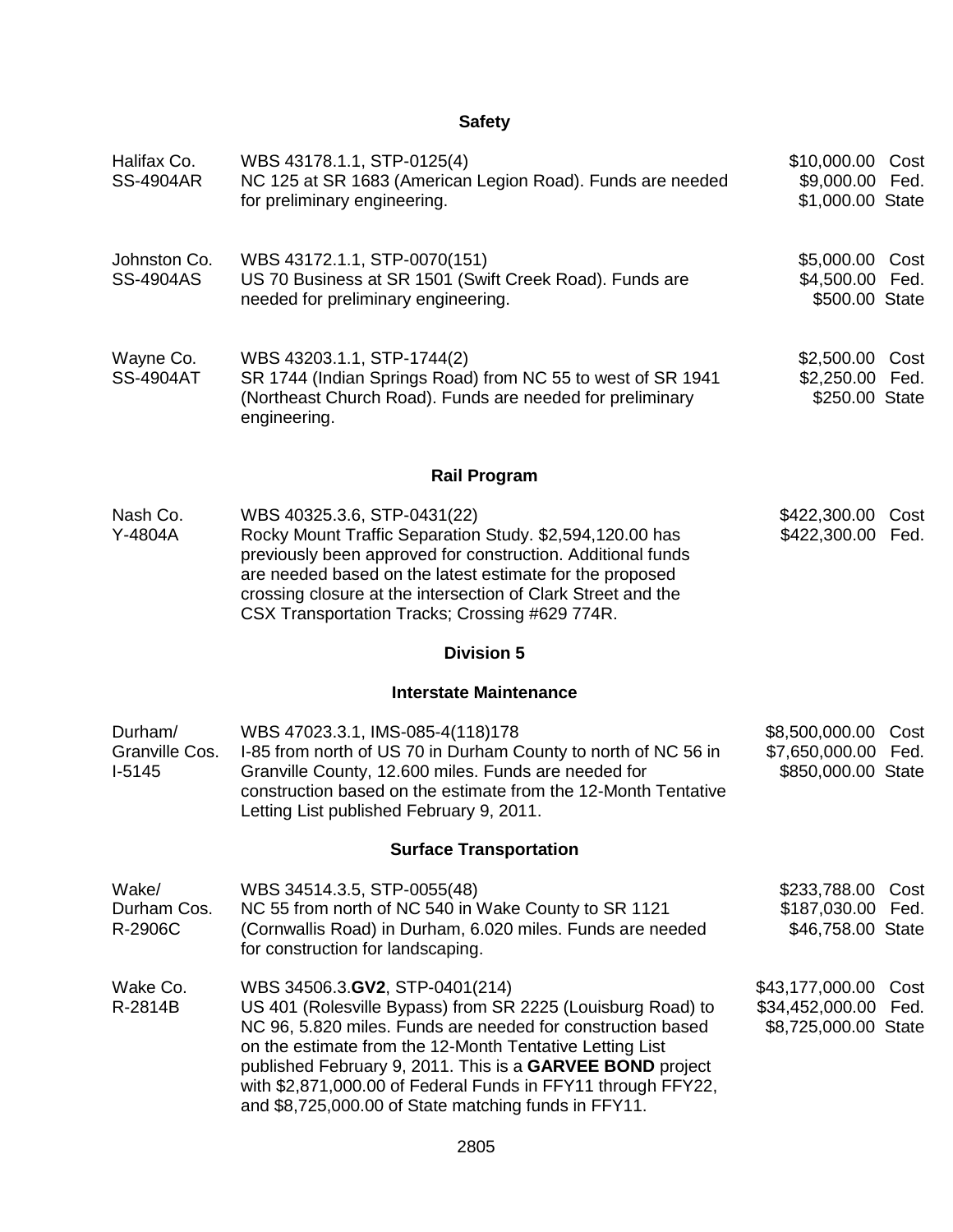| Wake Co.<br>R-4436ED                 | WBS 34625.2.42, STPIMS-0440(14)<br>I-440 and the Wade Avenue Interchange. Funds are needed for<br>construction for stormwater controls. This is a National Pollutant<br>Discharge Elimination System (NPDES) Retrofit Project. | \$215,000.00 Cost<br>\$172,000.00<br>Fed.<br>\$43,000.00 State    |
|--------------------------------------|--------------------------------------------------------------------------------------------------------------------------------------------------------------------------------------------------------------------------------|-------------------------------------------------------------------|
|                                      | <b>Congestion Mitigation</b>                                                                                                                                                                                                   |                                                                   |
| Butner/<br>Granville Co.<br>$C-5115$ | WBS 45126.3.1, CMS-0536(1)<br>East Lyon Station Road Greenway Connector. Funds are<br>needed for construction.                                                                                                                 | \$236,814.00<br>Cost<br>\$189,451.00 Fed.<br>\$47,363.00 Local    |
|                                      | <b>Urban</b>                                                                                                                                                                                                                   |                                                                   |
| Garner/<br>Wake Co.<br>U-4703        | WBS 35871.3.2, STP-0508(6)<br>SR 2812 (Timber Drive East Extension) from NC 50 to SR 2547<br>(White Oak Road), 1.449 miles. Funds are needed for<br>construction for landscaping.                                              | \$80,585.00 Cost<br>\$64,468.00<br>Fed.<br>\$16,117.00 State      |
| Knightdale/<br>Wake Co.<br>U-5118ED  | WBS 42379.3.11, STPDA-0512(7)<br>US 64/264 from I-440 to the US 64/64 Business Split. Funds are<br>needed for construction for the installation of ITS Devices.                                                                | \$708,643.00 Cost<br>\$566,914.00<br>Fed.<br>\$141,729.00 State   |
|                                      | <b>Bridge</b>                                                                                                                                                                                                                  |                                                                   |
| <b>Divisionwide</b><br>BD-5105       | WBS 45351.1.BD1, BRSTP-000S(664)<br>Pre-Screening for Prioritizing/Selecting Low-Impact Bridge<br>Replacement Candidates. Funds are needed for preliminary<br>engineering.                                                     | \$200,000.00<br>Cost<br>\$160,000.00<br>Fed.<br>\$40,000.00 State |
| Durham Co.<br>B-3450                 | WBS 33070.3.2, BRSTP-1116(12)<br>Replace Bridge #217 over New Hope Creek on SR 1116 and<br>Bridge #122 over Sandy Creek on SR 1116, 0.303 mile. Funds<br>are needed for construction for landscaping.                          | \$112,390.00 Cost<br>\$89,912.00<br>Fed.<br>\$22,478.00 State     |
| Durham Co.<br>BD-5105Z               | WBS 45351.1.26, BRSTP-1004(47)<br>Replace Bridge #220 over a creek on SR 1004. Funds are<br>needed for preliminary engineering.                                                                                                | \$150,000.00<br>Cost<br>\$120,000.00 Fed.<br>\$30,000.00 State    |
| Franklin Co.<br>B-5325               | WBS 46039.1.1, BRZ-1116(11)<br>Replace Bridge #12 over Cedar Creek on SR 1116. Funds are<br>needed for preliminary engineering.                                                                                                | \$150,000.00 Cost<br>\$120,000.00 Fed.<br>\$30,000.00 State       |
| Franklin Co.<br>BD-5105Q             | WBS 45351.1.17, BRZ-1617(2)<br>Replace Bridge #63 over Peachtree Creek on SR 1617. Funds<br>are needed for preliminary engineering.                                                                                            | \$150,000.00 Cost<br>\$120,000.00<br>Fed.<br>\$30,000.00 State    |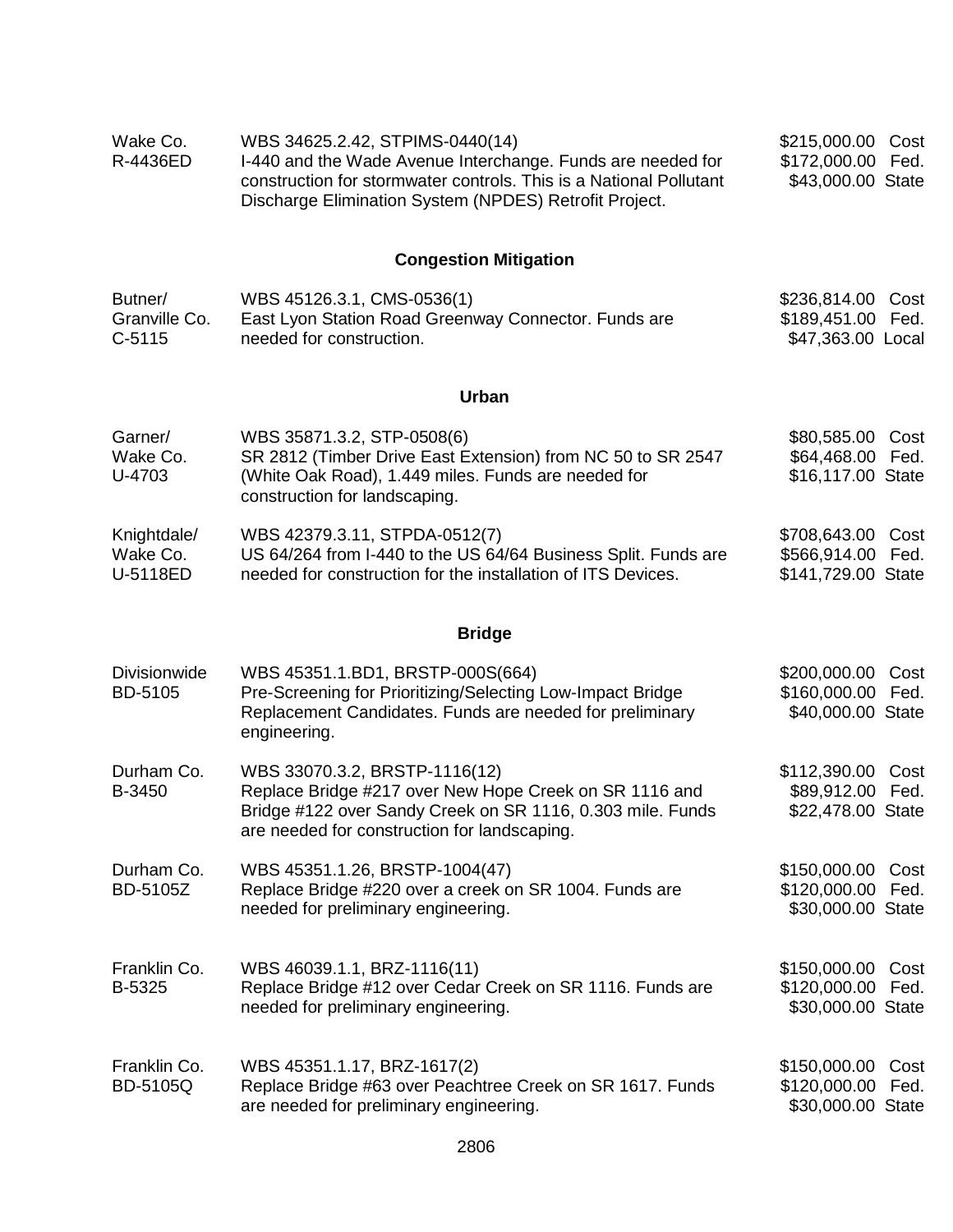| Franklin Co.<br><b>BD-5105R</b>  | WBS 45351.1.18, BRZ-1003(108)<br>Replace Bridge #44 over Eaves Creek on SR 1003. Funds are<br>needed for preliminary engineering.               | \$150,000.00<br>\$120,000.00<br>\$30,000.00 State      | Cost<br>Fed. |
|----------------------------------|-------------------------------------------------------------------------------------------------------------------------------------------------|--------------------------------------------------------|--------------|
| Franklin Co.<br><b>BD-5105S</b>  | WBS 45351.1.19, BRZ-1222(13)<br>Replace Bridge #35 over Buffalo Creek on SR 1222. Funds are<br>needed for preliminary engineering.              | \$150,000.00 Cost<br>\$120,000.00<br>\$30,000.00 State | Fed.         |
| Franklin Co.<br><b>BD-5105T</b>  | WBS 45351.1.20, BRZ-1426(4)<br>Replace Bridge #59 over a tributary of Sandy Creek on<br>SR 1426. Funds are needed for preliminary engineering.  | \$150,000.00<br>\$120,000.00<br>\$30,000.00 State      | Cost<br>Fed. |
| Franklin Co.<br><b>BD-5105U</b>  | WBS 45351.1.21, BRZ-1003(109)<br>Replace Bridge #139 over the Eaves Creek Overflow on<br>SR 1003. Funds are needed for preliminary engineering. | \$150,000.00 Cost<br>\$120,000.00<br>\$30,000.00 State | Fed.         |
| Granville Co.<br>BD-5105O        | WBS 45351.1.15, BRZ-1400(7)<br>Replace Bridge #129 over Beech Creek on SR 1400. Funds are<br>needed for preliminary engineering.                | \$150,000.00<br>\$120,000.00<br>\$30,000.00 State      | Cost<br>Fed. |
| Granville Co.<br><b>BD-5105P</b> | WBS 45351.1.16, BRZ-1300(12)<br>Replace Bridge #136 over Mountain Creek on SR 1300. Funds<br>are needed for preliminary engineering.            | \$150,000.00<br>\$120,000.00<br>\$30,000.00 State      | Cost<br>Fed. |
| Person Co.<br><b>BD-5105L</b>    | WBS 45351.1.12, BRZ-1519(4)<br>Replace Bridge #2 over Mill Creek on SR 1519. Funds are<br>needed for preliminary engineering.                   | \$150,000.00<br>\$120,000.00<br>\$30,000.00 State      | Cost<br>Fed. |
| Person Co.<br><b>BD-5105M</b>    | WBS 45351.1.13, BRZ-1728(5)<br>Replace Bridge #188 over a creek on SR 1728. Funds are<br>needed for preliminary engineering.                    | \$150,000.00 Cost<br>\$120,000.00<br>\$30,000.00 State | Fed.         |
| Person Co.<br><b>BD-5105N</b>    | WBS 45351.1.14, BRZ-1123(14)<br>Replace Bridge #36 over South Flat River on SR 1123. Funds<br>are needed for preliminary engineering.           | \$150,000.00<br>\$120,000.00<br>\$30,000.00 State      | Cost<br>Fed. |
| Vance Co.<br><b>BD-5105Y</b>     | WBS 45351.1.25, BRZ-1341(3)<br>Replace Bridge #24 over Little Island Creek on SR 1341. Funds<br>are needed for preliminary engineering.         | \$150,000.00<br>\$120,000.00<br>\$30,000.00 State      | Cost<br>Fed. |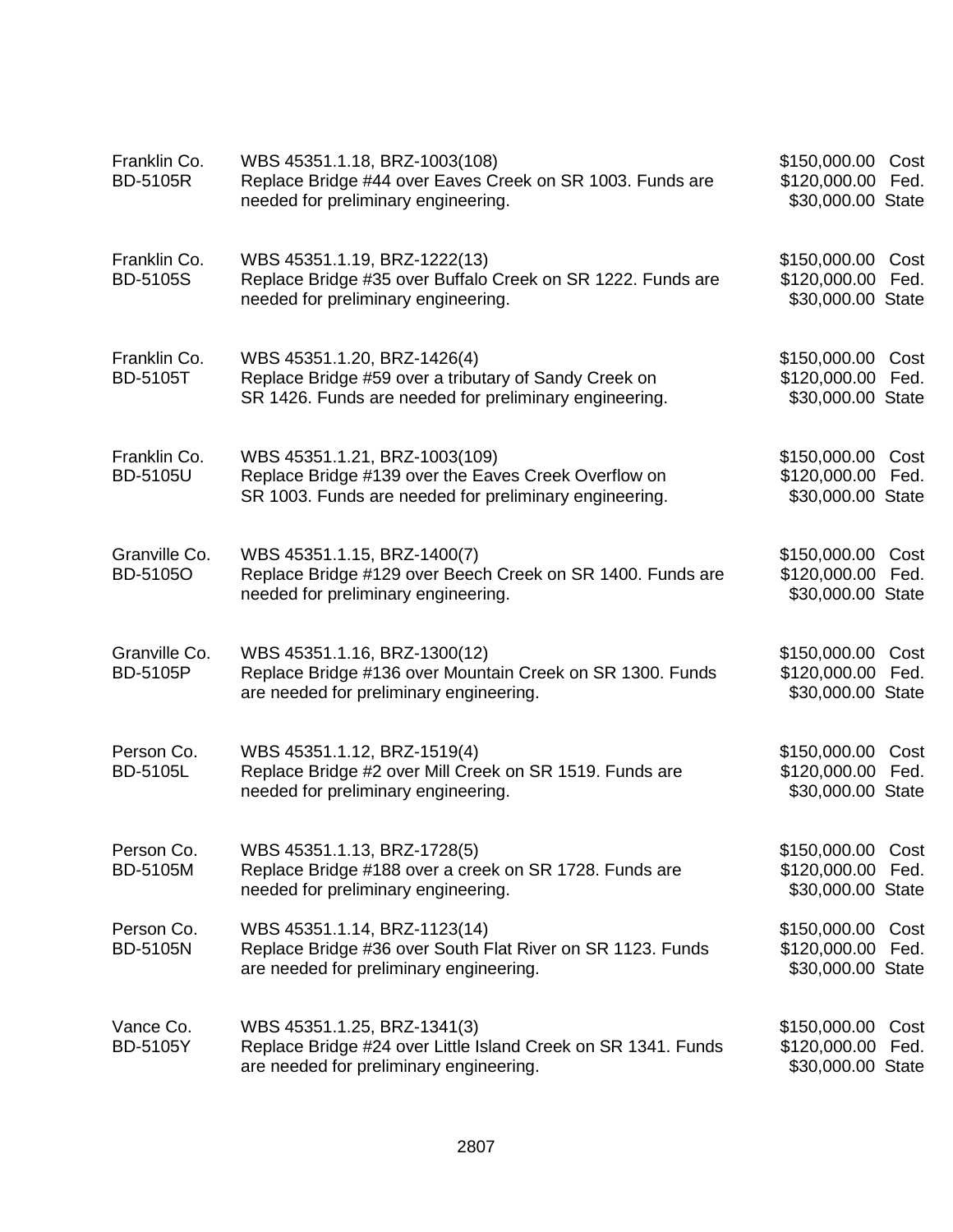| Wake Co.<br>B-4697            | WBS 38474.2.1, BRZ-1600(9)<br>Replace Bridge #55 over White Oak Creek on SR 1600.<br>\$60,000.00 has previously been approved for right of way and<br>utilities. Additional funds are needed based on the latest<br>estimate for utility relocation.             | \$400,788.00<br>\$320,630.00<br>\$80,158.00 State           | Cost<br>Fed. |
|-------------------------------|------------------------------------------------------------------------------------------------------------------------------------------------------------------------------------------------------------------------------------------------------------------|-------------------------------------------------------------|--------------|
| Wake Co.<br><b>BD-5105AA</b>  | WBS 45351.1.27, BRSTP-2224(1)<br>Replace Bridge #162 over Little River on SR 2224. Funds are<br>needed for preliminary engineering.                                                                                                                              | \$150,000.00 Cost<br>\$120,000.00<br>\$30,000.00 State      | Fed.         |
| Warren Co.<br><b>BD-5105V</b> | WBS 45351.1.22, BRZ-1631(3)<br>Replace Bridge #132 over a tributary of Fishing Creek on<br>SR 1631. Funds are needed for preliminary engineering.                                                                                                                | \$150,000.00<br>\$120,000.00<br>\$30,000.00 State           | Cost<br>Fed. |
| Warren Co.<br><b>BD-5105W</b> | WBS 45351.1.23, BRZ-1620(2)<br>Replace Bridge #43 over Shocco Creek on SR 1620. Funds are<br>needed for preliminary engineering.                                                                                                                                 | \$150,000.00 Cost<br>\$120,000.00 Fed.<br>\$30,000.00 State |              |
| Warren Co.<br><b>BD-5105X</b> | WBS 45351.1.24, BRZ-1112(14)<br>Replace Bridge #12 over Fishing Creek on SR 1112. Funds are<br>needed for preliminary engineering.                                                                                                                               | \$150,000.00 Cost<br>\$120,000.00<br>\$30,000.00 State      | Fed.         |
|                               | <b>Safety</b>                                                                                                                                                                                                                                                    |                                                             |              |
| Durham Co.<br>W-5110          | WBS 41874.2.1, STP-0055(40)<br>NC 55 (Alston Avenue) at Lawson Street. Funds are needed for<br>right of way and utilities.                                                                                                                                       | \$500,000.00<br>\$450,000.00<br>\$50,000.00 State           | Cost<br>Fed. |
| Durham Co.<br>W-5110          | WBS 41874.1.1, STP-0055(40)<br>NC 55 (Alston Avenue) at Lawson Street. \$75,000.00 has<br>previously been approved for preliminary engineering.<br>Additional funds are needed based on the latest estimate.                                                     | \$75,000.00<br>\$67,500.00<br>\$7,500.00 State              | Cost<br>Fed. |
| Franklin Co.<br>W-5112        | WBS 41876.3.1, STP-0096(12)<br>NC 96 from US 1 to the Granville County Line, 4.840 miles.<br>\$1,875,000.00 has previously been approved for construction.<br>Funds need to be decreased (\$393,158.00) to reflect the low bid<br>received on February 15, 2011. | $-$ \$393,158.00<br>$-$ \$353,842.00<br>-\$39,316.00 State  | Cost<br>Fed. |
| Granville Co.<br>W-5136       | WBS 45260.3.1, STP-0096(14)<br>NC 96 at 0.5 miles south of SR 1705 (Old Franklin Road).<br>Funds are needed for construction to realign curve.                                                                                                                   | \$425,000.00<br>\$382,500.00<br>\$42,500.00 State           | Cost<br>Fed. |
| Wake Co.<br>SS-4905AZ         | WBS 43195.1.1, STP-0070(152)<br>US 70/US 401/NC 50/SR 1513 (McDowell Street) Exit Ramp at<br>SR 1012 (Western Boulevard/Martin Luther King, Jr, Parkway).<br>Funds are needed for preliminary engineering.                                                       | \$6,000.00<br>\$5,400.00<br>\$600.00 State                  | Cost<br>Fed. |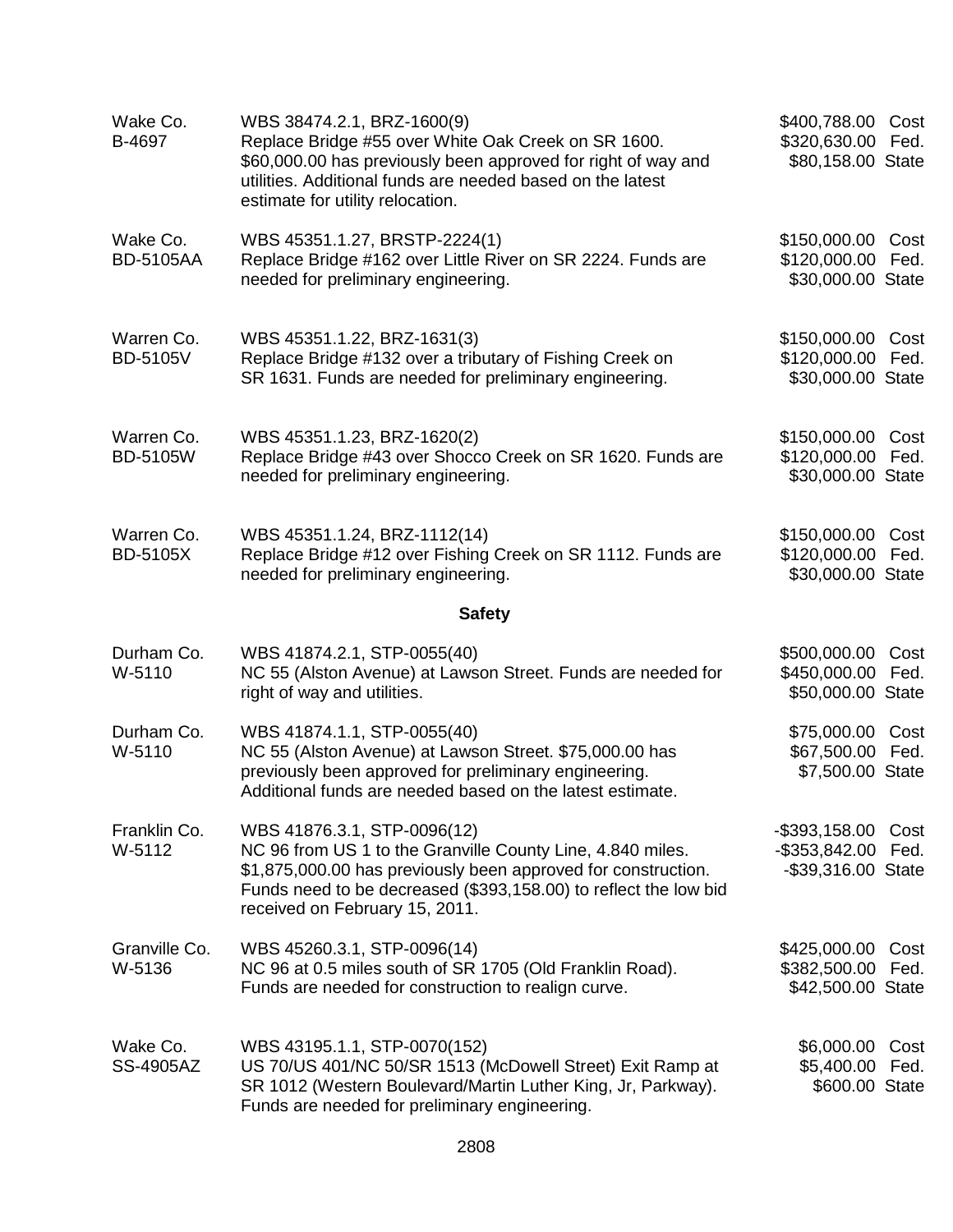| Bladen/<br>Columbus/<br>Robeson Cos.<br><b>BD-5106D</b> | WBS 45352.3.4, BRZ-1704(4)<br>Low-Impact Bridge Replacement; Design-Build Project.<br>Bridge #62 over White Creek on SR 1704; Bridge #172 over<br>Carver Creek on SR 1728 in Bladen County; Bridge #38 over<br>Gum Swamp on SR 1141; Bridge #46 over Sand Pit Branch<br>on SR 1932; Bridge #123 over Beaverdam Swamp on SR 1005;<br>Bridge #161 over Gapway Swamp on SR 1351; Bridge #207<br>over Pine Log Swamp on SR 1585 and Bridge #301 over Ironhill<br>Branch on SR 1005 in Columbus County; Bridge #275 over<br>Ten Mile Swamp on SR 1005 and Bridge #320 over Little Marsh<br>Swamp on SR 1709 in Robeson County. \$7,100,000.00 has<br>previously been approved for construction. Funds need to be<br>decreased (\$228,898.00) to reflect the low bid received on<br>December 21, 2010. | $-$ \$228,898.00<br>$-$183,118.00$<br>-\$45,780.00 State | Cost<br>Fed. |
|---------------------------------------------------------|--------------------------------------------------------------------------------------------------------------------------------------------------------------------------------------------------------------------------------------------------------------------------------------------------------------------------------------------------------------------------------------------------------------------------------------------------------------------------------------------------------------------------------------------------------------------------------------------------------------------------------------------------------------------------------------------------------------------------------------------------------------------------------------------------|----------------------------------------------------------|--------------|
| <b>Divisionwide</b><br><b>BD-5106</b>                   | WBS 45352.1.BD1, BRSTP-000S(665)<br>Pre-Screening for Prioritizing/Selecting Low-Impact Bridge<br>Replacement Candidates. Funds are needed for preliminary<br>engineering.                                                                                                                                                                                                                                                                                                                                                                                                                                                                                                                                                                                                                       | \$200,000.00<br>\$160,000.00<br>\$40,000.00 State        | Cost<br>Fed. |
| Harnett Co.<br><b>BP-5300A</b>                          | WBS 45438.3.1, BRNHS-000S(674)<br>Bridge Preservation Program. Funds are needed for<br>construction for painting of Bridge #66 over I-95 on SR 1793<br>and Bridges #73 and #77 over US 421 and NC 55 on I-95.                                                                                                                                                                                                                                                                                                                                                                                                                                                                                                                                                                                    | \$373,750.00<br>\$299,000.00 Fed.<br>\$74,750.00 State   | Cost         |
| Robeson Co.<br>B-4618                                   | WBS 33799.2.1, BRZ-1108(11)<br>Replace Bridges #445 and #161 over Woodland Farm Pond on<br>SR 1108. Funds are needed for right of way and utilities.                                                                                                                                                                                                                                                                                                                                                                                                                                                                                                                                                                                                                                             | \$60,000.00<br>\$48,000.00<br>\$12,000.00 State          | Cost<br>Fed. |
|                                                         | <b>Safety</b>                                                                                                                                                                                                                                                                                                                                                                                                                                                                                                                                                                                                                                                                                                                                                                                    |                                                          |              |
| Columbus Co.<br><b>SS-4906AU</b>                        | WBS 43207.1.1, STP-0701(29)<br>US 701 at Smith Street in Whiteville. Funds are needed for<br>preliminary engineering.                                                                                                                                                                                                                                                                                                                                                                                                                                                                                                                                                                                                                                                                            | \$2,500.00<br>\$2,250.00 Fed.<br>\$250.00 State          | Cost         |
| Cumberland<br>Co.<br><b>SS-4906AR</b>                   | WBS 43173.1.1, STP-1007(20)<br>SR 1007 (Owen Drive/All American) at Walter Reed/Owen Drive<br>Extension. Funds are needed for preliminary engineering.                                                                                                                                                                                                                                                                                                                                                                                                                                                                                                                                                                                                                                           | \$2,500.00<br>\$2,250.00<br>\$250.00 State               | Cost<br>Fed. |
| Harnett Co.<br><b>SS-4906AS</b>                         | WBS 43199.1.1, STP-1006(36)<br>SR 1006 (Old Stage Road) at SR 1505 (Pearidge Road). Funds<br>are needed for preliminary engineering.                                                                                                                                                                                                                                                                                                                                                                                                                                                                                                                                                                                                                                                             | \$1,000.00<br>\$900.00 Fed.<br>\$100.00 State            | Cost         |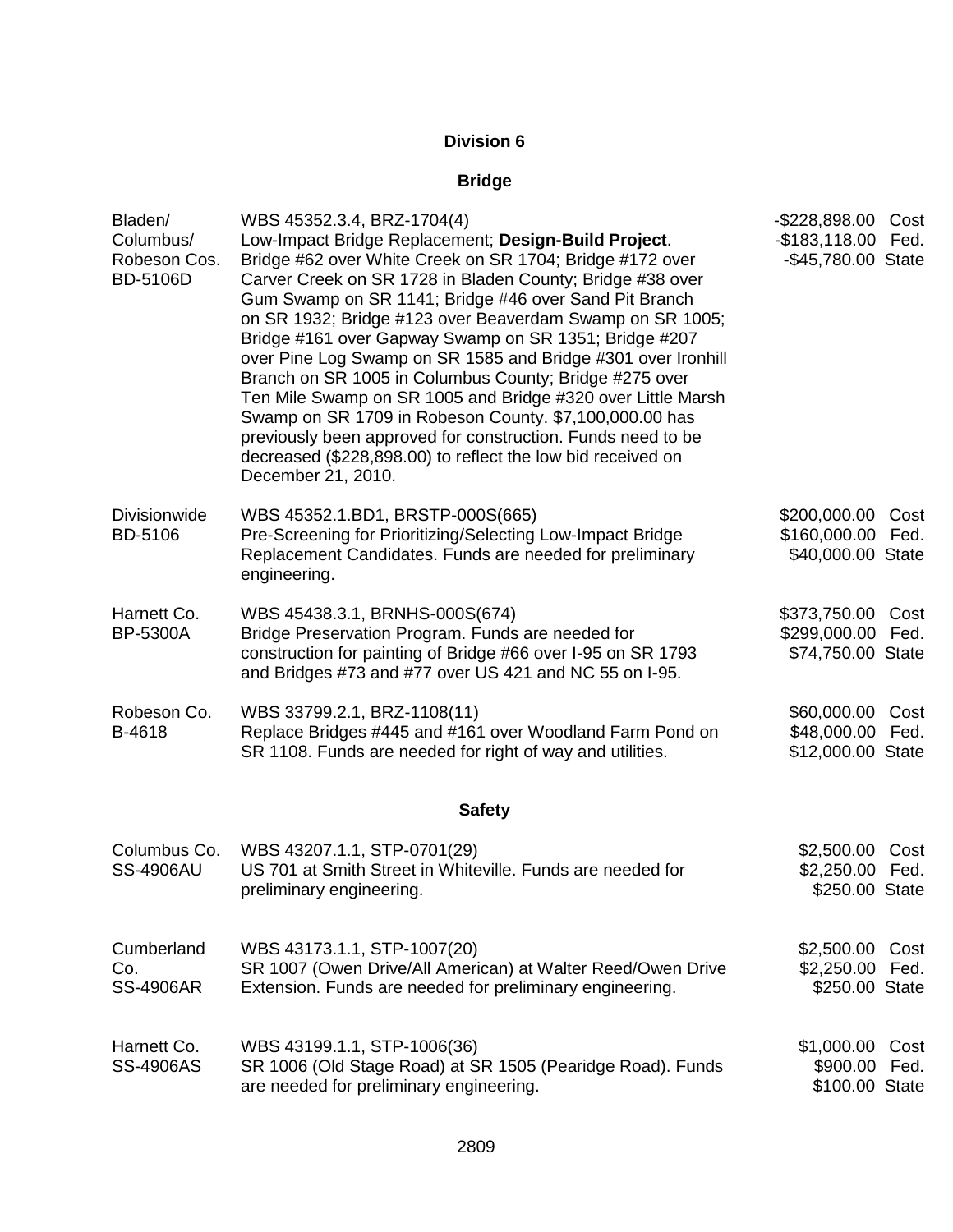| Robeson Co.<br><b>SS-4906AT</b>     | WBS 43192.1.1, STP-0071(7)<br>NC 71 from SR 1752 (Rennert Road) to NC 20. Funds are<br>needed for preliminary engineering.                                                                                                                                                                                                                                                                                                            | \$1,000.00 Cost<br>\$900.00 Fed.<br>\$100.00 State                |
|-------------------------------------|---------------------------------------------------------------------------------------------------------------------------------------------------------------------------------------------------------------------------------------------------------------------------------------------------------------------------------------------------------------------------------------------------------------------------------------|-------------------------------------------------------------------|
|                                     | <b>Division 7</b>                                                                                                                                                                                                                                                                                                                                                                                                                     |                                                                   |
|                                     | Urban                                                                                                                                                                                                                                                                                                                                                                                                                                 |                                                                   |
| Mebane/<br>Alamance Co.<br>U-3109B  | WBS 34900.2.3, STP-0119(8)<br>NC 119 relocation from north of US 70 to south of SR 1918<br>(Mrs. White Road). \$50,000.00 has previously been approved<br>for right of way - Advance Acquisition - appraisal and acquisition<br>costs. Additional funds are needed to cover the costs of<br>settlement for SP 910 (Property of Willie J. Hunter and Evelyn<br>Hunter) and SP 911 (Property of Willie J. Hunter and Evelyn<br>Hunter). | \$540,097.00 Cost<br>\$432,078.00 Fed.<br>\$108,019.00 State      |
| Carrboro/<br>Orange Co.<br>U-4726DD | WBS 36268.1.25, STPDA-0702(22)<br>Rogers Road Sidewalk from Homestead Road to Meadow Run<br>Court. Funds are needed for preliminary engineering.                                                                                                                                                                                                                                                                                      | \$67,025.00 Cost<br>\$53,620.00 Fed.<br>\$13,405.00 Local         |
|                                     | <b>Bridge</b>                                                                                                                                                                                                                                                                                                                                                                                                                         |                                                                   |
| <b>Divisionwide</b><br>BD-5107      | WBS 45353.1.BD1, BRSTP-000S(666)<br>Pre-Screening for Prioritizing/Selecting Low-Impact Bridge<br>Replacement Candidates. Funds are needed for preliminary<br>engineering.                                                                                                                                                                                                                                                            | \$200,000.00<br>Cost<br>\$160,000.00 Fed.<br>\$40,000.00 State    |
| Guilford Co.<br>B-4760              | WBS 38532.1.1, BRZ-4053(1)<br>Replace Bridge #77 over US 29/US 70/I-85 Business on<br>SR 4053. \$240,000.00 has previously been approved for<br>preliminary engineering. Additional funds are needed based on<br>the latest estimate.                                                                                                                                                                                                 | \$150,000.00<br>Cost<br>\$120,000.00<br>Fed.<br>\$30,000.00 State |
| Guilford Co.<br><b>BP-5300R</b>     | WBS 45438.3.15, BRSTP-2254(2)<br>Bridge Preservation Program. Bridge #1 over Holden Road on<br>SR 2254, Bridge #136 over SR 1008 on SR 2254, Bridge #287<br>over North Buffalo Creek on US 220 and Bridge #470 over<br>SR 2147 on SR 2254. Funds are needed for construction for<br>deck preservation.                                                                                                                                | \$900,000.00 Cost<br>\$720,000.00 Fed.<br>\$180,000.00 State      |
|                                     | <b>Safety</b>                                                                                                                                                                                                                                                                                                                                                                                                                         |                                                                   |
| Alamance Co.<br><b>SS-4907AF</b>    | WBS 43186.1.1, STP-0087(30)<br>NC 87 and SR 1005 (Greensboro/Chapel Hill Road) near                                                                                                                                                                                                                                                                                                                                                   | \$4,000.00 Cost<br>\$3,600.00 Fed.                                |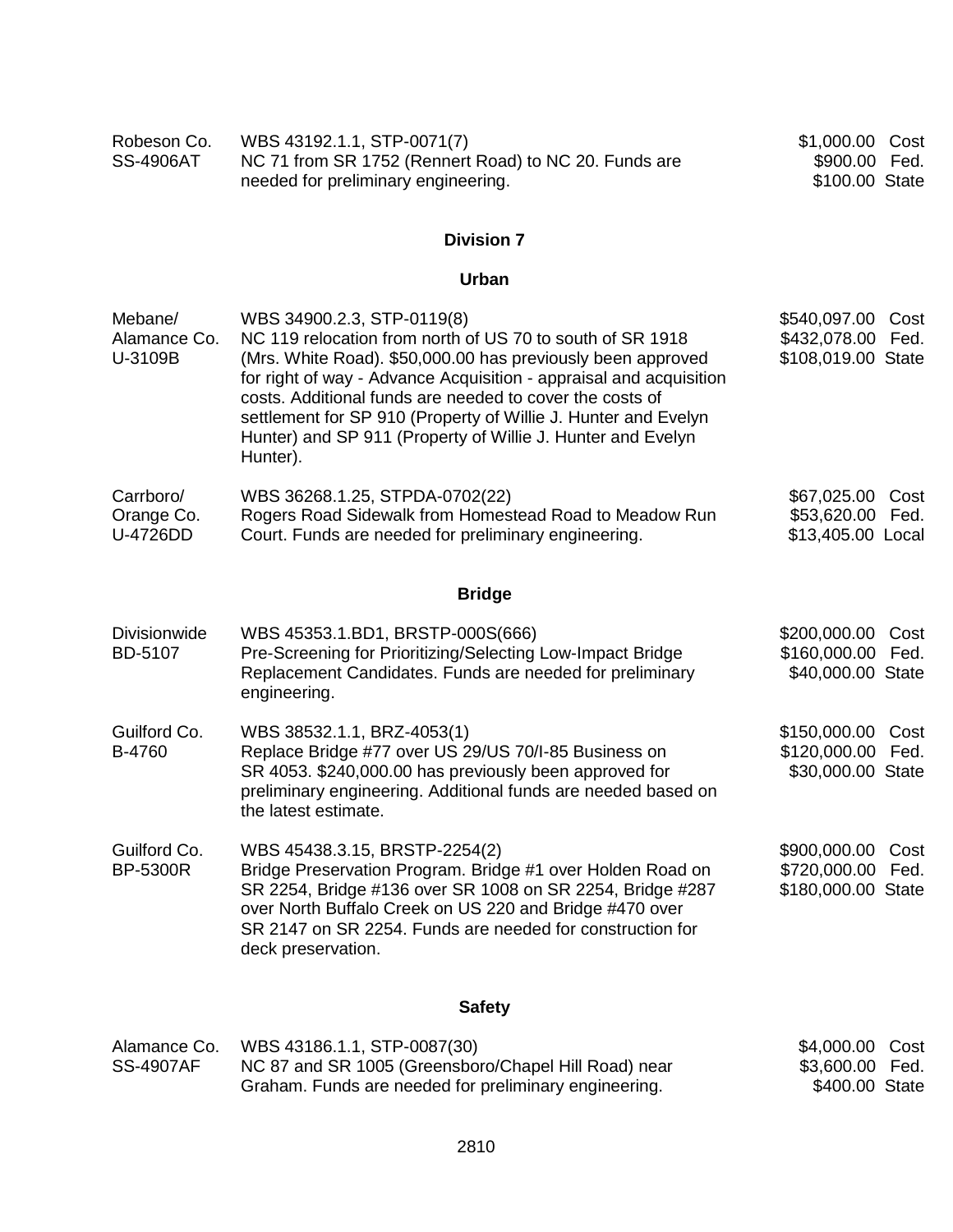| Guilford Co.<br>SF-4907D | WBS 42484.1.1, STPNHS-0068(11)<br>Intersection of NC 68 and SR 2269 (Alcorn Road) in Oak Ridge.<br>\$37,000.00 has previously been approved for preliminary<br>engineering. Additional funds are needed based on the latest | \$33,000.00 Cost<br>\$29,700.00 Fed.<br>\$3,300.00 State |  |
|--------------------------|-----------------------------------------------------------------------------------------------------------------------------------------------------------------------------------------------------------------------------|----------------------------------------------------------|--|
|                          | estimate.                                                                                                                                                                                                                   |                                                          |  |

## **Bridge**

| Chatham Co.<br>B-4730           | WBS 38503.1.1, BRZ-1549(6)<br>Replace Bridge #108 over Terrell Creek on SR 1549.<br>\$85,000.00 has previously been approved for preliminary<br>engineering. Additional funds are needed based on the latest<br>estimate.               | \$100,000.00 Cost<br>\$80,000.00 Fed.<br>\$20,000.00 State     |  |
|---------------------------------|-----------------------------------------------------------------------------------------------------------------------------------------------------------------------------------------------------------------------------------------|----------------------------------------------------------------|--|
| Chatham Co.<br>B-4731           | WBS 38504.1.1, BRZ-2159(1)<br>Replace Bridge #129 over a branch of the Rocky River on<br>SR 2159. \$60,000.00 has previously been approved for<br>preliminary engineering. Additional funds are needed based on<br>the latest estimate. | \$100,000.00 Cost<br>\$80,000.00 Fed.<br>\$20,000.00 State     |  |
| <b>Divisionwide</b><br>BD-5108  | WBS 45354.1.BD1, BRSTP-000S(667)<br>Pre-Screening for Prioritizing/Selecting Low-Impact Bridge<br>Replacement Candidates. Funds are needed for preliminary<br>engineering.                                                              | \$200,000.00<br>Cost<br>\$160,000.00 Fed.<br>\$40,000.00 State |  |
| Hoke Co.<br>B-5127              | WBS 42285.1.1, BRSTP-0211(24)<br>Replace Bridge #4 over Raft Swamp on NC 211. \$100,000.00<br>has previously been approved for preliminary engineering.<br>Additional funds are needed based on the latest estimate.                    | \$150,000.00 Cost<br>\$120,000.00 Fed.<br>\$30,000.00 State    |  |
| Randolph Co.<br><b>BD-5108A</b> | WBS 45354.2.2, BRZ-1002(32)<br>Replace Bridge #206 over Fork Creek on SR 1002. Funds are<br>needed for right of way and utilities.                                                                                                      | \$25,000.00<br>Cost<br>\$20,000.00 Fed.<br>\$5,000.00 State    |  |
|                                 | <b>Division 9</b>                                                                                                                                                                                                                       |                                                                |  |
| Winston-<br>Salem/              | <b>Congestion Mitigation</b><br>WBS 45437.1.1, CMS-0918(89)<br>Citywide Upgrade of Computerized Traffic Signal System.                                                                                                                  | \$2,800,000.00<br>Cost<br>\$2,240,000.00<br>Fed.               |  |

\$341,600.00 State \$218,400.00 Local

Funds are needed for preliminary engineering.

Forsyth Co. C-5224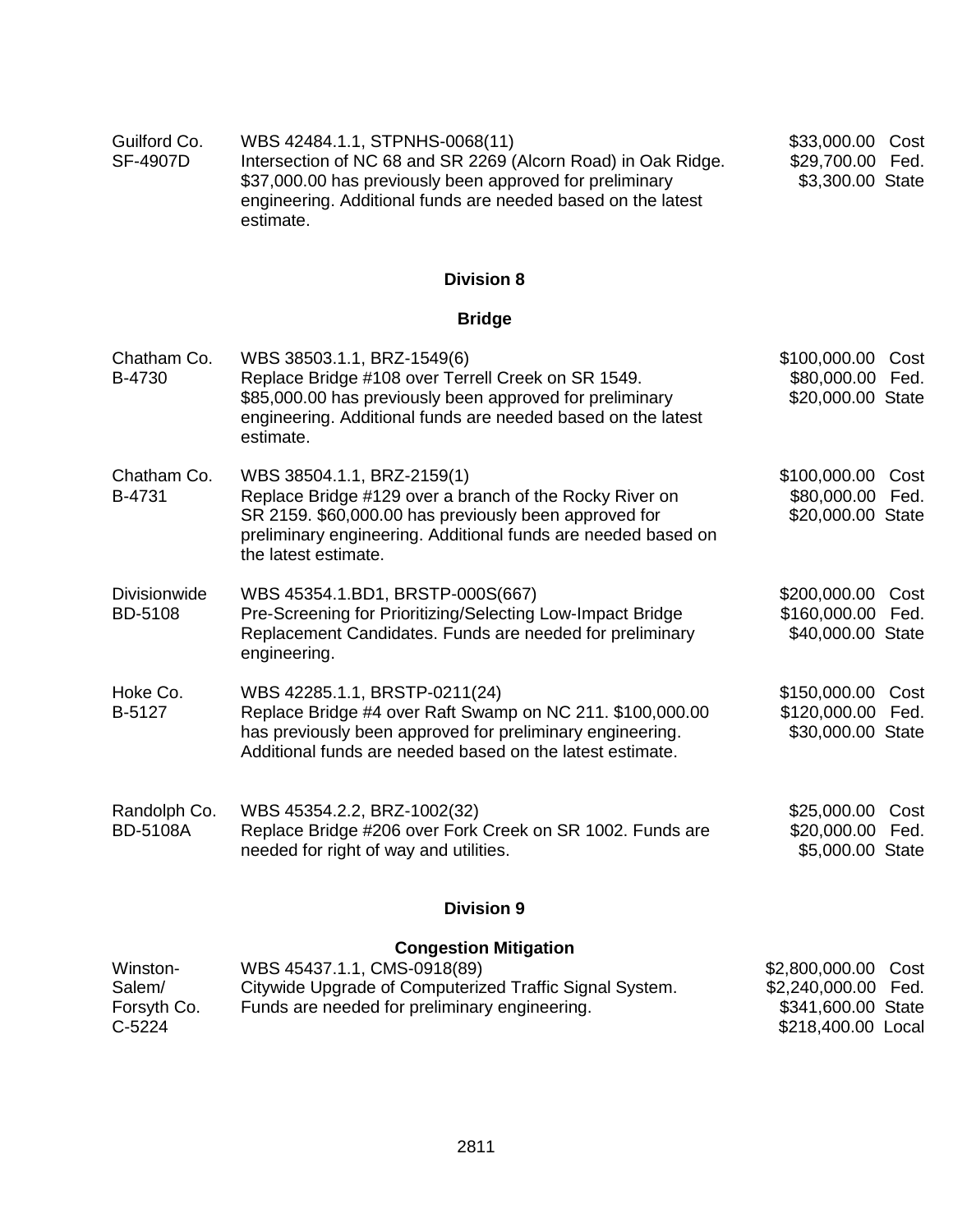#### **Urban**

| Winston-<br>Salem/<br>Forsyth Co.<br>U-2579D* | WBS 34839.2.12, NHF-0918(88)<br>Northern Beltway (Eastern Section) from US 311 to SR 2211<br>(Baux Mountain Road). \$75,000.00 has previously been<br>approved for right of way - Advance Acquisition - appraisal and<br>acquisition costs. Additional funds are needed to cover the costs<br>of settlement for SP 982 (Property of Gerald W. Parker, Sr.).                                                                                     | \$85,192.00 Cost<br>\$68,154.00 Fed.<br>\$17,038.00 State                  |
|-----------------------------------------------|-------------------------------------------------------------------------------------------------------------------------------------------------------------------------------------------------------------------------------------------------------------------------------------------------------------------------------------------------------------------------------------------------------------------------------------------------|----------------------------------------------------------------------------|
| Winston-<br>Salem/<br>Forsyth Co.<br>U-2826B  | WBS 34871.3.3, NHS-0052(32)<br>US 52 from Greyhound Court to SR 2264 (Akron Drive) and<br>Martin Luther King, Jr. Drive, 0.480 mile. Funds are needed for<br>construction based on the estimate from the 12-Month Tentative<br>Letting List published February 9, 2011 with \$14,240,040.00 in<br>traditional NHS funding and obligating \$359,960.00 in<br>SAFETEA-LU Section 1702 High Priority Federal Funds<br>designated for this project. | \$14,600,000.00<br>Cost<br>\$11,680,000.00<br>Fed.<br>\$2,920,000.00 State |
|                                               | <b>Bridge</b>                                                                                                                                                                                                                                                                                                                                                                                                                                   |                                                                            |
| Divisionwide<br>BD-5109                       | WBS 45355.1.BD1, BRSTP-000S(668)<br>Pre-Screening for Prioritizing/Selecting Low-Impact Bridge<br>Replacement Candidates. Funds are needed for preliminary<br>engineering.                                                                                                                                                                                                                                                                      | \$200,000.00<br>Cost<br>\$160,000.00<br>Fed.<br>\$40,000.00 State          |
| Forsyth Co.<br>B-4506                         | WBS 38395.2.1, BRNHS-0052(24)<br>Replace Bridges #319 and #335 over SR 1620 on US 52. Funds<br>are needed for right of way and utilities.                                                                                                                                                                                                                                                                                                       | \$152,152.00 Cost<br>\$121,722.00 Fed.<br>\$30,430.00 State                |
| Forsyth/<br>Stokes Cos.<br><b>BP-5300B</b>    | WBS 45438.3.2, BRNHS-000S(675)<br>Bridge Preservation Program. Funds are needed for<br>construction for painting of Bridge #174 over US 421 on<br>SR 1175, Bridge #364 over I-40 Business on SR 2662,<br>Bridge #336 over I-40 Business on SR 2667 in Forsyth County;<br>and Bridge #10 over US 52 on SR 1105 in Stokes County.                                                                                                                 | \$483,000.00<br>Cost<br>\$386,400.00<br>Fed.<br>\$96,600.00 State          |
| Stokes Co.<br><b>BD-5109J</b>                 | WBS 45355.1.10, BRZ-1175(12)<br>Replace Bridge #184 over a creek on SR 1175. \$100,000.00<br>has previously been approved for preliminary engineering.<br>Funds need to be decreased (\$100,000.00). Project did not<br>meet criteria for the Low-Impact Bridge Replacement Program.                                                                                                                                                            | $-$100,000.00$<br>Cost<br>$-$ \$80,000.00<br>Fed.<br>-\$20,000.00 State    |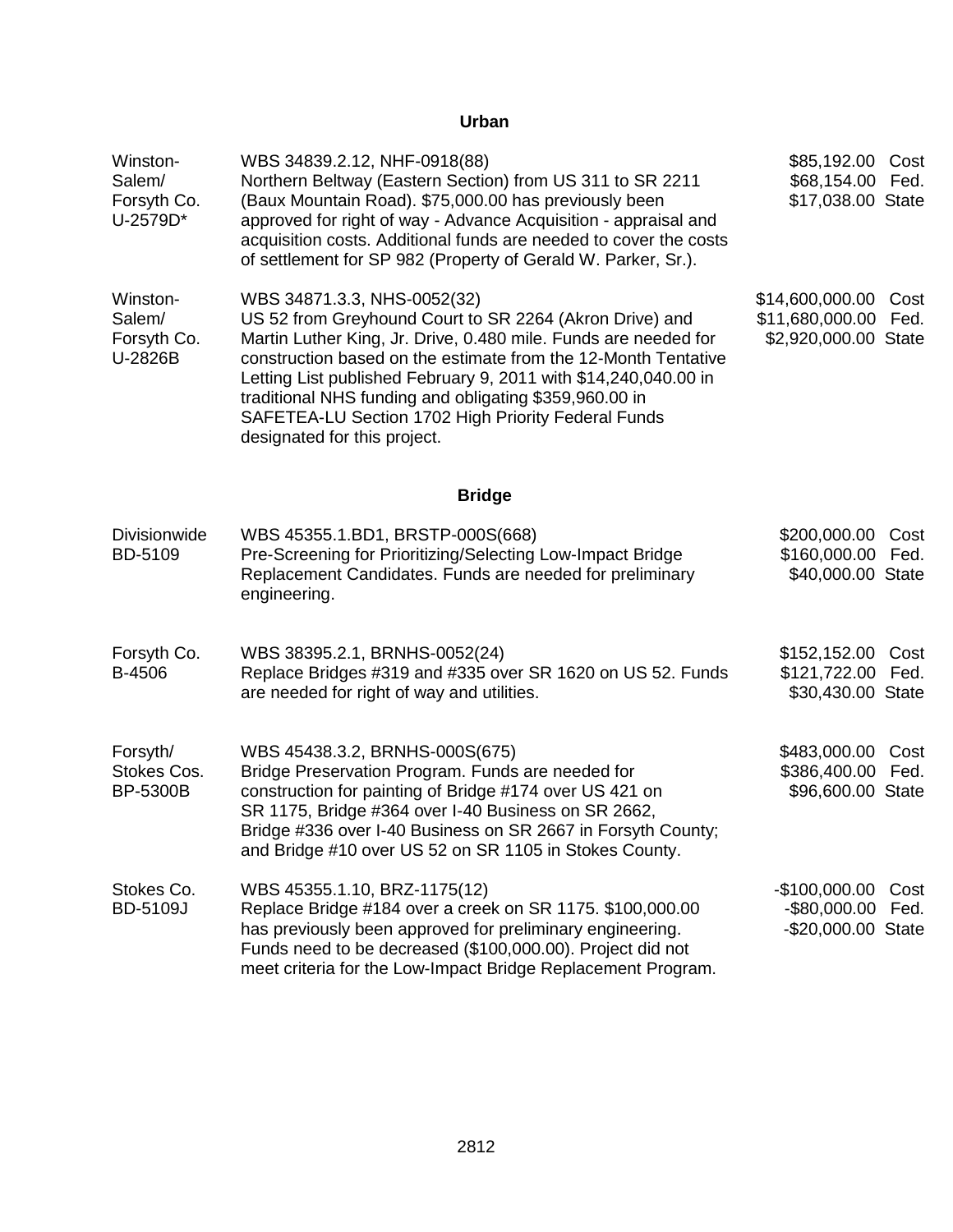# **Safety**

| Davie Co.<br><b>SS-4909AF</b>                 | WBS 43183.1.1, STP-0064(149)<br>US 64 east of Mocksville from Deer Run Road to west of<br>SR 1611 (Fork Bixby Road) and from east of SR 1611 (Fork<br>Bixby Road) to the Yadkin River. Funds are needed for<br>preliminary engineering.                                                                                                                                                                                                | \$4,000.00 Cost<br>\$3,600.00 Fed.<br>\$400.00 State                                |
|-----------------------------------------------|----------------------------------------------------------------------------------------------------------------------------------------------------------------------------------------------------------------------------------------------------------------------------------------------------------------------------------------------------------------------------------------------------------------------------------------|-------------------------------------------------------------------------------------|
|                                               | <b>Rail Program</b>                                                                                                                                                                                                                                                                                                                                                                                                                    |                                                                                     |
| Davidson Co.<br>C-4901                        | WBS 44001.1.STR02T2, HSR-000S(681)<br>Piedmont Corridor. Funds are needed for preliminary<br>engineering for document review for: C-4901B - proposed grade<br>separation on SR 2024 (Upper Lake Road) and the Norfolk<br>Southern Railway Tracks in Lexington; Crossing #722 316E;<br>and C-4901C - proposed grade separation on SR 2005 (Turner<br>Road) and the Norfolk Southern Railway Tracks in Lexington;<br>Crossing #722 316R. | \$50,000.00<br>Cost<br>\$50,000.00 Fed.                                             |
| Rowan Co.<br>P-4405A                          | WBS 42412.2.1, STP-000S(513)<br>Private Crossing Initiative along the Southeast High Speed Rail<br>Corridor. Funds are needed for right of way and utilities for<br>improvements at Ethel Road, Crossing #724 377C and Jukebox<br>Lane, Crossing #724 378J.                                                                                                                                                                            | \$96,000.00<br>Cost<br>\$96,000.00<br>Fed.                                          |
|                                               | <b>Bicycle and Pedestrian</b>                                                                                                                                                                                                                                                                                                                                                                                                          |                                                                                     |
| Winston-<br>Salem/<br>Forsyth Co.<br>EB-4020B | WBS 33974.1.2, STPEB-0918(58)<br>Brushy Fork Greenway, Phase B, from Old Greensboro Road to<br>Lansing Drive. Funds are needed for construction.                                                                                                                                                                                                                                                                                       | \$542,000.00<br>Cost<br>\$433,600.00 Fed.<br>\$60,000.00 State<br>\$48,400.00 Local |
|                                               | <b>Division 10</b>                                                                                                                                                                                                                                                                                                                                                                                                                     |                                                                                     |
|                                               | <b>Interstate Maintenance</b>                                                                                                                                                                                                                                                                                                                                                                                                          |                                                                                     |
| Mecklenburg<br>Co.<br>I-5210A                 | WBS 47056.1.2, IMP-0277(14)<br>Interstate Maintenance and Preservation Program (IMPP)<br>Project. Bridge #309 over I-277 on US 74. Funds are needed for<br>preliminary engineering.                                                                                                                                                                                                                                                    | \$50,000.00<br>Cost<br>\$45,000.00 Fed.<br>\$5,000.00 State                         |
|                                               | <b>National Highway</b>                                                                                                                                                                                                                                                                                                                                                                                                                |                                                                                     |
| Mecklenburg<br>Co.<br>R-4902*                 | WBS 39929.1.1, IMNHF-0485(8)<br>I-485 from US 521 (Johnston Road) to I-77 south of Charlotte.<br>\$2,000,000.00 has previously been approved for preliminary<br>engineering. Additional funds are needed based on the latest<br>estimate.                                                                                                                                                                                              | \$750,000.00<br>Cost<br>\$600,000.00<br>Fed.<br>\$150,000.00 State                  |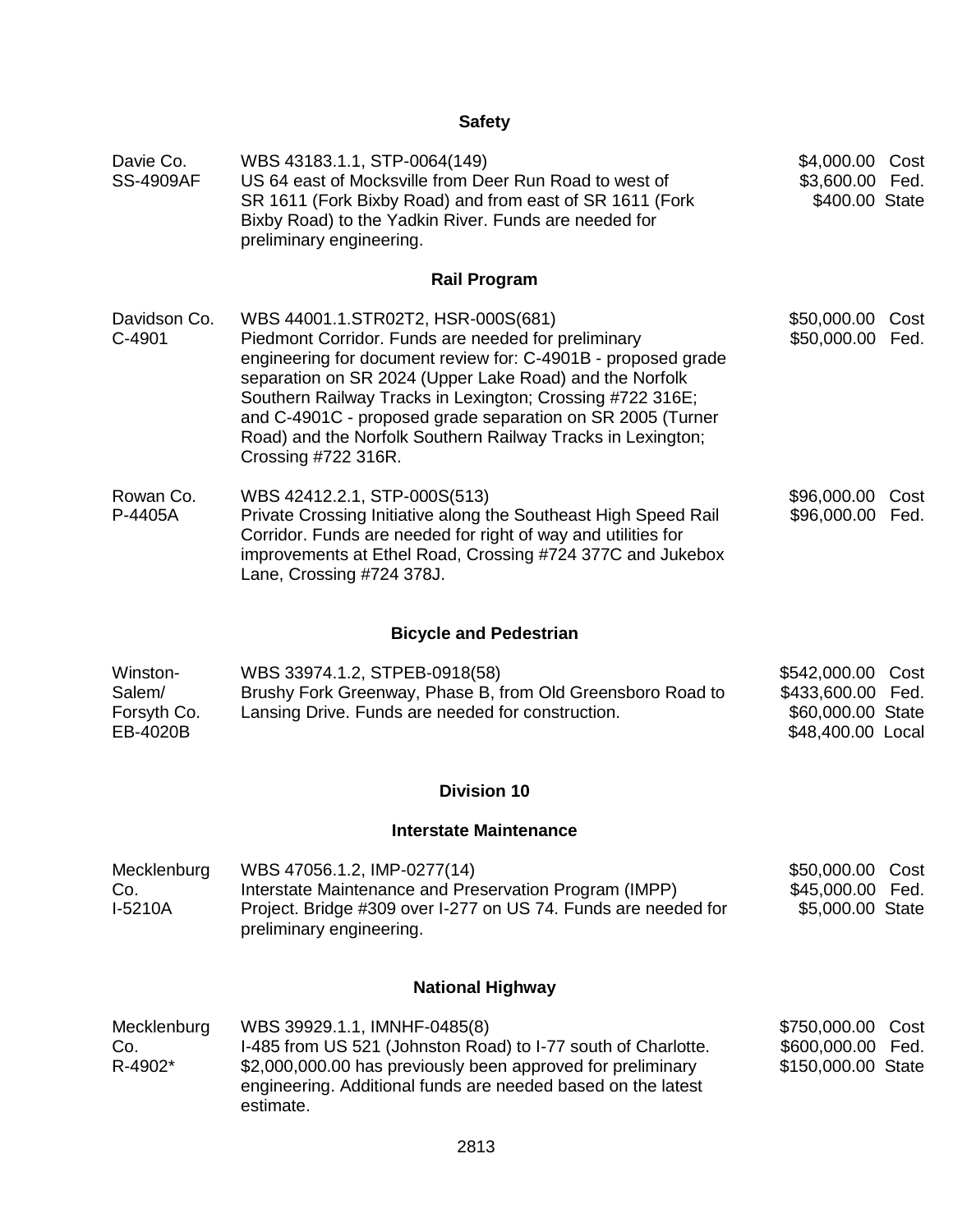| Anson Co.<br><b>BD-5110S</b>    | WBS 45356.1.19, BRZ-1627(14)<br>Replace Bridge #2 over Buffaloe Creek on SR 1627. Funds are<br>needed for preliminary engineering.                                                                                                      | \$150,000.00<br>\$120,000.00<br>\$30,000.00 State      | Cost<br>Fed. |
|---------------------------------|-----------------------------------------------------------------------------------------------------------------------------------------------------------------------------------------------------------------------------------------|--------------------------------------------------------|--------------|
| Anson Co.<br><b>BD-5110T</b>    | WBS 45356.1.20, BRZ-1229(13)<br>Replace Bridge #100 over Brown Creek on SR 1229. Funds are<br>needed for preliminary engineering.                                                                                                       | \$150,000.00 Cost<br>\$120,000.00<br>\$30,000.00 State | Fed.         |
| Anson Co.<br><b>BD-5110U</b>    | WBS 45356.1.21, BRZ-1122(5)<br>Replace Bridge #272 over South Fork Jones Creek on SR 1122.<br>Funds are needed for preliminary engineering.                                                                                             | \$150,000.00<br>\$120,000.00<br>\$30,000.00 State      | Cost<br>Fed. |
| Anson Co.<br><b>BD-5110Y</b>    | WBS 45356.1.25, BRZ-1250(3)<br>Replace Bridge #151 over a branch of Brown Creek on<br>SR 1250. Funds are needed for preliminary engineering.                                                                                            | \$150,000.00 Cost<br>\$120,000.00<br>\$30,000.00 State | Fed.         |
| Cabarrus Co.<br>B-5136          | WBS 42295.1.1, BRSTP-0029(43)<br>Replace Bridges #66 and #69 over Southern Railroad on US 29.<br>\$100,000.00 has previously been approved for preliminary<br>engineering. Additional funds are needed based on the latest<br>estimate. | \$400,000.00<br>\$320,000.00<br>\$80,000.00 State      | Cost<br>Fed. |
| Cabarrus Co.<br><b>BD-5110Q</b> | WBS 45356.1.17, BRZ-1138(20)<br>Replace Bridge #164 over Fuda Creek on SR 1138. Funds are<br>needed for preliminary engineering.                                                                                                        | \$150,000.00<br>\$120,000.00<br>\$30,000.00 State      | Cost<br>Fed. |
| Cabarrus Co.<br><b>BD-5110R</b> | WBS 45356.1.18, BRZ-1148(6)<br>Replace Bridge #236 over a branch of Rocky River on SR 1148.<br>Funds are needed for preliminary engineering.                                                                                            | \$150,000.00 Cost<br>\$120,000.00<br>\$30,000.00 State | Fed.         |
| Cabarrus Co.<br><b>BD-5110X</b> | WBS 45356.1.24, BRZ-2444(4)<br>Replace Bridge #106 over Little Bear Creek on SR 2444. Funds<br>are needed for preliminary engineering.                                                                                                  | \$150,000.00<br>\$120,000.00<br>\$30,000.00 State      | Cost<br>Fed. |
| Divisionwide<br><b>BD-5110</b>  | WBS 45356.1.BD1, BRSTP-000S(669)<br>Pre-Screening for Prioritizing/Selecting Low-Impact Bridge<br>Replacement Candidates. Funds are needed for preliminary<br>engineering.                                                              | \$200,000.00<br>\$160,000.00<br>\$40,000.00 State      | Cost<br>Fed. |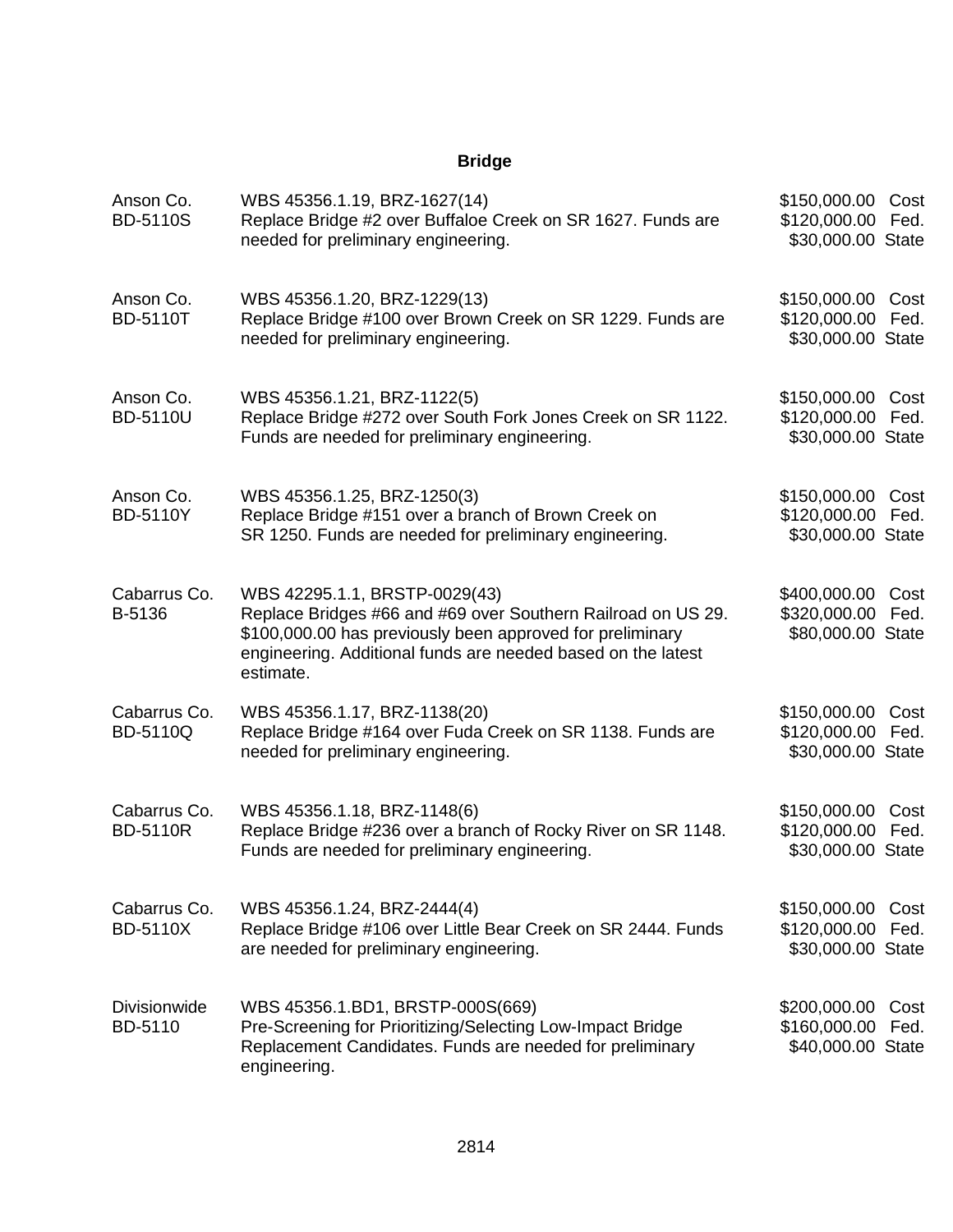| Mecklenburg<br>Co.<br>B-4779          | WBS 38550.1.1, BRSTP-0029(30)<br>Replace Bridge #147 over Mallard Creek on US 29 Southbound<br>Lane. \$400,000.00 has previously been approved for<br>preliminary engineering. Additional funds are needed based on<br>the latest estimate.                                                         | \$200,000.00<br>Cost<br>\$160,000.00<br>Fed.<br>\$40,000.00 State   |
|---------------------------------------|-----------------------------------------------------------------------------------------------------------------------------------------------------------------------------------------------------------------------------------------------------------------------------------------------------|---------------------------------------------------------------------|
| Mecklenburg<br>Co.<br><b>BD-5110P</b> | WBS 45356.1.16, BRSTP-2130(1)<br>Replace Bridge #130 over a branch of McDowell Creek on<br>SR 2130. Funds are needed for preliminary engineering.                                                                                                                                                   | \$150,000.00 Cost<br>\$120,000.00<br>Fed.<br>\$30,000.00 State      |
| Mecklenburg<br>Co.<br>BP-5300M        | WBS 45438.3.12, BRNHS-0074(129)<br>Bridge Preservation Program. Bridge #309 over I-277, NC 16,<br>NC 27 and US 74 on US 74 Westbound. Funds are needed for<br>construction for deck preservation.                                                                                                   | \$900,000.00<br>Cost<br>\$720,000.00<br>Fed.<br>\$180,000.00 State  |
| Stanly Co.<br>B-4278                  | WBS 33618.3.1, BRZ-1136(3)<br>Replace Bridge #209 over Island Creek on SR 1136, 0.060 mile.<br>Funds are needed for construction.                                                                                                                                                                   | \$460,000.00<br>Cost<br>\$368,000.00<br>Fed.<br>\$92,000.00 State   |
| Stanly Co.<br><b>BD-5110D</b>         | WBS 45356.2.4, BRZ-1957(2)<br>Replace Bridge #97 over Little Long Creek on SR 1957.<br>\$20,000.00 has previously been approved for right of way and<br>utilities. Funds need to be decreased (\$20,000.00). Project did<br>not meet the criteria for the Low-Impact Bridge Replacement<br>Program. | $-$20,000.00$<br>Cost<br>$-$16,000.00$<br>Fed.<br>-\$4,000.00 State |
| Stanly Co.<br><b>BD-5110N</b>         | WBS 45356.1.14, BRZ-1228(5)<br>Replace Bridge #78 over Big Bear Creek on SR 1228. Funds<br>are needed for preliminary engineering.                                                                                                                                                                  | \$150,000.00<br>Cost<br>\$120,000.00<br>Fed.<br>\$30,000.00 State   |
| Stanly Co.<br><b>BD-5110O</b>         | WBS 45356.1.15, BRZ-1117(14)<br>Replace Bridge #183 over Cucumber Creek on SR 1117. Funds<br>are needed for preliminary engineering.                                                                                                                                                                | \$150,000.00 Cost<br>\$120,000.00 Fed.<br>\$30,000.00 State         |
| Union Co.<br><b>BD-5110J</b>          | WBS 45356.1.10, BRSTP-0205(2)<br>Replace Bridge #56 over Jack's Branch on NC 205. Funds are<br>needed for preliminary engineering.                                                                                                                                                                  | \$150,000.00<br>Cost<br>\$120,000.00<br>Fed.<br>\$30,000.00 State   |
| Union Co.<br><b>BD-5110K</b>          | WBS 45356.1.11, BRSTP-1751(3)<br>Replace Bridge #77 over Ray's Creek on SR 1751. Funds are<br>needed for preliminary engineering.                                                                                                                                                                   | \$150,000.00<br>Cost<br>\$120,000.00<br>Fed.<br>\$30,000.00 State   |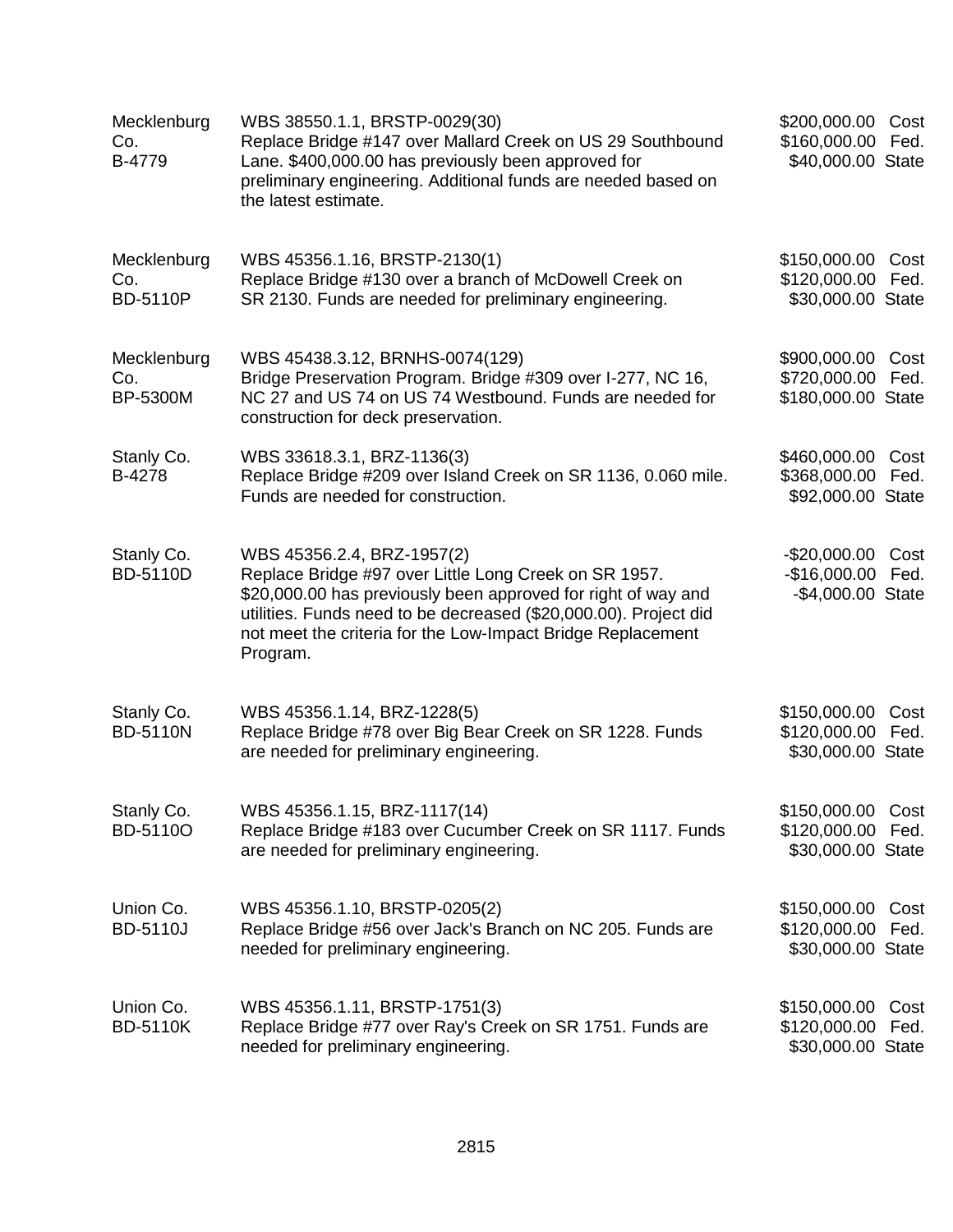| Union Co.<br><b>BD-5110L</b>           | WBS 45356.1.12, BRZ-1157(6)<br>Replace Bridge #205 over Beaverdam Creek on SR 1157.<br>Funds are needed for preliminary engineering.                                                 | \$150,000.00 Cost<br>\$120,000.00 Fed.<br>\$30,000.00 State |  |
|----------------------------------------|--------------------------------------------------------------------------------------------------------------------------------------------------------------------------------------|-------------------------------------------------------------|--|
| Union Co.<br><b>BD-5110M</b>           | WBS 45356.1.13, BRZ-1524(4)<br>Replace Bridge #262 over a branch on SR 1524. Funds are<br>needed for preliminary engineering.                                                        | \$150,000.00 Cost<br>\$120,000.00 Fed.<br>\$30,000.00 State |  |
| Union Co.<br><b>BD-5110V</b>           | WBS 45356.1.22, BRZ-1658(1)<br>Replace Bridge #37 over Gold Branch on SR 1658. Funds are<br>needed for preliminary engineering.                                                      | \$150,000.00 Cost<br>\$120,000.00 Fed.<br>\$30,000.00 State |  |
| Union Co.<br><b>BD-5110W</b>           | WBS 45356.1.23, BRZ-1915(5)<br>Replace Bridge #109 over Brown Creek on SR 1915. Funds are<br>needed for preliminary engineering.                                                     | \$150,000.00 Cost<br>\$120,000.00 Fed.<br>\$30,000.00 State |  |
|                                        | <b>Safety</b>                                                                                                                                                                        |                                                             |  |
| Cabarrus Co.<br>SS-4910AM              | WBS 43184.1.1, STP-0003(9)<br>NC 3 (Dale Earnhardt Boulevard) between US 29 and Sharon<br>Street/Pennsylvania Avenue in Kannapolis. Funds are needed<br>for preliminary engineering. | \$3,000.00 Cost<br>\$2,700.00 Fed.<br>\$300.00 State        |  |
| Mecklenburg<br>Co.<br><b>SS-4910AL</b> | WBS 43197.1.1, STP-2805(1)<br>SR 2805 (Harrisburg Road) and SR 5047 (Cambridge<br>Commons Drive). Funds are needed for preliminary<br>engineering.                                   | \$25,000.00 Cost<br>\$22,500.00 Fed.<br>\$2,500.00 State    |  |
| Union Co.<br>SS-4910AN                 | WBS 43196.1.1, STP-0218(13)<br>NC 218 and SR 1525 (Mill Grove Road). Funds are needed for<br>preliminary engineering.                                                                | \$5,000.00 Cost<br>\$4,500.00 Fed.<br>\$500.00 State        |  |
| Union Co.<br>W-5309                    | WBS 46133.2.1, STP-1520(13)<br>Intersection of SR 1520 (Indian Trail Fairview Road) and<br>SR 1514 (Rocky River Road). Funds are needed for right of way<br>and utilities.           | \$75,000.00 Cost<br>\$67,500.00 Fed.<br>\$7,500.00 State    |  |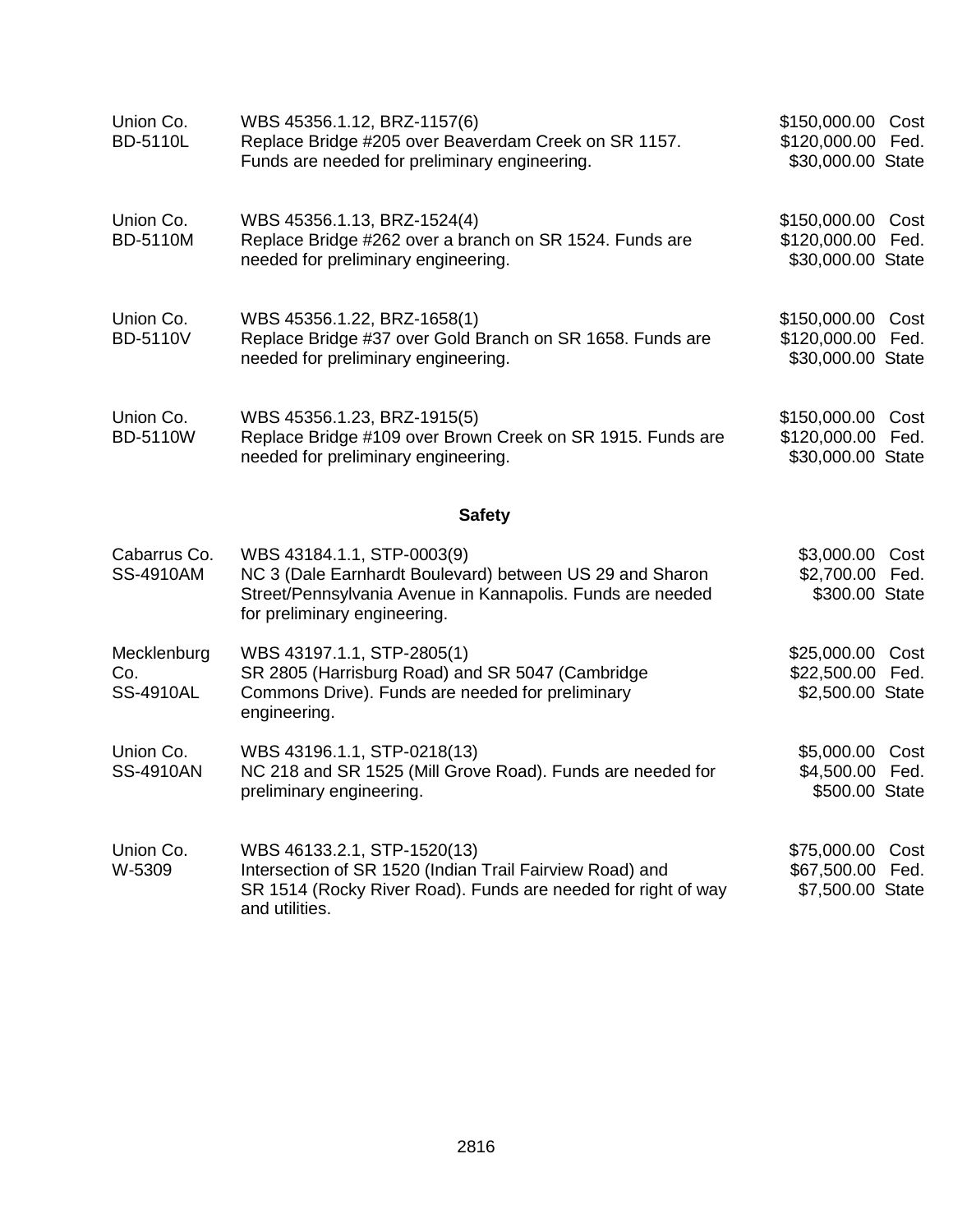| Cabarrus/   | WBS 43165.1.STR02T2, HSR-000S(682)                            | \$75,000.00      | Cost |
|-------------|---------------------------------------------------------------|------------------|------|
| Mecklenburg | North Carolina Railroad Improvement Program (NCRRIP).         | \$75,000.00 Fed. |      |
| Cos.        | Funds are needed for preliminary engineering for document     |                  |      |
| P-5208      | review for: P-5208B - proposed grade separation on SR 1158    |                  |      |
|             | (Pharr Mill Road) and SR 1307 (Blackwelder Road) and the      |                  |      |
|             | Norfolk Southern Railway Tracks in Harrisburg, Cabarrus       |                  |      |
|             | County, Crossing #715 325L; and P-5208D - proposed grade      |                  |      |
|             | separation on new location for SR 1304 (Roberta Road) and the |                  |      |
|             | Norfolk Southern Railway Tracks in Harrisburg, Cabarrus       |                  |      |
|             | County, Crossing #N/A; and P-5208H - proposed grade           |                  |      |
|             | separation on new location for Grier Road and the Norfolk     |                  |      |
|             | Southern Railway Tracks in Charlotte, Mecklenburg County;     |                  |      |
|             | Crossing #N/A.                                                |                  |      |

## **Division 11**

| Alleghany Co.<br>B-4701                              | WBS 38476.1.1, BRZ-1341(2)<br>Replace Bridge #15 over Elk Creek on SR 1341. \$100,000.00<br>has previously been approved for preliminary engineering.<br>Additional funds are needed based on the latest estimate.                                                                                                        | \$50,000.00<br>\$40,000.00<br>\$10,000.00 State   | Cost<br>Fed. |
|------------------------------------------------------|---------------------------------------------------------------------------------------------------------------------------------------------------------------------------------------------------------------------------------------------------------------------------------------------------------------------------|---------------------------------------------------|--------------|
| Ashe Co.<br>B-3802                                   | WBS 33258.3.1, BRZ-1169(1)<br>Replace Bridge #229 over West Fork Pine Swamp on SR 1169.<br>Funds are needed for construction.                                                                                                                                                                                             | \$270,000.00<br>\$216,000.00<br>\$54,000.00 State | Cost<br>Fed. |
| Avery/<br>Watauga/<br>Yadkin Cos.<br><b>BP-5300T</b> | WBS 45438.3.17, BRNHS-000S(678)<br>Bridge Preservation Program. Bridge #4 over the North Toe<br>River on US 19E in Avery County; Bridge #305 over Beaverdam<br>Creek on SR 1202 in Watauga County; and Bridge #90 over<br>US 421 on SR 1711 in Yadkin County. Funds are needed for<br>construction for deck preservation. | \$490,000.00<br>\$392,000.00<br>\$98,000.00 State | Cost<br>Fed. |
| <b>Divisionwide</b><br><b>BD-5111</b>                | WBS 45357.1.BD1, BRSTP-000S(670)<br>Pre-Screening for Prioritizing/Selecting Low-Impact Bridge<br>Replacement Candidates. Funds are needed for preliminary<br>engineering.                                                                                                                                                | \$200,000.00<br>\$160,000.00<br>\$40,000.00 State | Cost<br>Fed. |
| Surry Co.<br>B-4284                                  | WBS 33623.2.1, BRZ-1322(5)<br>Replace Bridge #29 over Mill Creek on SR 1322. Funds are<br>needed for right of way and utilities.                                                                                                                                                                                          | \$10,000.00<br>\$8,000.00<br>\$2,000.00 State     | Cost<br>Fed. |
| Watauga Co.<br>B-5118                                | WBS 42256.1.1, BRZ-1557(2)<br>Replace Bridge #55 over a creek on SR 1557. \$100,000.00 has<br>previously been approved for preliminary engineering.<br>Additional funds are needed based on the latest estimate.                                                                                                          | \$150,000.00<br>\$120,000.00<br>\$30,000.00 State | Cost<br>Fed. |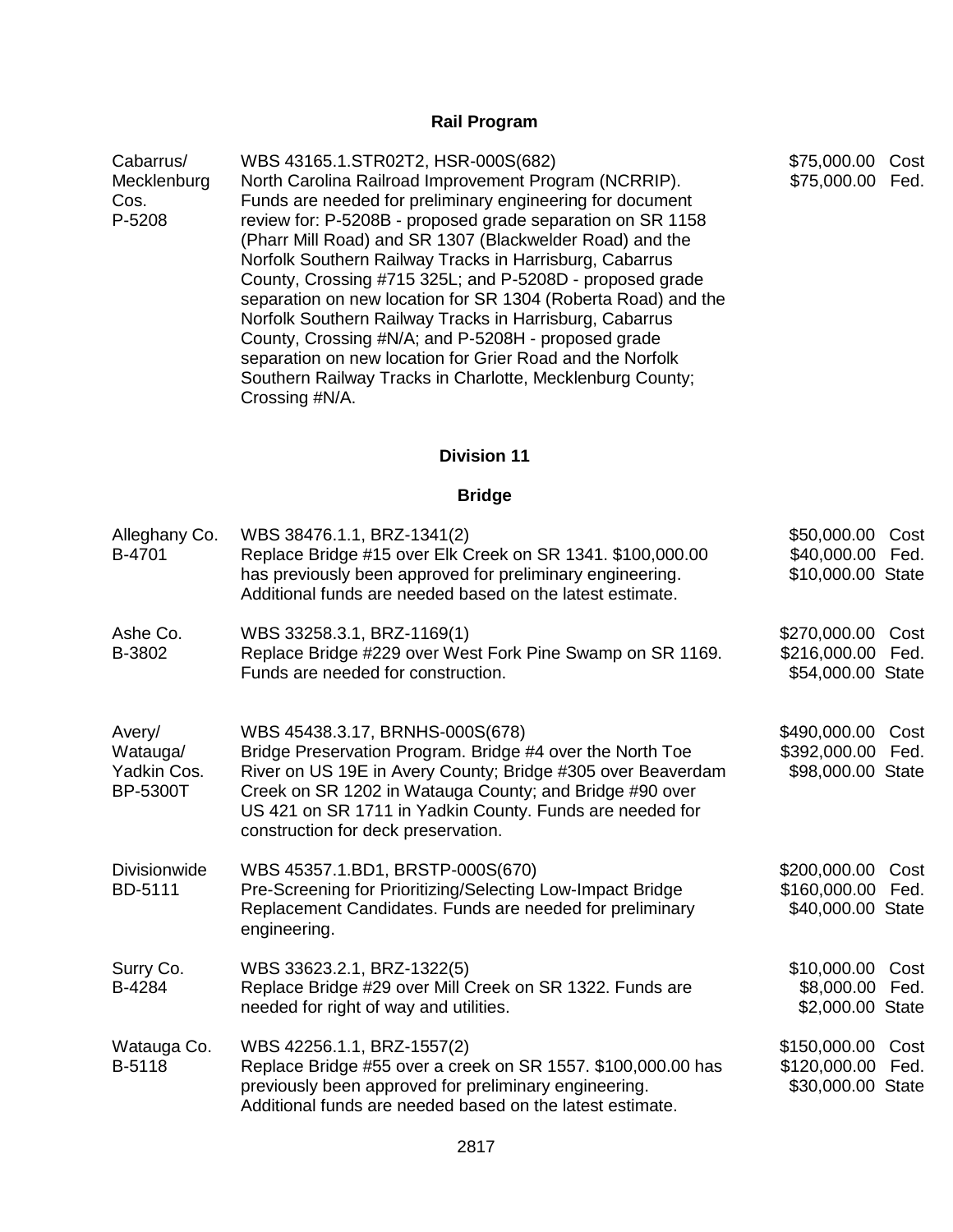| Wilkes Co.<br>B-4325          | WBS 33662.2.1, BRZ-1580(2)<br>Replace Bridge #718 over Middle Fork Reddies River on<br>SR 1580. Funds are needed for right of way and utilities.                                                                                                                        | \$173,000.00 Cost<br>\$138,400.00 Fed.<br>\$34,600.00 State  |
|-------------------------------|-------------------------------------------------------------------------------------------------------------------------------------------------------------------------------------------------------------------------------------------------------------------------|--------------------------------------------------------------|
| Wilkes Co.<br><b>BP-5300U</b> | WBS 45438.3.18, BRNHS-000S(679)<br>Bridge Preservation Program. Bridge #50 over the Yadkin River<br>on NC 268, Bridge #68 over Warrior Creek on NC 268 and<br>Bridge #191 over the Yadkin River on SR 2327. Funds are<br>needed for construction for deck preservation. | \$850,000.00 Cost<br>\$680,000.00 Fed.<br>\$170,000.00 State |
| Alleghany Co.<br>SF-4911G     | WBS 42637.3.1, STP-0018(15)<br>NC 18 from north of SR 1150 (Hoppers Road) to south of<br>SR 1141 (Meadow Fork Road). Funds are needed for<br>construction for grading, widening, drainage, paving and<br>pavement markings.                                             | \$445,000.00 Cost<br>\$400,500.00 Fed.<br>\$44,500.00 State  |
| Caldwell Co.<br>SS-4911T      | WBS 43179.1.1, STP-1143(7)<br>Bridge #77 on SR 1143 (Rocky Road) south of US 64. Funds<br>are needed for preliminary engineering.                                                                                                                                       | \$5,000.00<br>Cost<br>\$4,500.00 Fed.<br>\$500.00 State      |

| Catawba Co.<br>B-5101          | WBS 42223.1.1, BRZ-1149(5)<br>Replace Bridge #83 over Clark Creek on SR 1149. \$100,000.00<br>has previously been approved for preliminary engineering.<br>Additional funds are needed based on the latest estimate.            | \$55,000.00<br>Cost<br>\$44,000.00 Fed.<br>\$11,000.00 State   |
|--------------------------------|---------------------------------------------------------------------------------------------------------------------------------------------------------------------------------------------------------------------------------|----------------------------------------------------------------|
| <b>Divisionwide</b><br>BD-5112 | WBS 45358.1.BD1, BRSTP-000S(671)<br>Pre-Screening for Prioritizing/Selecting Low-Impact Bridge<br>Replacement Candidates. Funds are needed for preliminary<br>engineering.                                                      | \$200,000.00<br>Cost<br>\$160,000.00 Fed.<br>\$40,000.00 State |
| Gaston Co.<br>B-4753           | WBS 38525.2.1, BRSTP-2439(1)<br>Replace Bridge #15 over Duhart's Creek on SR 2439. Funds<br>are needed for right of way and utilities.                                                                                          | \$120,000.00<br>Cost<br>\$96,000.00 Fed.<br>\$24,000.00 State  |
| Iredell Co.<br>B-4982          | WBS 40159.1.1, BRSTP-0021(15)<br>Replace Bridge #38 over Third Creek on US 21/NC 115.<br>\$100,000.00 has previously been approved for preliminary<br>engineering. Additional funds are needed based on the latest<br>estimate. | \$140,000.00<br>Cost<br>\$112,000.00 Fed.<br>\$28,000.00 State |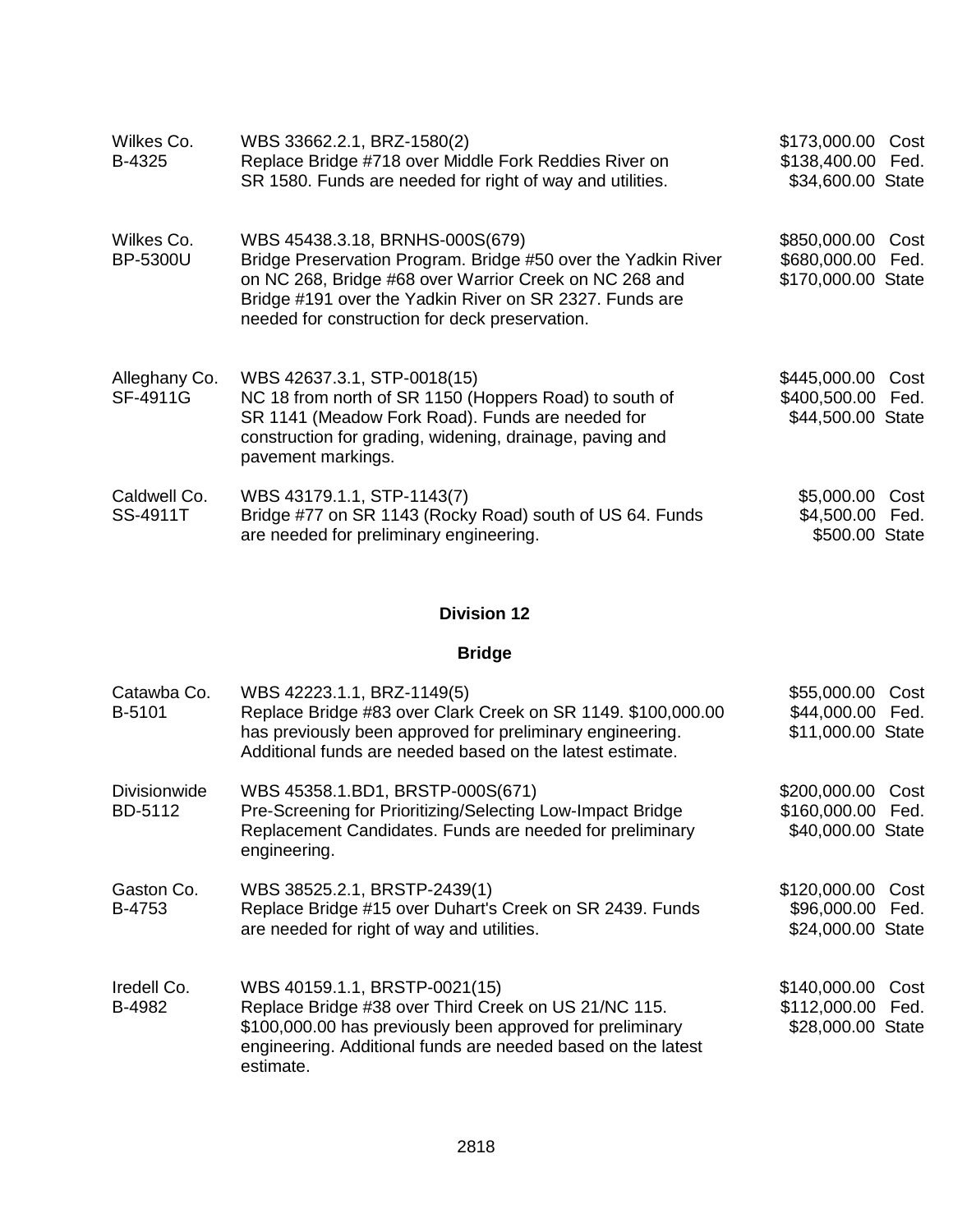| Lincoln Co.<br>B-4176             | WBS 33523.3.1, BRSTP-1008(12)<br>Replace Bridge #118 over Clark Creek on SR 1008, 0.130 mile.<br>\$3,500,000.00 has previously been approved for construction.<br>Funds need to be decreased (\$837,557.00) to reflect the low bid<br>received on February 15, 2011. | -\$837,557.00<br>Cost<br>-\$670,046.00 Fed.<br>-\$167,511.00 State |  |
|-----------------------------------|----------------------------------------------------------------------------------------------------------------------------------------------------------------------------------------------------------------------------------------------------------------------|--------------------------------------------------------------------|--|
| Lincoln Co.<br>B-4573             | WBS 33777.3.1, BRZ-1346(2)<br>Replace Bridge #183 over Lippard Creek on SR 1346,<br>0.070 mile. Funds are needed for construction.                                                                                                                                   | \$480,000.00<br>Cost<br>\$384,000.00<br>Fed.<br>\$96,000.00 State  |  |
|                                   | <b>Safety</b>                                                                                                                                                                                                                                                        |                                                                    |  |
| Catawba Co.<br><b>SS-4912AB</b>   | WBS 43198.1.1, STP-0127(10)<br>NC 127 at SR 1400 (Cloninger Mill Road)/SR 1351 (Kool Park<br>Road). Funds are needed for preliminary engineering.                                                                                                                    | \$7,000.00<br>Cost<br>\$6,300.00 Fed.<br>\$700.00 State            |  |
| Cleveland Co.<br><b>SS-4912AA</b> | WBS 43187.1.1, STP-2263(1)<br>SR 2263 (Margrace Road) at SR 2487 (Dixon School Road).<br>Funds are needed for preliminary engineering.                                                                                                                               | \$7,000.00<br>Cost<br>\$6,300.00 Fed.<br>\$700.00 State            |  |
| Gaston Co.<br><b>SS-4912AC</b>    | WBS 43175.1.1, STP-2439(2)<br>SR 2439 (Lowell Bethesda Road) in the vicinity of Carrie<br>Elizabeth Road. Funds are needed for preliminary engineering.                                                                                                              | \$10,000.00 Cost<br>\$9,000.00 Fed.<br>\$1,000.00 State            |  |
| Gaston Co.<br><b>SS-4912AE</b>    | WBS 43204.1.1, STP-0321(29)<br>US 321 Northbound at 2nd Avenue. Funds are needed for<br>preliminary engineering.                                                                                                                                                     | \$5,000.00<br>Cost<br>\$4,500.00 Fed.<br>\$500.00 State            |  |

| Gaston Co. | WBS 45361.3.1, STP-1213(21)                                  | \$4,517,429.00 Cost |  |
|------------|--------------------------------------------------------------|---------------------|--|
| P-5200     | Piedmont and Northern Rail Corridor between Gastonia and     | \$3,613,943.00 Fed. |  |
|            | Mt. Holly including The Belmont Spur. Funds are needed for   | \$903,486.00 State  |  |
|            | construction for the Piedmont and Northern Railroad Corridor |                     |  |
|            | <b>Reactivation Project.</b>                                 |                     |  |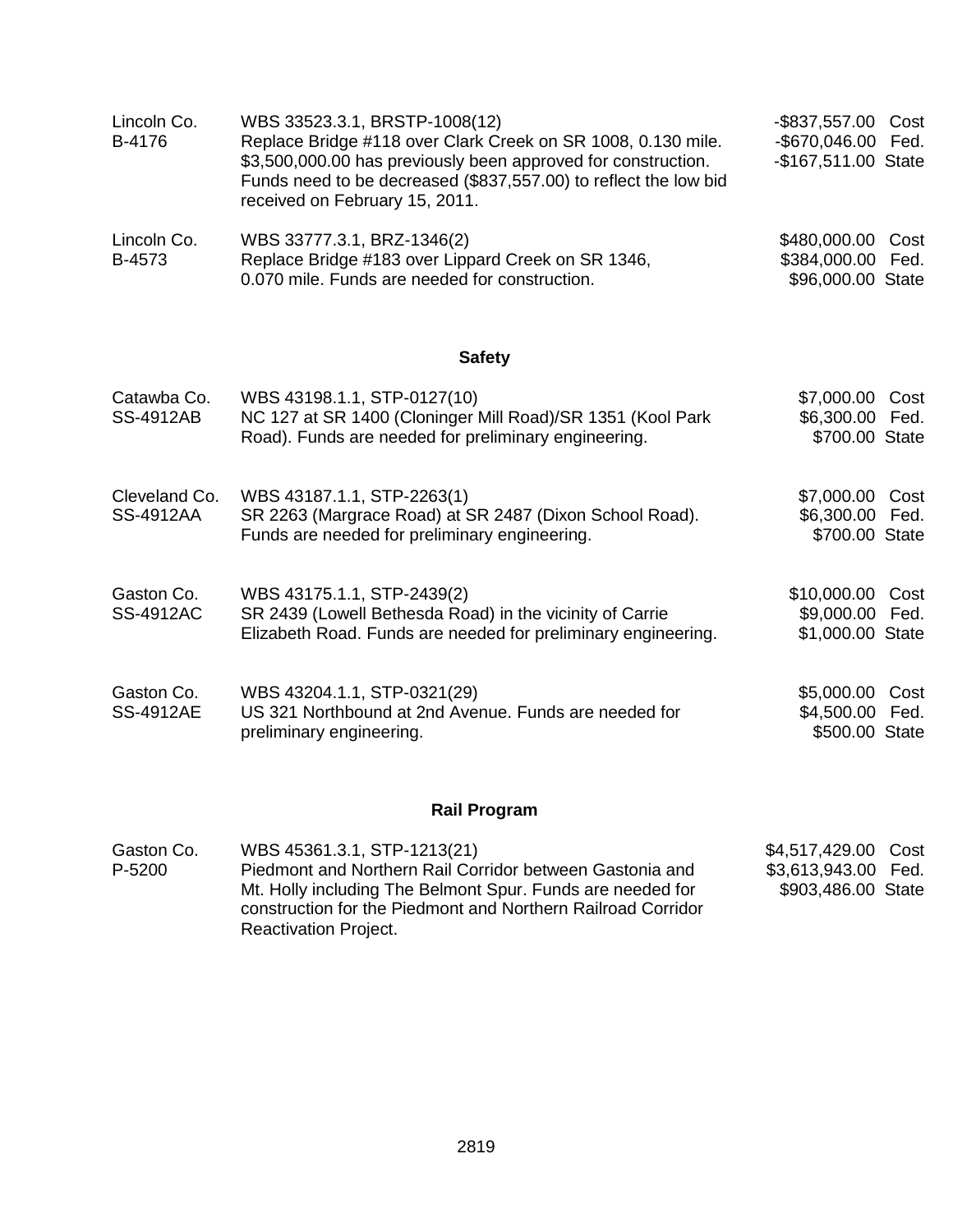### **Bridge**

| <b>Buncombe</b><br>Co.<br><b>BP-5300L</b> | WBS 45438.3.11, BRNHS-000S(677)<br>Bridge Preservation Program. Bridge #436 over New Hunns<br>Cove Road on I-240. Funds are needed for construction for<br>deck preservation.                                          | \$800,000.00<br>Cost<br>\$640,000.00 Fed.<br>\$160,000.00 State |
|-------------------------------------------|------------------------------------------------------------------------------------------------------------------------------------------------------------------------------------------------------------------------|-----------------------------------------------------------------|
| Burke Co.<br>B-4046                       | WBS 33412.2.1, BRZ-1901(2)<br>Replace Bridge #175 over White Oak Creek and Bridge #38<br>over Jacob Fork on SR 1901. Funds are needed for right of way<br>and utilities.                                               | \$100,000.00<br>Cost<br>\$80,000.00 Fed.<br>\$20,000.00 State   |
| Burke Co.<br>B-4447                       | WBS 38371.1.1, BRNHS-040-1(159)115<br>Replace Bridge #160 over SR 1758 on I-40. \$150,000.00 has<br>previously been approved for preliminary engineering.<br>Additional funds are needed based on the latest estimate. | \$100,000.00<br>Cost<br>\$80,000.00 Fed.<br>\$20,000.00 State   |
| <b>Divisionwide</b><br>BD-5113            | WBS 45359.1.BD1, BRSTP-000S(672)<br>Pre-Screening for Prioritizing/Selecting Low-Impact Bridge<br>Replacement Candidates. Funds are needed for preliminary<br>engineering.                                             | \$200,000.00<br>Cost<br>\$160,000.00 Fed.<br>\$40,000.00 State  |
|                                           | <b>Safety</b>                                                                                                                                                                                                          |                                                                 |
| Burke Co.                                 | WBS 43205.1.1, STPIMS-0402(156)112                                                                                                                                                                                     | \$7,500.00 Cost                                                 |

| DUING OU.<br><b>SS-4913AJ</b> | <b>WDO 40200.T.T, OTF INIO-0402(TOOTT IZ</b><br>I-40 Westbound Ramps at SR 1001 (Malcolm Boulevard) in<br>Rutherford College. Funds are needed for preliminary<br>engineering.                                                    | www.but.uu<br>\$6,750.00 Fed.<br>\$750.00 State                  |  |
|-------------------------------|-----------------------------------------------------------------------------------------------------------------------------------------------------------------------------------------------------------------------------------|------------------------------------------------------------------|--|
| McDowell Co.<br>W-5117        | WBS 41880.3.1, STPIMS-040-2(139)67<br>I-40 from the Buncombe County Line to US 70, 0.729 mile.<br>Funds are needed for construction based on the estimate from<br>the 12-Month Tentative Letting List published February 9, 2011. | \$1,500,000.00 Cost<br>\$1,350,000.00 Fed.<br>\$150,000.00 State |  |

# **Division 14**

# **Surface Transportation**

| Haywood Co. | WBS 34599.3.1, STP-0209(6)                                  | \$9,800,000.00 Cost  |  |
|-------------|-------------------------------------------------------------|----------------------|--|
| R-4047      | NC 209 from US 19/23/74 (Great Smoky Mountains              | \$7,840,000.00 Fed.  |  |
|             | Expressway) to SR 1523 (Old Clyde Road) at Lake Junaluska;  | \$1,960,000.00 State |  |
|             | project includes R-2210B. Funds are needed for right of way |                      |  |
|             | and utilities.                                              |                      |  |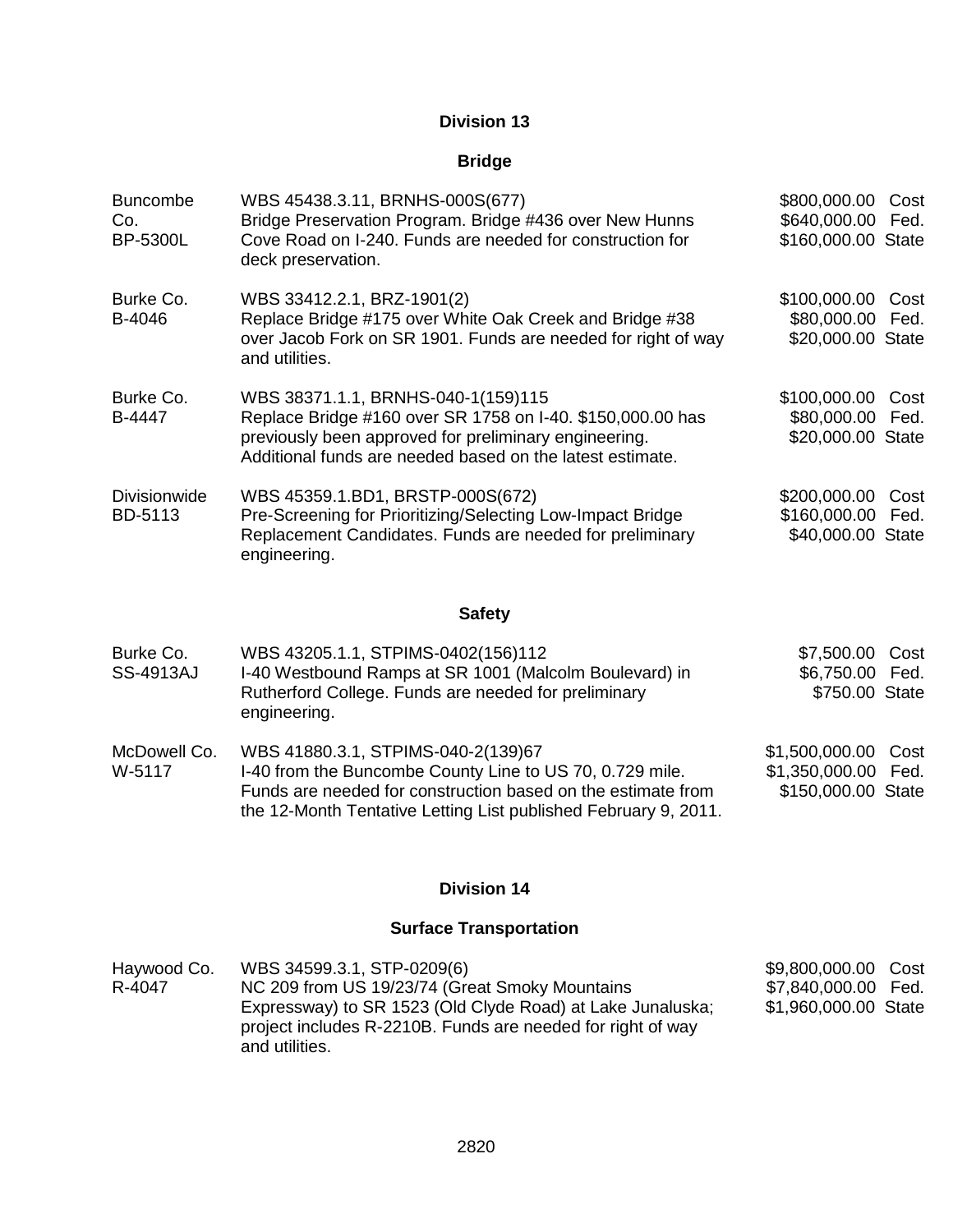| Clay Co.<br>B-4467             | WBS 33716.3.1, BRZ-1111(7)<br>Replace Bridge #3 over Brasstown Creek on SR 1111 (West<br>Road), 0.071 mile. Funds are needed for construction based on<br>the estimate from the 12-Month Tentative Letting List published<br>February 9, 2011.      | \$650,000.00<br>\$520,000.00 Fed.<br>\$130,000.00 State        | Cost         |
|--------------------------------|-----------------------------------------------------------------------------------------------------------------------------------------------------------------------------------------------------------------------------------------------------|----------------------------------------------------------------|--------------|
| Clay Co.<br>B-4734             | WBS 38507.1.1, BRZ-1300(8)<br>Replace Bridge #9 over Tusquitee Creek on SR 1300.<br>\$60,000.00 has previously been approved for preliminary<br>engineering. Additional funds are needed based on the latest<br>estimate.                           | \$50,000.00 Cost<br>\$40,000.00<br>\$10,000.00 State           | Fed.         |
| <b>Divisionwide</b><br>BD-5114 | WBS 45360.1.BD1, BRSTP-000S(673)<br>Pre-Screening for Prioritizing/Selecting Low-Impact Bridge<br>Replacement Candidates. Funds are needed for preliminary<br>engineering.                                                                          | \$200,000.00<br>\$160,000.00<br>\$40,000.00 State              | Cost<br>Fed. |
| Haywood Co.<br>B-3657          | WBS 33203.3.1, BRZ-1100(9)<br>Replace Bridge #9 over Crawford Creek on SR 1100,<br>0.068 mile. Funds are needed for construction.                                                                                                                   | \$750,000.00 Cost<br>\$600,000.00 Fed.<br>\$150,000.00 State   |              |
| Haywood Co.<br>B-4762          | WBS 38534.1.1, BRZ-1407(5)<br>Replace Bridge #72 over Jonathan Creek on SR 1407.<br>\$100,000.00 has previously been approved for preliminary<br>engineering. Additional funds are needed based on the latest<br>estimate.                          | \$75,000.00 Cost<br>\$60,000.00<br>\$15,000.00 State           | Fed.         |
| Haywood Co.<br><b>BP-5300V</b> | WBS 45438.3.19, BRNHS-000S(680)<br>Bridge Preservation Program. Bridge #239 over SR 1550 on<br>I-40, Bridge #243 over NC 215 on I-40 and Bridges #248 and<br>#249 over SR 1613 on I-40. Funds are needed for construction<br>for deck preservation. | \$875,000.00<br>\$700,000.00<br>\$175,000.00 State             | Cost<br>Fed. |
| Haywood Co.<br><b>BP-5300W</b> | WBS 45438.3.20, BRIMS-040-1(226)39<br>Bridge Preservation Program. Bridge #159 over SR 1338 on<br>I-40, Bridge #183 over US 276 on I-40 and Bridge #208 over<br>SR 1364 on I-40. Funds are needed for construction for deck<br>preservation.        | \$1,050,000.00 Cost<br>\$840,000.00 Fed.<br>\$210,000.00 State |              |
| Henderson<br>Co.<br>B-5149     | WBS 42310.1.1, BRZ-1574(3)<br>Replace Bridge #38 over Clear Creek on SR 1574. \$100,000.00<br>has previously been approved for preliminary engineering.<br>Additional funds are needed based on the latest estimate.                                | \$75,000.00<br>\$60,000.00<br>\$15,000.00 State                | Cost<br>Fed. |
| Polk Co.<br>B-4241             | WBS 33584.2.1, BRZ-1520(7)<br>Replace Bridge #24 over Hooper Creek on SR 1520. Funds are<br>needed for right of way and utilities.                                                                                                                  | \$10,000.00<br>\$8,000.00<br>\$2,000.00 State                  | Cost<br>Fed. |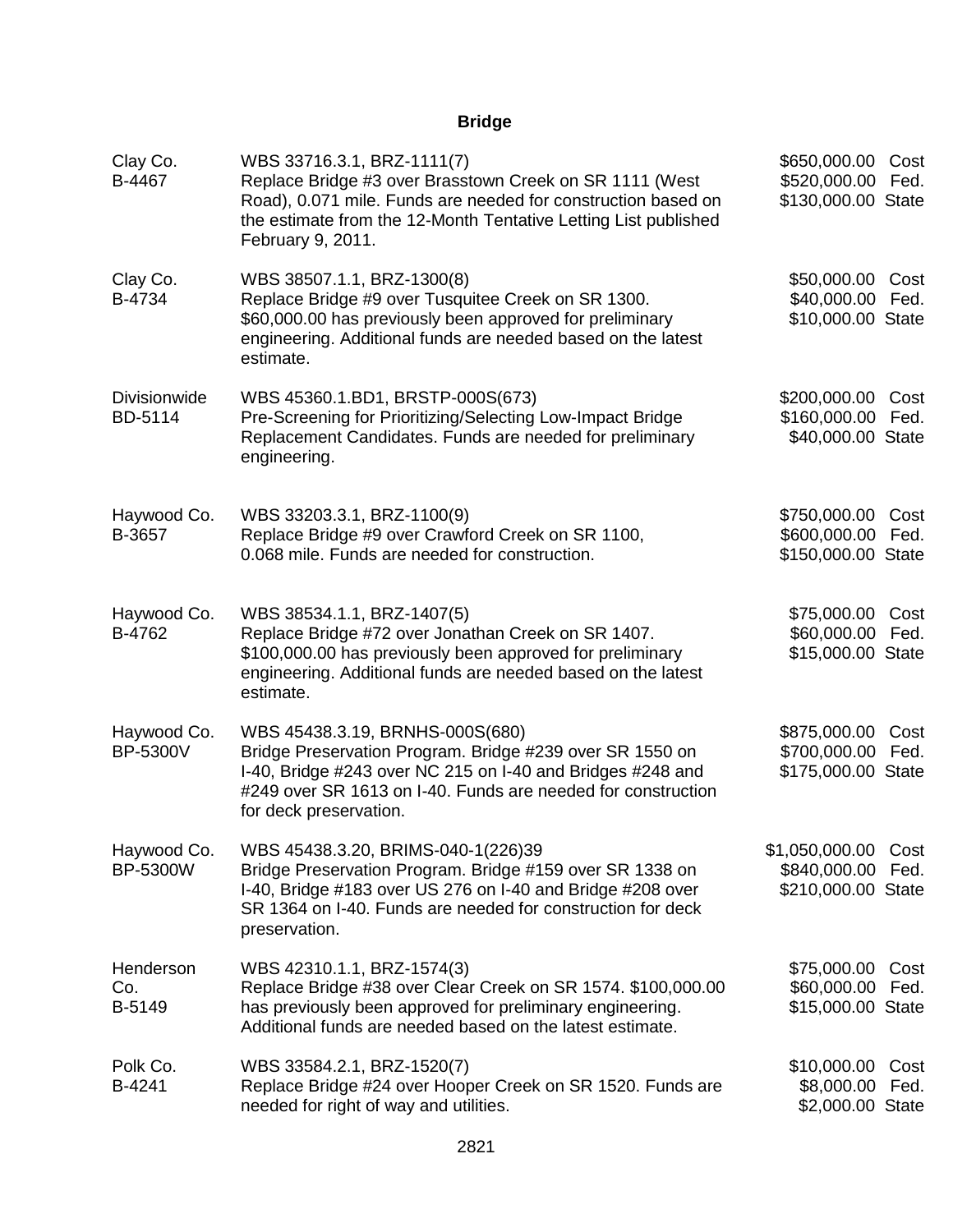| Transylvania<br>Co.<br>B-4289        | WBS 33628.2.1, BRZ-1324(2)<br>Replace Bridge #93 over the North French Broad River on<br>SR 1324. Funds are needed for right of way and utilities.                                                                                                  | \$245,000.00 Cost<br>\$196,000.00 Fed.<br>\$49,000.00 State |              |
|--------------------------------------|-----------------------------------------------------------------------------------------------------------------------------------------------------------------------------------------------------------------------------------------------------|-------------------------------------------------------------|--------------|
| Transylvania<br>Co.<br>B-4989        | WBS 40461.2.1, BRZ-1326(3)<br>Replace Bridge #148 over Lamance Creek on SR 1326.<br>\$50,000.00 has previously been approved for right of way and<br>utilities. Additional funds are needed based on the latest<br>estimate for utility relocation. | \$10,240.00 Cost<br>\$8,192.00 Fed.<br>\$2,048.00 State     |              |
|                                      | <b>Safety</b>                                                                                                                                                                                                                                       |                                                             |              |
| Cherokee Co.<br><b>SS-4914AK</b>     | WBS 43180.1.1, STP-0129(3)<br>US 129 from the Georgia State Line to US 64. Funds are<br>needed for preliminary engineering.                                                                                                                         | \$5,000.00 Cost<br>\$4,500.00 Fed.<br>\$500.00 State        |              |
| Cherokee Co.<br>SS-4914AO            | WBS 43174.1.1, STPNHS-0074(128)<br>US 74 at SR 1388 (Beaver Creek Road). Funds are needed for<br>preliminary engineering.                                                                                                                           | \$4,000.00 Cost<br>\$3,600.00 Fed.<br>\$400.00 State        |              |
| Haywood Co.<br>SS-4914AM             | WBS 43189.1.1, STP-0276(9)<br>US 276 from SR 1102 (Mountain View) to SR 1105 (Old 110).<br>Funds are needed for preliminary engineering.                                                                                                            | \$10,000.00 Cost<br>\$9,000.00 Fed.<br>\$1,000.00 State     |              |
| Henderson<br>Co.<br><b>SS-4914AN</b> | WBS 43193.1.1, STP-0191(11)<br>NC 191 near SR 1350 (Mount Gilead) and SR 1351 (Butler<br>Bridge) in Mills River. Funds are needed for preliminary<br>engineering.                                                                                   | \$10,000.00<br>\$9,000.00<br>\$1,000.00 State               | Cost<br>Fed. |
| Jackson Co.<br><b>SS-4914AL</b>      | WBS 43188.1.1, STP-0107(12)<br>NC 107 from SR 1345 (River Road) to south of SR 1330 (North<br>Country Club Drive/Forest Hills Road) near Sylva. Funds are<br>needed for preliminary engineering.                                                    | \$3,000.00 Cost<br>\$2,700.00 Fed.<br>\$300.00 State        |              |
| Jackson Co.<br><b>SS-4914AP</b>      | WBS 43200.1.1, STPNHS-0441(12)<br>US 441 in the vicinity of SR 1543 (Shoal Creek Church). Funds<br>are needed for preliminary engineering.                                                                                                          | \$2,000.00<br>\$1,800.00<br>\$200.00 State                  | Cost<br>Fed. |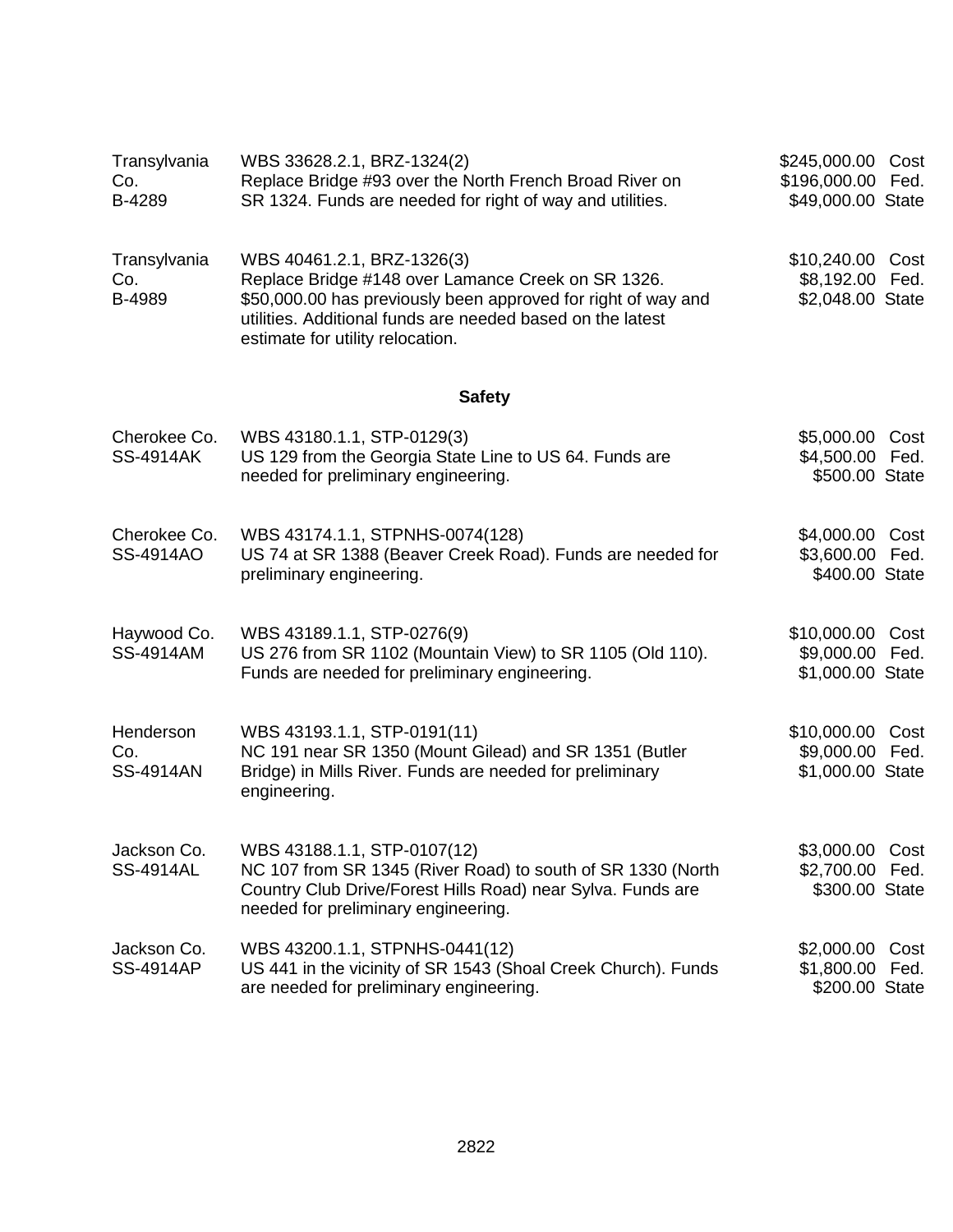| Waynesville/           | WBS 43014.2.3, STP-FY06(15)                                                                                                                                                                                                                                                                                                                                                         | \$121,000.00 Cost |  |
|------------------------|-------------------------------------------------------------------------------------------------------------------------------------------------------------------------------------------------------------------------------------------------------------------------------------------------------------------------------------------------------------------------------------|-------------------|--|
| Haywood Co.<br>Z-4614B | Railway-Highway Grade Crossing Safety Project. \$54,000.00<br>has previously been approved for construction. Additional funds<br>are needed based on the latest estimate as mitigation for<br>crossing closure to include construction of a pedestrian access<br>crossing at the intersection of Old Hickory Street and the Norfolk<br>Southern Railway Tracks; Crossing #720 308F. | \$121,000.00 Fed. |  |
|                        | <b>Scenic Byway</b>                                                                                                                                                                                                                                                                                                                                                                 |                   |  |

Cherokee Co. WBS 45370.2.1, NSBP-0074(116) S-5103 US 74 - Nantahala Byway. Funds are needed for right of way for the acquisition of viewshed protection via conservation easement on the Salman Heirs Property. This will permanently protect 100.69 scenic adjacent acres. \$1,234,450.00 Cost \$602,460.00 Fed. \$631,990.00 Local

#### **Statewide**

#### **Planning and Research**

| Town/<br>County    | <b>Project</b><br><b>Description</b>                                                                                                               | <b>Estimated</b><br>Cost                              |      |
|--------------------|----------------------------------------------------------------------------------------------------------------------------------------------------|-------------------------------------------------------|------|
| Statewide<br>No ID | WBS 47521.1, SPR-OTSP(1)<br>AASHTO Technical Services Program. Funds are needed for<br>preliminary engineering.                                    | \$78,700.00<br>\$78,700.00 Fed.                       | Cost |
| Statewide<br>No ID | WBS 47520.1.1, LTAP-FY11(16)<br>Local Technical Assistance Program (LTAP) for calendar year<br>2011. Funds are needed for preliminary engineering. | \$118,600.00<br>\$59,300.00 Fed.<br>\$59,300.00 Local | Cost |

#### **\* INDICATES INTRASTATE OR LOOP PROJECT**

#### **ITEM M SUMMARY - 171 PROJECT(S) - (TOTAL FEDERAL AND STATE) \$133,674,522.00**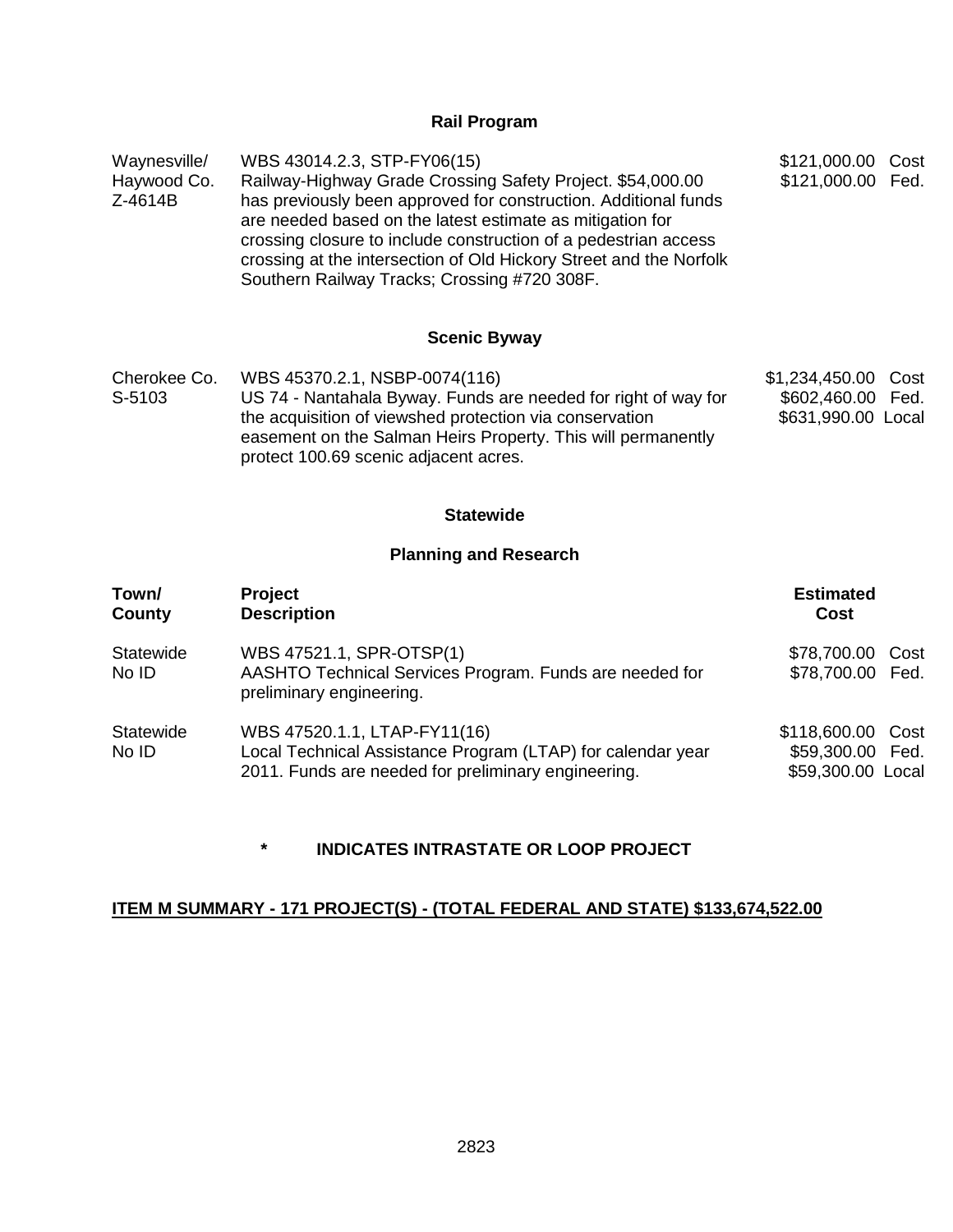#### **Approval – Revisions to the 2009-2015 STIP**

A motion was made by Board Member Wall, which was seconded by Board Member

Fox, to approve the following additions, modifications and deletions to the 2009-2015 State

Transportation Improvement Plan.

#### **STIP ADDITIONS**

| <b>DIVISION 1</b> |                                                                                                                    |                                                                |
|-------------------|--------------------------------------------------------------------------------------------------------------------|----------------------------------------------------------------|
| 1. BF-5301        | Screen and evaluate potential federal<br>funded bridge projects for Division 1.                                    | Preliminary Engineering FFY 11 - \$20,000 (NFA)                |
| 2. BS-5401        | Screen and evaluate potential state<br>funded bridge projects for Division 1.                                      | Preliminary Engineering SFY 11 - \$20,000 (S)                  |
| <b>DIVISION 2</b> |                                                                                                                    |                                                                |
| 1. B-5418         | NC 33, Pitt County. Replace Bridge<br>No. 50 over Johnson's Mill Run.                                              | Programmed for Planning and Environmental<br><b>Study Only</b> |
| 2. B-5419         | NC 33, Pitt County. Replace Bridge<br>No. 7 over Creek.                                                            | Programmed for Planning and Environmental<br><b>Study Only</b> |
| 3. B-5420         | SR 1753, Pitt County. Replace<br>Bridge No. 211 over Tuckleberry<br>Creek.                                         | Programmed for Planning and Environmental<br><b>Study Only</b> |
| 4. BF-5302        | Screen and evaluate potential federal<br>funded bridge projects for Division 2.                                    | Preliminary Engineering FFY 11 - \$20,000 (NFA)                |
| 5. BS-5402        | Screen and evaluate potential state<br>funded bridge projects for Division 2.                                      | Preliminary Engineering SFY 11 - \$20,000 (S)                  |
| <b>DIVISION 3</b> |                                                                                                                    |                                                                |
| 1. BF-5303        | Screen and evaluate potential federal<br>funded bridge projects for Division 3.                                    | Preliminary Engineering FFY 11 - \$20,000 (NFA)                |
| 2. BS-5403        | Screen and evaluate potential state<br>funded bridge projects for Division 3.                                      | Preliminary Engineering SFY 11 - \$20,000 (S)                  |
| <b>DIVISION 4</b> |                                                                                                                    |                                                                |
| 1. R-5501         | New Route, NC 561 to SR 1619 near<br>Halifax, Halifax County. Construct a<br>two lane facility on<br>new location. | Construction SFY 12 - \$1,000,000 (S)                          |
| 2. BF-5304        | Screen and evaluate potential federal<br>funded bridge projects for Division 4.                                    | Preliminary Engineering FFY 11 - \$20,000 (NFA)                |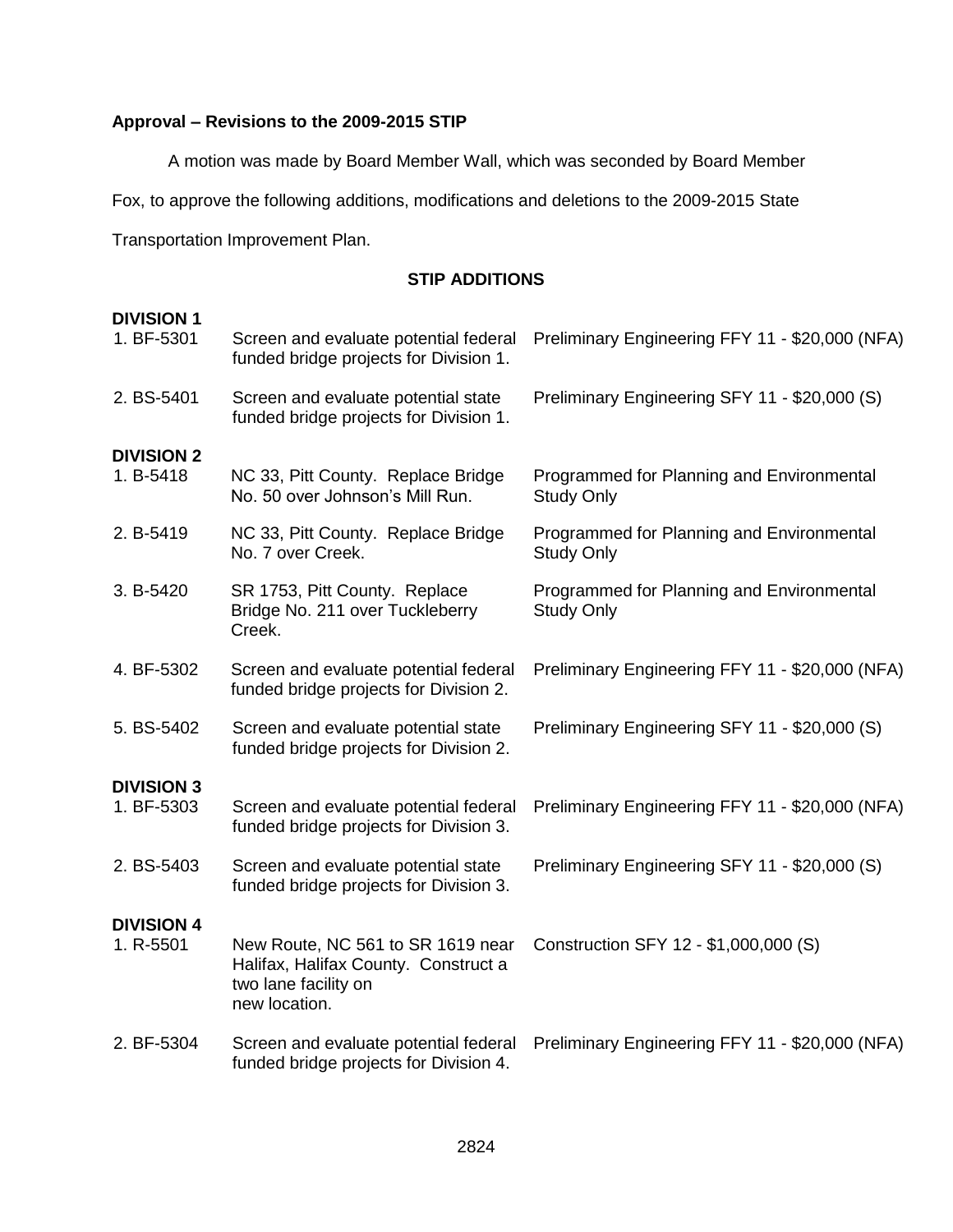| 3. BS-5404                      | Screen and evaluate potential state<br>funded bridge projects for Division 4.                   | Preliminary Engineering SFY 11 - \$20,000 (S)                                                                                  |
|---------------------------------|-------------------------------------------------------------------------------------------------|--------------------------------------------------------------------------------------------------------------------------------|
| <b>DIVISION 5</b><br>1. BF-5305 | Screen and evaluate potential federal                                                           | Preliminary Engineering FFY 11 - \$20,000 (NFA)                                                                                |
|                                 | funded bridge projects for Division 5.                                                          |                                                                                                                                |
| 3. BS-5405                      | Screen and evaluate potential state<br>funded bridge projects for Division 5.                   | Preliminary Engineering SFY 11 - \$20,000 (S)                                                                                  |
| <b>DIVISION 6</b>               |                                                                                                 |                                                                                                                                |
| 1. BF-5306                      | Screen and evaluate potential federal<br>funded bridge projects for Division 6.                 | Preliminary Engineering FFY 11 - \$20,000 (NFA)                                                                                |
| 2. BS-5406                      | Screen and evaluate potential state<br>funded bridge projects for Division 6.                   | Preliminary Engineering SFY 11 - \$20,000 (S)                                                                                  |
| <b>DIVISION 7</b>               |                                                                                                 |                                                                                                                                |
| 1. U-5322                       | Greensboro, Wendover Avenue<br>and Clifton Road, Guilford County.<br>Intersection improvements. | Right of way FFY 11 - \$ 80,000 (STPDA)<br>Right of way FFY 11 - \$ 20,000 (C)<br>Total Cost ------------- \$100,000 (STPDA/C) |
| 2. U-5323                       | Greensboro, Market Street and<br>College Road, Guilford County.<br>Intersection improvements.   | Right of way FFY 11 - \$560,000 (STPDA)<br>Right of way FFY 11 - \$140,000 (C)<br>Total Cost ------------- \$700,000 (STPDA/C) |
| 3. BF-5307                      | Screen and evaluate potential federal<br>funded bridge projects for Division 7.                 | Preliminary Engineering FFY 11 - \$20,000 (NFA)                                                                                |
| 4. BS-5407                      | Screen and evaluate potential state<br>funded bridge projects for Division 7.                   | Preliminary Engineering SFY 11 - \$20,000 (S)                                                                                  |
| <b>DIVISION 8</b>               |                                                                                                 |                                                                                                                                |
| 1. BF-5308                      | Screen and evaluate potential federal<br>funded bridge projects for Division 8.                 | Preliminary Engineering FFY 11 - \$20,000 (NFA)                                                                                |
| 2. BS-5408                      | Screen and evaluate potential state<br>funded bridge projects for Division 8.                   | Preliminary Engineering SFY 11 - \$20,000 (S)                                                                                  |
| <b>DIVISION 9</b>               |                                                                                                 |                                                                                                                                |
| 1. BF-5309                      | Screen and evaluate potential federal<br>funded bridge projects for Division 9.                 | Preliminary Engineering FFY 11 - \$20,000 (NFA)                                                                                |
| 2. BS-5409                      | Screen and evaluate potential state<br>funded bridge projects for Division 9.                   | Preliminary Engineering SFY 11 - \$20,000 (S)                                                                                  |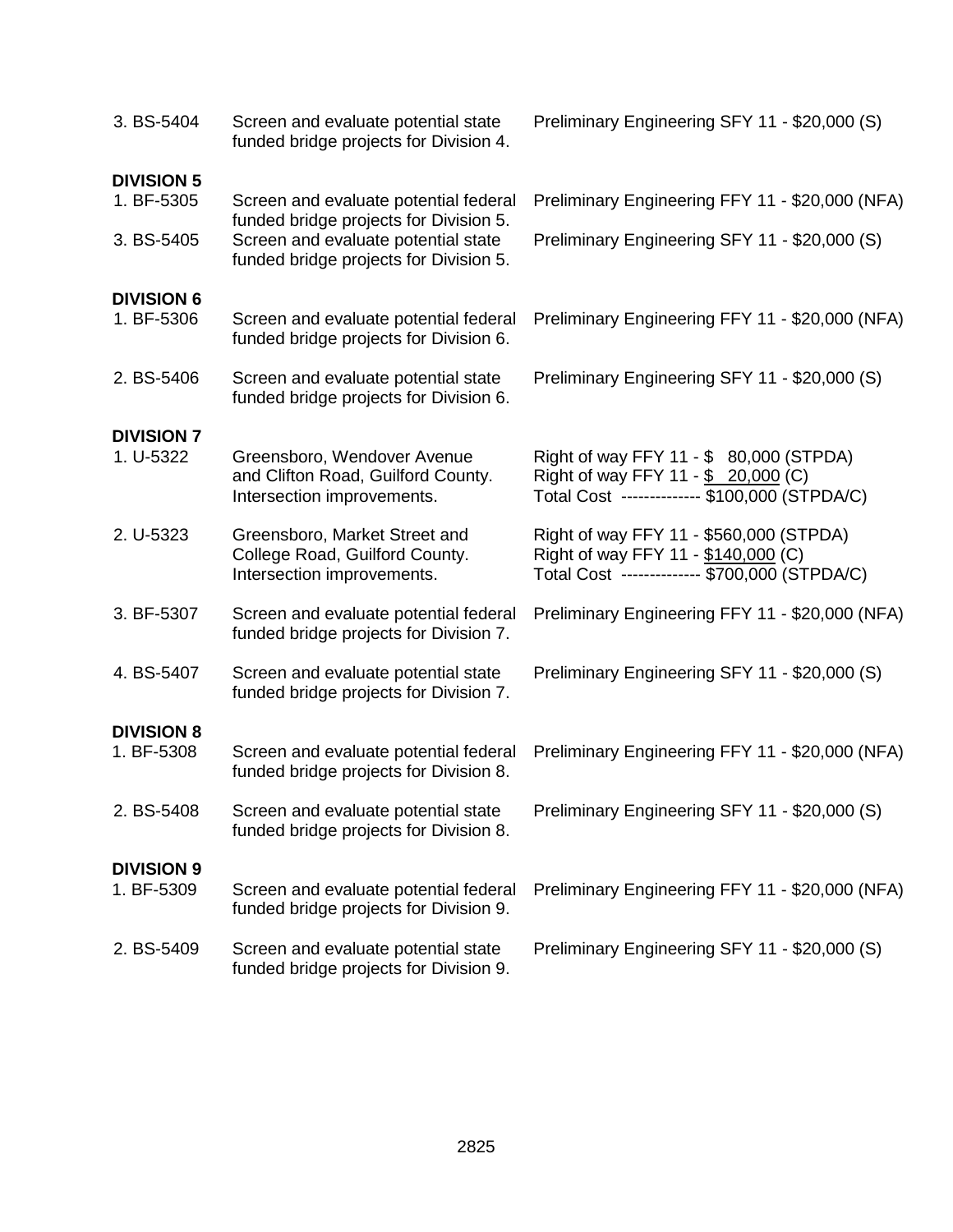| <b>DIVISION 10</b><br>1. I-5405  | I-277 (Brookshire Freeway) to West<br>Catawba Avenue (Exit 28),<br>Mecklenburg County. Construct<br>additional lanes and High Occupancy<br>Toll (HOT) lanes and convert existing<br>High Occupancy Vehicle (HOV) Lanes<br>to High Occupancy Toll (HOT) Lanes. | Scheduled for Preliminary Study Only                                                                                       |
|----------------------------------|---------------------------------------------------------------------------------------------------------------------------------------------------------------------------------------------------------------------------------------------------------------|----------------------------------------------------------------------------------------------------------------------------|
| 2. U-5325                        | Weddington, Union County.<br>Intersection of NC 84 and SR 1344<br>(Matthews-Weddington Road).<br>Construct a roundabout. Intersection<br>of NC 16 and SR 1317 (Weddington<br>Church Road). Relocate intersection.                                             | Right of way SFY 11 - \$ 100,000 (S)<br>Construction SFY 12 - \$1,250,000 (S)<br>Total Cost -------------- \$1,350,000 (S) |
| 3. BF-5310                       | Screen and evaluate potential federal<br>funded bridge projects for Division 10.                                                                                                                                                                              | Preliminary Engineering FFY 11 - \$20,000 (NFA)                                                                            |
| 4. BS-5410                       | Screen and evaluate potential state<br>funded bridge projects for Division 10.                                                                                                                                                                                | Preliminary Engineering SFY 11 - \$20,000 (S)                                                                              |
| <b>DIVISION 11</b><br>1. BF-5311 | Screen and evaluate potential federal<br>funded bridge projects for Division 11.                                                                                                                                                                              | Preliminary Engineering FFY 11 - \$20,000 (NFA)                                                                            |
| 2. BS-5411                       | Screen and evaluate potential state<br>funded bridge projects for Division 11.                                                                                                                                                                                | Preliminary Engineering SFY 11 - \$20,000 (S)                                                                              |
| <b>DIVISION 12</b><br>1. BF-5312 | Screen and evaluate potential federal<br>funded bridge projects for Division 12.                                                                                                                                                                              | Preliminary Engineering FFY 11 - \$20,000 (NFA)                                                                            |
| 2. BS-5412                       | Screen and evaluate potential state<br>funded bridge projects for Division 12.                                                                                                                                                                                | Preliminary Engineering SFY 11 - \$20,000 (S)                                                                              |
| <b>DIVISION 13</b><br>1. BF-5313 | Screen and evaluate potential federal<br>funded bridge projects for Division 13.                                                                                                                                                                              | Preliminary Engineering FFY 11 - \$20,000 (NFA)                                                                            |
| 2. BS-5413                       | Screen and evaluate potential state<br>funded bridge projects for Division 13.                                                                                                                                                                                | Preliminary Engineering SFY 11 - \$20,000 (S)                                                                              |
| <b>DIVISION 14</b><br>1. BF-5314 | Screen and evaluate potential federal<br>funded bridge projects for Division 14.                                                                                                                                                                              | Preliminary Engineering FFY 11 - \$20,000 (NFA)                                                                            |
| 2. BS-5414                       | Screen and evaluate potential state<br>funded bridge projects for Division 14.                                                                                                                                                                                | Preliminary Engineering SFY 11 - \$20,000 (S)                                                                              |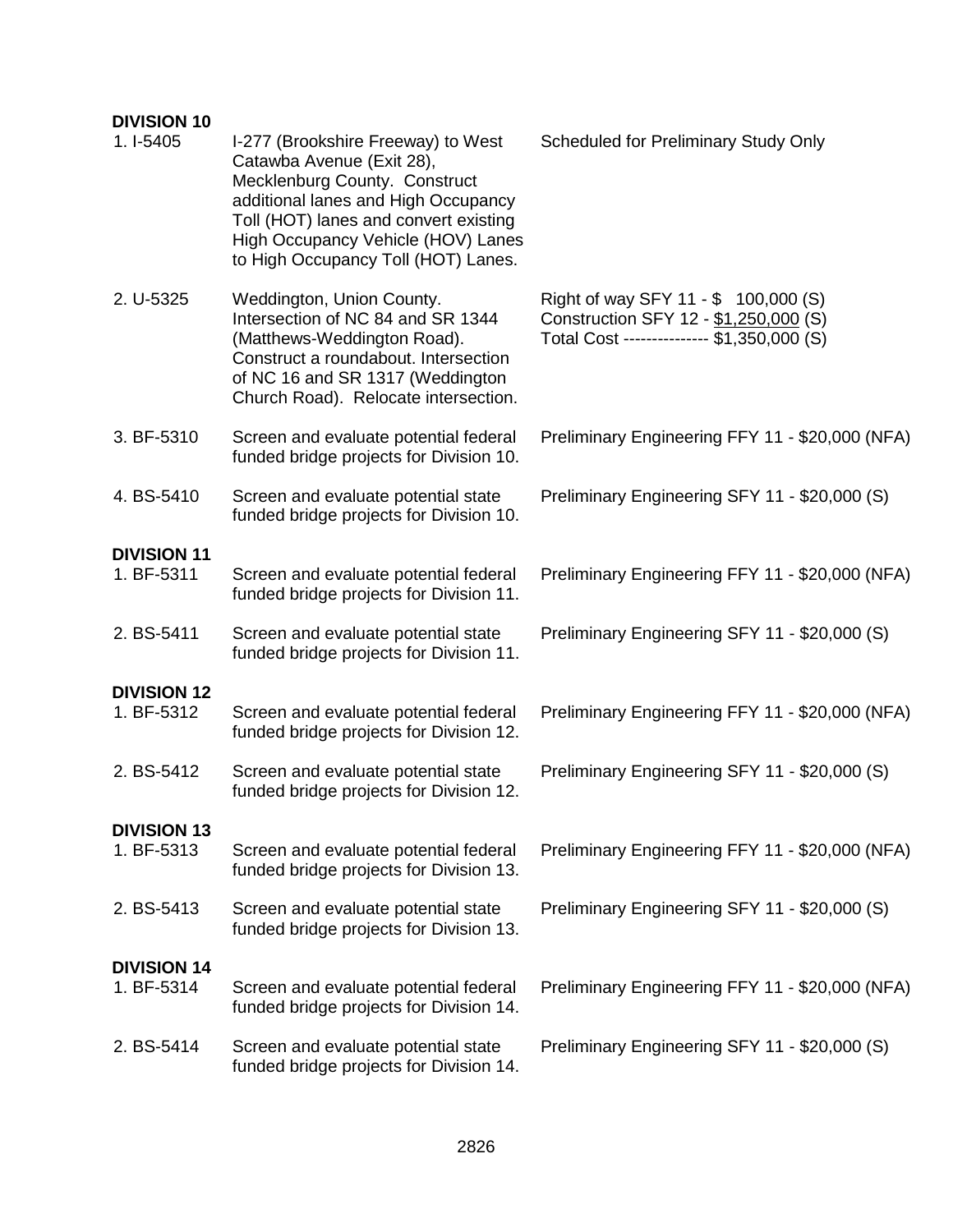# **STIP MODIFICATIONS**

| <b>DIVISION 4</b><br>1. U-3609A | Goldsboro, SR 1560 (Royal Avenue) to<br>SR 1003 (New Hope Road), Wayne<br>County. Delayed right of way, FFY 10<br>to FFY 11 and construction, FFY 11 to<br>FFY 12. City needed additional time to<br>design a stream crossing and receive a<br>signed municipal agreement. | Right of way FFY 11 - \$ 150,000 (STP)<br>Construction FFY 12 - \$2,350,000 (STP)<br>Total Cost -------------- \$2,500,000 (STP)                                                       |
|---------------------------------|----------------------------------------------------------------------------------------------------------------------------------------------------------------------------------------------------------------------------------------------------------------------------|----------------------------------------------------------------------------------------------------------------------------------------------------------------------------------------|
| <b>DIVISION 5</b><br>1. U-4724  | Durham, Cornwallis Road, South<br>Roxboro Road to University Drive,<br>Durham County. Delayed construction<br>FFY 10 to FFY 11. City needs additional<br>time to complete planning and design.                                                                             | Construction FFY 11 - \$1,576,000 (STPDA)<br>Construction FFY 11 - \$ 394,000 (C)<br>Total Cost ------------- \$1,970,000 (STPDA/C)                                                    |
| 2. C-4928                       | Durham, Morreene Road, Neal Road<br>to Erwin Road. Delayed construction,<br>FFY 09 to FFY 11. City needs<br>additional time to complete planning<br>and design.                                                                                                            | Construction FFY 11 - \$ 931,000 (STPDA)<br>Construction FFY 11 - \$ 222,000 (CMAQ)<br>Construction FFY 11 - \$ 288,250 (C)<br>Total Cost -------------- \$1,441,250<br>(STPDA/CMAQ/C) |
| <b>DIVISION 6</b><br>1. B-4251  | SR 2237, Robeson County. Replace<br>Bridge No. 94 over Old Field Swamp.<br>Delayed right of way, FFY 10 to FFY 11<br>and construction, FFY 11 to FFY 12.<br>State Bridge Management Unit needs<br>additional time to complete design.                                      | Right of way FFY 11 - \$ 90,000 (NFA)<br>Construction FFY 12 - \$475,000 (NFA)<br>Total Cost --------------- \$565,000 (NFA)                                                           |
| <b>DIVISION 7</b><br>1.U-2524C  | Greensboro, Western Loop, North of<br>SR 2176 (Bryan Boulevard) to US 220<br>(Battleground Avenue), Guilford<br>County. Accelerated right of way and<br>utilities, Post Year to FFY 11 due to<br>funds availability.                                                       | Right of way FFY 11 - \$6,590,000 (NHS)                                                                                                                                                |
| 2. U-2524D                      | Greensboro, Western Loop, US 220<br>(Battle-ground Avenue) to SR 2303<br>(Lawndale Drive), Guilford County.<br>Accelerated right of way, Post Year<br>to FFY 11 due to funds availability.                                                                                 | Right of way FFY 11 - \$11,773,000 (NHS)                                                                                                                                               |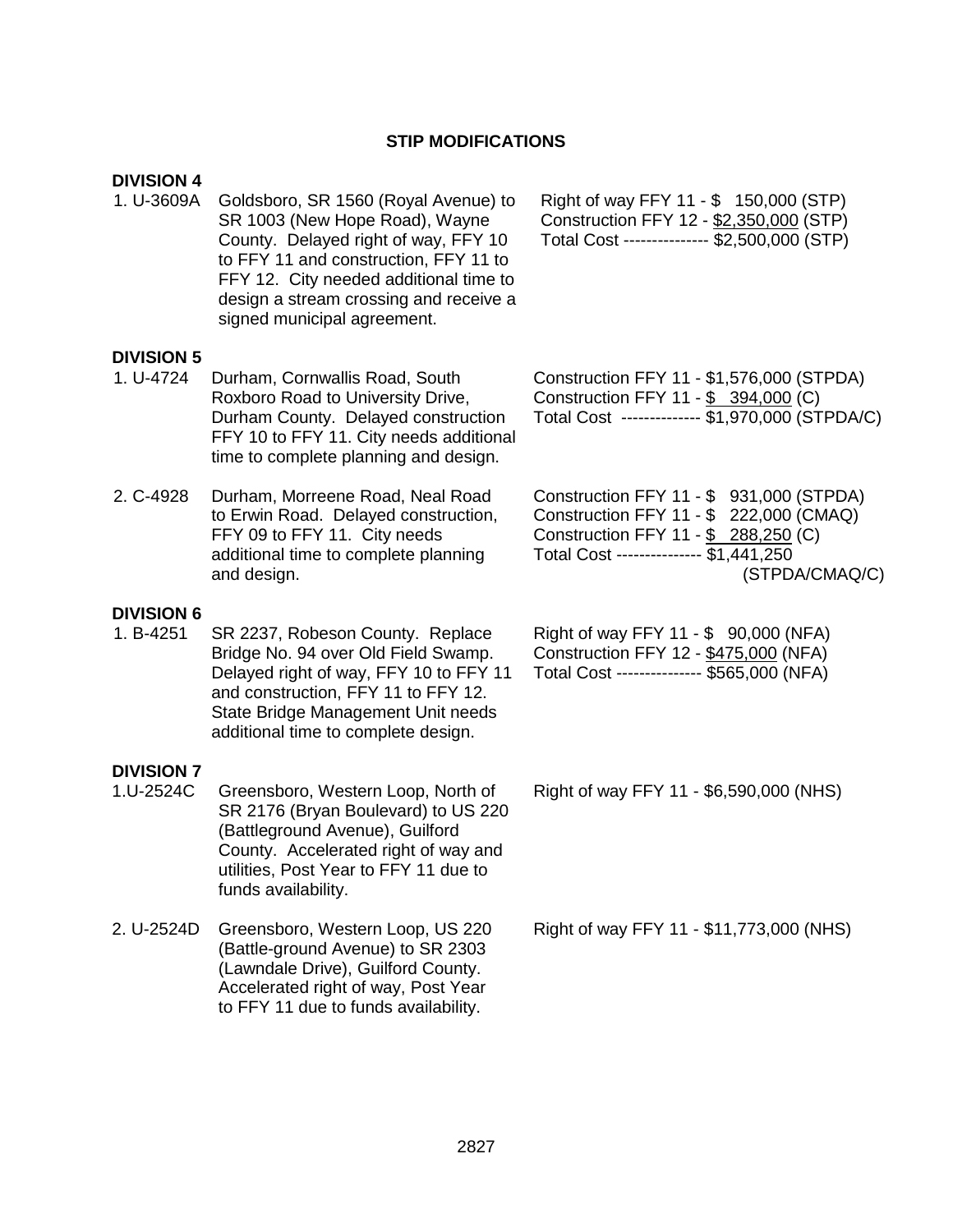| 3. U-2525B         | Greensboro, Eastern Loop, US 70<br>relocation to US 29 north of<br>Greensboro, Guilford County.<br>Delayed right of way from SFY 11<br>to SFY 12 due to change in funds<br>availability. (2 Year Cash Flow)                                                                           | Right of way SFY 12 - \$7,700,000 (T)<br>Right of way SFY 13 - \$ 7,700,000 (T)<br>Total Cost ------------- \$15,400,000 (T)                                                                                                                                             |
|--------------------|---------------------------------------------------------------------------------------------------------------------------------------------------------------------------------------------------------------------------------------------------------------------------------------|--------------------------------------------------------------------------------------------------------------------------------------------------------------------------------------------------------------------------------------------------------------------------|
| <b>DIVISION 10</b> |                                                                                                                                                                                                                                                                                       |                                                                                                                                                                                                                                                                          |
| 1. R-4902          | I-485, I-77 south of Charlotte to US 521<br>(Johnston Road), Mecklenburg County.<br>Widen to six lanes. Delayed right of<br>way, FFY 11 to FFY 12 and accelerated<br>construction, FFY 15 to FFY 12.<br>Schedule adjusted to reflect the Design-<br>Build process. (3 Year Cash Flow) | Right of way FFY 12 - \$ 100,000 (NHS)<br>Utilities FFY 12 -------- \$ 550,000 (NHS)<br>Construction FFY 12 - \$21,000,000 (NHS)<br>Construction FFY 13 - \$21,000,000 (NHS)<br>Construction FFY 14 - \$21,000,000 (NHS)<br>Total Cost -------------- \$63,650,000 (NHS) |
| <b>DIVISION 11</b> |                                                                                                                                                                                                                                                                                       |                                                                                                                                                                                                                                                                          |
| 1. SF-4911D        | NC 16-18, Wilkes County. Revised<br>description as follows: Intersection of<br>NC 16 and NC 18 north to SR 2545<br>(Plaza Drive). Construct a two-way<br>left turn lane and install a southbound<br>left turn lane on NC 16-18 at SR 2545.                                            | Right of way FFY 11 - \$100,000 (HES)<br>Construction FFY 12 - \$700,000 (HES)<br>Total Cost -------------- \$800,000 (HES)                                                                                                                                              |
| <b>DIVISION 12</b> |                                                                                                                                                                                                                                                                                       |                                                                                                                                                                                                                                                                          |
| 1. SF-5112A        | NC 127, SR 1128 (Mountain Grove<br>Road) to SR 1176 (Bethel Church<br>Road), Catawba County. Construct<br>continuous left turn lane. Delayed<br>right of way, FFY 10 to FFY 11.<br>Division needed additional time to                                                                 | Right of way FFY 11 - \$520,000 (HES)                                                                                                                                                                                                                                    |

## **STIP DELETION**

# **DIVISION 10**<br>1. C-5207

1. C-5207 Cornelius, Liverpool Parkway Roundabout. Construct a roundabout at intersection with Chartwell Center Drive.

complete planning. Construction remains in FFY 11 as programmed.

> Deleted at the request of Cornelius due to project priority adjustment.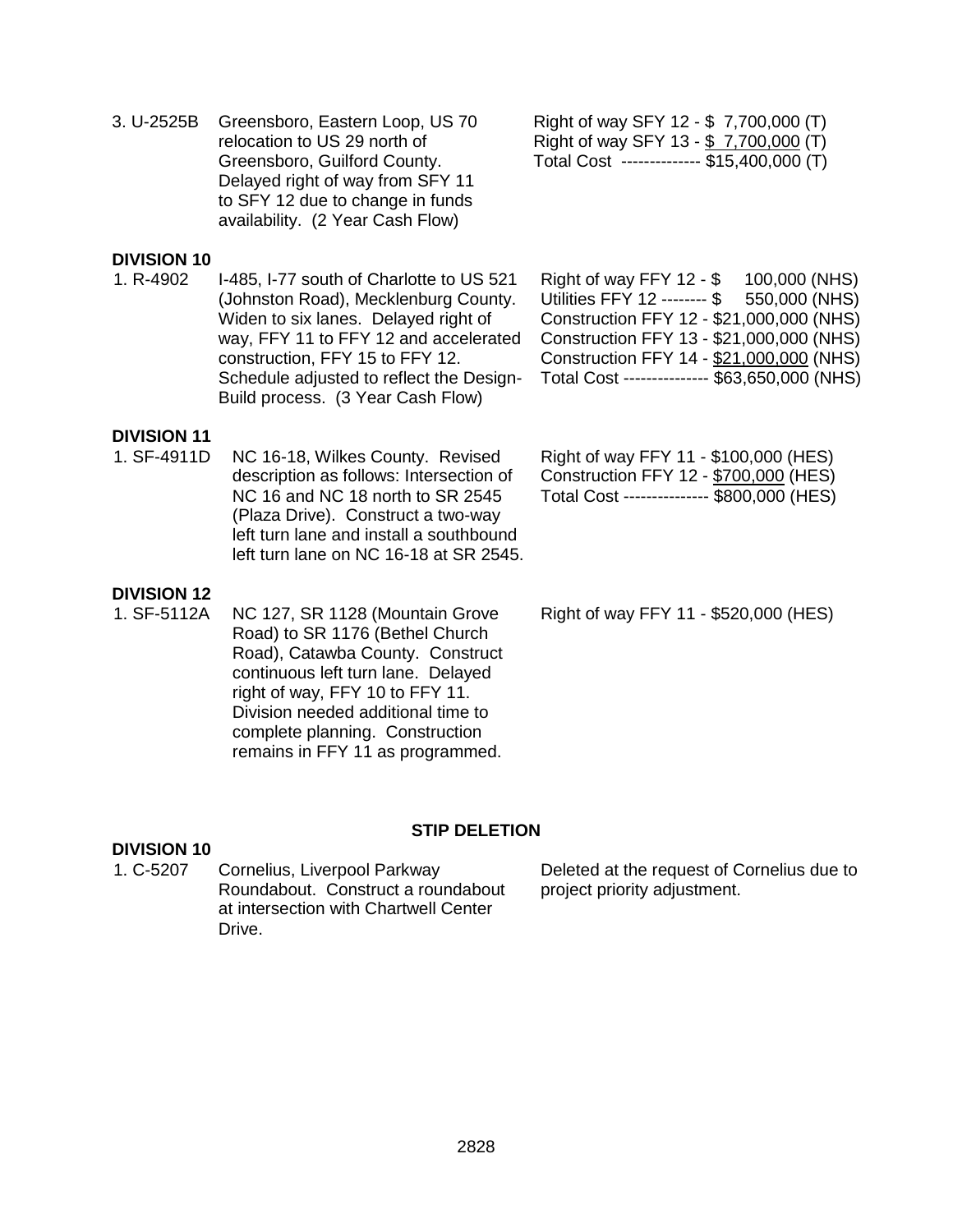## **Approval – Municipal and Special Agreements**

A motion was made by Board Member Wall, which was seconded by Board Member

Fox, to approve the following agreements:

Board Member Collett abstained from voting on Project U-4703 in Wake County.

SUMMARY: There are a total of 31 agreements for approval by the Board of Transportation.

Division 1

| North Carolina Department of Environment<br>and Natural Resources<br>Dare County<br><b>B-5014 BA</b><br>41470.3.3 | This project consists of maintenance<br>dredging of the navigation channel at<br>Oregon Inlet in order for the Department to<br>install scour protection measures to protect<br>the Herbert C. Bonner Bridge in Dare<br>County. DENR shall be responsible for the<br>dredging operation by the Corps of<br>Engineers. The estimated cost to the<br>Department is \$1,500,000.                                                                                                                                            |
|-------------------------------------------------------------------------------------------------------------------|--------------------------------------------------------------------------------------------------------------------------------------------------------------------------------------------------------------------------------------------------------------------------------------------------------------------------------------------------------------------------------------------------------------------------------------------------------------------------------------------------------------------------|
| Town of Edenton<br>Chowan County<br>ER-2971 A<br>42347                                                            | This project consists of installing a<br>sidewalk along NC 32 from the railroad<br>crossing to Old Hertford Road. The<br>Department shall be responsible for design<br>and prepare the plans, specifications,<br>administer the construction contract and<br>construct the project. The Municipality<br>shall acquire any needed right of way and<br>adjust all utilities in conflict with the project<br>and reimburse the Department \$12,000 for<br>work performed by the Department and all<br>costs above \$60,000. |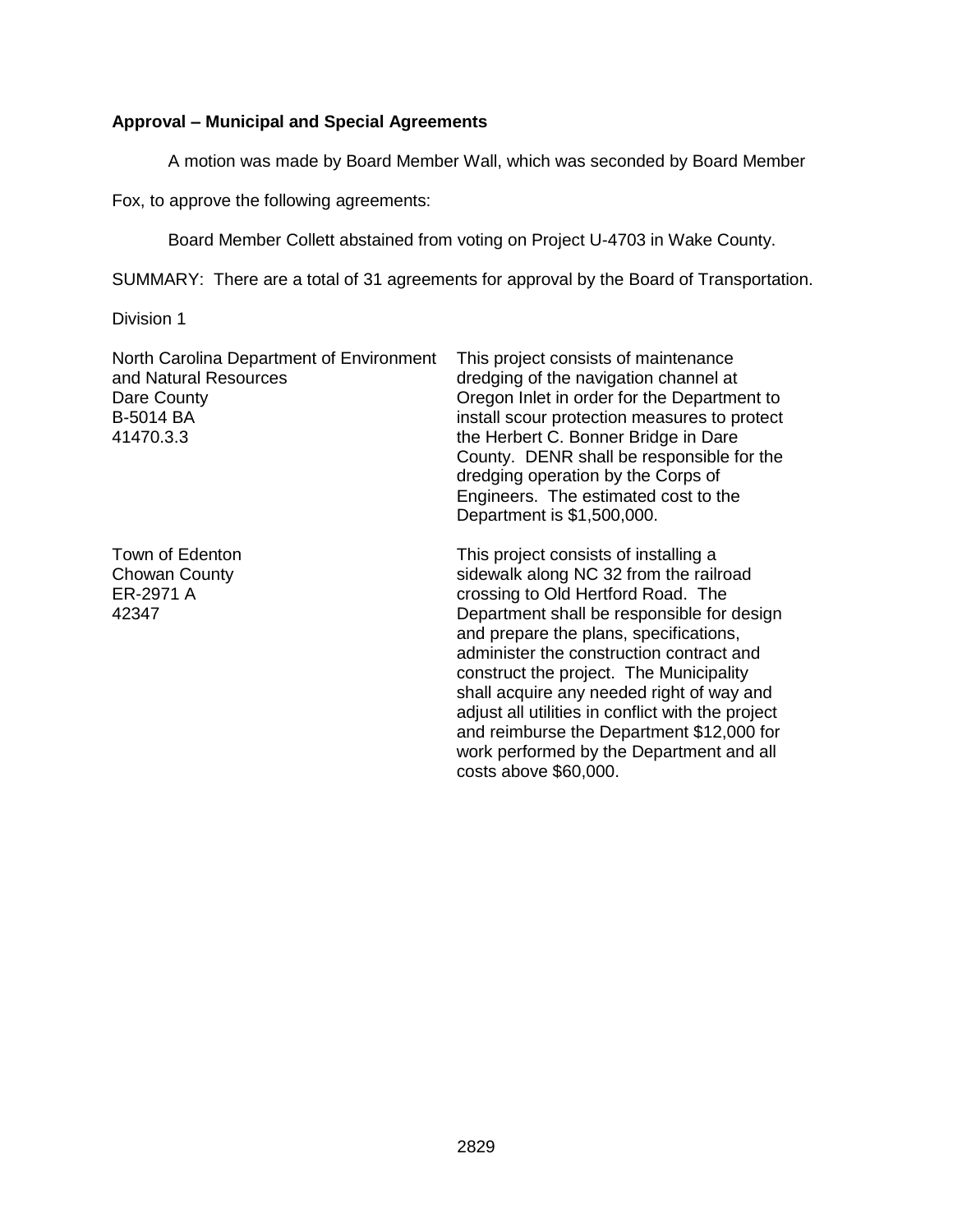City of Jacksonville Onslow County U-4007 A 35008.2.3

Division 4

Town of Clayton Johnston County R-3825 A 34552.3.2

Town of Smithfield Johnston County B-3864 33310.3.1

This project consists of improvements to SR 1702 (White Street Ext.) from SR 1808 (Bell Fork Road) to SR 1470 Western Blvd.) in Jacksonville. The Department shall prepare the environmental and/or planning document, project plans and specifications, construct the project, and acquire any need right of way. The Municipality shall relocate and adjust any municipally-owned utilities and any utilities under franchise. At the request of the Municipality, the Department shall include in its construction contract the addition of powder coating to the mast arm signal poles. The Municipality shall reimburse the Department 100% of the actual cost of the work. Estimated cost to the Municipality is \$19,500.

This project consists of roadway improvements to NC 42 from US 70 in Clayton to 0.31 mile east of SR 1902 (Glen Laurel Rd). The Department shall prepare the environmental and/or planning document, project plans and specifications, construct the project, and acquire any need right of way. The Municipality shall relocate and adjust any municipally-owned utilities and any utilities under franchise.

This project consists of the replacement of Bridge No. 40 over Neuse River on US 70 Business in Smithfield. The Department shall prepare the environmental and/or planning document, project plans and specifications, construct the project, and acquire any needed right of way. The Municipality shall relocate and adjust any municipally-owned utilities and any utilities under franchise.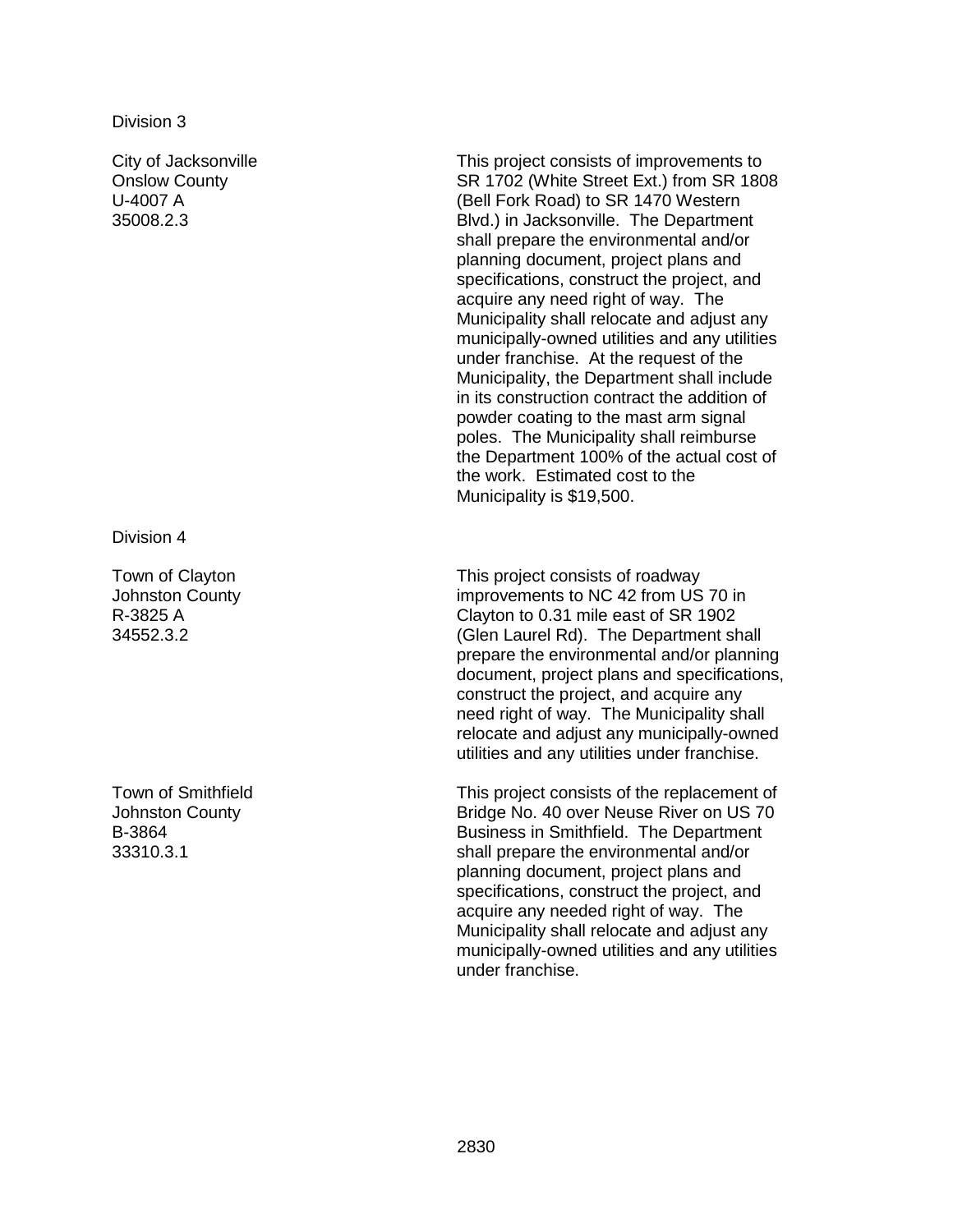City of Raleigh Wake County E-4979 E-4929 39594.1.1 39594.3.1 39988.1.1 39988.2.1

Wake County Board of Education R-2814 A 34506.3.ST1

Town of Garner Wake County U-4703 35871.3.2

Town of Wendell Wake County EL-5100 EB 41821.1.ST6 41821.2.ST6 41821.3.ST6

The combined projects consists of constructing a greenway to connect Lake Boone Trail to Glen Eden Dr (E-4979) and constructing a multi-use trail beginning at the eastern side of the Reedy Creek Greenway extending to Horton Street (E-4929) in Raleigh. This Supplemental Agreement is to revise the terms of invoicing and extend the project completion dates to September 30, 2012 in lieu of May 17, 2007 and October 30, 2010.

This project consists of improvements to US 401 from SR 2044 (Ligon Mill Road) to south of SR 2225 (Louisbury Road) in conjunction with Project R-4737. The additional work includes construction of an additional left turn lane from Forestville Road onto northbound US 401 in Wake County. The Developer shall reimburse the Department actual cost for the additional work in the amount of \$152,880.14.

This project consists of certain landscape plantings for Timber Drive Extension from NC 50 to White Oak Road (SR 2547). The Department shall develop the landscape design, prepare plans and site, and install the plantings. The Municipality shall provide any necessary right of way and assume maintenance of the plantings. Estimated cost of the project is \$80,585.

This project consists of the installation of sidewalks at Buffalo Street and West Third Street in Wendell. This Supplemental Agreement is to include the addition of \$35,232 (80%) Enhancement Funds to the \$375,749 ARRA funds for reimbursement of eligible utility relocation costs and cost overruns. The Municipality shall provide a local match in the amount of \$8,808 (20%).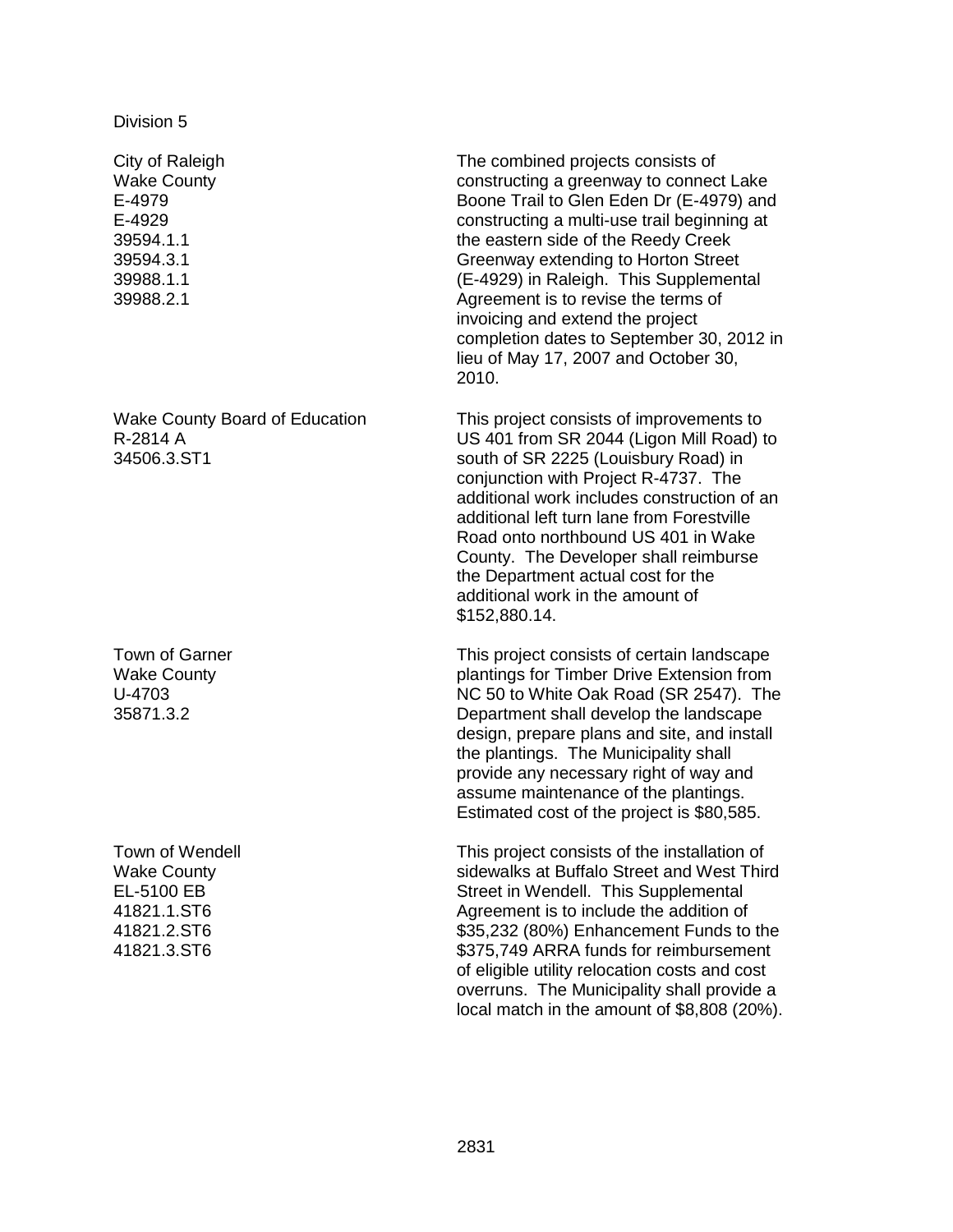City of Durham Triangle Transit Authority (TTA) Norfolk Southern Railway Co. (NSR) Durham County P-3309 D

This Agreement, between NCDOT, TTA, the City of Durham and Norfolk Southern Railway; provides for the completion of a Traffic Separation Study in Durham for public crossings from Neal Road to East Cornwallis Road. This study will determine the need for improvements to and/or the elimination of public grade crossings. The study scope will include an evaluation of pedestrian safety and access needs along the corridor in the area between Chapel Hill Street and Roxboro Street in downtown Durham. The anticipated cost of the study is \$200,000 and includes contributions of \$20,000 each from TTA, the City of Durham and Norfolk Southern Railway. NCDOT will fund the remaining \$140,000 estimated cost.

Division 7

Town of Summerfield Guilford & Rockingham Counties R-2413 C 34429.3.7

This project consists of the improvement to US 220 from south of Haw River to the intersection of US 220 and existing NC 68 in Rockingham County. The Department shall prepare the environmental and/or planning document, project plans and specifications, construct the project, acquire any needed right of way, and relocate and adjust utilities.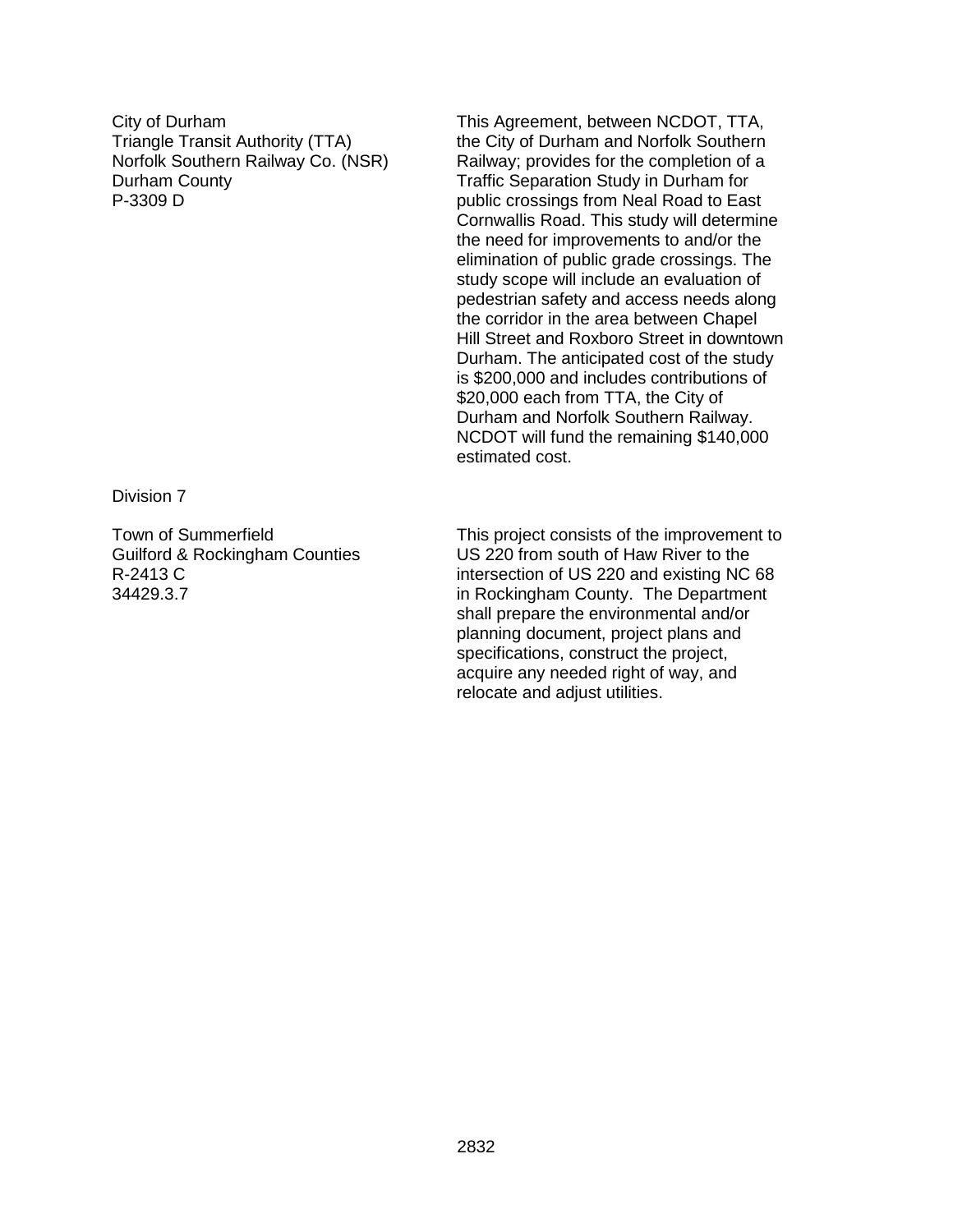City of High Point Guilford County B-5358 46072.1.1

City of Graham Alamance County ER-2971 G 3607.3.06

City of Greensboro Guilford County EL-5101 DI 41823.3.12

This project consists of the replacement of Bridge No. 428 on Model Farm Road over a branch of Richland Creek in Guilford County. The Municipality shall prepare the environmental and/or planning document, including any environmental permits, needed to construct the project. The Department shall allocate an amount not to exceed 80% (\$200,000) from the Municipal Bridge Funds allocation. The Municipality will be responsible for providing the 20% (\$50,000) matching funds for the Municipal Bridge Funds authorized and all costs that exceed the total estimated cost.

This project consists of construction of a sidewalk on the west side of NC 49 between NC 54 and SR 2396 (Parker Street) in Graham. The Municipality shall be responsible for all phases of the project. The Department shall participate in the actual costs of the project in an amount not to exceed \$100,000 from Division Enhancement Funds. Costs which exceed this amount shall be borne by the Municipality.

This project consists of the resurfacing of the greenway along the A & Y Trail in Greensboro. This Supplemental Agreement is to amend the funding by an additional \$34,136 in STP-DA Funds (\$224,136.00 in lieu of \$190,000.00) and to extend the completion date to December 31, 2011 in lieu of September 30, 2011. The Municipality will be responsible for providing the 20% matching funds for the STP-DA Funds authorized and all costs that exceed the total estimated cost.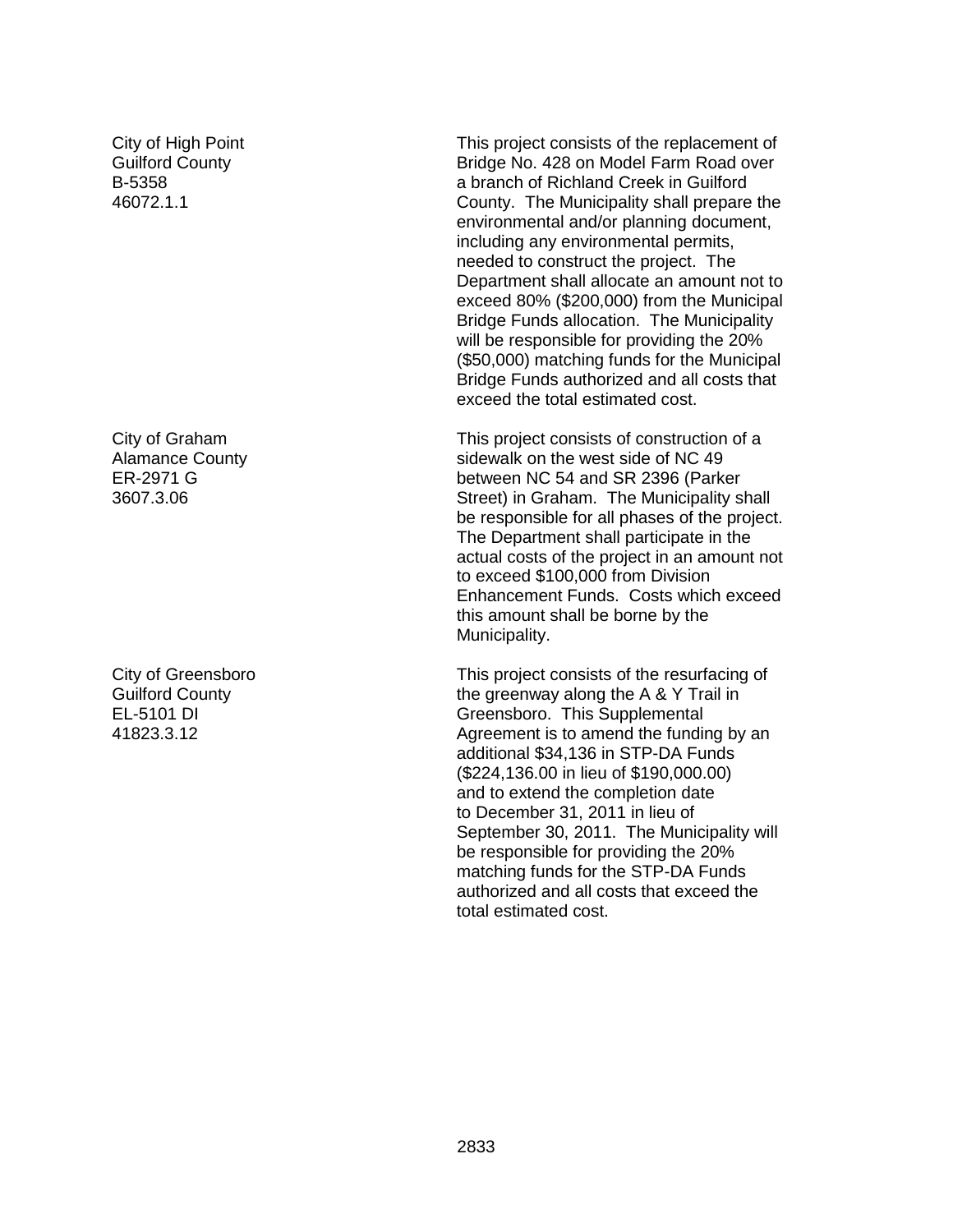Town of Kernersville Forsyth County ER-2973 I 3709.3.18

City of Thomasville Davidson County ER-2973 I 3709.3.19

Village of Clemmons Forsyth County U-4741 PC 39745.1.15 39745.3.15

This project consists of the preparation of landscaping and planting beds at the roundabout at the intersections of Old Greensboro, East Mountain and Graves Streets in Kernersville. The Municipality shall be responsible for all phases of the project. The Department shall participate in the actual costs of the project in an amount not to exceed \$14,000 from Division Enhancement Funds. Costs which exceed this amount shall be borne by the Municipality.

This project consists of the preparation of landscaping beds with planting of trees and shrubbery on the slopes at Hundley Underpass in Thomasville. The Municipality shall be responsible for all phases of the project. The Department shall participate in the actual costs of the project in an amount not to exceed \$50,000 from Division Enhancement Funds. Costs which exceed this amount shall be borne by the Municipality.

This project consists of approximately 4650 linear feet of greenway trail along Reynolds Pond and the new Frank Morgan Elementary School in Clemmons. The Municipality is responsible for all phases of the project. The Department shall allocate an amount not to exceed 80% (\$680,000) from the STP-DA Funds allocation. The Municipality will be responsible for providing the 20% (\$170,000) matching funds for the STP-DA Funds authorized and all costs that exceed the total estimated cost.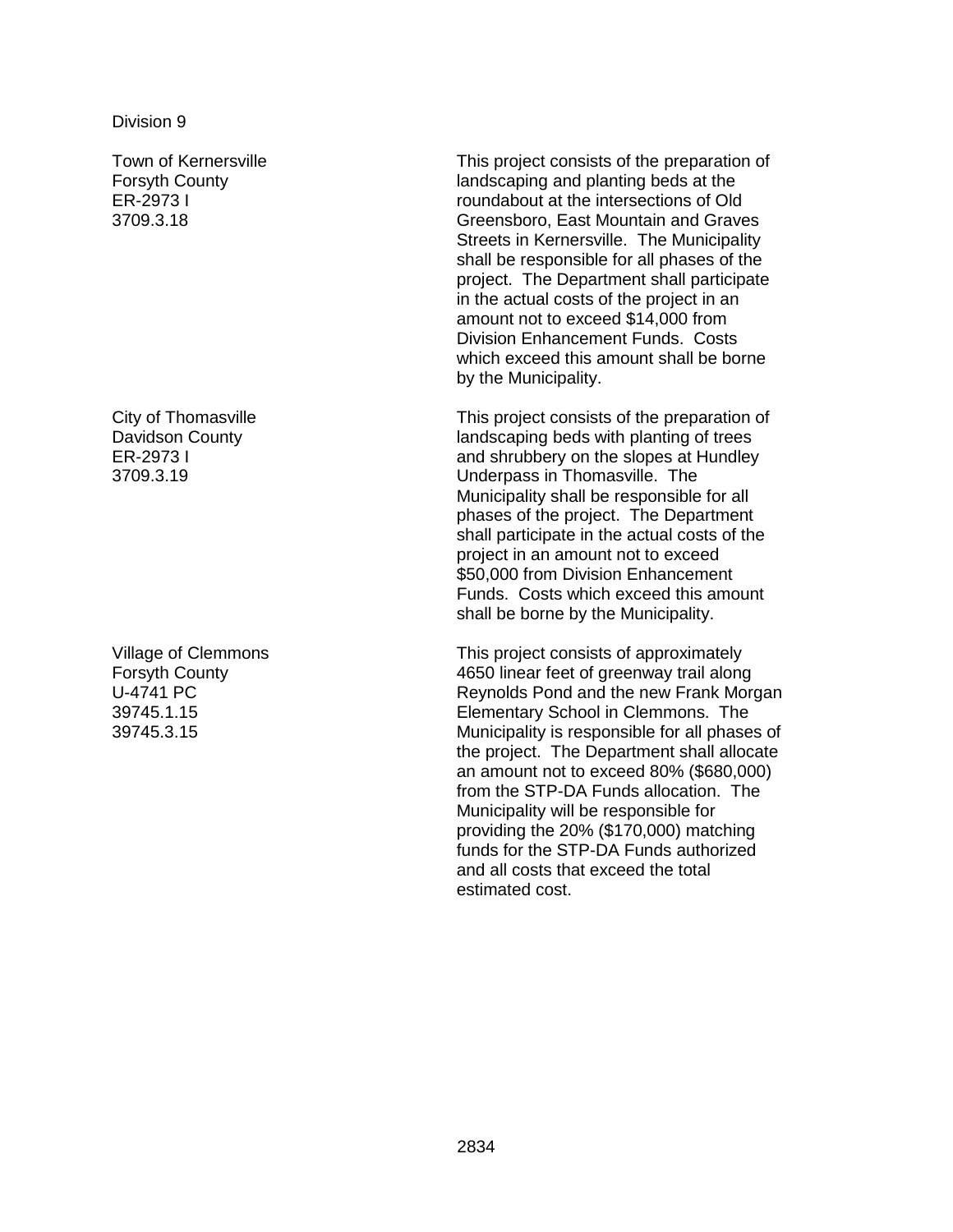Village of Clemmons Forsyth County U-4741 PD 39745.1.16 39745.2.16 39745.3.16

Town of Rural Hall Forsyth County U-4741 MB 39745.3.17

Town of Rural Hall Forsyth County U-4741 MC 39745.3.18

This project consists of approximately 314 linear feet of 5' sidewalk along Middlebrook Drive and the installation of two crosswalks in Clemmons. The Municipality is responsible for all phases of the project. The Department shall allocate an amount not to exceed 80% (\$70,720) from the STP-DA Funds allocation. The Municipality will be responsible for providing the 20% (\$17,680) matching funds for the STP-DA Funds authorized and all costs that exceed the total estimated cost.

This project consists of the construction of 2,000 LF of 2' 6" curb and gutter, 5' wide sidewalk, and associated storm drainage along NC Hwy 65 between Sea Shell Court and Runningbrook Lane. Also the installation of 500 LF of 2' 6" curb and gutter and 5' wide sidewalk along NC Hwy 65 from Broad Street 500 feet south to the existing sidewalk at St. James United Methodist Church in Rural Hall. The Municipality is responsible for all phases of the project. The Department shall allocate an amount not to exceed 80% (\$273,600) from the STP-DA Funds allocation. The Municipality will be responsible for providing the 20% (\$68,400) matching funds for the STP-DA Funds authorized and all costs that exceed the total estimated cost.

This project consists of the installation of 1,350 linear feet of 5' sidewalk, 2' 6" curb and gutter and associated storm drainage on Church Street between Park Street and Paso Street and on Paso Street from Church Street to Broad Street in Rural Hall. The Municipality is responsible for all phases of the project. The Department shall allocate an amount not to exceed 80% (\$155,200) from the STP-DA Funds allocation. The Municipality will be responsible for providing the 20% (\$38,800) matching funds for the STP-DA Funds authorized and all costs that exceed the total estimated cost.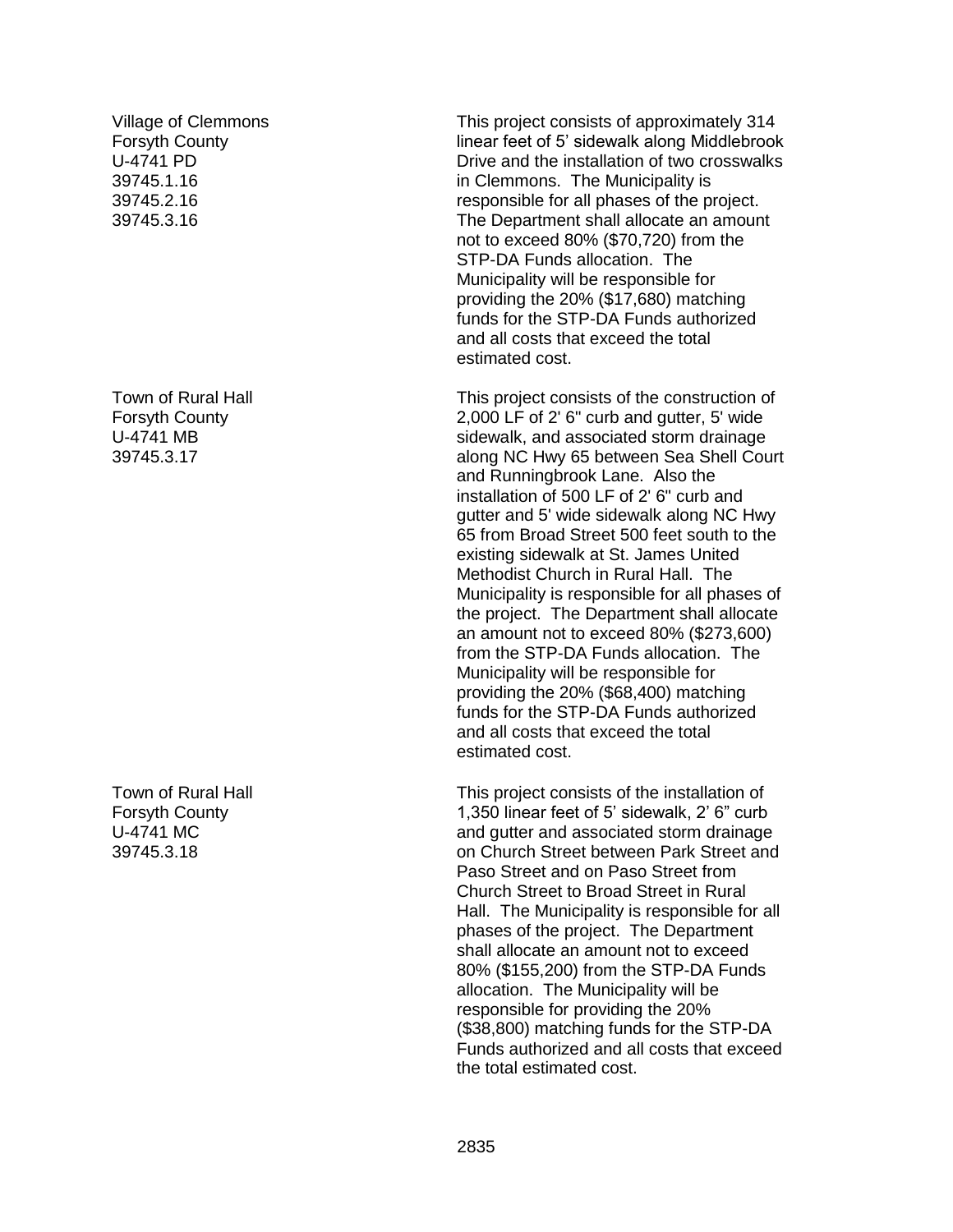Winston-Salem Forsyth County – Utilities Commission Forsyth County B-4510 33737.3.1

Division 10

City of Concord Cabarrus County C-4918 A

Town of Huntersville Mecklenburg County B-4200 33547.3.1

Norfolk Southern Railway Company Cabarrus County P-3814 C 34312.2.2

This project consists of the replacement of Bridge No. 368 over I-40 Business on SR 2643 (Salisbury Street) in Kernersville. At the request of the Agency, the Department shall include provisions in the construction contract for the contractor to adjust and/or relocate water and sewer lines. The Agency shall reimburse the Department the entire cost of said utility work. The estimated cost to the Agency is \$102,295.00.

This project consists of the construction of turn lanes at Poplar Tent Road (SR 1394) and US 29 in Concord. This Supplemental Agreement includes additional CMAQ funding for the project. The Municipality shall provide at least 20% (\$10,962) matching funds and all costs that exceed the federal amount of \$32,886.

This project consists of the improvements to Bridge No. 100 over Gar Creek on SR 2120 (McCoy Road) in Huntersville. The Department shall prepare the environmental and/or planning document, project plans and specifications, construct the project, and acquire any needed right of way. The Municipality shall relocate and adjust any municipally-owned utilities, except water and sewer lines.

This project includes the improvement and widening of a two track at-grade crossing on the Railroad's right of way on Universal Street (SR 1766), Crossing No. 724 408Y, MP 350.77. The Railroad will prepare the tracks and install a company standard crossing to accommodate the proposed pavement and shoulder area. The Department will be responsible for all cost incurred by the Railroad at an estimated cost of \$150,000.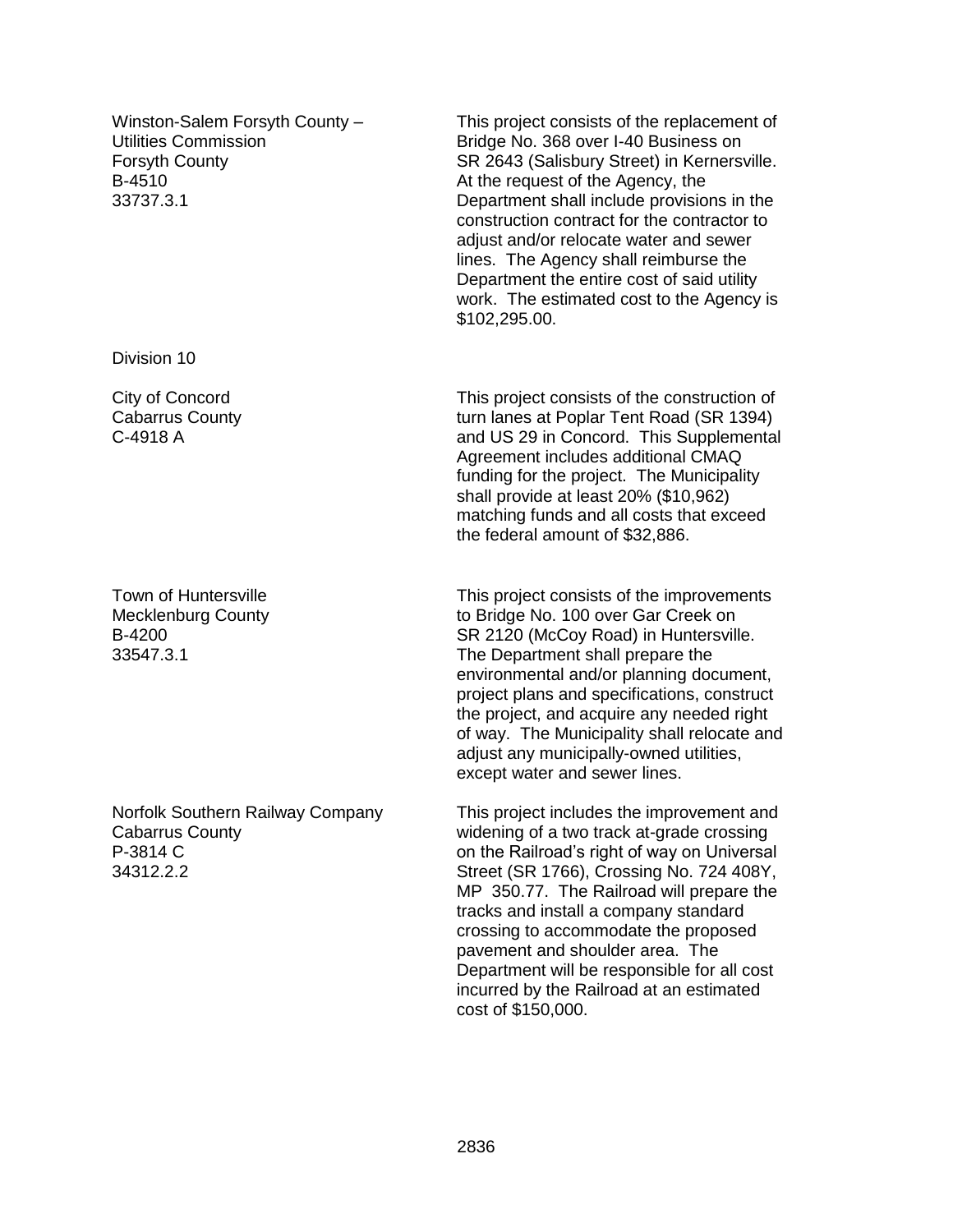Town of Cornelius Mecklenburg County C-4956 A 44056.1.1 44056.2.1 44056.3.1

Division 12

City of Statesville Iredell County I-3819 A 34192.2.GV3

City of Mount Holly Gaston County Z-5312 D 55312.3.3

This project consists of the improvements at the intersection of West Catawba Avenue (SR 5544) and Westmoreland Avenue (SR 2147) in Cornelius. The Department is responsible for all phases of the project. The Department shall allocate an amount not to exceed 80% (\$200,000) from CMAQ Funds. The Municipality will be responsible for providing the 20% (\$50,000) matching funds for the CMAQ Funds authorized and all costs that exceed the total estimated cost.

The Project consists of the improvements to I-40/I-77 interchange including I-40 from west of SR 2003 (Radio Road) to west of SR 2158 (Old Mocksville Road) and I-77 from south of I-40 to south of SR 2171 (Jane Sower Road) in Statesville. The Department shall prepare the environmental and/or planning document, project plans and specifications, construct the project, and acquire any needed right of way. The Municipality shall relocate and adjust any municipally-owned utilities, except water and sewer lines, and any utilities under franchise.

This project consists of the installation of warning devices at the intersection of Lee Street and CSX Transportation tracks (Crossing No. 631 815T). The Department shall prepare the plans and oversee the installation of devices. The Railroad shall install the devices. The Municipality shall be responsible for all improvements to and repair of the street approaches and the Department will reimburse the Municipality 100% of the approved allowable costs. The Municipality will be responsible for 10% of the project cost, 100% of costs not reimbursed by FHWA and assume responsibility for 50% of the operating railroad's cost of maintenance. Estimated cost of the project is \$210,000.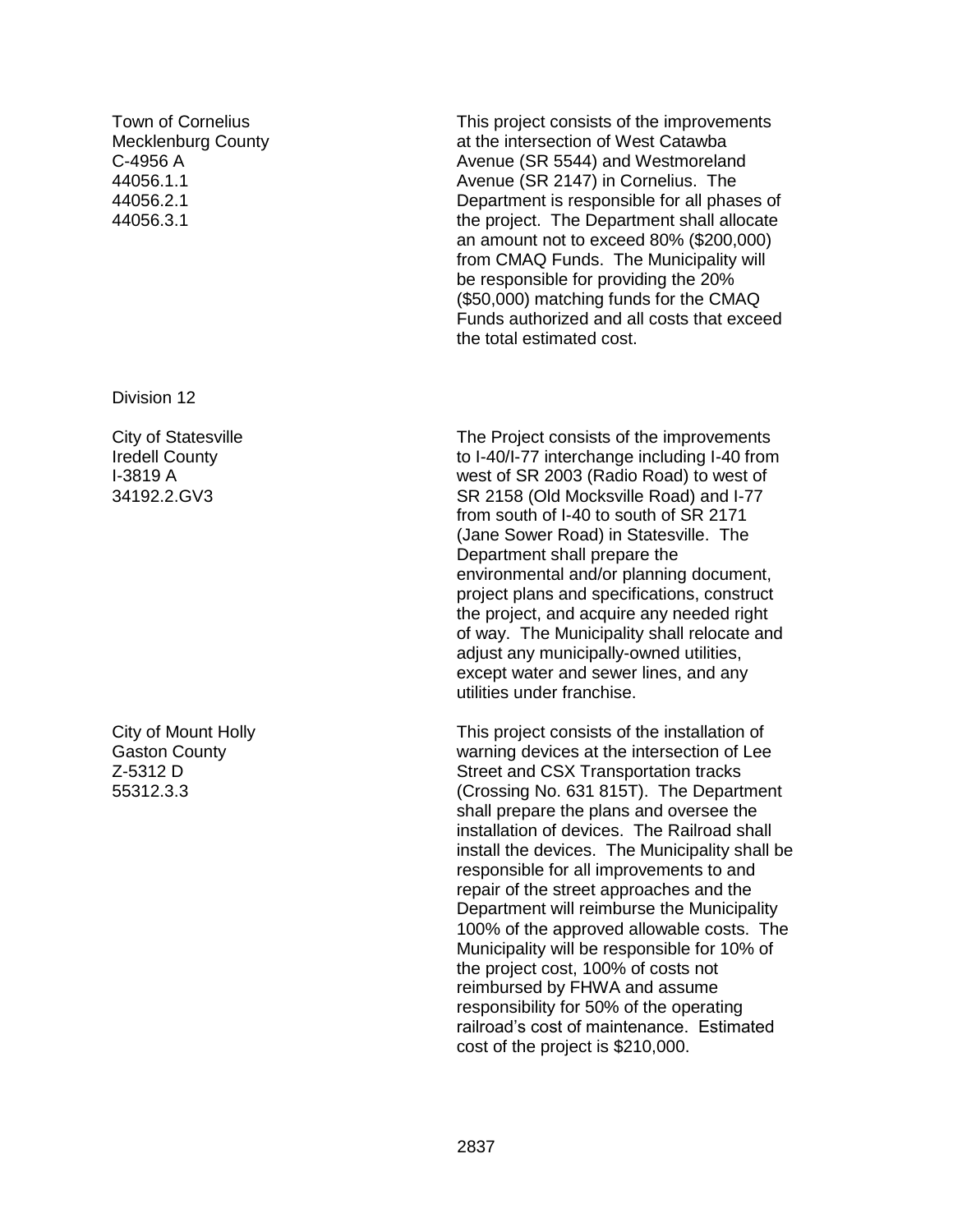Town of Fletcher Henderson County R-5207 B 45393.3.3

Town of Robbinsville Graham County ER-2971 N 3614.3.24

Town of Highlands Macon County ER-2971 N 3614.3.25

This project consists of the improvements to SR 1006 (Howard Gap Road) from Bridge No. 440020 to SR 1539 (Jackson Road). The Department shall prepare the environmental and/or planning document, project plans and specifications, acquire any needed right of way, relocate and adjust any municipally-owned utilities in conflict with the project construction based upon the Municipally-Owned Utility Policy, and construct the project.

This project consists of the construction of pedestrian handrail along sidewalk on Main Street from US 129 to Town Hall in downtown Robbinsville. The Municipality shall relocate and adjust all utilities in conflict with the project and assume maintenance of handrail. The Department shall prepare the environmental and/or planning document, project plans specifications, acquire any needed right of way and administer and/or award the construction contract.

This project consists of the installation of curb and gutter, sidewalk and drainage improvements on US 64 from Oak Street to the Highlands Art Center in Highlands. The Municipality shall acquire any needed right of way, relocate and adjust all utilities in conflict with the project and assume maintenance of sidewalk. The Department shall prepare the environmental and/or planning document, project plans specifications, administer and/or award the construction contract.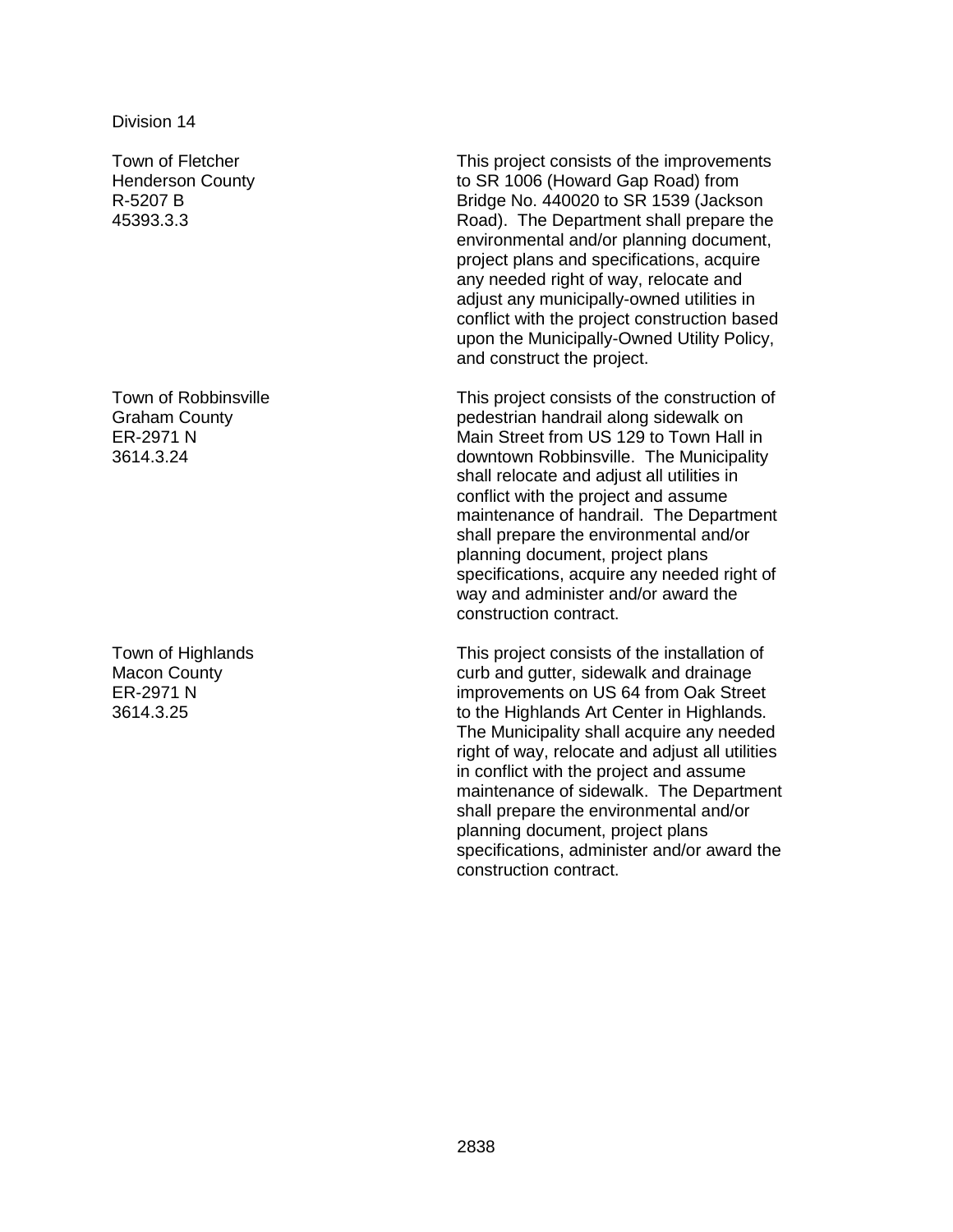Town of Rosman Transylvania County ER-2971 N 3614.3.26

This project consists of the installation of curb and gutter, sidewalk and drainage improvement on US 178 from SR 1156 to Bridge # 21 in Rosman. The Municipality shall acquire any needed right of way, relocate and adjust all utilities in conflict with the project and assume maintenance of sidewalk. The Department shall prepare the environmental and/or planning document, project plans specifications, administer and/or award the construction contract.

SUMMARY: There are a total of 38 agreements for informational purposes only.

Division 1

Outer Banks Sporting Events Dare County 36249.3051

Crawford Township Volunteer Fire Dept. Currituck County 36249.3058

This project consists of providing traffic control devices necessary to close one lane to the traveling public and/or detour vehicular traffic for the Flying Pirate Half Marathon. The Department shall provide the personnel, materials, equipment and labor to detour/close portions of SR 1217 and SR 1206 in Dare County. The Outer Banks Sporting Events shall reimburse the Department one hundred percent (100%) of the actual cost, including administrative costs, of the work performed by the Department and associated with said closure. The estimated cost to the Outer Banks Sporting Events is \$2,000.

This project consists of the design, fabrication, and installation of five Fire District signs in various locations in Currituck County. The Department shall be responsible for all phases of the project. The Developer shall reimburse the Department 100% of the actual cost of the work performed by the Department. Estimated cost to the Developer is \$650.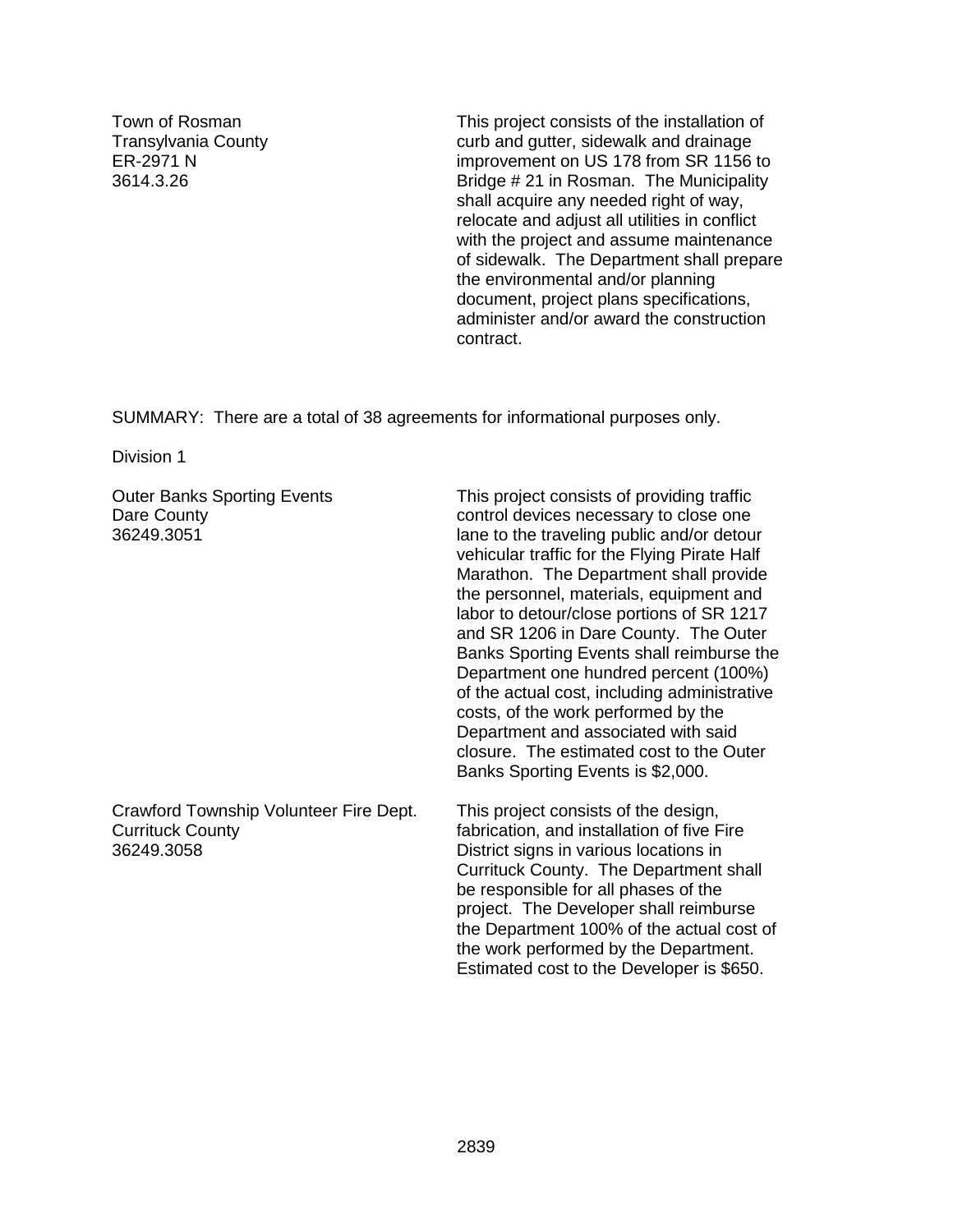County of Camden South Mills Volunteer Fire Department 1C.015127

This project consists of grading and paving access to bays and parking at the South Mills Volunteer Fire Department in Camden County. The County and/or Fire Department shall be responsible for design and prepare the plans, specifications, acquire any needed right of way and adjust all utilities in conflict with the project. The Department shall administer the construction contract and construct the project. The County shall reimburse the Department \$40,000 for work performed by the Department and all costs above \$65,000.

Division 2

Bogue Banks Water Corporation Carteret County

Division 3

Stanadyne Corporation Onslow County 36249.3050

Town of Carolina Beach New Hanover County 36249.3055

This project consists of the Department granting permission for the Developer to install a discharge line within the right of way of NC 58 as shown on project plans. The Developer shall be responsible for all phases of the work and shall assume sole responsibility for the project.

This project consists of the installation of a crosswalk with signage on SR 1702 (White St) in Onslow County. The Department shall provide the plans and designs, and install, or have installed, the crosswalk and signage. The Developer shall acquire any needed right of way and reimburse the Department 100% of the actual cost of the work performed by the Department. Estimated cost to the Developer is \$1,320.

This project consists of the installation of a flashing warning sign on NB US 421 (Lake Park Ave) approaching the intersection of SR 1539 (Ocean Blvd) in Carolina Beach. The Department shall provide the plans and designs, furnish the flashing warning equipment and install, or have installed, the flashing warning sign. The Municipality shall acquire any needed right of way and reimburse the Department 100% of the actual cost of the work performed by the Department. Estimated cost to the Municipality is \$9,000.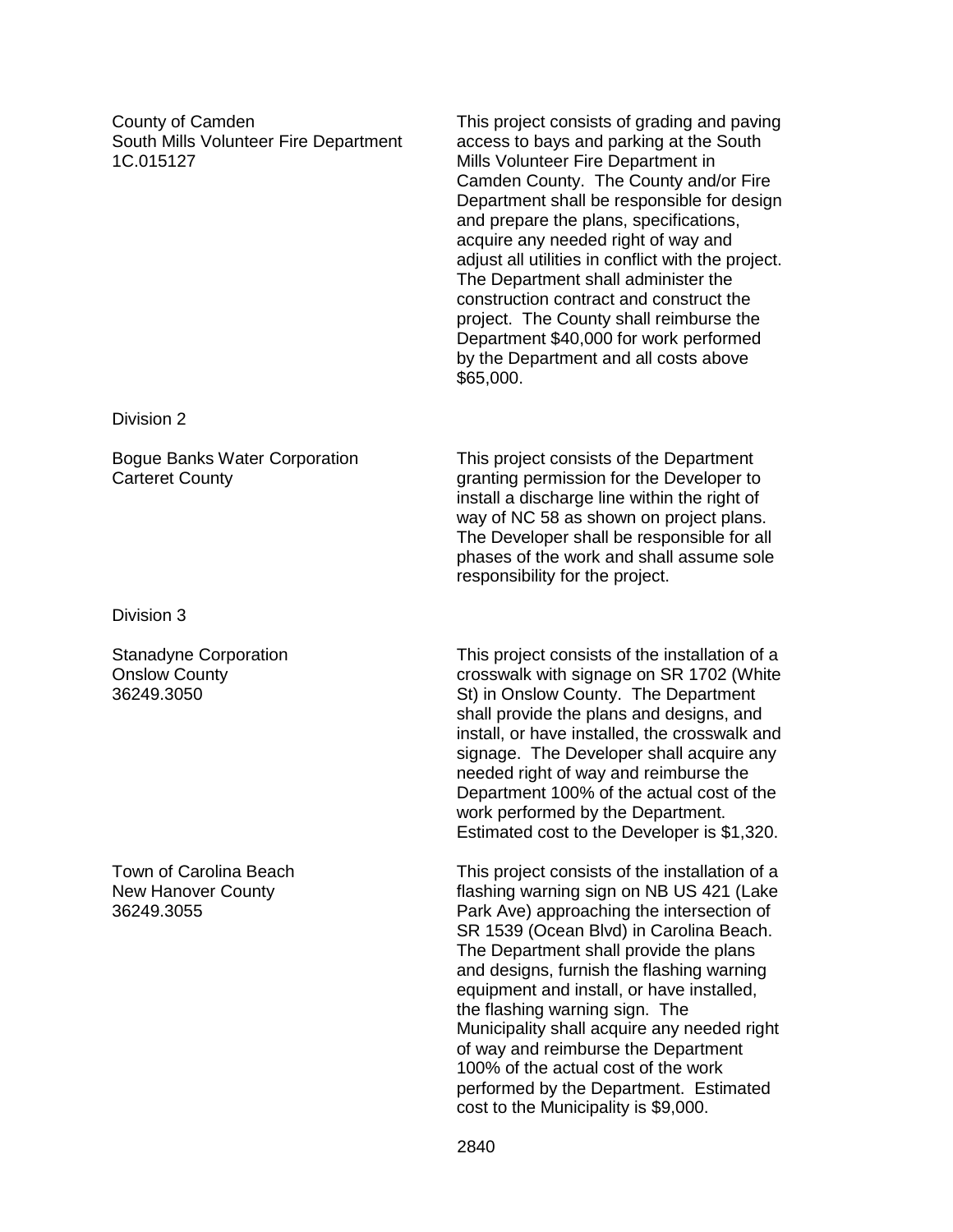Villa Capriani Onslow County 36249.3056

Weingarten Realty Pender County 36249.3057

Town of Shallotte Brunswick County 36249.3062

Division 5

North Carolina Department of Environment and Natural Resources Wake County 36068

This project consists of the installation of a crosswalk on SR 1568 (New River Inlet Rd) in Onslow County. The Department shall provide the plans and designs, and install, or have installed, the crosswalk. The Developer shall acquire any needed right of way and reimburse the Department 100% of the actual cost of the work performed by the Department. The estimated total cost of project is \$1,350.

This project consists of a new signal design to include wooden poles, span wire and a flashing yellow arrow for westbound left turn movement at the intersection of NC 210 and Alston Blvd. The Department shall provide the plans and designs, furnish the signal equipment and install, or have installed, the crosswalk. The Developer shall acquire any needed right of way and reimburse the Department 100% of the actual cost of the work performed by the Department. The estimated total cost of project is \$5,000.

This project consists of installing crosswalks, wheel chair ramps and pedestrian signals along Business US 17 (Main St) where intersects with Shallotte Street (town street) and Wall Street (town street). The Department shall be responsible for all phases of the project. The Municipality shall reimburse the Department in the amount of \$20,000 for work performed by the Department. The total estimated cost of the project is \$70,000.

This is a Partnership Agreement between DENR and the Department to support Scientific Advisory Board (Session Law 2009-216) facilitation for Jordan Lake Nutrient Sensitive Water Strategy.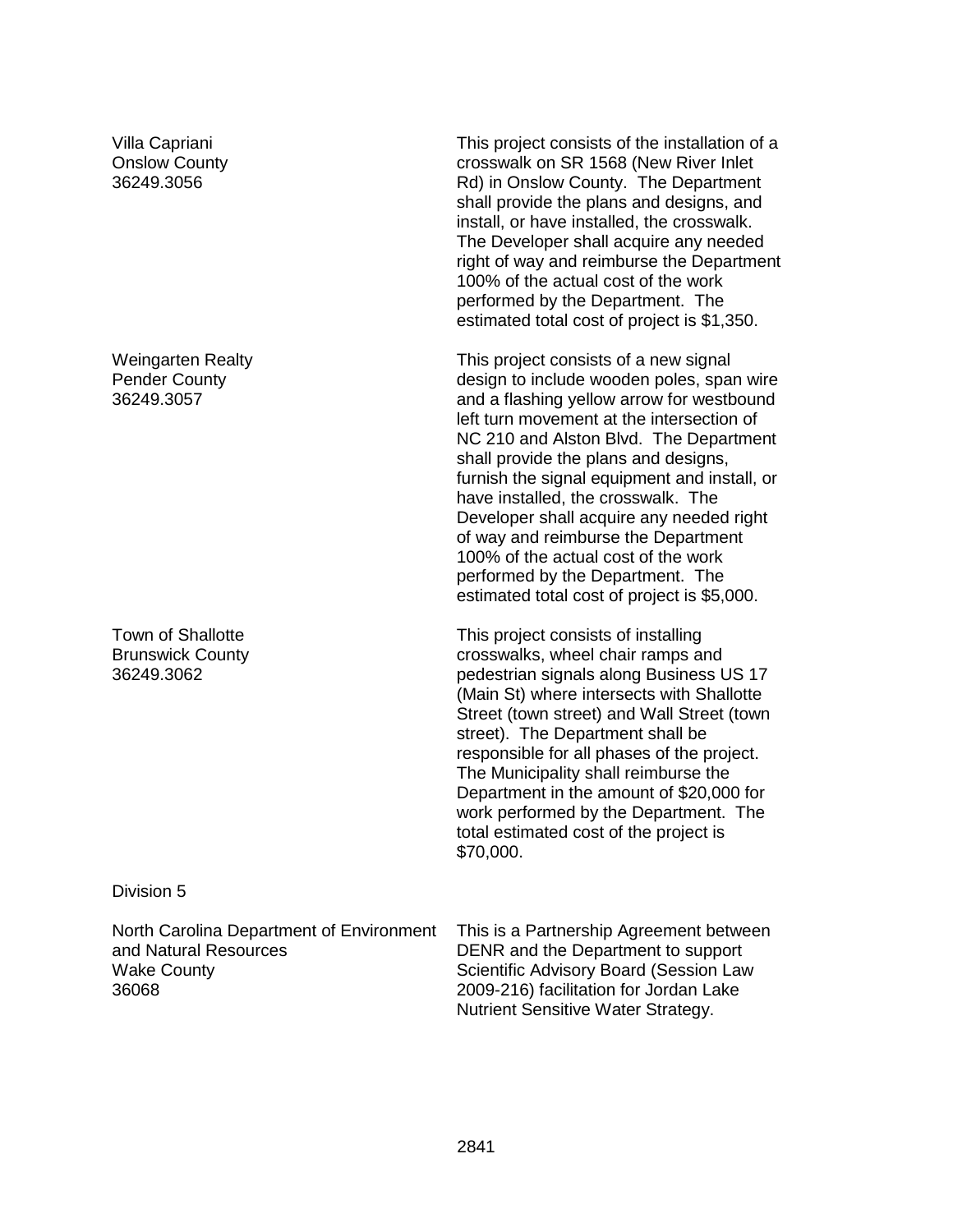Country Club Homes Wake County 36249.3046

Kerr-Tar Regional Economic Development **Corporation** Vance County 41085

DWM Advisors, LLC Durham County 5CR.10321.18

Capital Center Development Durham County 36249.3054

This project consists of signal upgrade associated with the realignment of the entrance driveway to the Ridgewood Shopping Center and SR 1728 (Wade Ave). The Developer shall be responsible for all phases of the project including 100% of the actual costs of said work. The estimated reimbursement to the Department for review and inspection is \$5,000.

This project consists of adding a turn lane and strengthening on SR 1126 (Poplar Creek Road) and upgrading Technology Lane to industrial standards. The Agency shall be responsible for all phases of the project. The Department shall participate in an amount not to exceed \$400,000.

This project consists of widening paved shoulders to provide bike lanes on NC 751 from SR 1192 (Massey Chapel Rd) to SR 1107 (Stagecoach Rd), and on SR 1107 (Stagecoach Rd) from NC 751 to a point approximately 0.3 miles west of NC 751 in Durham County. The Department is responsible for all phases of the project. The Agency shall participate in the project cost in an amount of \$200,000.

This project consists of the revised traffic signal at Morgan Street and Morris Street, which is part of the City of Durham's redevelopment of Morris Street. The Developer shall be responsible for all phases of the project including 100% of the actual costs of said work. Estimated reimbursement to the Department for review and inspection is \$5,000.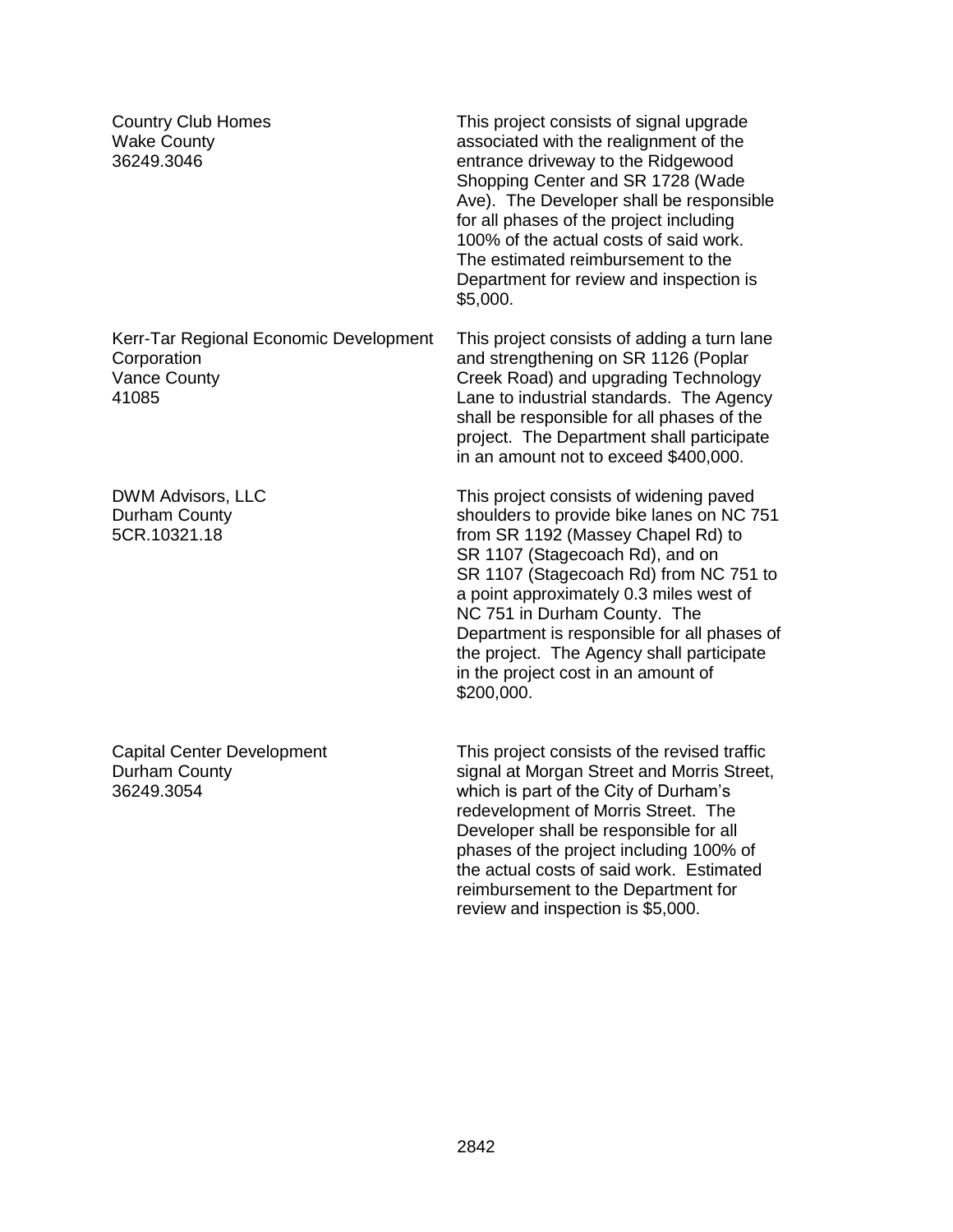Town of Fairmont Robeson County 36249.3061

City of Fayetteville Cumberland County 36249.3063

Division 7

County of Rockingham Town of Wentworth 42989

SLF II NC-Waterstone, LLC Orange County 36249.3053

This project consists of the installation overlays for four town signs along I-95. Two overlays are to be installed on I-95 Northbound at Exit 2 and two overlays are to be installed on I-95 Southbound at Exit 10. The Department shall be responsible for the design, fabrication and replacement of the sign assemblies at designated locations. The Developer shall reimburse the Department 100% of the actual cost of the work performed by the Department. The estimated cost to the Developer is \$1,085.08

This Agreement covers the purchase of road salt from the Department. The Municipality shall reimburse the Department for said materials in one final payment within sixty days of invoicing by the Department. The estimated cost to the Municipality is \$90.00 a ton.

This project consists of intersection improvements on NC 65 at NC 87 and construction of a new access road to serve the new Rockingham County Jail and Courthouse. The County and Municipality shall be responsible for planning, design, right of way, utilities and reimburse the Department in an amount of \$363,000. The Department is responsible for the construction of the project.

This project consists of the installation of a traffic signal at the intersection of SR 1009 (Old NC 86) at SR 1224 (Rippy Drive) and Waterstone Drive in Orange County. The Developer shall be responsible for all phases of the project including 100% of the actual costs of said work. Estimated reimbursement to the Department for review and inspection is \$5,000.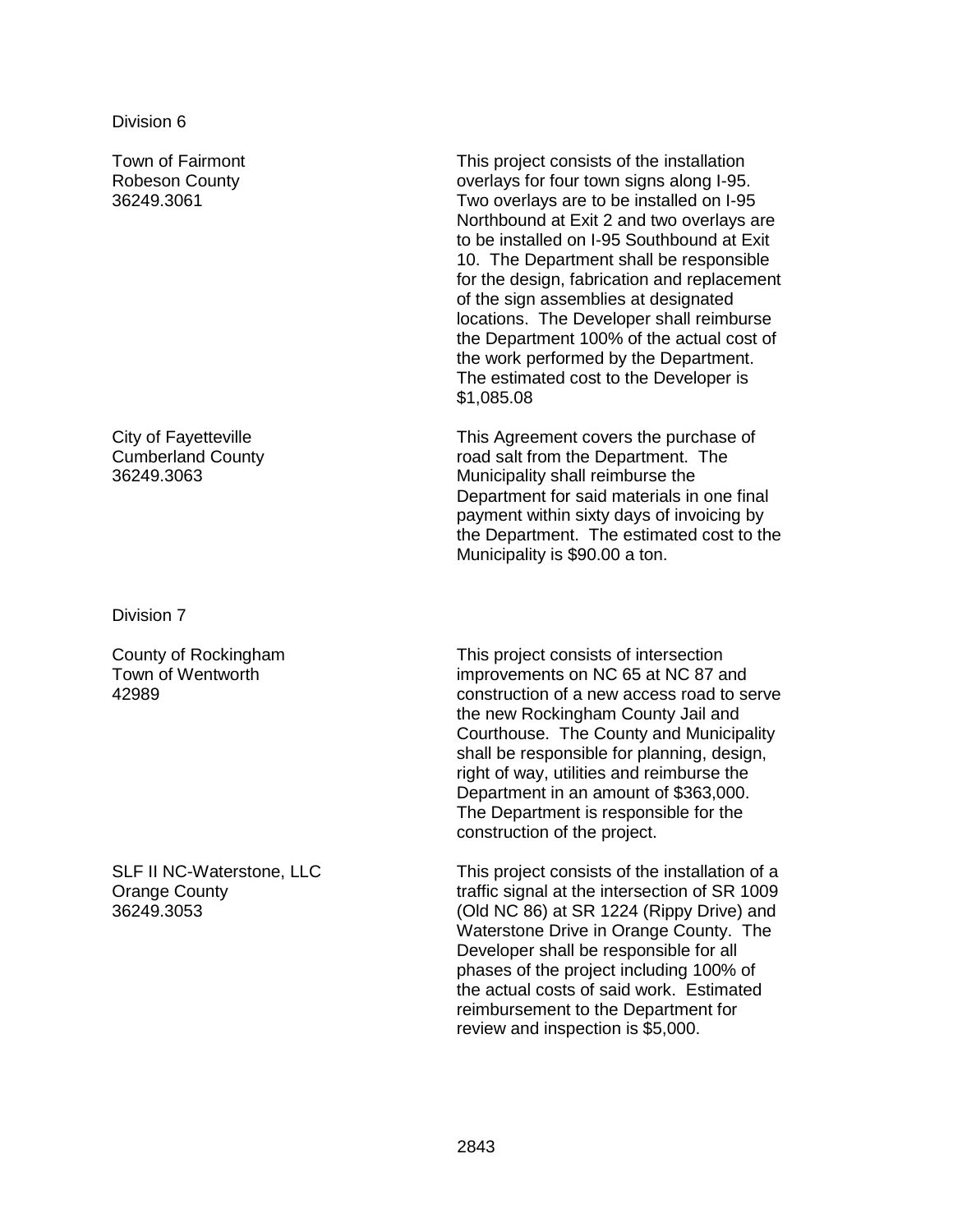City of Greensboro Guilford County EL-5101 B 41823.3

City of Greensboro Guilford County EL-5101 C 41823.3

City of Greensboro Guilford County EL-5101 DA 41823.3.4

City of Greensboro Guilford County EL-5101 DB 41823.3.5

City of Greensboro Guilford County EL-5101 DC 41823.3.6

City of Greensboro Guilford County U-5163 45202.3.ST.1

City of Greensboro Guilford County R-4707 36599

This project consists of the construction of sidewalks at various locations in Greensboro. This Supplemental Agreement is to extend the completion date to February 28, 2012 in lieu of October 23, 2011.

This project consists of sidewalk improvements at various locations in Greensboro. This Supplemental Agreement is to extend the completion date to February 28, 2012 in lieu of March 31, 2011.

This project consists of sidewalk improvements at various locations in Greensboro. This Supplemental Agreement is to extend the completion date to April 30, 2012 in lieu of June 15, 2011.

This project consists of sidewalk improvements at various locations in Greensboro. This Supplemental Agreement is to extend the completion date to April 30, 2012 in lieu of June 15, 2011.

This project consists of sidewalk improvements at various locations in Greensboro. This Supplemental Agreement is to extend the completion date to March 31, 2012 in lieu of June 15, 2011.

This project consists of the sidewalk improvements at Elm-Eugene Street in Greensboro. This Supplemental Agreement is to extend the completion date to May 31, 2011 in lieu of December 1, 2010.

This project consists of the development of a preliminary design plan for moving vehicular traffic along US 29 in Greensboro. This Supplemental Agreement is to extend the completion date to December 31, 2012 in lieu of February 2011.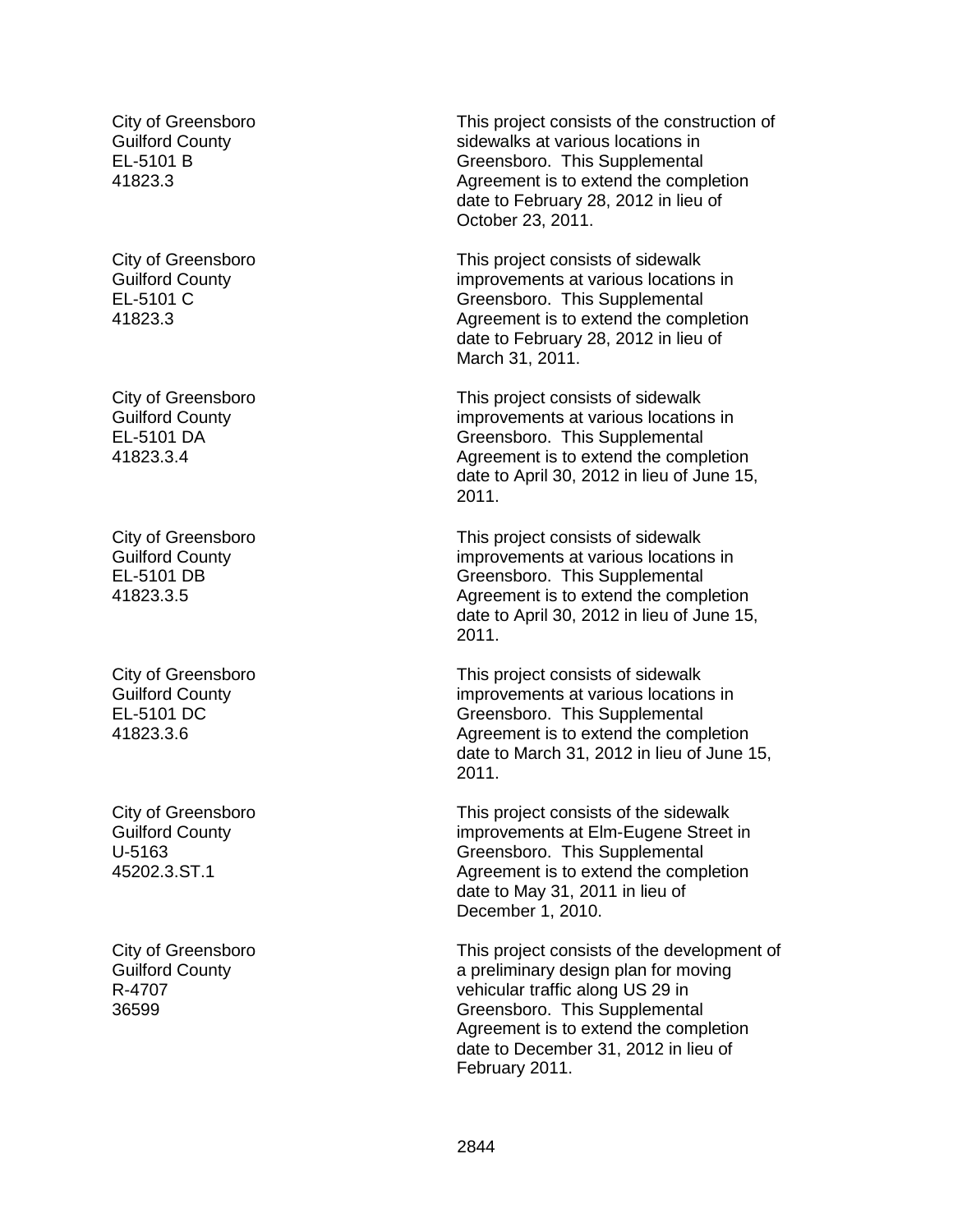Davidson County Schools 43153

City of Winston-Salem Forsyth County U-4742 JE 39746.3.13

Sports Menagerie, LLC Forsyth County 36249.3060

This project consists of the construction of a proposed roundabout on SR 1802 (Midway School Road) to accommodate traffic generated by a new middle school on SR 1806 (Hoy Long Road) in Davidson County. The Schools shall be responsible for planning, design, right of way, utilities and reimburse the Department in an amount of \$150,000. The Department is responsible for the construction of the project.

This project consists of the installation of a 12-foot wide median along MLK Jr. Drive from WSSU main entrance to Reynolds Park Road in Winston-Salem. This Supplemental Agreement is to extend the completion date to June 31, 2011 in lieu of February 11, 2011.

This project consists of the installation of Ball Park signs on US 421 in the vicinity of Broad Street. The Department shall be responsible for the design, fabrication and replacement of the sign assemblies at designated locations. The Developer shall reimburse the Department 100% of the actual cost of the work performed by the Department. The estimated cost to the Developer is \$10,300.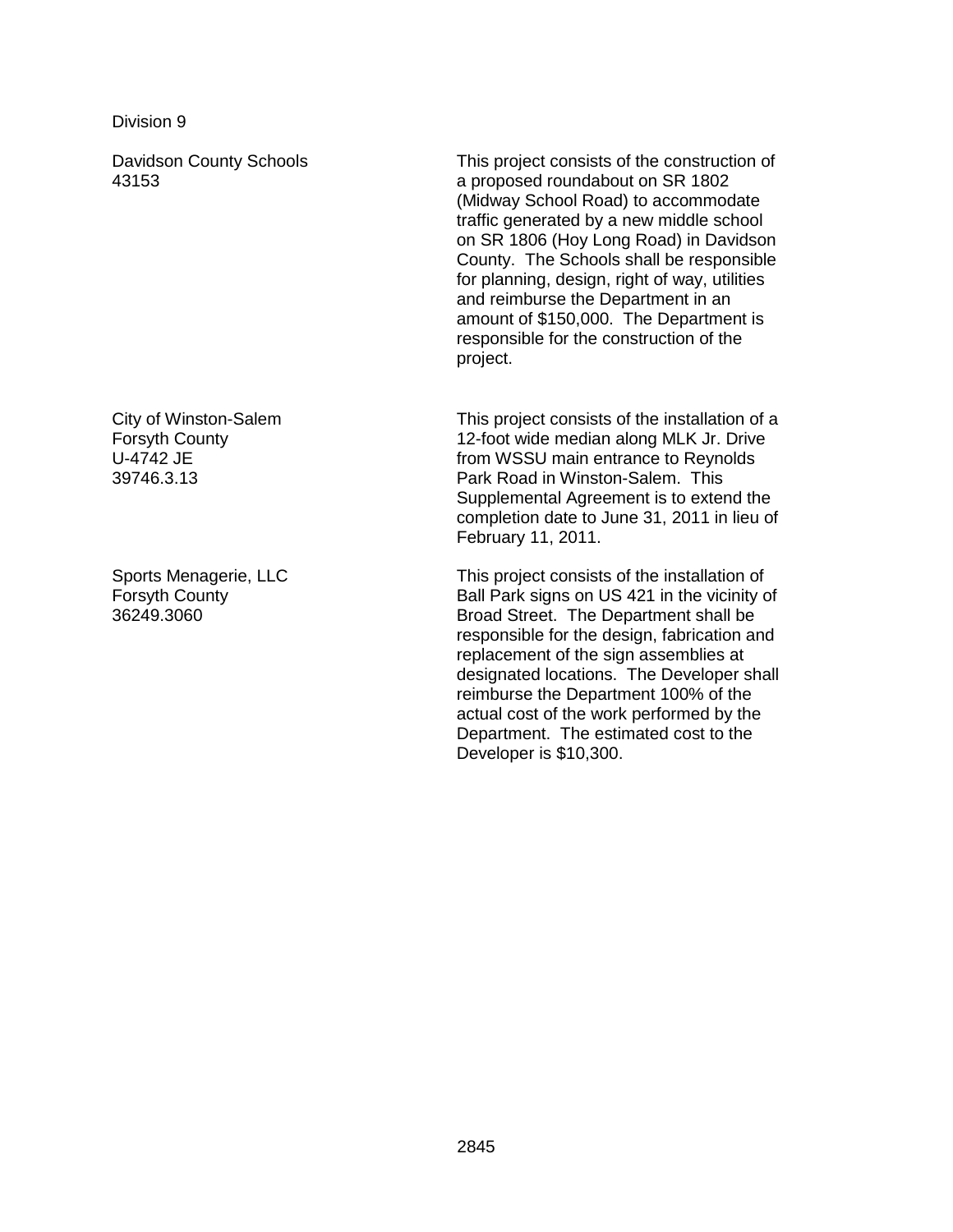Town of Indian Trail NJV Investment, LLC Union County 41226

Division 11

City of Mount Airy Surry County 36249.3047

Division 13

Weaverville Partners, LLC Buncombe County 36249.3052

This project consists of widening Indian Trail-Fairview Road (SR 1520) to a threelane section from Stinson Hartis Road (SR 1522) northward for approximately 3,500 feet in Union County. The Department shall prepare the environmental and/or planning document, project plans and specification, construct the project and relocate and adjust all utilities. The Developer shall acquire any needed right of way. The Department shall participate in the actual costs of the project up to a maximum amount of \$400,000. The total estimated cost of the project is \$675,000. The Municipality shall reimburse the Department \$200,000 upon execution of the Agreement and the Developer shall reimburse the Department \$75,000 upon execution of the Agreement. The Department shall be responsible for any project costs in excess of \$675,000.

This project consists of installing four (4) directional signs on US 52 N, US 52 S, US 601 N and NC 89 W in Mount Airy. The Department shall be responsible for all phases of the project. The Municipality shall reimburse the Department 100% of the actual cost of the work performed by the Department. The estimated cost to the Municipality is \$3,500.

This project consists of the installation of a traffic signal located at the entrance to Weaver Village on SR 1725 in Buncombe County. The Department shall be responsible for all phases of the project. The Developer shall reimburse the Department \$10,000 for work performed by the Department. The estimated total cost of project is \$10,000.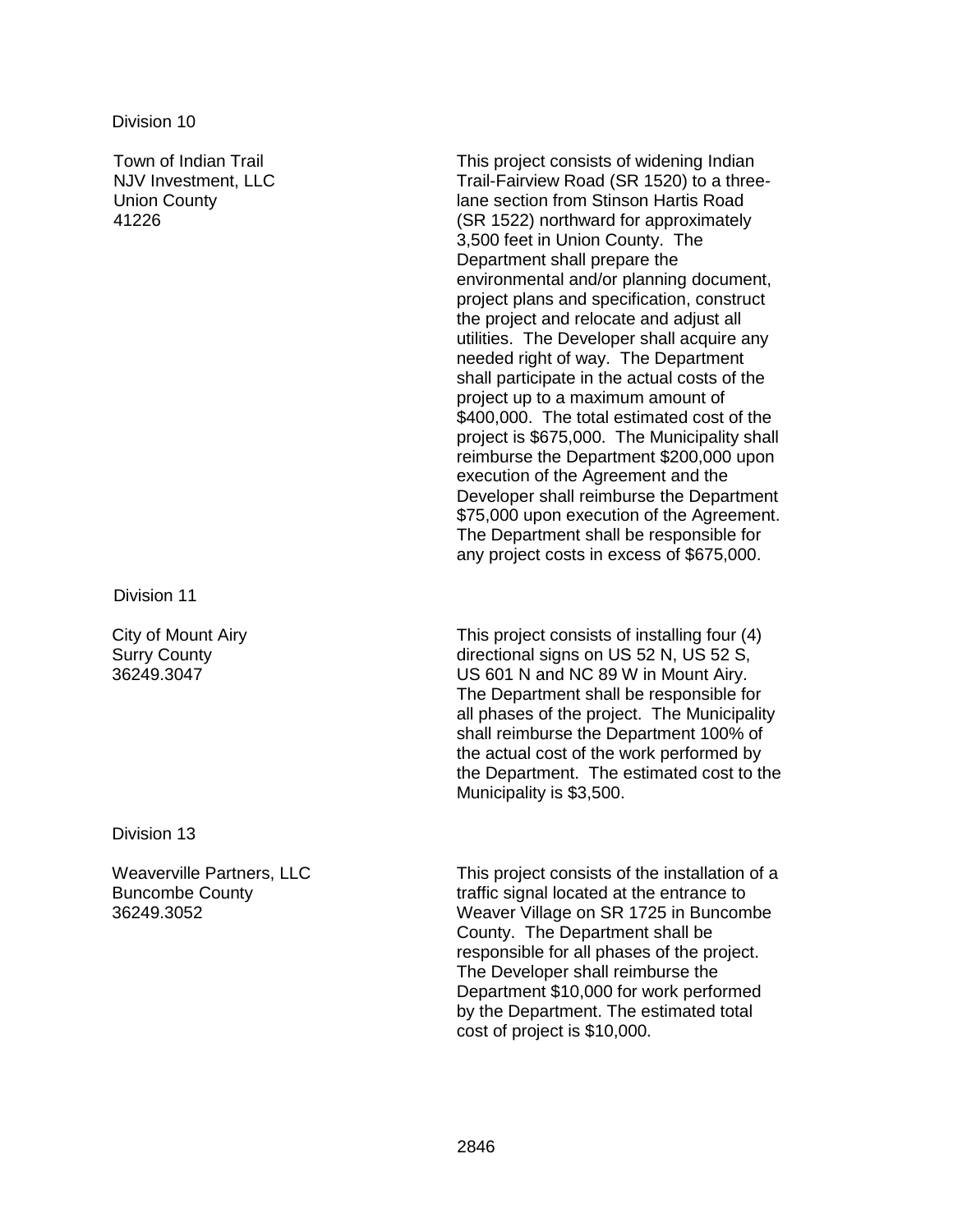City of Marion McDowell County 13.105911

Division 14

City of Concord Cabarrus County 36249.3049

Southern Civil Engineers, Inc. Cabarrus County 36249.3048

City of Hendersonville Henderson County 43159

This project covers the "routine" and "clean up" mowing of approximately 20.56 miles of state system streets within the corporate limits of Marion. The Municipality shall provide the equipment, labor, materials and traffic controls to perform said mowing service. The Department shall reimburse the Municipality up to \$2,500 upon completion of a minimum of four mowing cycles per year.

This project consists of traffic signal modifications at the intersection of Cabarrus Avenue (SR 1002) and Kerr Street in Concord. The Municipality shall be responsible for all phases of the project including 100% of the actual costs of said work. The estimated reimbursement to the Department for review and inspection is \$5,000.

This project consists of traffic signal modifications at the intersection of Concord Mills Boulevard and Concord Mills Entrance 4 in Cabarrus County. The Developer shall be responsible for all phases of the project including 100% of the actual costs of said work. The estimated reimbursement to the Department for review and inspection is \$5,000.

This project consists of the installation of curb and gutter and drainage on the south side of NC 191 from North Justice Street to Waterside Drive in Hendersonville. The Municipality shall be responsible for all phases of the project. The Department shall participate in actual construction costs in an amount not to exceed \$250,000. Costs which exceed this amount shall be borne by the Municipality.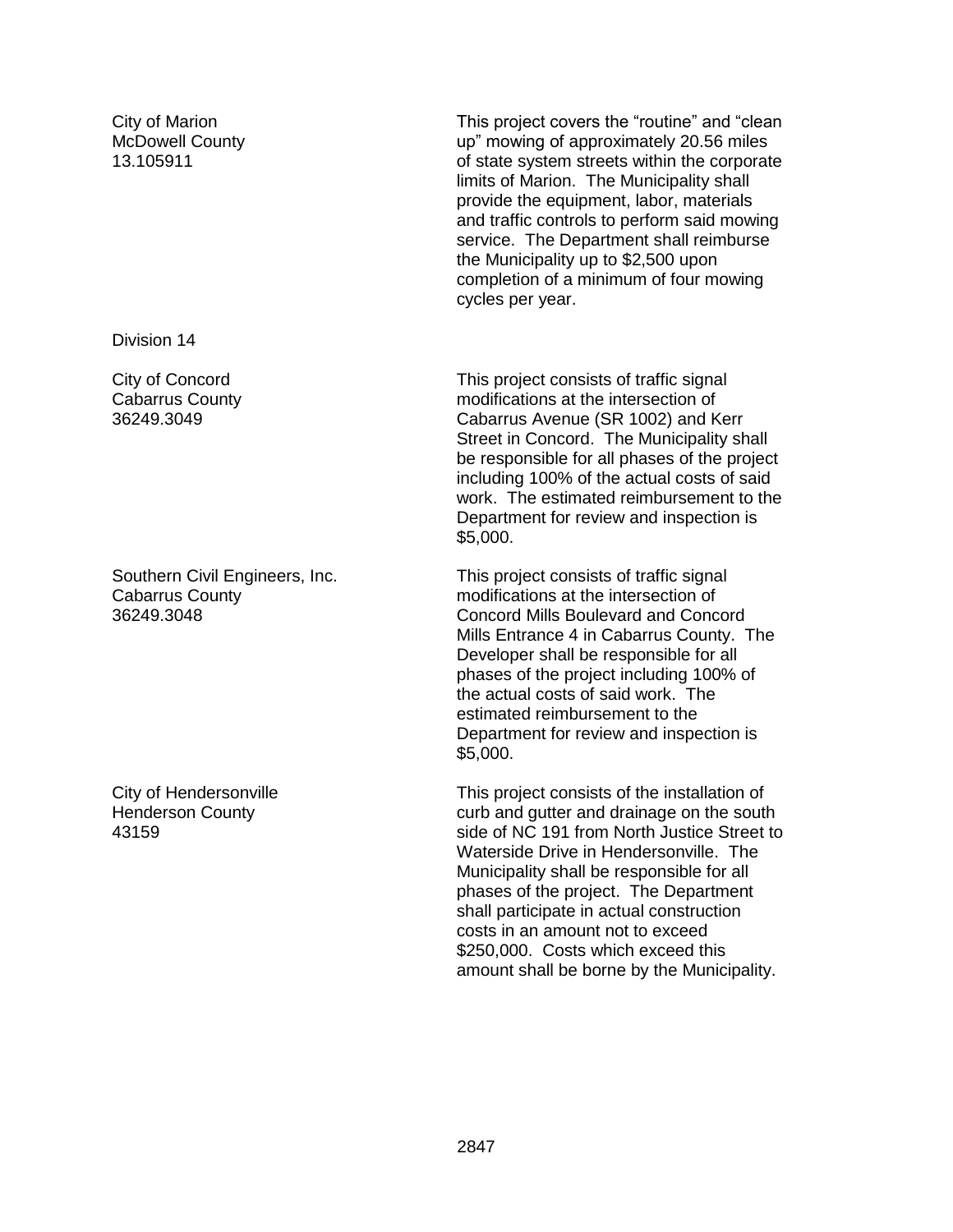Bright-Meyers Development Macon County 40118.3.1

Town of Franklin Macon County 43158 3614.3.27

Hermosa Construction Henderson County 36249.3059

This project consists of construction on the left and right turn lanes on SR 1659 at the intersection of Gas Station D/W in Macon County. The Department shall be responsible for all phases of the project. The Developer shall reimburse the Department 100% of the actual cost of the work performed by the Department. Estimated cost to the Developer is \$90,000.

This project consists of the installation of curb and gutter, sidewalk and drainage along Lotla Street and Phillips Street in downtown Franklin. The Municipality shall be responsible for all phases of the project. The Department shall participate in construction cost in an amount not to exceed \$74,000. Costs which exceed this amount shall be borne by the Municipality.

This project consists of improvements at the intersection of US 64 and Howard Gap Road. The Department shall modify the project plans and specifications, furnish and install traffic signal equipment. The Developer shall acquire any needed right of way, relocate and adjust all utilities in conflict with the project and reimburse the Department actual cost of the work performed by the Department. Estimated cost of project is \$2,000.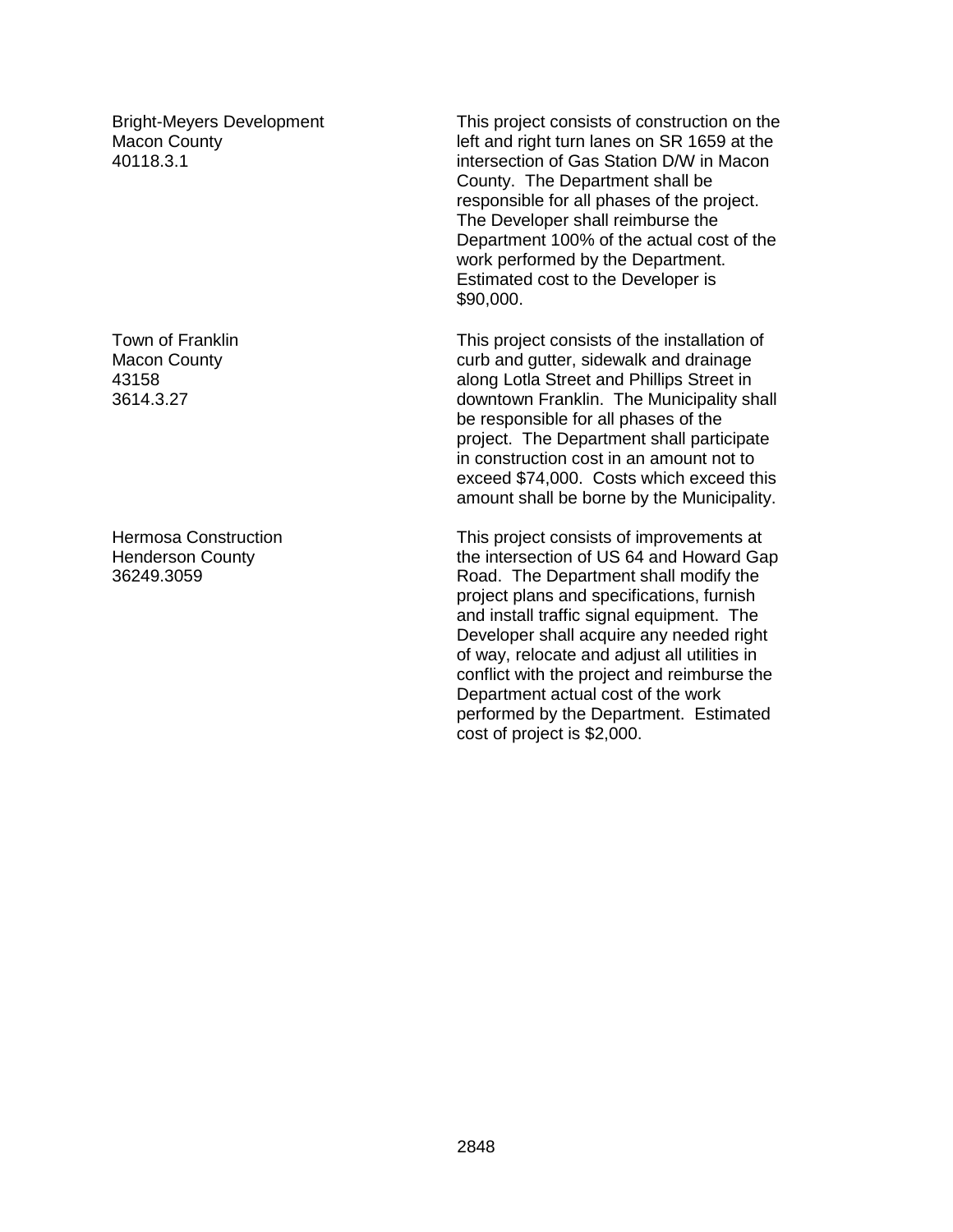## **Approval – Municipal Street System Changes**

A motion was made by Board Member Wall, which was seconded by Board Member

Fox, to approve the following additions and deletions to the Municipal Street System Changes:

## **Addition to The State Highway System**

| <b>Division</b> | County   | <b>Municipality</b> | Road              | Termini                                                    | Length |
|-----------------|----------|---------------------|-------------------|------------------------------------------------------------|--------|
|                 | Guilford | Stokesdale          | Calmeria<br>Court | To add Calmeria Court located in<br>Arbor Run Subdivision. | 0.15   |
|                 |          |                     | Perlette<br>Court | To add Perlette Court located in<br>Arbor Run Subdivision. | 0.28   |

## **Deletions From The State Highway System**

| <b>Division</b> | County      | <b>Municipality</b> | Road    | <b>Termini</b>                                                                             | Length |
|-----------------|-------------|---------------------|---------|--------------------------------------------------------------------------------------------|--------|
| 10              | Mecklenburg | <b>Matthews</b>     | SR 4497 | To delete Independence Pointe<br>Parkway (SR 4497).                                        | 0.43   |
|                 | Union       | <b>Stallings</b>    | SR 1591 | To delete Fairfield Dr. (SR 1591)<br>located in Fairfield Plantation<br>Subdivision.       | 0.48   |
|                 |             |                     | SR 1593 | To delete Brookgreen Terrace<br>(SR 1593) located in Fairfield<br>Plantation . Subdivision | 0.22   |
|                 |             |                     | SR 1594 | To delete Edgefield Court (SR 1594)<br>located in Fairfield Plantation<br>Subdivision.     | 0.22   |
|                 |             |                     | SR 1595 | To delete Briarwood Court (SR 1595)<br>located in Fairfield Plantation<br>Subdivision.     | 0.08   |
|                 |             |                     | SR 1596 | To delete Lawing Court (SR 1596)<br>located in Fairfield Plantation<br>Subdivision.        | 0.04   |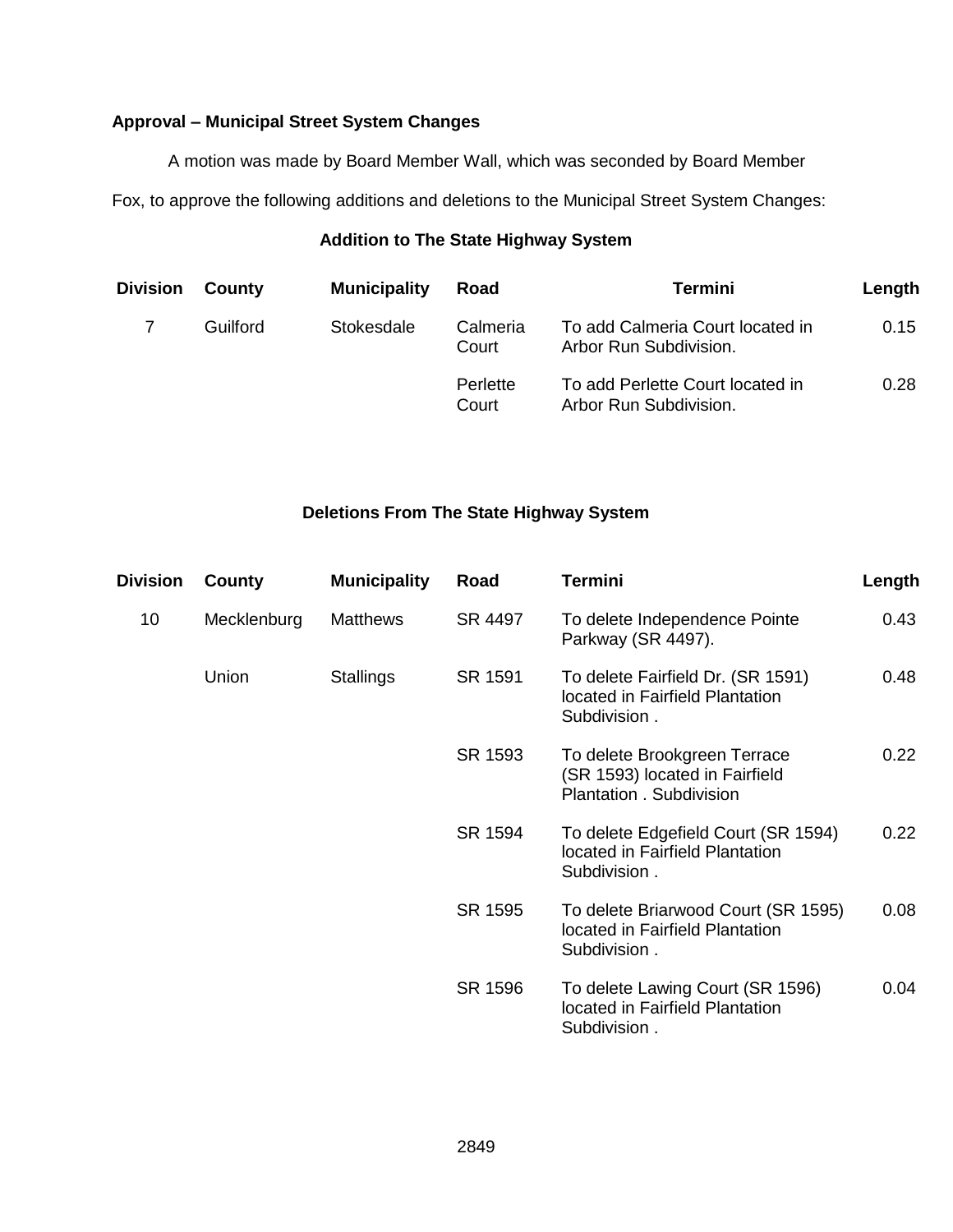| 10 | Union | <b>Stallings</b> | SR 1597 | To delete Lake Drive (SR 1597)<br>located in Fairfield Plantation<br>Subdivision.       | 0.25 |
|----|-------|------------------|---------|-----------------------------------------------------------------------------------------|------|
|    |       |                  | SR 1598 | To delete Stoney Ridge Rd.<br>(SR 1598) located in Fairfield<br>Plantation Subdivision. | 0.55 |
|    |       |                  | SR 1599 | To delete Fieldstone Dr. (SR 1599)<br>located in Fairfield Plantation<br>Subdivision.   | 0.13 |
|    |       |                  | SR 2302 | To delete Peachtree Ct. (SR 2302)<br>located in Fairfield Plantation<br>Subdivision.    | 0.03 |
|    |       |                  | SR 2303 | To delete Old Farm Court (SR 2303)<br>located in Fairfield Plantation<br>Subdivision.   | 0.02 |
|    |       |                  | SR 2304 | To delete Apple Tree Court (SR<br>2304) located in Fairfield Plantation<br>Subdivision. | 0.04 |
|    |       |                  | SR 2324 | To delete Greenway Dr. (SR 2324)<br>located in Fairfield Plantation<br>Subdivision.     | 0.06 |
|    |       |                  | SR 2325 | To delete Holly Court (SR 2325)<br>located in Fairfield Plantation<br>Subdivision .     | 0.04 |
|    |       |                  | SR 2357 | To delete Redwood Dr. (SR 2357)<br>Country Woods Subdivision.                           | 0.63 |
|    |       |                  | SR 2358 | To delete Beech Court (SR 2358)<br>located in Country Woods<br>Subdivision.             | 0.21 |
|    |       |                  | SR 2359 | To delete Cyprus Court (SR 2359)<br>located in Country Woods<br>Subdivision.            | 0.17 |
| 10 | Union | <b>Stallings</b> | SR 2363 | To delete Hawthorne Dr. (SR 2363)<br>located in Country Woods<br>Subdivision.           | 0.88 |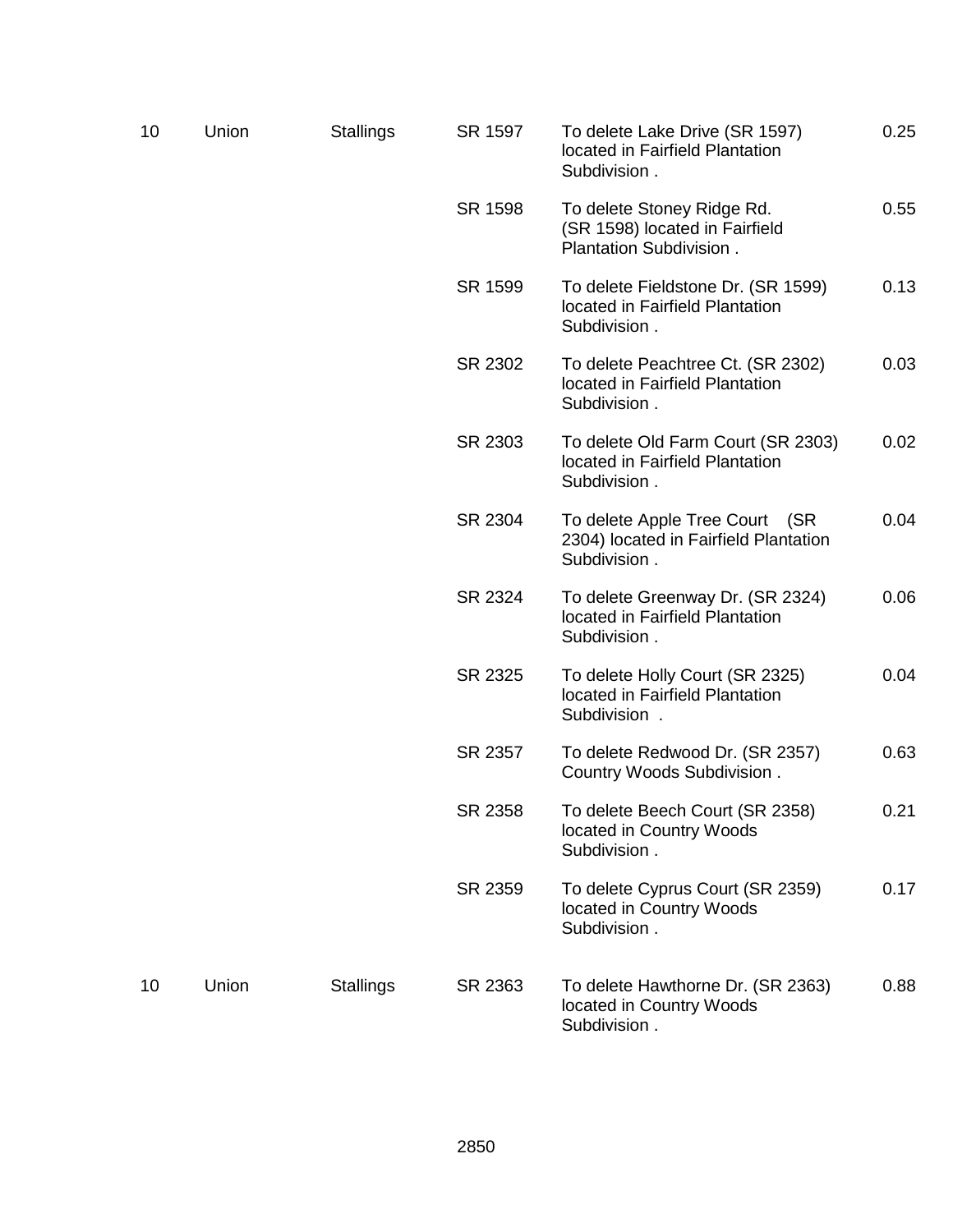|    |       |                  | SR 2364 | To delete Birch Dr. (SR 2364)<br>located in Country Woods.<br>Subdivision.        | 0.19 |
|----|-------|------------------|---------|-----------------------------------------------------------------------------------|------|
|    |       |                  | SR 2366 | To delete Redwood Dr. (SR 2366)<br>located in Country Woods<br>Subdivision.       | 0.09 |
|    |       |                  | SR 2367 | To delete Scaleybark Ct. (SR 2367)<br>located in Country Woods<br>Subdivision.    | 0.17 |
|    |       |                  | SR 2403 | To delete Juniper Court (SR 2403)<br>located in Country Woods<br>Subdivision.     | 0.14 |
|    |       |                  | SR 2426 | To delete Shadow Lake Lane<br>(SR 2426) located in Willowbrook<br>Subdivision.    | 0.28 |
|    |       |                  | SR 2456 | To delete Aspen Ct. (SR 2456)<br>located in Country Woods<br>Subdivision.         | 0.11 |
|    |       |                  | SR 2457 | To delete Locust Ct. (SR 2457)<br>located in Country Woods<br>Subdivision.        | 0.05 |
|    |       |                  | SR 2458 | To delete Qunice Ct. (SR 2458)<br>located in Country Woods.                       | 0.06 |
|    |       |                  | SR 2477 | To delete Wild Rose Ct. (SR 2477)<br>located in Willowbrook Subdivision.          | 0.11 |
|    |       |                  | SR 2829 | To delete Kerry Greens Drive<br>(SR 2829) located in Kerry Greens<br>Subdivision. | 0.41 |
| 10 | Union | <b>Stallings</b> | SR 2830 | To delete Coatesdale Lane<br>(SR 2830) Kerry Greens<br>Subdivision.               | 0.43 |
|    |       |                  | SR 2831 | To delete Heison Court (SR 2831)<br>Kerry Greens Subdivision.                     | 0.03 |
|    |       |                  | SR 2832 | To delete Copeland Court (SR 2832)<br>Kerry Greens Subdivision.                   | 0.08 |
|    |       |                  | SR 2833 | To delete Brad Court (SR 2833)<br>Kerry Greens Subdivision.                       | 0.07 |
|    |       |                  |         |                                                                                   |      |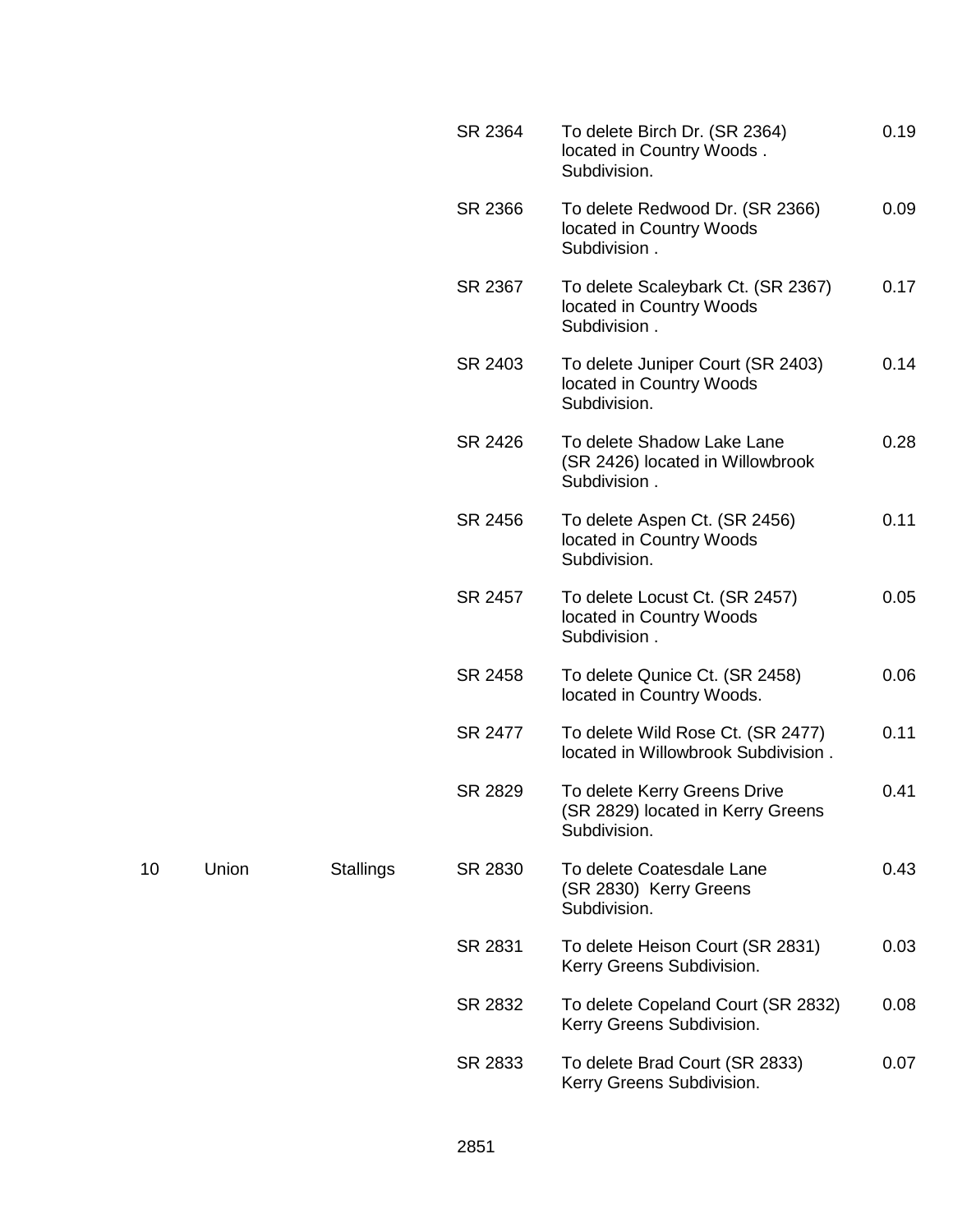|    |       |                  | SR 2834 | To delete Ashie Ave. (SR 2834)<br>Kerry Greens Subdivision.                  | 0.16 |
|----|-------|------------------|---------|------------------------------------------------------------------------------|------|
|    |       |                  | SR 2905 | To delete Wyntree Ct. (SR 2905)<br>Kerry Greens Subdivision.                 | 0.29 |
|    |       |                  | SR 2906 | To delete Drew Court (SR 2906)<br>Kerry Greens Subdivision.                  | 0.05 |
|    |       |                  | SR 2907 | To delete Sheckler Lane (SR 2907)<br>Kerry Greens Subdivision.               | 0.13 |
|    |       |                  | SR 2908 | To delete Suttle Place (SR 2908)<br>Kerry Greens Subdivision.                | 0.39 |
|    |       |                  | SR 3046 | To delete Pecan Drive. (SR 3046)<br>located in Country Woods<br>Subdivision. | 0.12 |
|    |       |                  | SR 3047 | To delete Hemlock Dr. (SR 3047)<br>located in Country Woods<br>Subdivision.  | 0.08 |
|    |       |                  | SR 3048 | To delete Blarney Ct. (SR 3048)<br>located in Shannamara Subdivision.        | 0.15 |
|    |       |                  | SR 3049 | To delete Clifden Dr. (SR 3049)<br>located in Shannamara Subdivision.        | 0.25 |
|    |       |                  | SR 3050 | To delete Clonmel Dr. (SR 3050)<br>located in Shannamara Subdivision.        | 0.51 |
| 10 | Union | <b>Stallings</b> | SR 3051 | To delete Killian Ct. (SR 3051)<br>located in Shannamara Subdivision.        | 0.52 |
|    |       |                  | SR 3052 | To delete Gregan Ct. (SR 3052)<br>located in Shannamara Subdivision.         | 0.04 |
|    |       |                  | SR 3053 | To delete Drumcliff Ct. (SR 3053)<br>located in Shannamara Subdivision.      | 0.03 |
|    |       |                  | SR 3054 | To delete Galway Ct. (SR 3054)<br>located in Shannamara Subdivision.         | 0.03 |
|    |       |                  | SR 3055 | To delete Rosecrea Ct. (SR 3055)<br>located in Shannamara Subdivision.       | 0.06 |
|    |       |                  | SR 3056 | To delete Tullamore Ct. (SR 3056)<br>located in Shannamara Subdivision.      | 0.03 |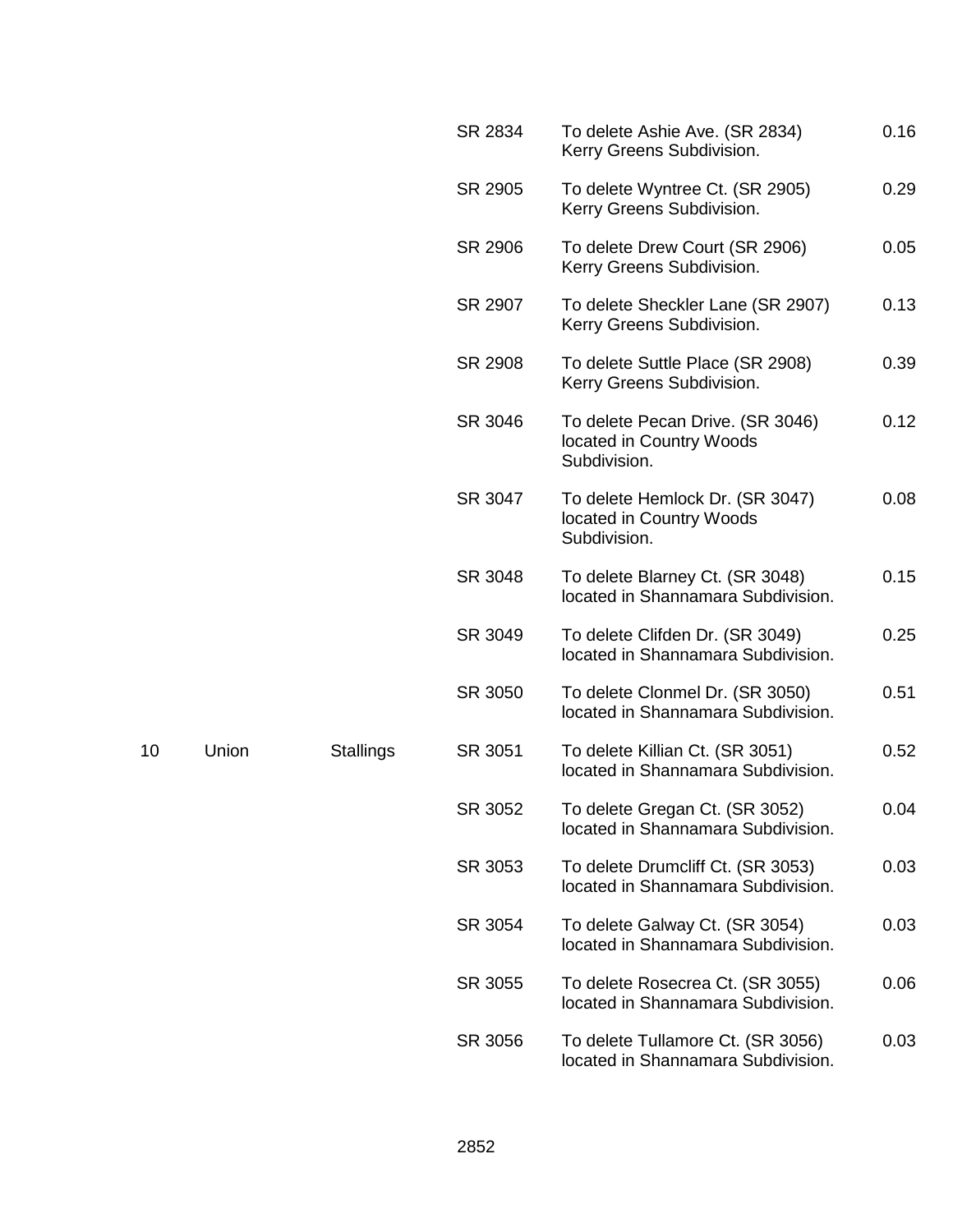| SR 3057 | To delete Adare Court (SR 3057)<br>located in Shannamara Subdivision.   | 0.03 |
|---------|-------------------------------------------------------------------------|------|
| SR 3058 | To delete Ballymote Ct. (SR 3058)<br>located in Shannamara Subdivision. | 0.38 |
| SR 3059 | To delete Limerick Dr. (SR 3059)<br>located in Shannamara Subdivision.  | 0.35 |
| SR 3060 | To delete Cashel Ct. (SR 3060)<br>located in Shannamara Subdivision.    | 0.03 |

#### **Approval - Preliminary Right of Way Plans**

A motion was made by Board Member Wall, which was seconded by Board Member Fox to approve the following:

Board Member Watts abstained from voting on Project W-5110 in Durham County.

The Preliminary Right of Way Plans for the below projects, including Secondary Roads and Industrial Access Roads, provide for the construction, design, drainage and control of access as shown on the respective plans.

Based upon the recommendations of the Manager of the Right of Way Branch, the Board finds that such rights of way as shown on these preliminary plans and drawings, including existing public dedicated right of way, are for a public use and are necessary for the construction of said projects.

The rights of way for the location, construction, relocation, and control of access of highways embraced in the below projects shall be as shown in detail on the preliminary right of ways plans and drawings for said projects on file in the Right of Way Branch in the Department of Transportation in Raleigh.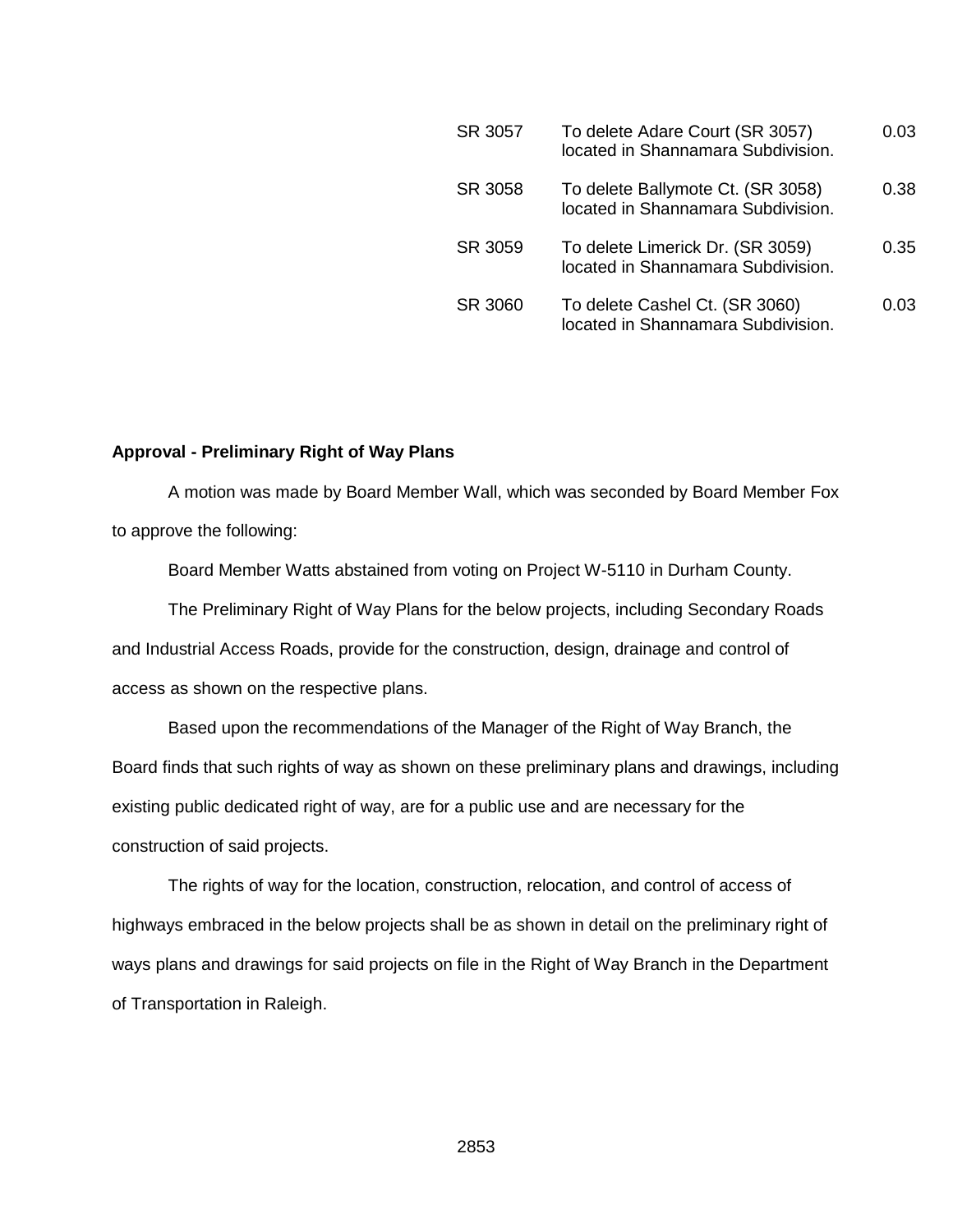The Board finds such right of way acquisition to be necessary and hereby authorizes the

Right of Way Branch to acquire right of way on the below projects either by negotiation or by

condemnation through the Attorney General's Office.

## **(Division 4)**

#### **Wayne County; I.D. No. W-5010; Project No. 41810.2.1:**

Goldsboro – US 70 at SR 1234 (Ebenezer Church Road/Capps Bridge Road) and west of SR 1234

#### **(Division 5)**

## **Durham County; I.D. No. W-5110; Project No. 41874.2.1:**

NC 55 (Alston Avenue) at Lawson Street

## **Granville County; I.D. No. C-5144; Project No. 45276.2.1:**

Creedmoor – Cross-town pedestrian-bicycle sidewalk and trail

#### **(Division 6)**

**Robeson County; I.D. No. B-4618; Project No. 33799.2.1:** Bridges No. 445 and 161 over Woodland Farm Pond on SR 1108

#### **(Division 8)**

## **Randolph County; I.D. No. BD-5108 A; Project No. 45354.2.2:**

Bridge No. 206 over Fork Creek on SR 1002

#### **(Division 9)**

#### **Rowan County; I.D. No. P-4405 A; Project No. 42412.2.1:**

Private Crossing Safety Initiative along the Southeast High Speed Rail Corridor Improvements at Ethel Road, crossing no. 724 377C and Jukebox Lane crossing no. 724 378J

#### **Forsyth County; I.D. No. B-4506; Project No. 38395.2.1:**

Bridge No. 319 and Bridge No. 335 over SR 1620 on US 52

#### **(Division 10)**

#### **Union County; I.D. No. W-5309; Project No. 46133.2.1:**

SR 1520 (Indian Trail Fairview Road) and SR 1514 (Rocky River Road) Intersection

## **(Division 11)**

#### **Wilkes County; I.D. No. B-4325; Project No. 33662.2.1:** Bridge No. 718 over Middle Fork Reddies River on SR 1580

#### **Surry County; I.D. No. B-4284; Project No. 33623.2.1:**

Bridge No. 29 over Mill Creek on SR 1322 (Devotion Road)

#### **(Division 12)**

**Gaston County; I.D. No. B-4753; Project No. 38525.2.1:**

Bridge No. 15 over Duhart's Creek on SR 2439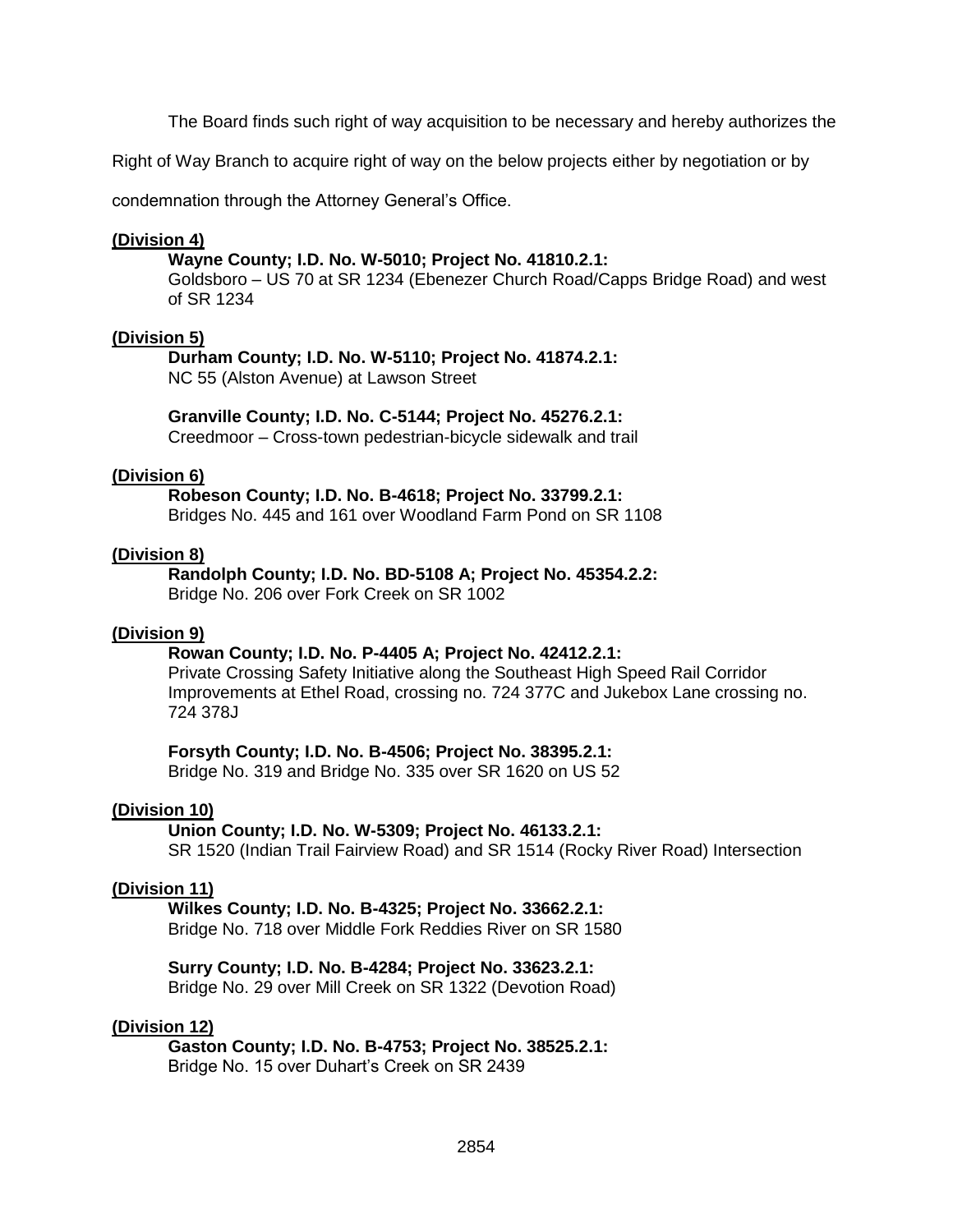#### **(Division 13)**

#### **Burke County; I.D. No. B-4046; Project No. 33412.2.1:**

Bridge No. 175 over White Oak Creek and Bridge No. 38 over Jacob Fork on SR 1901

#### **(Division 14)**

## **Transylvania County; I.D. No. B-4289; Project No. 33628.2.1:**

Bridge No. 93 over North Fork French Broad River on SR 1324

#### **Haywood County; I.D. No. R-4047; Project No. 34599.3.1:**

NC 209 from US 19-23-74 (Great Smoky Mountains Expressway) to SR 1523 (Old Clyde Road) at Lake Junaluska (includes R-2210 B)

**Polk County; I.D. No. B-4241; Project No. 33584.2.1:**

Bridge No. 24 over Hooper Creek on SR 1520 (Landrum Road)

#### **Approval - Final Right of Way Plans**

A motion was made by Board Member Wall, which was seconded by Board Member

Fox, to approve the following:

Right of way acquisition in accordance with the preliminary right of way plans on file in

the Right of Way Branch has been determined to be necessary for public use and was authorized by the Board. Certain changes in the right of way have necessitated alteration of the preliminary right of way plans. Final plans have been prepared and provide for the construction, design, drainage and control of access for these projects. The Board finds that such rights of way and control of access as shown on the final plans are for a public use and are necessary for construction. The sections of roads which were shown on the preliminary plans as sections of roads to be abandoned are hereby abandoned and removed from the State Highway System

for Maintenance upon the completion and acceptance of the project.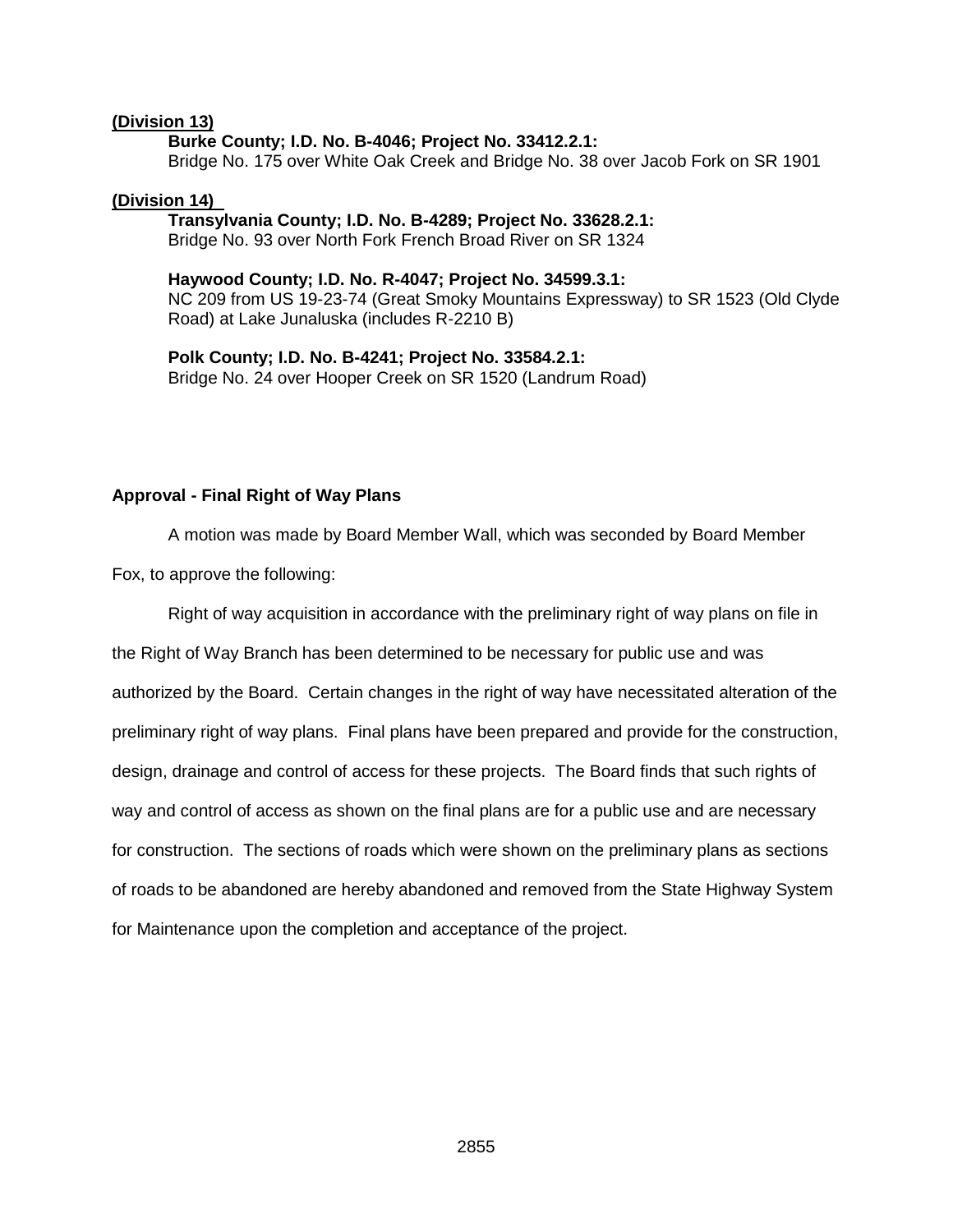The rights of way for the location, design and construction of highways embraced in the

following projects shall be as shown in detail on the final plans for said projects as follows:

## **(Division 1)**

## **Project No. 35742.2.1; Pasquotank/Camden County; I.D. No. U-4438:**

Grading, drainage, paving, signals and structures on US 158 (East Elizabeth Street) from US 17 Business (North Road Street) to east of Pasquotank River in Elizabeth City with the right of way indicated upon the final plans for said project, the same being identified as Addendum 1 of the April 7, 2011 Board of Transportation Meeting and incorporated herein by reference.

## **(Division 2)**

## **Project No. 34440.2.GV1; Beaufort County; I.D. No. R-2510 C:**

Grading, drainage, paving and structures on US 17 from north of SR 1509 (Springs Road) to north of NC 171 with the right of way indicated upon the final plans for said project, the same being identified as Addendum 2 of the April 7, 2011 Board of Transportation Meeting and incorporated herein by reference.

## **Project No. 33693.2.1; Beaufort County; I.D. No. B-4417:**

Grading, paving, drainage and structure on Bridge No. 59 over Jack Creek on NC 99 with the right of way indicated upon the final plans for said project, the same being identified as Addendum 3 of the April 7, 2011 Board of Transportation Meeting and incorporated herein by reference.

## **(Division 4)**

## **Project No. 34964.3.1; Nash County; I.D. No. U-3621 B:**

Grading, widening, paving, drainage, structures, signals, guardrail and retaining walls, curb and gutter on SR 1604 (Hunter Hill Road) in Rocky Mount from SR 1616 (Country Club Road) to NC 43/48 (Benvenue Road) with the right of way indicated upon the final plans for said project, the same being identified as Addendum 4 of the April 7, 2011 Board of Transportation Meeting and incorporated herein by reference.

## **(Division 14)**

## **Project No. 33778.2.1; Macon County; I.D. No. R-4574:**

Grading, drainage, paving and structure on Bridge No. 58 over the Cullasaja River on SR 1551 (Mirror Lake Road) with the right of way indicated upon the final plans for said project, the same being identified as Addendum 5 of the April 7, 2011 Board of Transportation Meeting and incorporated herein by reference.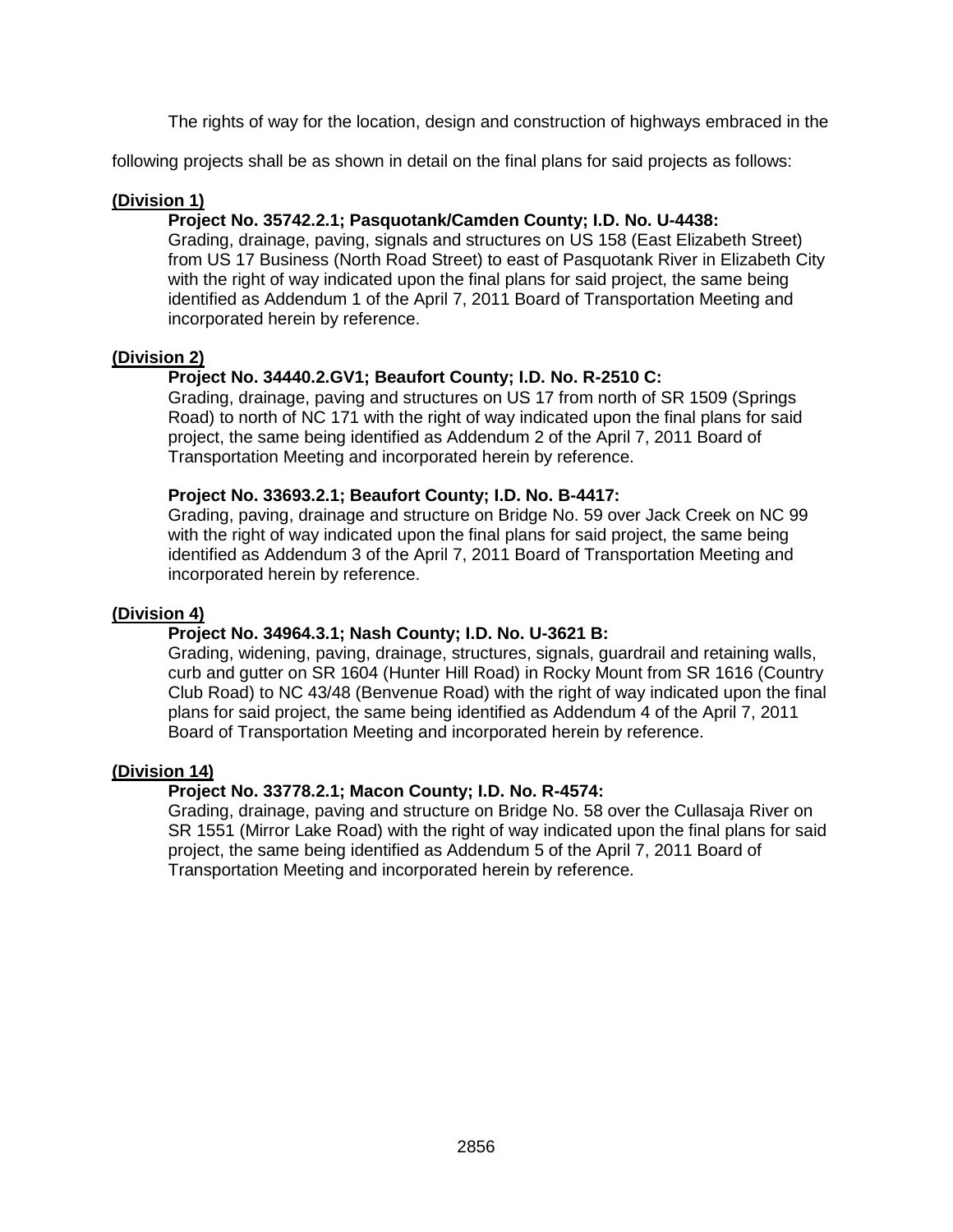## **Approval - Revisions of the Final Right of Way Plans**

A motion was made by Board Member Wall, which was seconded by Board Member Fox, to approve the following:

Right of way acquisition in accordance with the final right of way plans for the following projects has been determined to be necessary and authorized by the Board. Plans are on file at the Office of the Secretary to the Board of Transportation as an addendum to the minutes of the meetings hereinafter indicated.

Certain changes in right of way, construction and drainage easements, and control of

access have been necessitated by alterations in the construction plans of these projects.

Amended plan sheets for these projects have been prepared which provide for changes of

certain right of way areas, construction and drainage easements and control of access.

The Board finds that the revised areas of right of way, construction and drainage

easements and control of access, as shown on the amended plan sheets hereinafter set out,

are for a public purpose and are necessary for the construction of projects.

The right of way, construction and drainage easements and control of access are hereby

revised as shown on the plan sheets incorporated herein as an addendum, said projects, date

of original final approval, and revised right of way, easements and access being as follows:

#### **(Division 10)**

#### **Project No. 34422.2.2; I.D. No. R-2320 G; Stanly County:**

Final Right of Way plans approved as Addendum 6 to the minutes of the June 4, 2008 Board of Transportation Meeting. Revised additional right of way, easements or control of access shown on Addendum 6 to the minutes of the April 7, 2011 Board of Transportation Meeting and incorporated herein by reference.

#### **(Division 11)**

## **Project No. 35015.2.1; I.D. No. U-4020; Watauga County:**

Final Right of Way plans approved as Addendum 10 to the minutes of the June 4, 2009 Board of Transportation Meeting. Revised additional right of way, easements or control of access shown on Addendum 7 to the minutes of the April 7, 2011 Board of Transportation Meeting and incorporated herein by reference.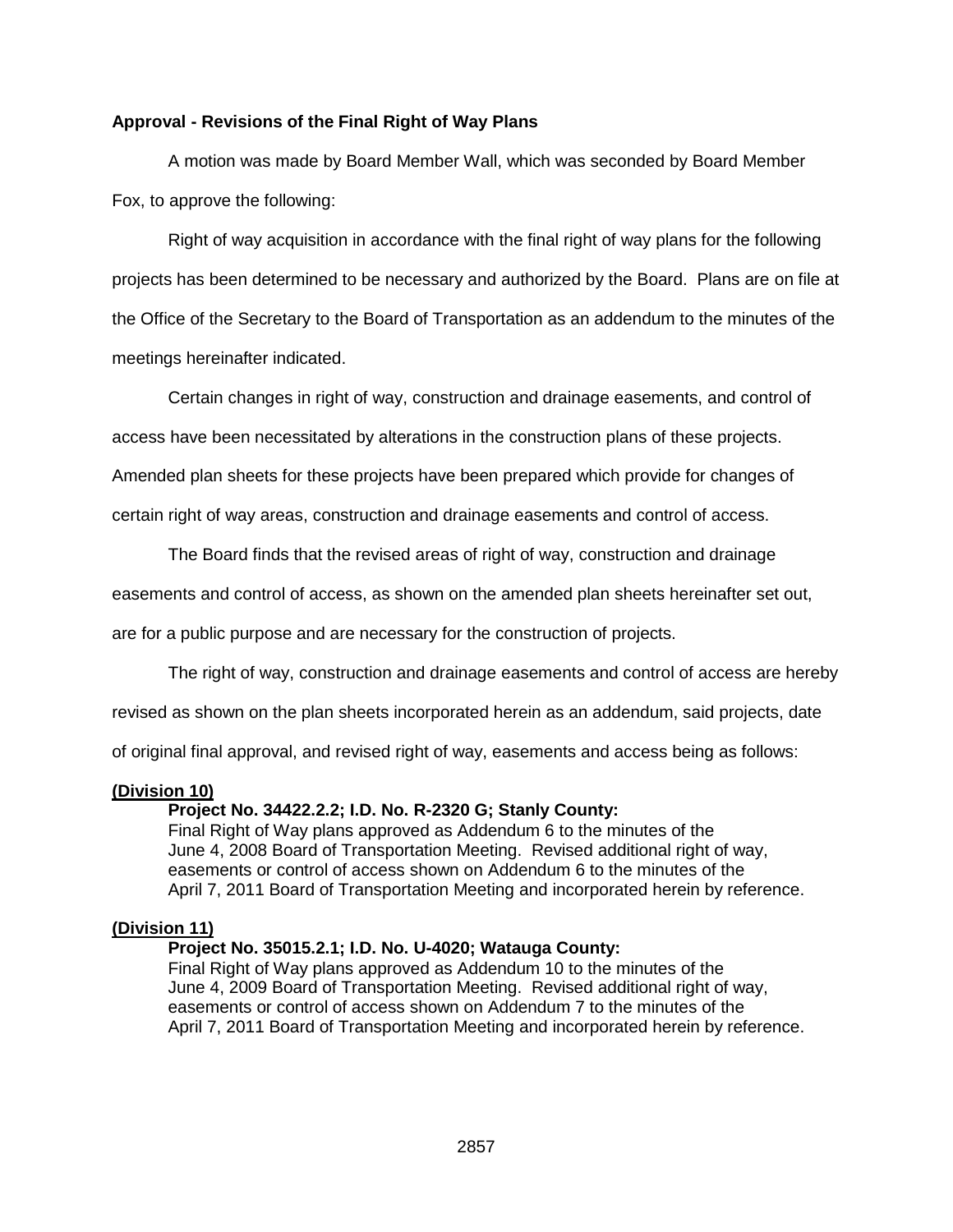## **(Division 13)**

## **Project No. 34958.2.2; I.D. No. U-3601; Buncombe County:**

Final Right of Way plans approved as Addendum 5 to the minutes of the July 9, 2008 Board of Transportation Meeting. Revised additional right of way, easements or control of access shown on Addendum 8 to the minutes of the April 7, 2011 Board of Transportation Meeting and incorporated herein by reference.

## **Approval of Conveyance of Highway Right of Way Residues**

**"It is hereby resolved,** based upon the recommendation of the Manager of the

Right of Way Branch, and on a motion by Board Member Wall, which was seconded by Board

Member Fox, that the following right of way conveyances are approved:

## **(Division 4)**

#### **Project 9.8043739, 34929.3ST1, (U-3334A), parcels 040 and 041, SR 1923 Booker Dairy Road Ext. from US 70 to Buffalo Road in Smithfield Johnston County**

Conveyance of a combined approximate 0.6057-acre residue to Fred M. Parrish for the negotiated value of \$5,025.00 as part-settlement of his right of way claim.

## **(Division 5)**

## **Project 8.U401719, 34365.2.21, (R-2000CA), parcel 015, I-540 Northern Expressway Wake County**

Conveyance of an approximate total of a 0.30-acre residue area to Cardinal Self Storage Raleigh Limited Partnership, the only interested adjacent owner, for the appraised value of \$44,800.00.

## **Approval of Conveyance of Surplus Highway Right of Way**

**"It is hereby resolved,** based upon the recommendation of the Manager of the Right of

Way Branch, and on a motion by Board Member Wall, which was seconded by Board Member

Fox, that the following highway right of way conveyances are approved:

#### **(Division 3)**

## **Project 6.258001B (36109.373) parcel 020, SR 2839 Service Road and SR 1332 Chair Road**

## **New Hanover County**

Conveyance of approximately 9.1307-acre surplus right of way to Chair Road Associates, LLC and River Bluffs Development Corporation, the only interested adjacent owners, for the appraised value of \$165,100.00.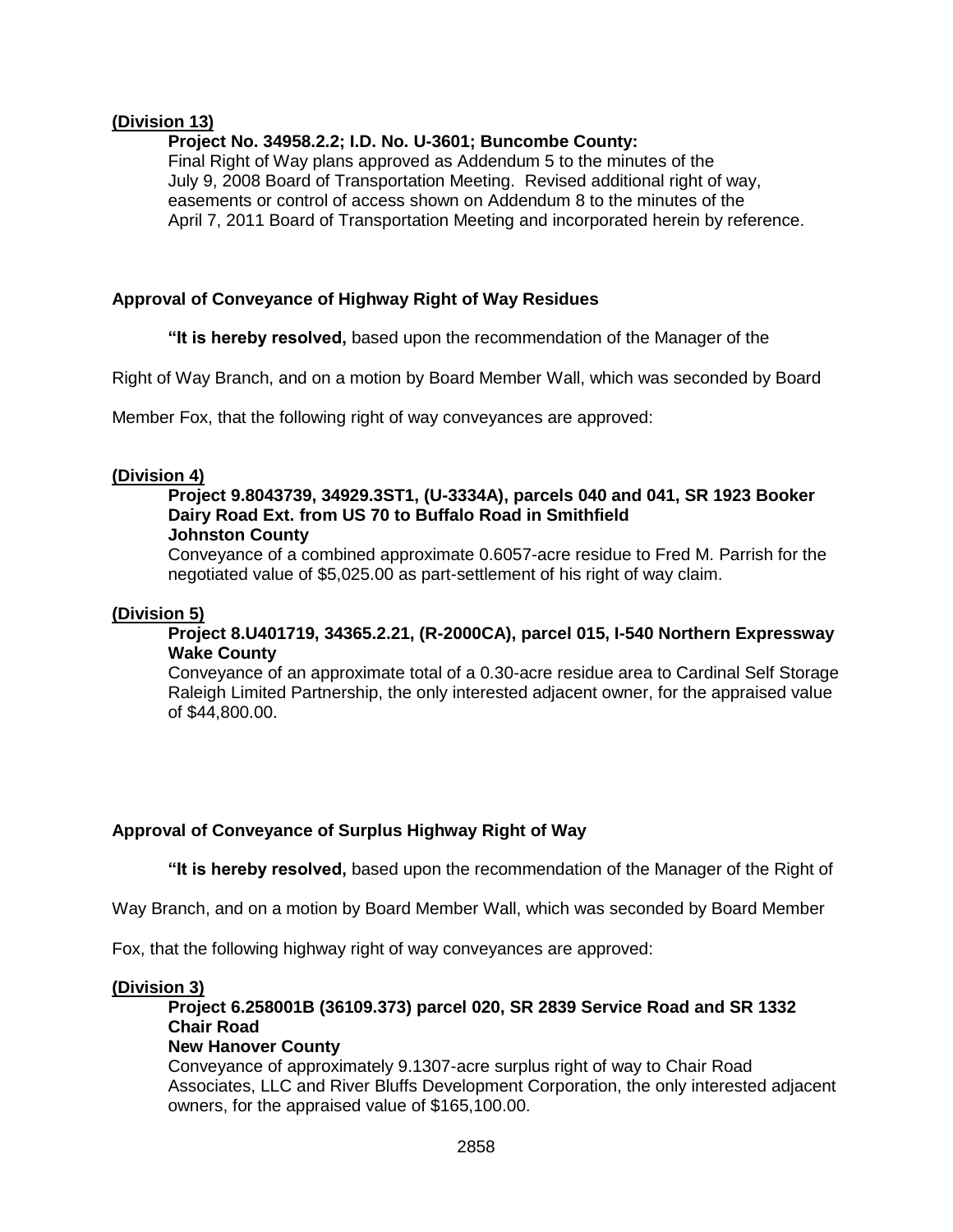#### **Approval of Permanent Utility Easement**

**"It is hereby resolved,** based upon the recommendation of the Manager of the

Right of Way Branch, and on a motion by Board Member Wall, which was seconded by Board

Member Fox, that the following highway right of way conveyances are approved:

## **(Division 4)**

## **Project 6.319003B, 34459.2.7 (R-2552B), parcels 026 and 035, US 70 Clayton Bypass**

## **Johnston County**

The Department acquired residue property from Joseph W. DeLaine and wife, Dorothy M. DeLaine; and, James Sullivan Haden during construction of US 70 in Johnston County. Piedmont Natural Gas, Inc. has requested a combined approximate 4.72-acre Permanent Utility Easement and a combined approximate 1.28-acre Temporary Construction Easement over subject residue. The Department has determined the conveyance of the Permanent Utility Easement and the Temporary Construction Easement would cause no damage to the residues. The Piedmont Natural Gas, Inc. has agreed to this conveyance for the appraised value of \$21,725.00.

## **Approval - Acquisition of Structures Partially Outside the Right of Way**

A motion was made by Board Member Wall, which was seconded by Board Member

Fox, to approve the following:

The preliminary right of way plans for the following highway projects necessitate the acquisition of a part of certain buildings or structures located within the right of way of projects. Based upon the recommendation of the Manager of the Right of Way Branch and affidavits of independent real estate appraisers, the Board finds that the partial taking of the buildings or structures will substantially destroy the economic value or utility of the buildings or structures.

The Board finds that such acquisition of the structures or parts thereof outside the right of way are for a public use and are necessary for the construction of the projects.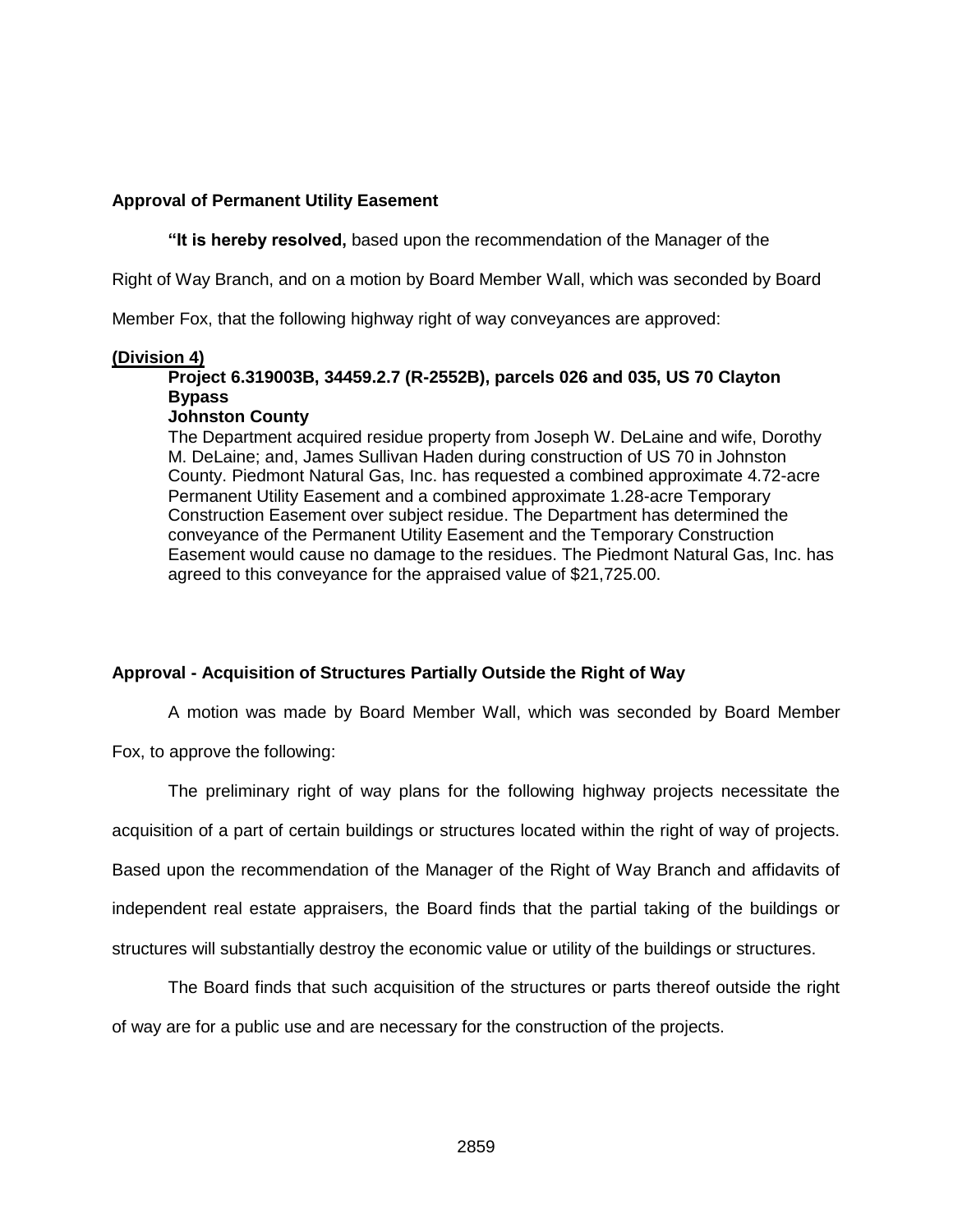The Right of Way Branch has been directed to acquire the below described buildings or structures in their entirety for the construction of the listed projects. The Attorney General, if necessary, is requested to institute proceedings to acquire the buildings or structures in their entirety, together with the right to enter upon the surrounding lands for the purpose of removing the buildings or structures.

## **(Division 3)**

## **I. D. No. U-3810, Onslow County, WBS Element 35801.2.1:**

Parcel 065, Sachiko Johnson, a One story Brick dwelling located Left of Survey Station 66+00, Survey Line –L-.

## **(Division 10)**

## **I. D. No. U-0209B, Mecklenburg County, WBS Element 34749.2.GV2:**

Parcel 007, Cynthia J. Kempisty, a Patio Display Area located Left of Survey Station 34+70, Survey Line –L-.

Parcel 009, Helen Balaquras, a One Story Block Business located Left of Survey Station 35+50, Survey Line –L-.

Parcel 012, Oxford Homes, LLC, a Two Story Block Business located Left of Survey Station 38+50, Survey Line –L-.

Parcel 017, B.V. Belk Investments, a Two Story Shopping Center located Right of Survey Station 37+50, Survey Line –L-.

Parcel 019, Sharon Amity's, LLC, a One Story Block Business located Right of Survey Station 17+00, Survey Line Y-10A and Right of Survey Station 12+85, Survey Line Y-10.

Parcel 078, Kenneth D. Sauder, a One Story Block Business located Left of Survey Station 48+00, Survey Line –L-.

Parcel 081, Jordan Motors, Inc., a One Story Block Business located Right of Survey Station 50+00, Survey Line –L-.

Parcel 107, Read Tull, et al, a One Story Block Business located Left of Survey Station 26+50, Survey Line Y-15.

Parcel 107A, Read Tull, et al, a Metal Canopy located Right of Survey Station 87+00, Survey Line –L-.

Parcel 114, Jarmeg, LLC, Two-Two Story Brick Apartment Buildings located Left of Survey Station 43+50 to Survey Station 47+00, Survey Line –L-.

Parcel 120, CEW Properties II, LLC, a One Story Metal Frame Business located Right of Survey Station 14+00, Survey Line Y-18.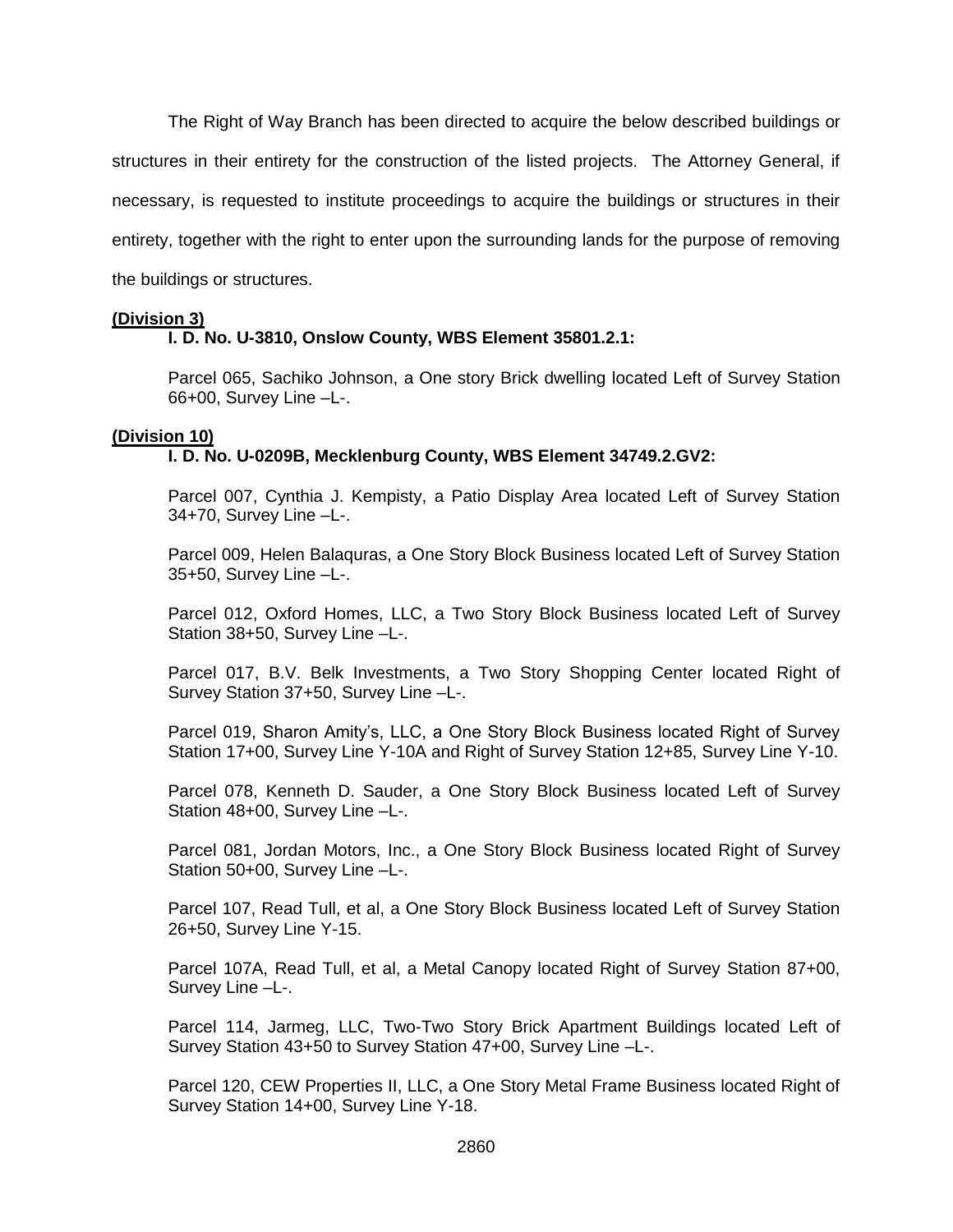Parcel 122, Alpha Omega Land Development, a Metal Canopy located Left of Survey Station 92+00, Survey Line –L-.

Parcel 125, Independence Shopping Center, et al, a One Story Masonry Shopping Center located Left of Survey Station 14+00, Survey Line Y-15RPD.

Parcel 132, CEW Properties II, LLC, a Metal Canopy located Left of Survey Station 100+00, Survey Line –L-.

Parcel 133, Assent Properties Management, LLC, a One Story Brick Business located Left of Survey Station 105+00, Survey Line –L-.

Parcel 137, Independence Shops, LLC, One ATM Machine located Left of Survey Station 26+00, Survey Line Y-18.

#### **Approval - Advance Acquisition of Highway Right of Way**

Upon recommendation of the Manager of the Right of Way Branch, and on a motion by Board Member Wall, which was seconded by Board Member Fox, the Board approved to authorize the acquisition of the following properties through negotiation or condemnation for purposes of highway construction in order to prevent undue hardship on property owners or to protect the right of way corridor from development prior to regular project approval. The Board finds such acquisitions to be necessary, and hereby authorizes the Right of Way Branch to acquire said properties either by negotiation or by condemnation through the Office of the Attorney General.

#### **(Division 9)**

**Property of Mr. & Mrs. Dover C. Sharpe I.D. No. U-2579AB, Parcel #899, WBS 34839.2.4, F. A. Project N/A, County of Forsyth**

**Property of Rodney Joyner I.D. No. U-2579AB, Parcel #898, WBS 34839.2.4, F. A. Project N/A, County of Forsyth**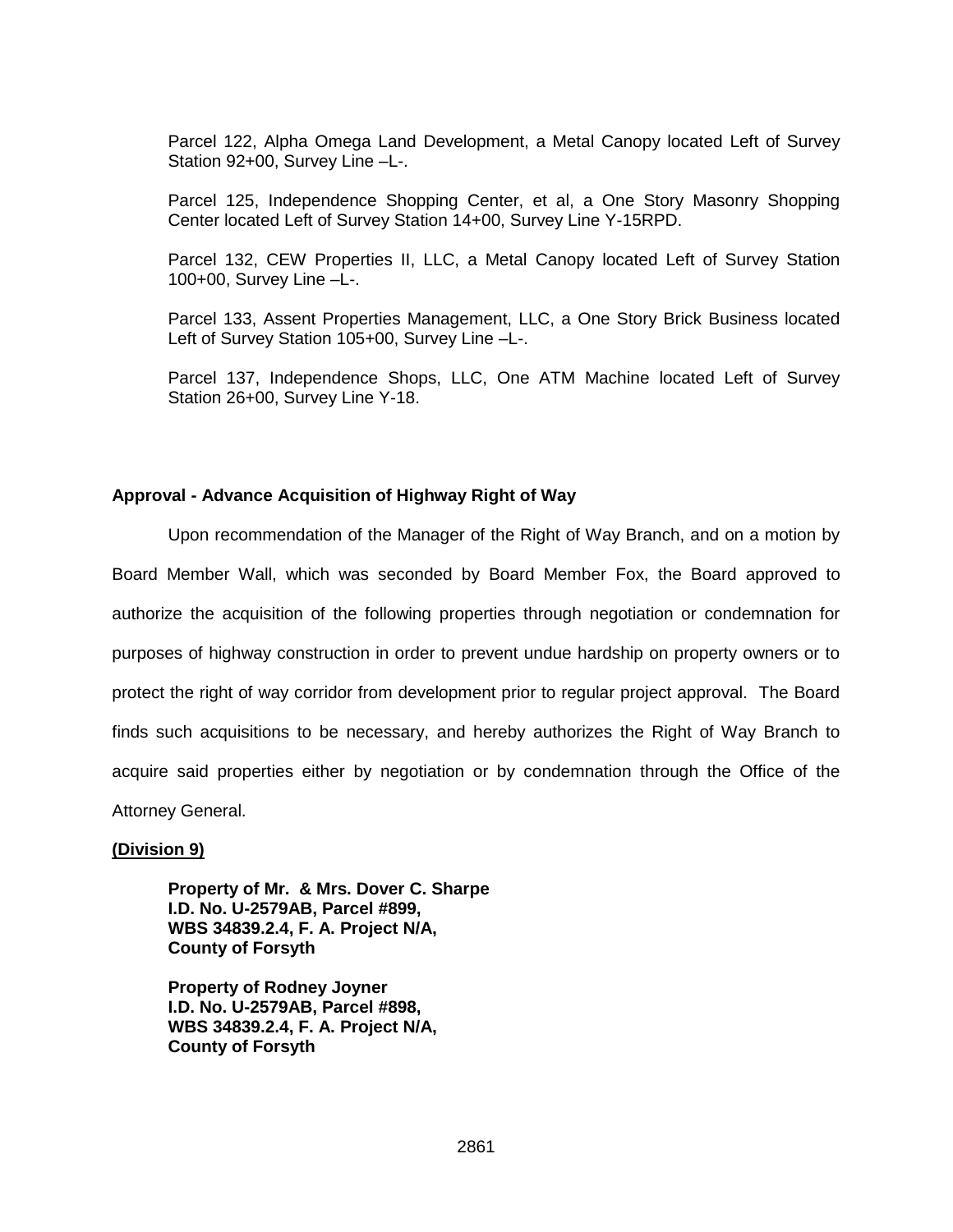## **Approval – Authorization to Condemn Right of Way for Secondary Road Project**

The Department has been unsuccessful in acquiring certain right of way for Secondary Roads; and the indemnity bond for the cost of any condemnation proceeding required is being secured in keeping with the Secondary Roads Policy of the Department.

Upon recommendation of the Chief Engineer, a motion was made by Board Member Wall, which was seconded by Board Member Fox, and the Board authorized the Right of Way Branch to acquire right of way by condemnation through the Attorney General's office for the following parcel(s).

### **(Division 14)**

| <b>CLAIM OF:</b> | Rodney Coleman Orr, Jr. and Kelley Coleman Orr                  |
|------------------|-----------------------------------------------------------------|
| <b>WBS#:</b>     | N/A                                                             |
| <b>PARCEL#:</b>  | 006                                                             |
| <b>COUNTY:</b>   | <b>Jackson</b>                                                  |
| SR #:            | 1111 Zeb Alley Road from SR 1112 to SR 1110 Road for 0.21 miles |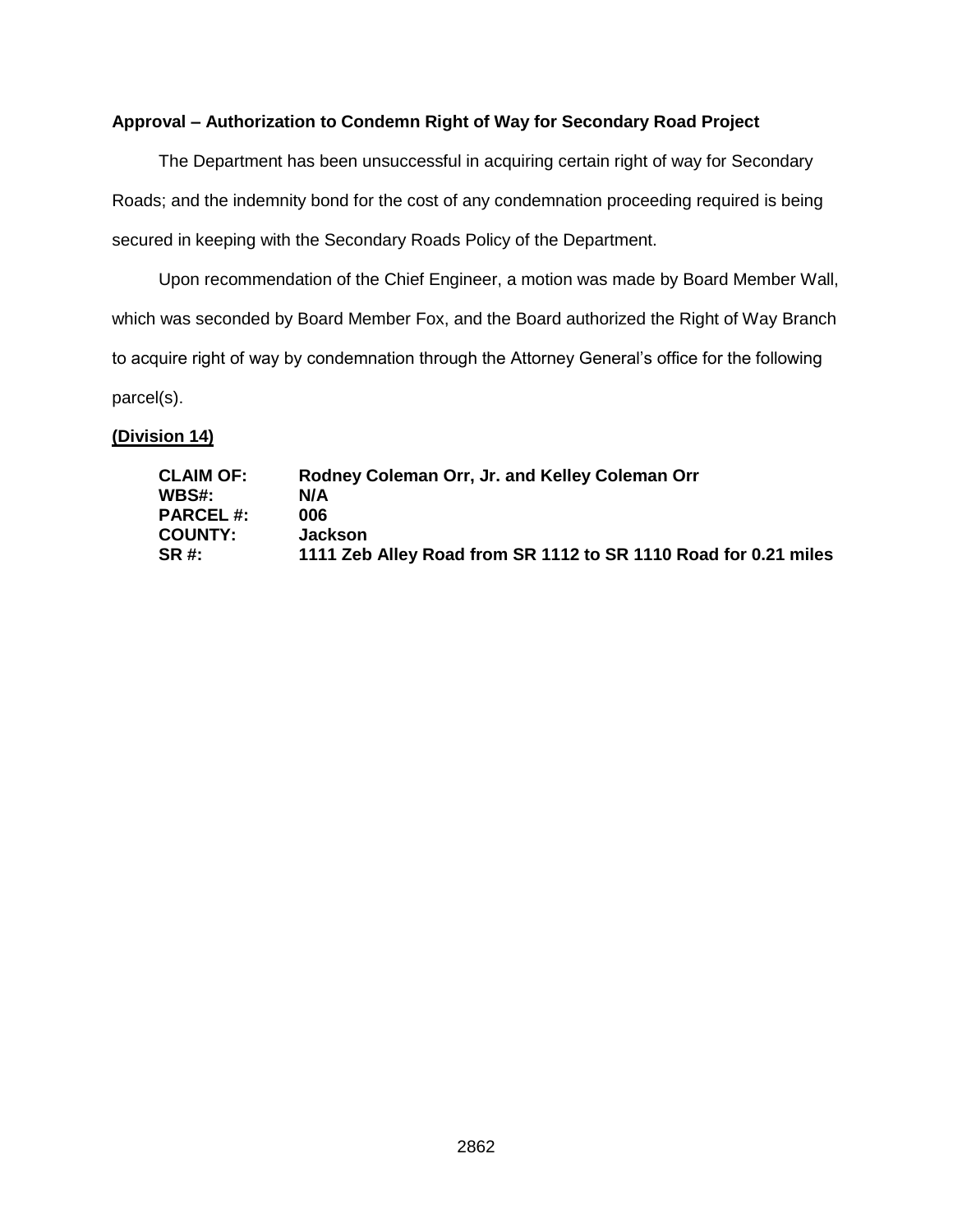#### **Approval – Madison County Comprehensive Transportation Plan**

The Transportation Planning Branch has worked cooperatively with Madison County, the towns of Mars Hill, Marshall and Hot Springs, and the Land –of-Sky RPO on the development of the Madison County Comprehensive Transportation Plan (CTP). The Plan was adopted by the County on December 3, 2010 and by the towns of Mars Hill (December 6, 2010, Marshall (January 19, 2011) and Hot Springs (February 7, 2011). It was endorsed by the RPO on February 11, 2011.

The plan is based on an analysis of existing and projected travel and land use, public involvement and field investigations of recommended improvements. It is located on the web at: [http://www.ncdot.gov/doh/preconstruct/tpb/planning/MadisonCo.html.](http://www.ncdot.gov/doh/preconstruct/tpb/planning/MadisonCo.html)

A motion was made by Board Member Wall, which was seconded by Board Member Fox, to approve.

#### **Approval – Robeson County Comprehensive Transportation Plan**

The Transportation Planning Branch has worked cooperatively with Robeson County, the towns of Lumber Bridge, Marietta, McDonald, Orrum, Parkton, Proctorville, Raynham, Rennert, Rowland and St. Pauls, and the Lumber River RPO on the development of the Robeson County Comprehensive Transportation Plan (CTP). The Plan was adopted by the County on September 7, 2010 and by the towns of Lumber bridge (January 3, 2011), Marietta (October 19, 2010), McDonald (February 3, 2011), Parkton (October 5, 2010), Proctorville (November 1, 2010), Raynham (November 9, 2010), Rennert (January 17, 2011), Rowland (September 22, 2010, and St. Pauls (September 9, 2010). It was endorsed by the RPO on April 21, 2010. The town of Orrum decided to take no action on the plan at this time.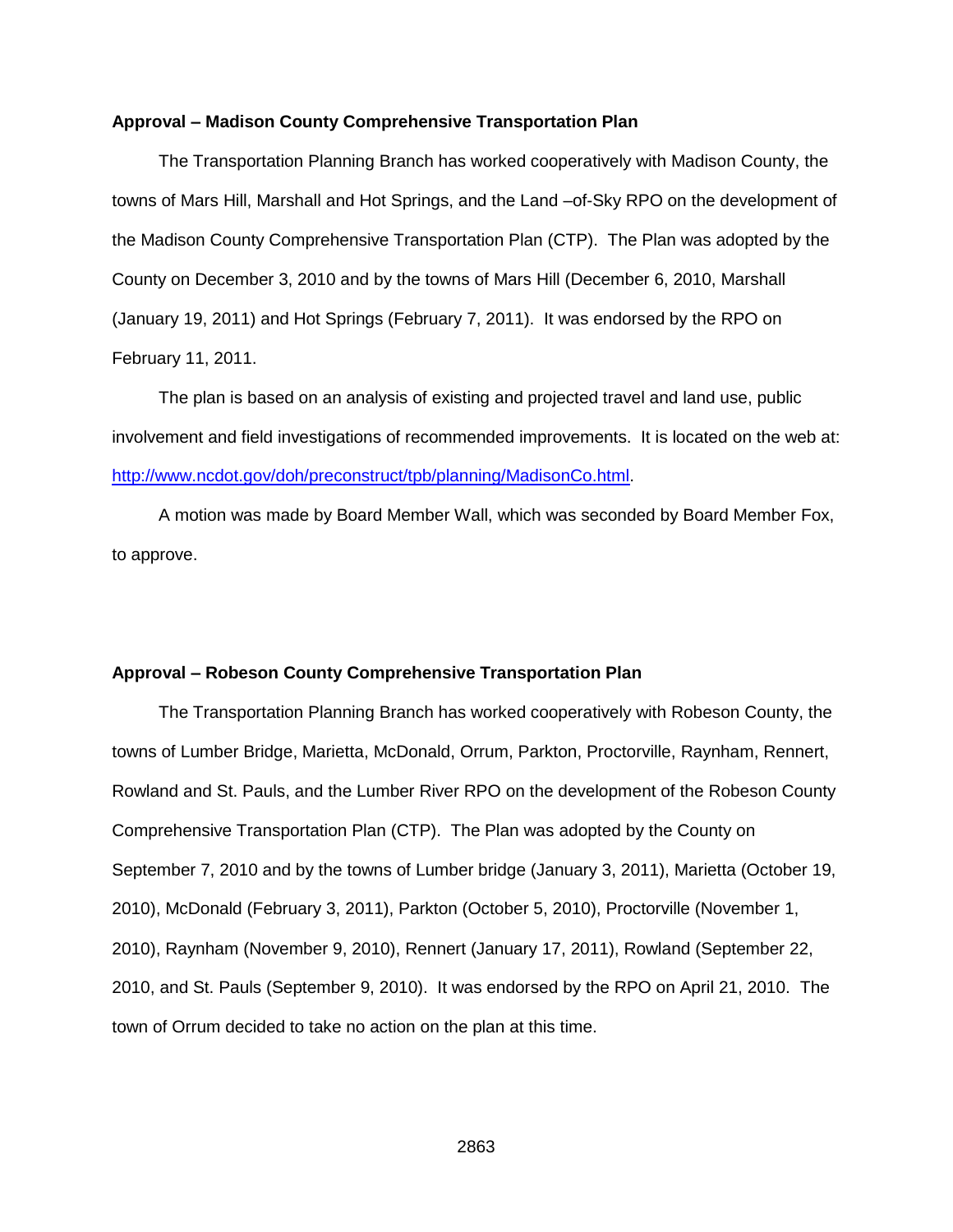The plan is based on an analysis of existing and projected travel and land use, public involvement and field investigations of recommended improvements. It is located on the web at: [http://www.ncdot.gov/doh/preconstruct/tpb/planning/MadisonCo.html.](http://www.ncdot.gov/doh/preconstruct/tpb/planning/MadisonCo.html)

A motion was made by Board Member Wall, which was seconded by Board Member Fox.

#### **Committee Reports**

#### **Intergovernmental Relations Committee**

Chairman Overholt gave a brief report of the on-going work and progress of this committee. This committee plans on bringing in the Logistics Task Force to see how they can better interact with this group.

## **US 70 Committee**

Chairperson McNairy discussed the new US 70 Committee and how excited she is that three Divisions are working together. She feels the first meeting was very efficient and positive.

## **Multimodal Committee**

Chairman Collett gave a brief report regarding the Multimodal Committee. They discussed the additional tolling as it relates to the Ferry Division. He stated that we want to increase the initial revenue for the state; however, we need to be very careful on how this is done.